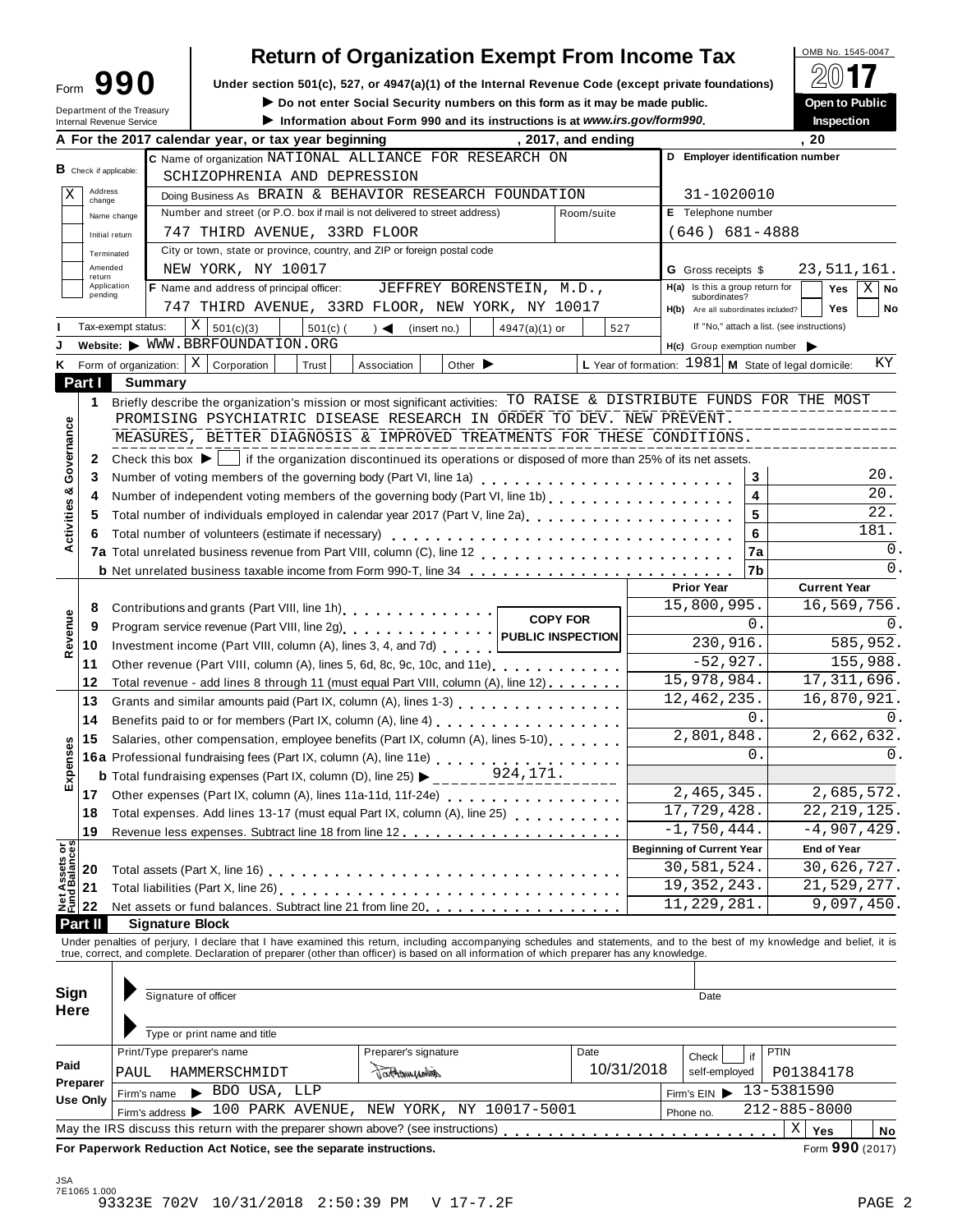| Form 990 (2017)          |                                                                                                                                                                                                                                                                  |                        |               | Page 2                     |
|--------------------------|------------------------------------------------------------------------------------------------------------------------------------------------------------------------------------------------------------------------------------------------------------------|------------------------|---------------|----------------------------|
|                          |                                                                                                                                                                                                                                                                  |                        |               |                            |
| Part III                 | <b>Statement of Program Service Accomplishments</b>                                                                                                                                                                                                              |                        |               | $\mathbf{x}$               |
|                          | 1 Briefly describe the organization's mission:                                                                                                                                                                                                                   |                        |               |                            |
|                          | NATIONAL ALLIANCE FOR RESEARCH ON SCHIZOPHRENIA AND DEPRESSION                                                                                                                                                                                                   |                        |               |                            |
|                          | (NARSAD) D/B/A THE BRAIN & BEHAVIOR RESEARCH FOUNDATION IS COMMITTED                                                                                                                                                                                             |                        |               |                            |
|                          | TO ALLEVIATING THE SUFFERING OF MENTAL ILLNESS BY AWARDING GRANTS                                                                                                                                                                                                |                        |               |                            |
|                          | THAT WILL LEAD TO ADVANCES AND BREAKTHROUGHS IN SCIENTIFIC RESEARCH.                                                                                                                                                                                             |                        |               |                            |
|                          | 2 Did the organization undertake any significant program services during the year which were not listed on the                                                                                                                                                   |                        |               |                            |
|                          |                                                                                                                                                                                                                                                                  |                        |               | $\overline{X}$ No<br>Yes   |
|                          | If "Yes," describe these new services on Schedule O.                                                                                                                                                                                                             |                        |               |                            |
|                          | 3 Did the organization cease conducting, or make significant changes in how it conducts, any program                                                                                                                                                             |                        |               |                            |
|                          |                                                                                                                                                                                                                                                                  |                        |               | $x \mid N$ o<br><b>Yes</b> |
|                          | If "Yes," describe these changes on Schedule O.                                                                                                                                                                                                                  |                        |               |                            |
| 4                        | Describe the organization's program service accomplishments for each of its three largest program services, as measured by<br>expenses. Section $501(c)(3)$ and $501(c)(4)$ organizations are required to report the amount of grants and allocations to others, |                        |               |                            |
|                          | the total expenses, and revenue, if any, for each program service reported.                                                                                                                                                                                      |                        |               |                            |
|                          |                                                                                                                                                                                                                                                                  |                        |               |                            |
| 4a (Code:                | ) (Expenses $\frac{6}{3}$ expenses $\frac{16}{3}$ and $\frac{16}{3}$ and $\frac{16}{3}$ and $\frac{16}{3}$ and $\frac{16}{3}$ and $\frac{16}{3}$ (Revenue $\frac{6}{3}$                                                                                          |                        |               | $0.$ )                     |
|                          | GRANTS AND SCHOLARSHIPS TO FUND SCIENTIFIC RESEARCH INTO THE                                                                                                                                                                                                     |                        |               |                            |
|                          | CAUSES, CURES, AND PREVENTION OF CHRONIC AND SEVERE MENTAL                                                                                                                                                                                                       |                        |               |                            |
|                          | ILLNESSES SUCH AS DEPRESSION, SCHIZOPHRENIA, ANXIETY, AUTISM,                                                                                                                                                                                                    |                        |               |                            |
|                          | BIPOLAR, ADHD, PTSD AND OCD.                                                                                                                                                                                                                                     |                        |               |                            |
|                          |                                                                                                                                                                                                                                                                  |                        |               |                            |
|                          |                                                                                                                                                                                                                                                                  |                        |               |                            |
|                          |                                                                                                                                                                                                                                                                  |                        |               |                            |
|                          |                                                                                                                                                                                                                                                                  |                        |               |                            |
|                          |                                                                                                                                                                                                                                                                  |                        |               |                            |
|                          |                                                                                                                                                                                                                                                                  |                        |               |                            |
|                          |                                                                                                                                                                                                                                                                  |                        |               |                            |
|                          |                                                                                                                                                                                                                                                                  |                        |               |                            |
|                          |                                                                                                                                                                                                                                                                  |                        |               |                            |
| 4b (Code:                | $(\text{Expenses }$ \$ 3,253,199. including grants of \$ 530,000. ) (Revenue \$                                                                                                                                                                                  |                        |               | $0.$ )                     |
| ATTACHMENT 1             |                                                                                                                                                                                                                                                                  |                        |               |                            |
|                          |                                                                                                                                                                                                                                                                  |                        |               |                            |
|                          |                                                                                                                                                                                                                                                                  |                        |               |                            |
|                          |                                                                                                                                                                                                                                                                  |                        |               |                            |
|                          |                                                                                                                                                                                                                                                                  |                        |               |                            |
|                          |                                                                                                                                                                                                                                                                  |                        |               |                            |
|                          |                                                                                                                                                                                                                                                                  |                        |               |                            |
|                          |                                                                                                                                                                                                                                                                  |                        |               |                            |
|                          |                                                                                                                                                                                                                                                                  |                        |               |                            |
|                          |                                                                                                                                                                                                                                                                  |                        |               |                            |
|                          |                                                                                                                                                                                                                                                                  |                        |               |                            |
|                          |                                                                                                                                                                                                                                                                  |                        |               |                            |
|                          |                                                                                                                                                                                                                                                                  | including grants of \$ | ) (Revenue \$ |                            |
|                          |                                                                                                                                                                                                                                                                  |                        |               |                            |
|                          |                                                                                                                                                                                                                                                                  |                        |               |                            |
|                          |                                                                                                                                                                                                                                                                  |                        |               |                            |
|                          |                                                                                                                                                                                                                                                                  |                        |               |                            |
|                          |                                                                                                                                                                                                                                                                  |                        |               |                            |
|                          |                                                                                                                                                                                                                                                                  |                        |               |                            |
|                          |                                                                                                                                                                                                                                                                  |                        |               |                            |
|                          |                                                                                                                                                                                                                                                                  |                        |               |                            |
|                          |                                                                                                                                                                                                                                                                  |                        |               |                            |
|                          |                                                                                                                                                                                                                                                                  |                        |               |                            |
| 4c (Code: ) (Expenses \$ |                                                                                                                                                                                                                                                                  |                        |               |                            |
|                          |                                                                                                                                                                                                                                                                  |                        |               |                            |
|                          | 4d Other program services (Describe in Schedule O.)                                                                                                                                                                                                              |                        |               |                            |
| (Expenses \$             | including grants of \$                                                                                                                                                                                                                                           | ) (Revenue \$          |               |                            |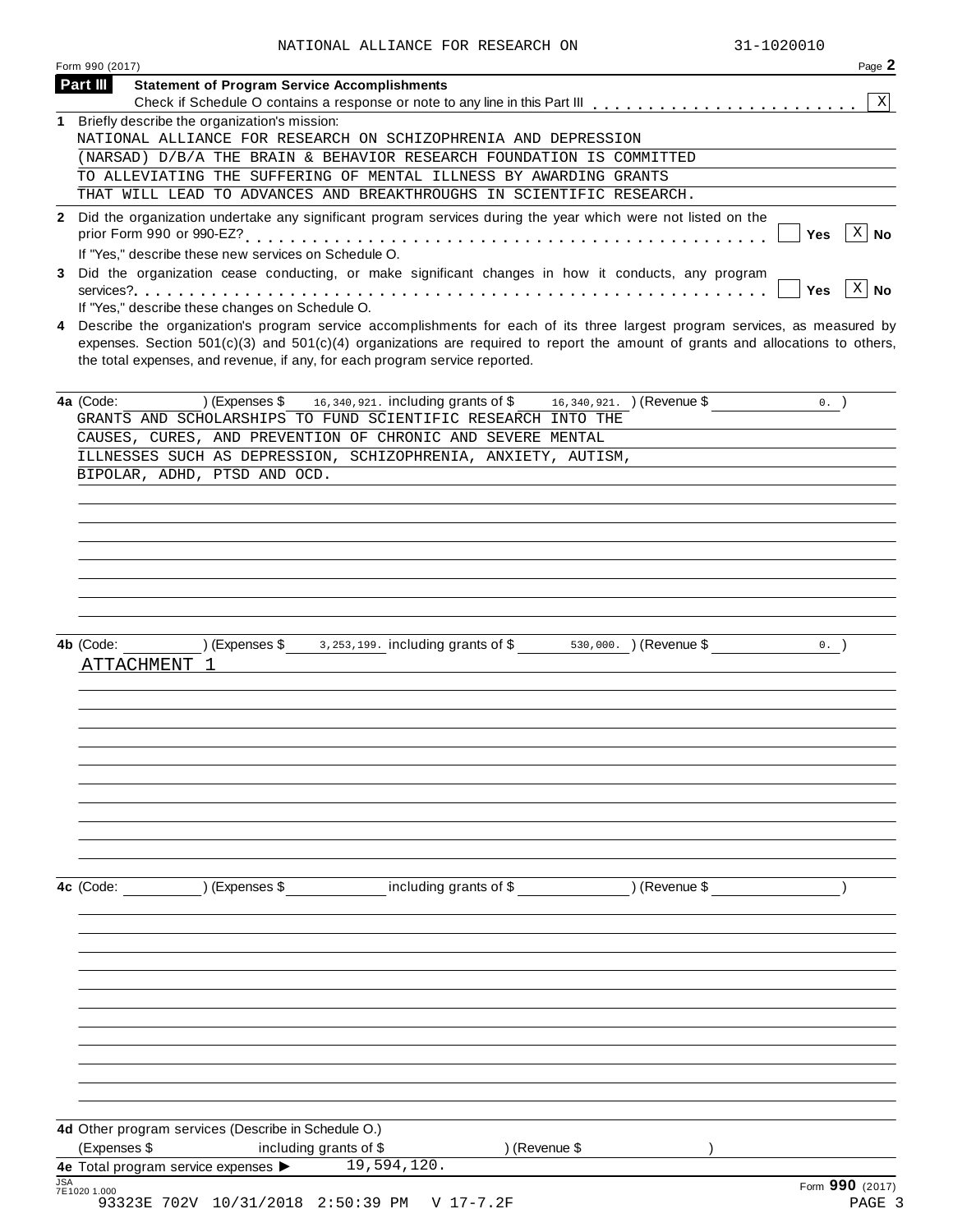|         | Form 990 (2017)                                                                                                                                                                                                                                                                                                                                                                               |                 |                  | Page 3      |
|---------|-----------------------------------------------------------------------------------------------------------------------------------------------------------------------------------------------------------------------------------------------------------------------------------------------------------------------------------------------------------------------------------------------|-----------------|------------------|-------------|
| Part IV | <b>Checklist of Required Schedules</b>                                                                                                                                                                                                                                                                                                                                                        |                 |                  |             |
|         |                                                                                                                                                                                                                                                                                                                                                                                               |                 | Yes              | No          |
| 1       | Is the organization described in section $501(c)(3)$ or $4947(a)(1)$ (other than a private foundation)? If "Yes,"                                                                                                                                                                                                                                                                             |                 |                  |             |
|         |                                                                                                                                                                                                                                                                                                                                                                                               | 1               | Χ<br>$\mathbf X$ |             |
| 2       | Is the organization required to complete Schedule B, Schedule of Contributors (see instructions)?.                                                                                                                                                                                                                                                                                            | $\mathbf{2}$    |                  |             |
| 3       | Did the organization engage in direct or indirect political campaign activities on behalf of or in opposition to                                                                                                                                                                                                                                                                              |                 |                  | Χ           |
|         | candidates for public office? If "Yes," complete Schedule C, Part I.                                                                                                                                                                                                                                                                                                                          | 3               |                  |             |
| 4       | Section 501(c)(3) organizations. Did the organization engage in lobbying activities, or have a section 501(h)                                                                                                                                                                                                                                                                                 | $\overline{4}$  |                  | Χ           |
|         |                                                                                                                                                                                                                                                                                                                                                                                               |                 |                  |             |
| 5       | Is the organization a section $501(c)(4)$ , $501(c)(5)$ , or $501(c)(6)$ organization that receives membership dues,                                                                                                                                                                                                                                                                          |                 |                  |             |
|         | assessments, or similar amounts as defined in Revenue Procedure 98-19? If "Yes," complete Schedule C,                                                                                                                                                                                                                                                                                         | 5               |                  | Χ           |
| 6       | Did the organization maintain any donor advised funds or any similar funds or accounts for which donors                                                                                                                                                                                                                                                                                       |                 |                  |             |
|         | have the right to provide advice on the distribution or investment of amounts in such funds or accounts? If                                                                                                                                                                                                                                                                                   |                 |                  |             |
|         | "Yes," complete Schedule D, Part $l_1, \ldots, l_k, \ldots, l_k, \ldots, l_k, \ldots, l_k, \ldots, l_k, \ldots, l_k, \ldots, l_k, \ldots, l_k, \ldots, l_k, \ldots, l_k, \ldots, l_k, \ldots, l_k, \ldots, l_k, \ldots, l_k, \ldots, l_k, \ldots, l_k, \ldots, l_k, \ldots, l_k, \ldots, l_k, \ldots, l_k, \ldots, l_k, \ldots, l_k, \ldots, l_k, \ldots, l_k, \ldots, l_k, \ldots, l_k, \ld$ | 6               |                  | Χ           |
| 7       | Did the organization receive or hold a conservation easement, including easements to preserve open space,                                                                                                                                                                                                                                                                                     |                 |                  |             |
|         | the environment, historic land areas, or historic structures? If "Yes," complete Schedule D, Part II.                                                                                                                                                                                                                                                                                         | $\overline{7}$  |                  | Χ           |
| 8       | Did the organization maintain collections of works of art, historical treasures, or other similar assets? If "Yes,"                                                                                                                                                                                                                                                                           |                 |                  |             |
|         |                                                                                                                                                                                                                                                                                                                                                                                               | 8               |                  | Χ           |
| 9       | Did the organization report an amount in Part X, line 21, for escrow or custodial account liability, serve as a                                                                                                                                                                                                                                                                               |                 |                  |             |
|         | custodian for amounts not listed in Part X; or provide credit counseling, debt management, credit repair, or                                                                                                                                                                                                                                                                                  |                 |                  |             |
|         |                                                                                                                                                                                                                                                                                                                                                                                               | 9               |                  | Χ           |
| 10      | Did the organization, directly or through a related organization, hold assets in temporarily restricted                                                                                                                                                                                                                                                                                       |                 |                  |             |
|         | endowments, permanent endowments, or quasi-endowments? If "Yes," complete Schedule D, Part V.                                                                                                                                                                                                                                                                                                 | 10              | Χ                |             |
| 11      | If the organization's answer to any of the following questions is "Yes," then complete Schedule D, Parts VI,                                                                                                                                                                                                                                                                                  |                 |                  |             |
|         | VII, VIII, IX, or X as applicable.                                                                                                                                                                                                                                                                                                                                                            |                 |                  |             |
|         | a Did the organization report an amount for land, buildings, and equipment in Part X, line 10? If "Yes,"                                                                                                                                                                                                                                                                                      |                 |                  |             |
|         |                                                                                                                                                                                                                                                                                                                                                                                               | 11a             | Χ                |             |
|         | <b>b</b> Did the organization report an amount for investments-other securities in Part X, line 12 that is 5% or more                                                                                                                                                                                                                                                                         |                 |                  |             |
|         |                                                                                                                                                                                                                                                                                                                                                                                               | 11 <sub>b</sub> | Χ                |             |
|         | c Did the organization report an amount for investments-program related in Part X, line 13 that is 5% or more                                                                                                                                                                                                                                                                                 |                 |                  |             |
|         |                                                                                                                                                                                                                                                                                                                                                                                               | 11c             |                  | Χ           |
|         | d Did the organization report an amount for other assets in Part X, line 15 that is 5% or more of its total assets                                                                                                                                                                                                                                                                            |                 |                  |             |
|         | reported in Part X, line 16? If "Yes," complete Schedule D, Part IX.                                                                                                                                                                                                                                                                                                                          | 11d             | Χ                |             |
|         | e Did the organization report an amount for other liabilities in Part X, line 25? If "Yes," complete Schedule D, Part X                                                                                                                                                                                                                                                                       | 11e             | Χ                |             |
|         | f Did the organization's separate or consolidated financial statements for the tax year include a footnote that addresses                                                                                                                                                                                                                                                                     |                 |                  |             |
|         | the organization's liability for uncertain tax positions under FIN 48 (ASC 740)? If "Yes," complete Schedule D, Part X                                                                                                                                                                                                                                                                        | 11f             | Χ                |             |
|         | 12a Did the organization obtain separate, independent audited financial statements for the tax year? If "Yes," complete                                                                                                                                                                                                                                                                       |                 |                  |             |
|         |                                                                                                                                                                                                                                                                                                                                                                                               | 12a             |                  | Χ           |
|         | <b>b</b> Was the organization included in consolidated, independent audited financial statements for the tax year? If                                                                                                                                                                                                                                                                         |                 |                  |             |
|         | "Yes," and if the organization answered "No" to line 12a, then completing Schedule D, Parts XI and XII is optional 1                                                                                                                                                                                                                                                                          | 12 <sub>b</sub> | Χ                |             |
| 13      | Is the organization a school described in section $170(b)(1)(A)(ii)?$ If "Yes," complete Schedule E.                                                                                                                                                                                                                                                                                          | 13              |                  | $\mathbf X$ |
|         | 14a Did the organization maintain an office, employees, or agents outside of the United States?.                                                                                                                                                                                                                                                                                              | 14a             |                  | $\mathbf X$ |
|         | <b>b</b> Did the organization have aggregate revenues or expenses of more than \$10,000 from grantmaking,                                                                                                                                                                                                                                                                                     |                 |                  |             |
|         | fundraising, business, investment, and program service activities outside the United States, or aggregate                                                                                                                                                                                                                                                                                     |                 |                  |             |
|         | foreign investments valued at \$100,000 or more? If "Yes," complete Schedule F, Parts I and IV                                                                                                                                                                                                                                                                                                | 14 <sub>b</sub> | Χ                |             |
| 15      | Did the organization report on Part IX, column (A), line 3, more than \$5,000 of grants or other assistance to or                                                                                                                                                                                                                                                                             |                 |                  |             |
|         |                                                                                                                                                                                                                                                                                                                                                                                               | 15              | Χ                |             |
| 16      | Did the organization report on Part IX, column (A), line 3, more than \$5,000 of aggregate grants or other                                                                                                                                                                                                                                                                                    |                 |                  |             |
|         | assistance to or for foreign individuals? If "Yes," complete Schedule F, Parts III and IV                                                                                                                                                                                                                                                                                                     | 16              | Χ                |             |
| 17      | Did the organization report a total of more than \$15,000 of expenses for professional fundraising services on                                                                                                                                                                                                                                                                                |                 |                  |             |
|         | Part IX, column (A), lines 6 and 11e? If "Yes," complete Schedule G, Part I (see instructions)                                                                                                                                                                                                                                                                                                | 17              |                  | Χ           |
| 18      | Did the organization report more than \$15,000 total of fundraising event gross income and contributions on                                                                                                                                                                                                                                                                                   |                 |                  |             |
|         |                                                                                                                                                                                                                                                                                                                                                                                               | 18              | Χ                |             |
| 19      | Did the organization report more than \$15,000 of gross income from gaming activities on Part VIII, line 9a?                                                                                                                                                                                                                                                                                  |                 |                  |             |
|         |                                                                                                                                                                                                                                                                                                                                                                                               | 19              |                  | Χ           |

Form **990** (2017)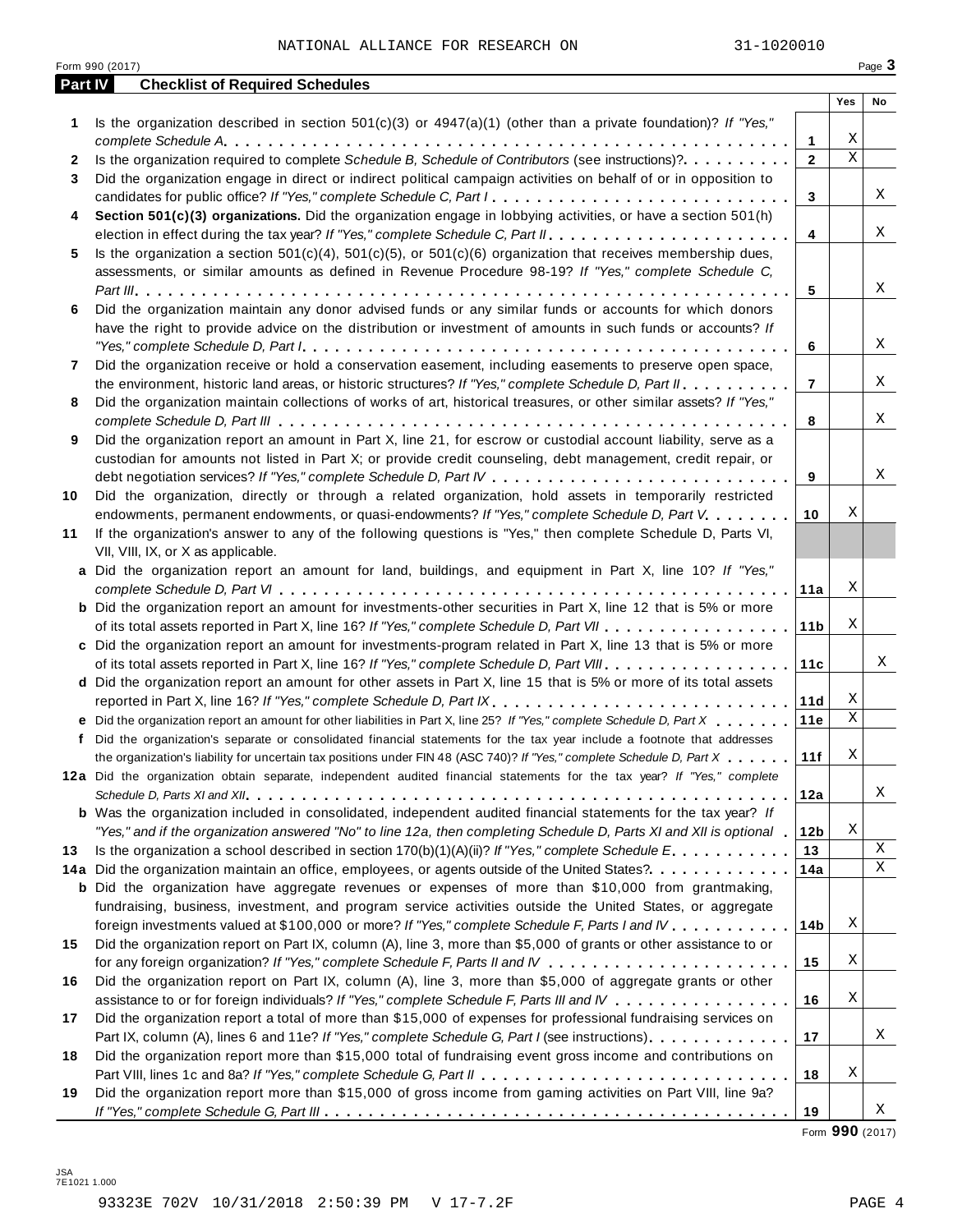Form <sup>990</sup> (2017) Page **4**

| <b>Part IV</b> | <b>Checklist of Required Schedules (continued)</b>                                                                                          |                 |     |    |
|----------------|---------------------------------------------------------------------------------------------------------------------------------------------|-----------------|-----|----|
|                |                                                                                                                                             |                 | Yes | No |
| 20 a           | Did the organization operate one or more hospital facilities? If "Yes," complete Schedule H.                                                | 20a             |     | X  |
| b              | If "Yes" to line 20a, did the organization attach a copy of its audited financial statements to this return?                                | 20 <sub>b</sub> |     |    |
| 21             | Did the organization report more than \$5,000 of grants or other assistance to any domestic organization or                                 |                 |     |    |
|                | domestic government on Part IX, column (A), line 1? If "Yes," complete Schedule I, Parts I and II.                                          | 21              | Χ   |    |
| 22             | Did the organization report more than \$5,000 of grants or other assistance to or for domestic individuals on                               |                 |     |    |
|                |                                                                                                                                             | 22              | Χ   |    |
| 23             | Did the organization answer "Yes" to Part VII, Section A, line 3, 4, or 5 about compensation of the                                         |                 |     |    |
|                | organization's current and former officers, directors, trustees, key employees, and highest compensated                                     |                 |     |    |
|                |                                                                                                                                             | 23              | Χ   |    |
| 24 a           | Did the organization have a tax-exempt bond issue with an outstanding principal amount of more than                                         |                 |     |    |
|                | \$100,000 as of the last day of the year, that was issued after December 31, 2002? If "Yes," answer lines 24b                               |                 |     |    |
|                | through 24d and complete Schedule K. If "No," go to line 25a $\ldots \ldots \ldots \ldots \ldots \ldots \ldots \ldots \ldots \ldots \ldots$ | 24a             |     | Χ  |
| b              | Did the organization invest any proceeds of tax-exempt bonds beyond a temporary period exception?                                           | 24b             |     |    |
| c              | Did the organization maintain an escrow account other than a refunding escrow at any time during the year                                   |                 |     |    |
|                |                                                                                                                                             | 24c             |     |    |
| d              | Did the organization act as an "on behalf of" issuer for bonds outstanding at any time during the year?                                     | 24d             |     |    |
| 25 a           | Section 501(c)(3), 501(c)(4), and 501(c)(29) organizations. Did the organization engage in an excess benefit                                |                 |     |    |
|                | transaction with a disqualified person during the year? If "Yes," complete Schedule L, Part $1, \ldots, \ldots, \ldots$                     | 25a             |     | Χ  |
| b              | Is the organization aware that it engaged in an excess benefit transaction with a disqualified person in a prior                            |                 |     |    |
|                | year, and that the transaction has not been reported on any of the organization's prior Forms 990 or 990-EZ?                                |                 |     |    |
|                |                                                                                                                                             | 25 <sub>b</sub> |     | X  |
| 26             | Did the organization report any amount on Part X, line 5, 6, or 22 for receivables from or payables to any                                  |                 |     |    |
|                | current or former officers, directors, trustees, key employees, highest compensated employees, or                                           |                 |     |    |
|                |                                                                                                                                             | 26              |     | Χ  |
| 27             | Did the organization provide a grant or other assistance to an officer, director, trustee, key employee,                                    |                 |     |    |
|                | substantial contributor or employee thereof, a grant selection committee member, or to a 35% controlled                                     |                 |     |    |
|                | entity or family member of any of these persons? If "Yes," complete Schedule L, Part III.                                                   | 27              |     | Χ  |
| 28             | Was the organization a party to a business transaction with one of the following parties (see Schedule L,                                   |                 |     |    |
|                | Part IV instructions for applicable filing thresholds, conditions, and exceptions):                                                         |                 |     |    |
| а              | A current or former officer, director, trustee, or key employee? If "Yes," complete Schedule L, Part IV                                     | 28a             |     | Χ  |
| b              | A family member of a current or former officer, director, trustee, or key employee? If "Yes," complete                                      |                 |     |    |
|                |                                                                                                                                             | 28b             |     | Χ  |
| c              | An entity of which a current or former officer, director, trustee, or key employee (or a family member thereof)                             |                 |     |    |
|                | was an officer, director, trustee, or direct or indirect owner? If "Yes," complete Schedule L, Part IV.                                     | 28c             |     | Χ  |
| 29             | Did the organization receive more than \$25,000 in non-cash contributions? If "Yes," complete Schedule M                                    | 29              | Χ   |    |
| 30             | Did the organization receive contributions of art, historical treasures, or other similar assets, or qualified                              |                 |     |    |
|                |                                                                                                                                             | 30              |     | Χ  |
| 31             | Did the organization liquidate, terminate, or dissolve and cease operations? If "Yes," complete Schedule N,                                 |                 |     |    |
|                |                                                                                                                                             | 31              |     | Χ  |
| 32             | Did the organization sell, exchange, dispose of, or transfer more than 25% of its net assets? If "Yes,"                                     |                 |     | Χ  |
|                |                                                                                                                                             | 32              |     |    |
| 33             | Did the organization own 100% of an entity disregarded as separate from the organization under Regulations                                  |                 |     | Χ  |
|                | sections 301.7701-2 and 301.7701-3? If "Yes," complete Schedule R, Part $l_1, \ldots, l_l, \ldots, l_l, \ldots, l_l, \ldots, l_l$           | 33              |     |    |
| 34             | Was the organization related to any tax-exempt or taxable entity? If "Yes," complete Schedule R, Part II, III,                              |                 | Χ   |    |
|                |                                                                                                                                             | 34              | X   |    |
| 35 a           | Did the organization have a controlled entity within the meaning of section $512(b)(13)? \ldots \ldots \ldots \ldots$                       | 35a             |     |    |
| b              | If "Yes" to line 35a, did the organization receive any payment from or engage in any transaction with a                                     |                 |     | X  |
|                | controlled entity within the meaning of section 512(b)(13)? If "Yes," complete Schedule R, Part V, line 2                                   | 35 <sub>b</sub> |     |    |
| 36             | Section 501(c)(3) organizations. Did the organization make any transfers to an exempt non-charitable                                        |                 |     | Χ  |
|                |                                                                                                                                             | 36              |     |    |
| 37             | Did the organization conduct more than 5% of its activities through an entity that is not a related organization                            |                 |     |    |
|                | and that is treated as a partnership for federal income tax purposes? If "Yes," complete Schedule R,                                        | 37              |     | Χ  |
| 38             | Did the organization complete Schedule O and provide explanations in Schedule O for Part VI, lines 11b and                                  |                 |     |    |
|                | 19? Note. All Form 990 filers are required to complete Schedule O.                                                                          | 38              | Χ   |    |
|                |                                                                                                                                             |                 |     |    |

Form **990** (2017)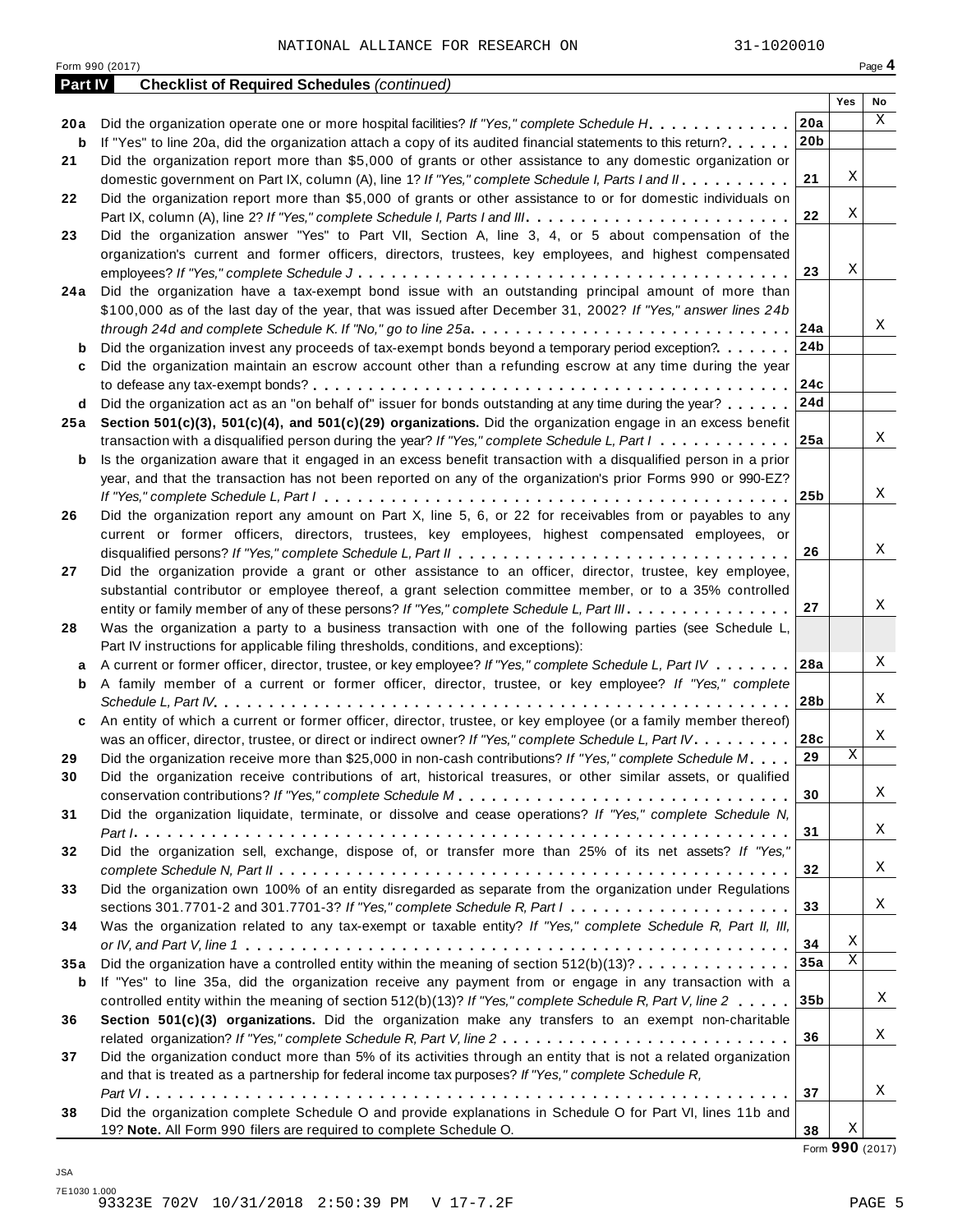NATIONAL ALLIANCE FOR RESEARCH ON 31-1020010

| <b>Part V</b> | <b>Statements Regarding Other IRS Filings and Tax Compliance</b>                                                                                  |                 |                 |    |
|---------------|---------------------------------------------------------------------------------------------------------------------------------------------------|-----------------|-----------------|----|
|               | Check if Schedule O contains a response or note to any line in this Part $V_1, \ldots, \ldots, \ldots, \ldots, \ldots$                            |                 | Yes             | No |
|               | 42<br>1a Enter the number reported in Box 3 of Form 1096. Enter -0- if not applicable $\ldots \ldots \ldots$                                      |                 |                 |    |
|               | 0.<br>1b<br><b>b</b> Enter the number of Forms W-2G included in line 1a. Enter -0- if not applicable                                              |                 |                 |    |
|               | c Did the organization comply with backup withholding rules for reportable payments to vendors and                                                |                 |                 |    |
|               |                                                                                                                                                   | 1с              | Χ               |    |
|               | 2a Enter the number of employees reported on Form W-3, Transmittal of Wage and Tax                                                                |                 |                 |    |
|               | 22<br>2a<br>Statements, filed for the calendar year ending with or within the year covered by this return.                                        |                 |                 |    |
|               | <b>b</b> If at least one is reported on line 2a, did the organization file all required federal employment tax returns?                           | 2 <sub>b</sub>  | Χ               |    |
|               | Note. If the sum of lines 1a and 2a is greater than 250, you may be required to e-file (see instructions)                                         |                 |                 | Χ  |
|               | 3a Did the organization have unrelated business gross income of \$1,000 or more during the year?                                                  | 3a              |                 |    |
|               | <b>b</b> If "Yes," has it filed a Form 990-T for this year? If "No" to line 3b, provide an explanation in Schedule O                              | 3 <sub>b</sub>  |                 |    |
|               | 4a At any time during the calendar year, did the organization have an interest in, or a signature or other authority                              |                 |                 |    |
|               | over, a financial account in a foreign country (such as a bank account, securities account, or other financial                                    | 4a              |                 | Χ  |
|               |                                                                                                                                                   |                 |                 |    |
|               | See instructions for filing requirements for FinCEN Form 114, Report of Foreign Bank and Financial Accounts                                       |                 |                 |    |
|               | (FBAR).                                                                                                                                           |                 |                 |    |
|               | 5a Was the organization a party to a prohibited tax shelter transaction at any time during the tax year?                                          | 5a              |                 | Χ  |
|               | <b>b</b> Did any taxable party notify the organization that it was or is a party to a prohibited tax shelter transaction?                         | 5b              |                 | X  |
|               |                                                                                                                                                   | 5c              |                 |    |
|               | 6a Does the organization have annual gross receipts that are normally greater than \$100,000, and did the                                         |                 |                 |    |
|               | organization solicit any contributions that were not tax deductible as charitable contributions?                                                  | 6a              |                 | Χ  |
|               | <b>b</b> If "Yes," did the organization include with every solicitation an express statement that such contributions or                           |                 |                 |    |
|               |                                                                                                                                                   | 6b              |                 |    |
| 7             | Organizations that may receive deductible contributions under section 170(c).                                                                     |                 |                 |    |
|               | a Did the organization receive a payment in excess of \$75 made partly as a contribution and partly for goods                                     |                 |                 |    |
|               |                                                                                                                                                   | 7a              | Χ               |    |
|               | <b>b</b> If "Yes," did the organization notify the donor of the value of the goods or services provided?                                          | 7b              | Χ               |    |
|               | c Did the organization sell, exchange, or otherwise dispose of tangible personal property for which it was                                        |                 |                 |    |
|               |                                                                                                                                                   | 7c              |                 | Χ  |
|               |                                                                                                                                                   |                 |                 |    |
|               | e Did the organization receive any funds, directly or indirectly, to pay premiums on a personal benefit contract?                                 | 7e              |                 | Χ  |
|               | f Did the organization, during the year, pay premiums, directly or indirectly, on a personal benefit contract?                                    | 7f              |                 | Χ  |
|               | g If the organization received a contribution of qualified intellectual property, did the organization file Form 8899 as required?                | 7g              |                 |    |
|               | h If the organization received a contribution of cars, boats, airplanes, or other vehicles, did the organization file a Form 1098-C?. .           | 7h              |                 |    |
|               | Sponsoring organizations maintaining donor advised funds. Did a donor advised fund maintained by the                                              |                 |                 |    |
|               | sponsoring organization have excess business holdings at any time during the year? $\dots \dots \dots \dots \dots$                                | 8               |                 |    |
| 9             | Sponsoring organizations maintaining donor advised funds.<br>a Did the sponsoring organization make any taxable distributions under section 4966? | 9а              |                 |    |
|               | <b>b</b> Did the sponsoring organization make a distribution to a donor, donor advisor, or related person?                                        | 9b              |                 |    |
| 10            | Section 501(c)(7) organizations. Enter:                                                                                                           |                 |                 |    |
|               | 10a<br>a Initiation fees and capital contributions included on Part VIII, line 12                                                                 |                 |                 |    |
|               | 10 <sub>b</sub><br><b>b</b> Gross receipts, included on Form 990, Part VIII, line 12, for public use of club facilities.                          |                 |                 |    |
| 11            | Section 501(c)(12) organizations. Enter:                                                                                                          |                 |                 |    |
|               | 11a                                                                                                                                               |                 |                 |    |
|               | <b>b</b> Gross income from other sources (Do not net amounts due or paid to other sources                                                         |                 |                 |    |
|               | 11b                                                                                                                                               |                 |                 |    |
|               | 12a Section 4947(a)(1) non-exempt charitable trusts. Is the organization filing Form 990 in lieu of Form 1041?                                    | 12a             |                 |    |
|               | 12b<br><b>b</b> If "Yes," enter the amount of tax-exempt interest received or accrued during the year.                                            |                 |                 |    |
| 13            | Section 501(c)(29) qualified nonprofit health insurance issuers.                                                                                  |                 |                 |    |
|               | a Is the organization licensed to issue qualified health plans in more than one state?                                                            | 13a             |                 |    |
|               | Note. See the instructions for additional information the organization must report on Schedule O.                                                 |                 |                 |    |
|               | <b>b</b> Enter the amount of reserves the organization is required to maintain by the states in which                                             |                 |                 |    |
|               | 13 <sub>b</sub><br>the organization is licensed to issue qualified health plans                                                                   |                 |                 |    |
|               | 13c                                                                                                                                               |                 |                 |    |
|               | 14a Did the organization receive any payments for indoor tanning services during the tax year?                                                    | 14a             |                 | Χ  |
| <b>JSA</b>    | <b>b</b> If "Yes," has it filed a Form 720 to report these payments? If "No," provide an explanation in Schedule $0$                              | 14 <sub>b</sub> | Form 990 (2017) |    |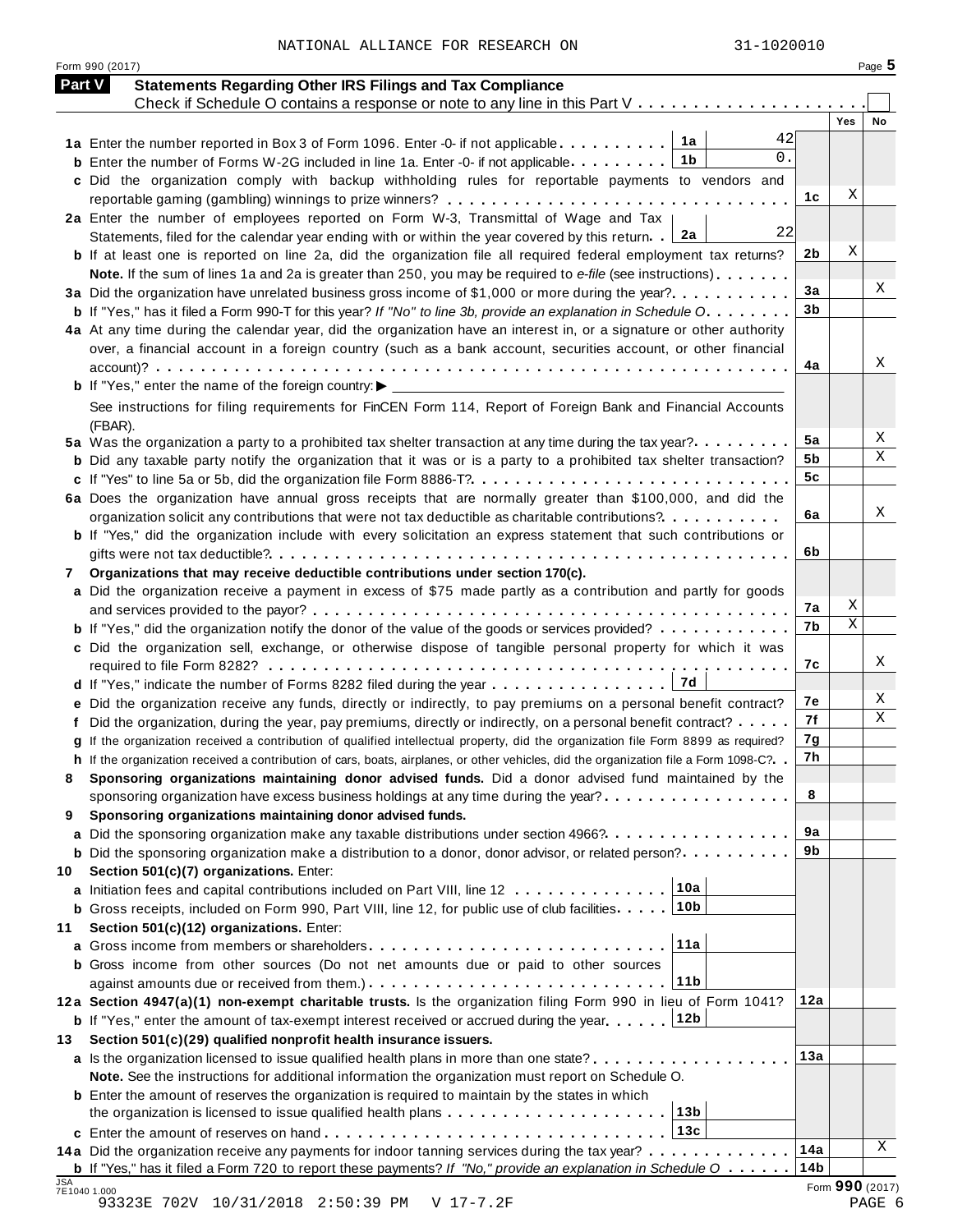|  | Form 990 (2017) |  |
|--|-----------------|--|
|  |                 |  |

#### Form 990 (2017) Page **6** NATIONAL ALLIANCE FOR RESEARCH ON 31-1020010

**Part VI Governance, Management, and Disclosure** *For each "Yes" response to lines 2 through 7b below, and for a "No" response to line 8a, 8b, or 10b below, describe the circumstances, processes, or changes in Schedule O. See instructions.* Examples (2017)<br>
Covernance, Management, and Disclosure For each "Yes" response to lines 2 through 7b below, and for a<br>
response to line 8a, 8b, or 10b below, describe the circumstances, processes, or changes in Schedule O  $|X|$ 

| Part VI | Governance, Management, and Disclosure For each "Yes" response to lines 2 through 7b below, and for a "No"                                                                                                       |                 |            |             |
|---------|------------------------------------------------------------------------------------------------------------------------------------------------------------------------------------------------------------------|-----------------|------------|-------------|
|         | response to line 8a, 8b, or 10b below, describe the circumstances, processes, or changes in Schedule O. See instructions.                                                                                        |                 |            |             |
|         |                                                                                                                                                                                                                  |                 |            | $X \vert$   |
|         | <b>Section A. Governing Body and Management</b>                                                                                                                                                                  |                 |            |             |
|         |                                                                                                                                                                                                                  |                 | Yes        | No          |
|         | 20<br>1a<br>1a Enter the number of voting members of the governing body at the end of the tax year                                                                                                               |                 |            |             |
|         | If there are material differences in voting rights among members of the governing body, or                                                                                                                       |                 |            |             |
|         | if the governing body delegated broad authority to an executive committee or similar<br>committee, explain in Schedule O.                                                                                        |                 |            |             |
| b       | 20<br>1b<br>Enter the number of voting members included in line 1a, above, who are independent                                                                                                                   |                 |            |             |
| 2       | Did any officer, director, trustee, or key employee have a family relationship or a business relationship with                                                                                                   |                 |            |             |
|         |                                                                                                                                                                                                                  | $\mathbf{2}$    |            | Χ           |
| 3       | Did the organization delegate control over management duties customarily performed by or under the direct                                                                                                        |                 |            |             |
|         | supervision of officers, directors, or trustees, or key employees to a management company or other person?                                                                                                       | 3               |            | Χ           |
| 4       | Did the organization make any significant changes to its governing documents since the prior Form 990 was filed?                                                                                                 | 4               |            | $\mathbf X$ |
| 5       | Did the organization become aware during the year of a significant diversion of the organization's assets?                                                                                                       | 5               |            | X           |
| 6       |                                                                                                                                                                                                                  | 6               |            | X           |
| 7a      | Did the organization have members, stockholders, or other persons who had the power to elect or appoint                                                                                                          |                 |            |             |
|         |                                                                                                                                                                                                                  | 7a              |            | Χ           |
|         | Are any governance decisions of the organization reserved to (or subject to approval by) members,                                                                                                                |                 |            |             |
| b       |                                                                                                                                                                                                                  | 7b              |            | Χ           |
|         |                                                                                                                                                                                                                  |                 |            |             |
| 8       | Did the organization contemporaneously document the meetings held or written actions undertaken during                                                                                                           |                 |            |             |
|         | the year by the following:                                                                                                                                                                                       | 8a              | Χ          |             |
| а       |                                                                                                                                                                                                                  | 8b              | Χ          |             |
| b       | Each committee with authority to act on behalf of the governing body?                                                                                                                                            |                 |            |             |
| 9       | Is there any officer, director, trustee, or key employee listed in Part VII, Section A, who cannot be reached at<br>the organization's mailing address? If "Yes," provide the names and addresses in Schedule O. | 9               |            | Χ           |
|         | Section B. Policies (This Section B requests information about policies not required by the Internal Revenue Code.)                                                                                              |                 |            |             |
|         |                                                                                                                                                                                                                  |                 | <b>Yes</b> | No          |
|         |                                                                                                                                                                                                                  | 10a             |            | Χ           |
|         | 10a Did the organization have local chapters, branches, or affiliates?                                                                                                                                           |                 |            |             |
| b       | If "Yes," did the organization have written policies and procedures governing the activities of such chapters,                                                                                                   |                 |            |             |
|         | affiliates, and branches to ensure their operations are consistent with the organization's exempt purposes?                                                                                                      | 10 <sub>b</sub> | Χ          |             |
| 11 a    | Has the organization provided a complete copy of this Form 990 to all members of its governing body before filing the form?                                                                                      | 11a             |            |             |
| b       | Describe in Schedule O the process, if any, used by the organization to review this Form 990.                                                                                                                    |                 | Χ          |             |
| 12a     | Did the organization have a written conflict of interest policy? If "No," go to line 13                                                                                                                          | 12a             |            |             |
| b       | Were officers, directors, or trustees, and key employees required to disclose annually interests that could give                                                                                                 |                 |            |             |
|         |                                                                                                                                                                                                                  | 12 <sub>b</sub> | X          |             |
| c       | Did the organization regularly and consistently monitor and enforce compliance with the policy? If "Yes,"                                                                                                        |                 |            |             |
|         |                                                                                                                                                                                                                  | 12c             | Χ          |             |
| 13      |                                                                                                                                                                                                                  | 13              | Χ          |             |
| 14      | Did the organization have a written document retention and destruction policy?                                                                                                                                   | 14              | Χ          |             |
| 15      | Did the process for determining compensation of the following persons include a review and approval by                                                                                                           |                 |            |             |
|         | independent persons, comparability data, and contemporaneous substantiation of the deliberation and decision?                                                                                                    |                 |            |             |
| а       |                                                                                                                                                                                                                  | 15a             | Χ          |             |
| b       |                                                                                                                                                                                                                  | 15 <sub>b</sub> |            | X           |
|         | If "Yes" to line 15a or 15b, describe the process in Schedule O (see instructions).                                                                                                                              |                 |            |             |
| 16а     | Did the organization invest in, contribute assets to, or participate in a joint venture or similar arrangement                                                                                                   |                 |            |             |
|         |                                                                                                                                                                                                                  | 16a             |            | Χ           |
| b       | If "Yes," did the organization follow a written policy or procedure requiring the organization to evaluate its                                                                                                   |                 |            |             |
|         | participation in joint venture arrangements under applicable federal tax law, and take steps to safeguard the                                                                                                    |                 |            |             |
|         |                                                                                                                                                                                                                  | 16 <sub>b</sub> |            |             |
|         | <b>Section C. Disclosure</b>                                                                                                                                                                                     |                 |            |             |
| 17      |                                                                                                                                                                                                                  |                 |            |             |
| 18      | Section 6104 requires an organization to make its Forms 1023 (or 1024 if applicable), 990, and 990-T (Section 501(c)(3)s only)                                                                                   |                 |            |             |
|         | available for public inspection. Indicate how you made these available. Check all that apply.                                                                                                                    |                 |            |             |
|         | Own website<br>$\vert X \vert$<br>$X \mid$<br>Another's website<br>Upon request<br>Other (explain in Schedule O)                                                                                                 |                 |            |             |
|         |                                                                                                                                                                                                                  |                 |            |             |

**19** Describe in Schedule O whether (and if so, how) the organization made its governing documents, conflict of interest policy, and financial statements available to the public during the tax year.

**20** nnancial statements available to the public during the tax year.<br>State the name, address, and telephone number of the person who possesses the organization's books and records:<br>LOUIS INNAMORATO, CPA, 747 THIRD AVENUE, 33RD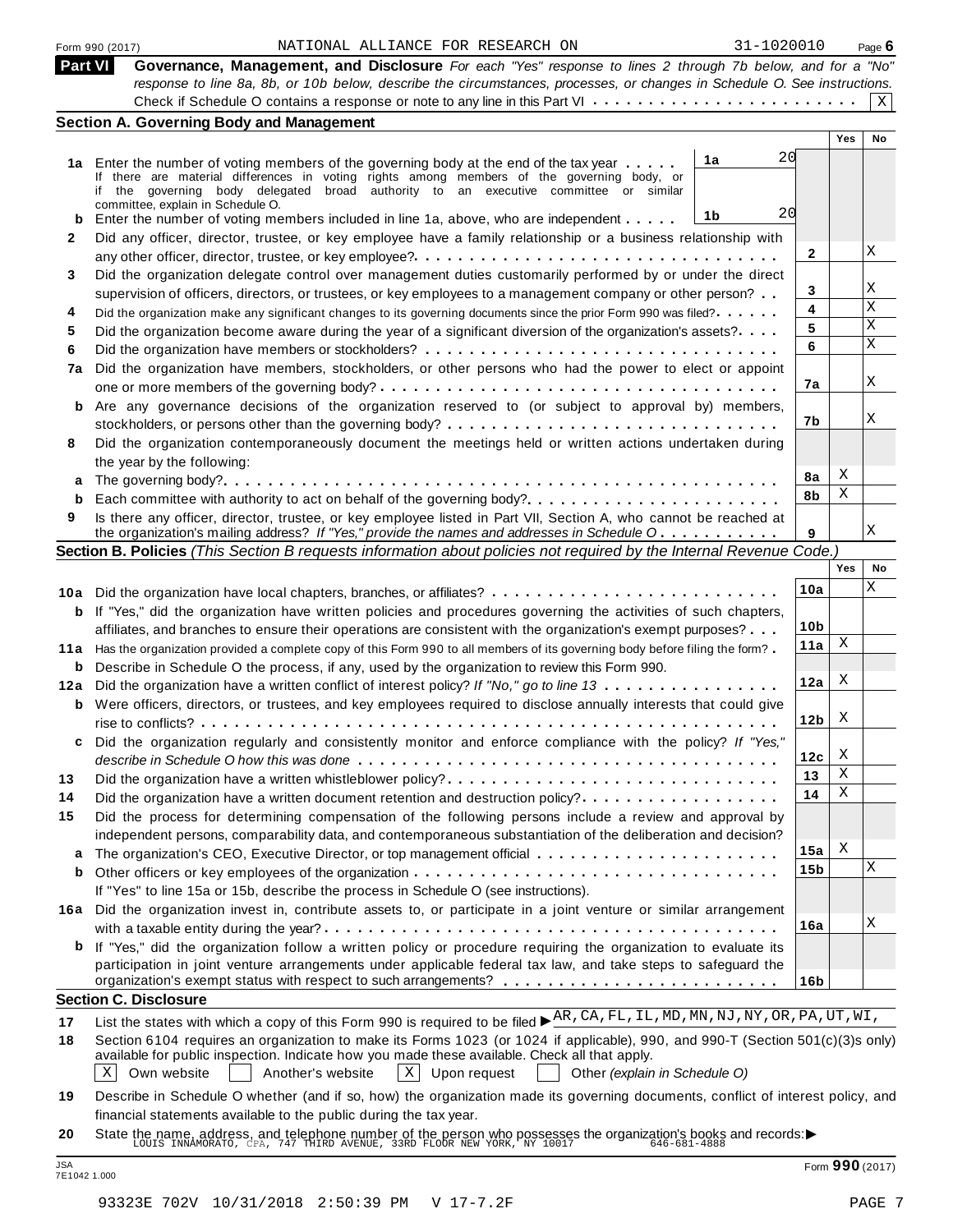| Form 990 (2017)                                                                                                                                    | NATIONAL ALLIANCE FOR RESEARCH ON |  |  | 31-1020010 | Page 7 |
|----------------------------------------------------------------------------------------------------------------------------------------------------|-----------------------------------|--|--|------------|--------|
| <b>Part VII</b> Compensation of Officers, Directors, Trustees, Key Employees, Highest Compensated Employees, and<br><b>Independent Contractors</b> |                                   |  |  |            |        |
|                                                                                                                                                    |                                   |  |  |            |        |
| Section A. Officers, Directors, Trustees, Key Employees, and Highest Compensated Employees                                                         |                                   |  |  |            |        |
| 1a Complete this table for all persons required to be listed. Report compensation for the calendar year ending with or within the                  |                                   |  |  |            |        |

organization's tax year. anization's lax year.<br>● List all of the organization's **current** officers, directors, trustees (whether individuals or organizations), regardless of amount of<br>nnensation Enter -0- in columns (D) (E) and (E) if no compensa

compensation. Enter -0- in columns (D), (E), and (F) if no compensation was paid.

**■** List all of the organization's **current** key employees, if any. See instructions for definition of "key employee."<br>■ List the experimentals five expect highest expressed explores (other than an efficer director t

**Example in the organization's current** key employees, if any. See instructions for definition of key employee.<br>• List the organization's five **current** highest compensated employees (other than an officer, director, trust who received reportable compensation (Box 5 of Form W-2 and/or Box 7 of Form 1099-MISC) of more than \$100,000 from the

organization and any related organizations.<br>• List all of the organization's **former** officers, key employees, and highest compensated employees who received more than<br>\$1.00.000 of reportable componention from the erganiza \$100,000 of reportable compensation from the organization and any related organizations.

% List all of the organization's **former directors or trustees** that received, in the capacity as a former director or trustee of the organization, more than \$10,000 of reportable compensation from the organization and any related organizations.

List persons in the following order: individual trustees or directors; institutional trustees; officers; key employees; highest compensated employees; and former such persons.

Check this box if neither the organization nor any related organization compensated any current officer, director, or trustee.

| (A)                               | (B)                                                            |                                                              |                       |         | (C)<br>Position |                                 |        | (D)                                    | (E)                              | (F)                                                                      |
|-----------------------------------|----------------------------------------------------------------|--------------------------------------------------------------|-----------------------|---------|-----------------|---------------------------------|--------|----------------------------------------|----------------------------------|--------------------------------------------------------------------------|
| Name and Title                    | Average                                                        | (do not check more than one<br>box, unless person is both an |                       |         |                 |                                 |        | Reportable                             | Reportable                       | Estimated                                                                |
|                                   | hours per                                                      |                                                              |                       |         |                 |                                 |        | compensation                           | compensation from                | amount of                                                                |
|                                   | week (list any                                                 |                                                              |                       |         |                 | officer and a director/trustee) |        | from                                   | related                          | other                                                                    |
|                                   | hours for<br>related<br>organizations<br>below dotted<br>line) | Individual trustee<br>or director                            | Institutional trustee | Officer | Key employee    | Highest compensated<br>employee | Former | the<br>organization<br>(W-2/1099-MISC) | organizations<br>(W-2/1099-MISC) | compensation<br>from the<br>organization<br>and related<br>organizations |
| (1) STEPHEN A. LIEBER             | 2.00                                                           |                                                              |                       |         |                 |                                 |        |                                        |                                  |                                                                          |
| CHAIRMAN                          | .50                                                            | Χ                                                            |                       | X       |                 |                                 |        | 0.                                     | $0$ .                            | 0.                                                                       |
| (2) ANNE ABRAMSON                 | 1.00                                                           |                                                              |                       |         |                 |                                 |        |                                        |                                  |                                                                          |
| VICE PRESIDENT                    | 0.                                                             | $\mathbf X$                                                  |                       | Χ       |                 |                                 |        | $0$ .                                  | $0$ .                            | $\mathsf 0$ .                                                            |
| (3) ARTHUR RADIN                  | 1.00                                                           |                                                              |                       |         |                 |                                 |        |                                        |                                  |                                                                          |
| TREASURER                         | .50                                                            | Χ                                                            |                       | X       |                 |                                 |        | 0.                                     | 0.                               | $\mathsf 0$ .                                                            |
| (4) JOHN B. HOLLISTER             | 1.00                                                           |                                                              |                       |         |                 |                                 |        |                                        |                                  |                                                                          |
| SECRETARY                         | 0.                                                             | Χ                                                            |                       | Χ       |                 |                                 |        | 0.                                     | $0$ .                            | $\mathsf 0$ .                                                            |
| (FROM 3/17)<br>(5) CAROL ATKINSON | .50                                                            |                                                              |                       |         |                 |                                 |        |                                        |                                  |                                                                          |
| <b>DIRECTOR</b>                   | 0.                                                             | Χ                                                            |                       |         |                 |                                 |        | $0$ .                                  | $0$ .                            | $\mathsf 0$ .                                                            |
| $(6)$ ERIC F. BAM                 | .50                                                            |                                                              |                       |         |                 |                                 |        |                                        |                                  |                                                                          |
| <b>DIRECTOR</b>                   | 0.                                                             | Χ                                                            |                       |         |                 |                                 |        | $0$ .                                  | 0.                               | 0.                                                                       |
| (7) DONALD M. BOARDMAN            | .50                                                            |                                                              |                       |         |                 |                                 |        |                                        |                                  |                                                                          |
| <b>DIRECTOR</b>                   | $0$ .                                                          | Χ                                                            |                       |         |                 |                                 |        | $\mathsf{O}$ .                         | 0.                               | 0.                                                                       |
| (8) J. ANTHONY BOECKH             | .50                                                            |                                                              |                       |         |                 |                                 |        |                                        |                                  |                                                                          |
| <b>DIRECTOR</b>                   | 0.                                                             | Χ                                                            |                       |         |                 |                                 |        | $\mathsf{O}$ .                         | 0.                               | $0$ .                                                                    |
| (9) SUSAN LASKER BRODY            | .75                                                            |                                                              |                       |         |                 |                                 |        |                                        |                                  |                                                                          |
| <b>DIRECTOR</b>                   | 0.                                                             | Χ                                                            |                       |         |                 |                                 |        | $\mathsf{O}$ .                         | $0$ .                            | $0$ .                                                                    |
| (THRU 3/17)<br>(10) PAUL T. BURKE | .50                                                            |                                                              |                       |         |                 |                                 |        |                                        |                                  |                                                                          |
| <b>DIRECTOR</b>                   | $0$ .                                                          | Χ                                                            |                       |         |                 |                                 |        | $0$ .                                  | $0$ .                            | $\mathsf 0$ .                                                            |
| (11) SUZANNE GOLDEN               | .50                                                            |                                                              |                       |         |                 |                                 |        |                                        |                                  |                                                                          |
| DIRECTOR                          | 0.                                                             | Χ                                                            |                       |         |                 |                                 |        | $\mathbf 0$ .                          | 0.                               | $0$ .                                                                    |
| (12) BONNIE D. HAMMERSCHLAG       | .50                                                            |                                                              |                       |         |                 |                                 |        |                                        |                                  |                                                                          |
| <b>DIRECTOR</b>                   | 0.                                                             | Χ                                                            |                       |         |                 |                                 |        | 0.                                     | $0$ .                            | 0.                                                                       |
| (13) JOHN (KEN) HARRISON          | .50                                                            |                                                              |                       |         |                 |                                 |        |                                        |                                  |                                                                          |
| <b>DIRECTOR</b>                   | 0.                                                             | Χ                                                            |                       |         |                 |                                 |        | $0$ .                                  | $0$ .                            | $0$ .                                                                    |
| (14) JUDITH IOVINO                | .50                                                            |                                                              |                       |         |                 |                                 |        |                                        |                                  |                                                                          |
| DIRECTOR (FR 7/17 TO 10/17)       | $\overline{0}$ .                                               | Χ                                                            |                       |         |                 |                                 |        | $0$ .                                  | $0$ .                            | $0$ .                                                                    |

JSA Form **990** (2017) 7E1041 1.000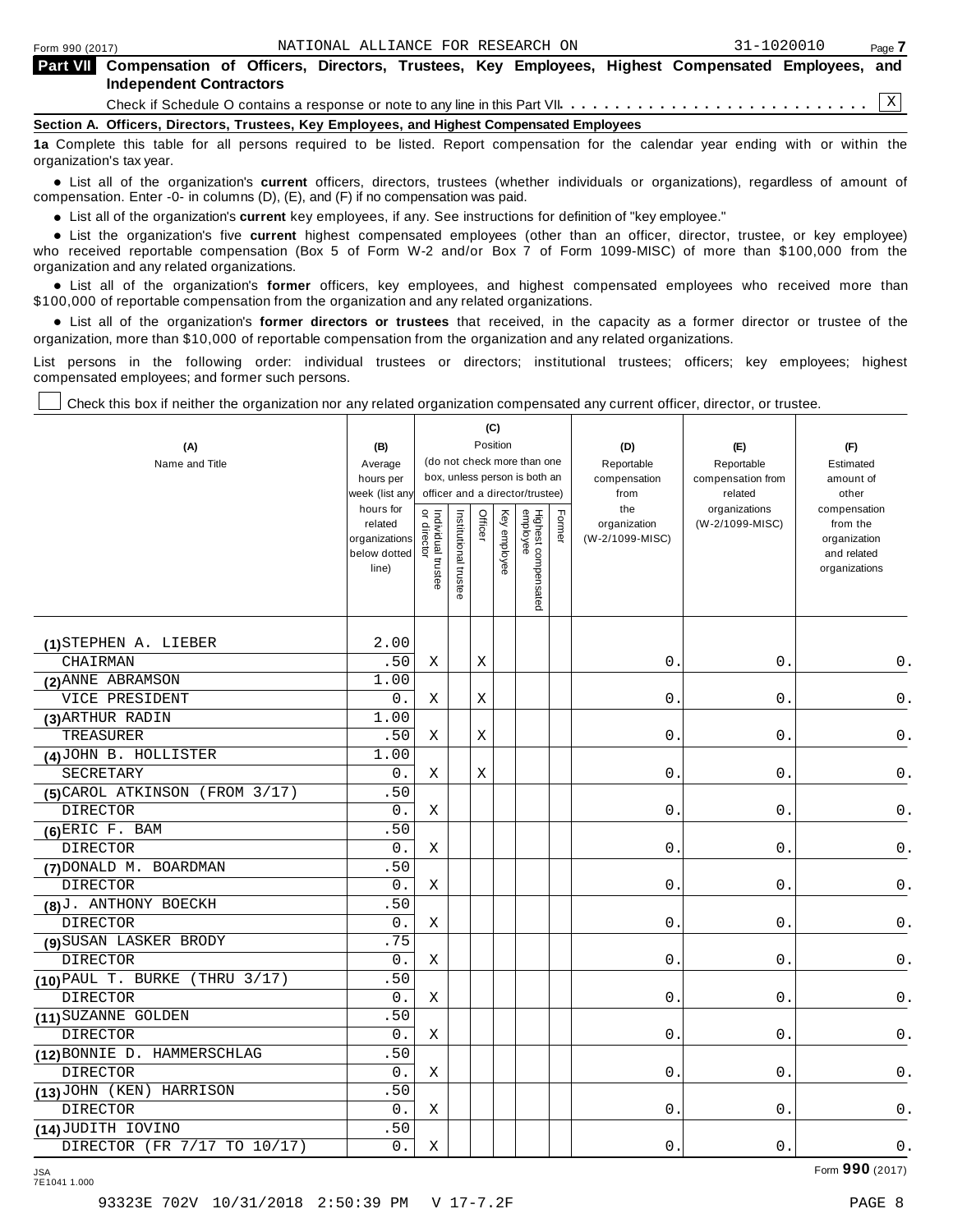|  | Form 990 (2017) |
|--|-----------------|
|  |                 |

|         | (A)<br>Name and title                                                                                                                                                                                                                                                                                                                                                                                                                                                                                       | (B)<br>Average<br>hours per<br>week (list any<br>hours for | (C)<br>Position<br>(do not check more than one<br>box, unless person is both an<br>officer and a director/trustee) |                       |         |              |                                 |        | (D)<br>Reportable<br>compensation<br>from<br>the | (E)<br>Reportable<br>compensation from<br>related<br>organizations | (F)<br>Estimated<br>amount of<br>other<br>compensation   |
|---------|-------------------------------------------------------------------------------------------------------------------------------------------------------------------------------------------------------------------------------------------------------------------------------------------------------------------------------------------------------------------------------------------------------------------------------------------------------------------------------------------------------------|------------------------------------------------------------|--------------------------------------------------------------------------------------------------------------------|-----------------------|---------|--------------|---------------------------------|--------|--------------------------------------------------|--------------------------------------------------------------------|----------------------------------------------------------|
|         |                                                                                                                                                                                                                                                                                                                                                                                                                                                                                                             | related<br>organizations<br>below dotted<br>line)          | Individual trustee<br>   or director                                                                               | Institutional trustee | Officer | Key employee | Highest compensated<br>employee | Former | organization<br>(W-2/1099-MISC)                  | (W-2/1099-MISC)                                                    | from the<br>organization<br>and related<br>organizations |
| (15)    | CAROLE MALLEMENT                                                                                                                                                                                                                                                                                                                                                                                                                                                                                            | .75                                                        |                                                                                                                    |                       |         |              |                                 |        |                                                  |                                                                    |                                                          |
|         | <b>DIRECTOR</b>                                                                                                                                                                                                                                                                                                                                                                                                                                                                                             | 0.                                                         | Χ                                                                                                                  |                       |         |              |                                 |        | $\mathsf{0}$ .                                   | 0                                                                  | 0.                                                       |
|         | (16) MILTON MALTZ                                                                                                                                                                                                                                                                                                                                                                                                                                                                                           | .50                                                        |                                                                                                                    |                       |         |              |                                 |        |                                                  |                                                                    |                                                          |
|         | <b>DIRECTOR</b><br>(17) MARC R. RAPPAPORT                                                                                                                                                                                                                                                                                                                                                                                                                                                                   | 0.<br>.50                                                  | Χ                                                                                                                  |                       |         |              |                                 |        | $\mathsf{0}$ .                                   | 0                                                                  | 0.                                                       |
|         | <b>DIRECTOR</b>                                                                                                                                                                                                                                                                                                                                                                                                                                                                                             | 0.                                                         | Χ                                                                                                                  |                       |         |              |                                 |        | $\mathsf{0}$ .                                   | 0                                                                  | 0.                                                       |
|         | (18) VIRGINIA M. SILVER                                                                                                                                                                                                                                                                                                                                                                                                                                                                                     | .50                                                        |                                                                                                                    |                       |         |              |                                 |        |                                                  |                                                                    |                                                          |
|         | DIRECTOR                                                                                                                                                                                                                                                                                                                                                                                                                                                                                                    | 0.                                                         | Χ                                                                                                                  |                       |         |              |                                 |        | $\mathsf{0}$ .                                   | 0                                                                  | 0.                                                       |
|         | (19) KENNETH H SONNENFELD                                                                                                                                                                                                                                                                                                                                                                                                                                                                                   | .50                                                        |                                                                                                                    |                       |         |              |                                 |        |                                                  |                                                                    |                                                          |
|         | DIRECTOR                                                                                                                                                                                                                                                                                                                                                                                                                                                                                                    | $0$ .                                                      | Χ                                                                                                                  |                       |         |              |                                 |        | $\mathsf{0}$ .                                   | 0                                                                  | 0.                                                       |
|         | (20) BARBARA K. STREICKER                                                                                                                                                                                                                                                                                                                                                                                                                                                                                   | .50                                                        |                                                                                                                    |                       |         |              |                                 |        |                                                  |                                                                    |                                                          |
|         | DIRECTOR                                                                                                                                                                                                                                                                                                                                                                                                                                                                                                    | 0.                                                         | Χ                                                                                                                  |                       |         |              |                                 |        | 0.                                               | 0                                                                  | 0.                                                       |
|         | (21) BARBARA TOLL                                                                                                                                                                                                                                                                                                                                                                                                                                                                                           | .50                                                        |                                                                                                                    |                       |         |              |                                 |        |                                                  |                                                                    |                                                          |
|         | <b>DIRECTOR</b>                                                                                                                                                                                                                                                                                                                                                                                                                                                                                             | 0.                                                         | X                                                                                                                  |                       |         |              |                                 |        | 0.                                               | 0                                                                  | 0.                                                       |
|         | (22) ROBERT WEISMAN                                                                                                                                                                                                                                                                                                                                                                                                                                                                                         | .50                                                        |                                                                                                                    |                       |         |              |                                 |        |                                                  |                                                                    |                                                          |
|         | DIRECTOR                                                                                                                                                                                                                                                                                                                                                                                                                                                                                                    | .50<br>35.00                                               | Χ                                                                                                                  |                       |         |              |                                 |        | 0.                                               | 0                                                                  | 0.                                                       |
|         | (23) JEFFREY BORENSTEIN, M.D.<br>PRESIDENT & CEO                                                                                                                                                                                                                                                                                                                                                                                                                                                            | .50                                                        |                                                                                                                    |                       | Χ       |              |                                 |        | 496,923.                                         | 0                                                                  | 0.                                                       |
|         | (24) LOUIS INNAMORATO, CPA                                                                                                                                                                                                                                                                                                                                                                                                                                                                                  | 35.00                                                      |                                                                                                                    |                       |         |              |                                 |        |                                                  |                                                                    |                                                          |
|         | <b>CFO</b>                                                                                                                                                                                                                                                                                                                                                                                                                                                                                                  | 0.                                                         |                                                                                                                    |                       | Χ       |              |                                 |        | 306,688.                                         | 0                                                                  | 31,342.                                                  |
|         | 25) FAITH ROTHBLATT                                                                                                                                                                                                                                                                                                                                                                                                                                                                                         | 35.00                                                      |                                                                                                                    |                       |         |              |                                 |        |                                                  |                                                                    |                                                          |
|         | VP OF DEVELOPMENT                                                                                                                                                                                                                                                                                                                                                                                                                                                                                           | 0.                                                         |                                                                                                                    |                       |         |              | Χ                               |        | 193,029.                                         | 0                                                                  | 12,560.                                                  |
|         | 1b Sub-total<br>the contract of the contract of the                                                                                                                                                                                                                                                                                                                                                                                                                                                         |                                                            |                                                                                                                    |                       |         |              |                                 |        | 0                                                | 0.                                                                 | 0.                                                       |
|         | c Total from continuation sheets to Part VII, Section A                                                                                                                                                                                                                                                                                                                                                                                                                                                     |                                                            |                                                                                                                    |                       |         |              |                                 |        | 1,506,226.                                       | 0.                                                                 | 69,407.                                                  |
|         |                                                                                                                                                                                                                                                                                                                                                                                                                                                                                                             |                                                            |                                                                                                                    |                       |         |              |                                 | ▶      | 1,506,226.                                       | 0                                                                  | 69,407.                                                  |
| 3       | 2 Total number of individuals (including but not limited to those listed above) who received more than \$100,000 of<br>reportable compensation from the organization ▶<br>Did the organization list any former officer, director, or trustee, key employee, or highest compensated                                                                                                                                                                                                                          |                                                            | 7                                                                                                                  |                       |         |              |                                 |        |                                                  |                                                                    | <b>Yes</b><br>No.                                        |
| 4<br>5. | employee on line 1a? If "Yes," complete Schedule J for such individual<br>For any individual listed on line 1a, is the sum of reportable compensation and other compensation from the<br>organization and related organizations greater than \$150,000? If "Yes," complete Schedule J for such<br>Did any person listed on line 1a receive or accrue compensation from any unrelated organization or individual<br>for services rendered to the organization? If "Yes," complete Schedule J for such person |                                                            |                                                                                                                    |                       |         |              |                                 |        |                                                  |                                                                    | X<br>3<br>Χ<br>4<br>Χ<br>5                               |
|         | <b>Section B. Independent Contractors</b>                                                                                                                                                                                                                                                                                                                                                                                                                                                                   |                                                            |                                                                                                                    |                       |         |              |                                 |        |                                                  |                                                                    |                                                          |
|         | Complete this table for your five highest compensated independent contractors that received more than \$100,000 of<br>compensation from the organization. Report compensation for the calendar year ending with or within the organization's tax<br>year.                                                                                                                                                                                                                                                   |                                                            |                                                                                                                    |                       |         |              |                                 |        |                                                  |                                                                    |                                                          |
| 1       |                                                                                                                                                                                                                                                                                                                                                                                                                                                                                                             |                                                            |                                                                                                                    |                       |         |              |                                 |        | (B)<br>Description of services                   |                                                                    | (C)<br>Compensation                                      |
|         | (A)                                                                                                                                                                                                                                                                                                                                                                                                                                                                                                         |                                                            |                                                                                                                    |                       |         |              |                                 |        |                                                  |                                                                    |                                                          |
|         | Name and business address                                                                                                                                                                                                                                                                                                                                                                                                                                                                                   |                                                            |                                                                                                                    |                       |         |              |                                 |        |                                                  |                                                                    |                                                          |
|         | <b>ATTACHMENT</b><br>$\overline{2}$                                                                                                                                                                                                                                                                                                                                                                                                                                                                         |                                                            |                                                                                                                    |                       |         |              |                                 |        |                                                  |                                                                    |                                                          |
|         |                                                                                                                                                                                                                                                                                                                                                                                                                                                                                                             |                                                            |                                                                                                                    |                       |         |              |                                 |        |                                                  |                                                                    |                                                          |
|         |                                                                                                                                                                                                                                                                                                                                                                                                                                                                                                             |                                                            |                                                                                                                    |                       |         |              |                                 |        |                                                  |                                                                    |                                                          |

93323E 702V 10/31/2018 2:50:39 PM V 17-7.2F PAGE 9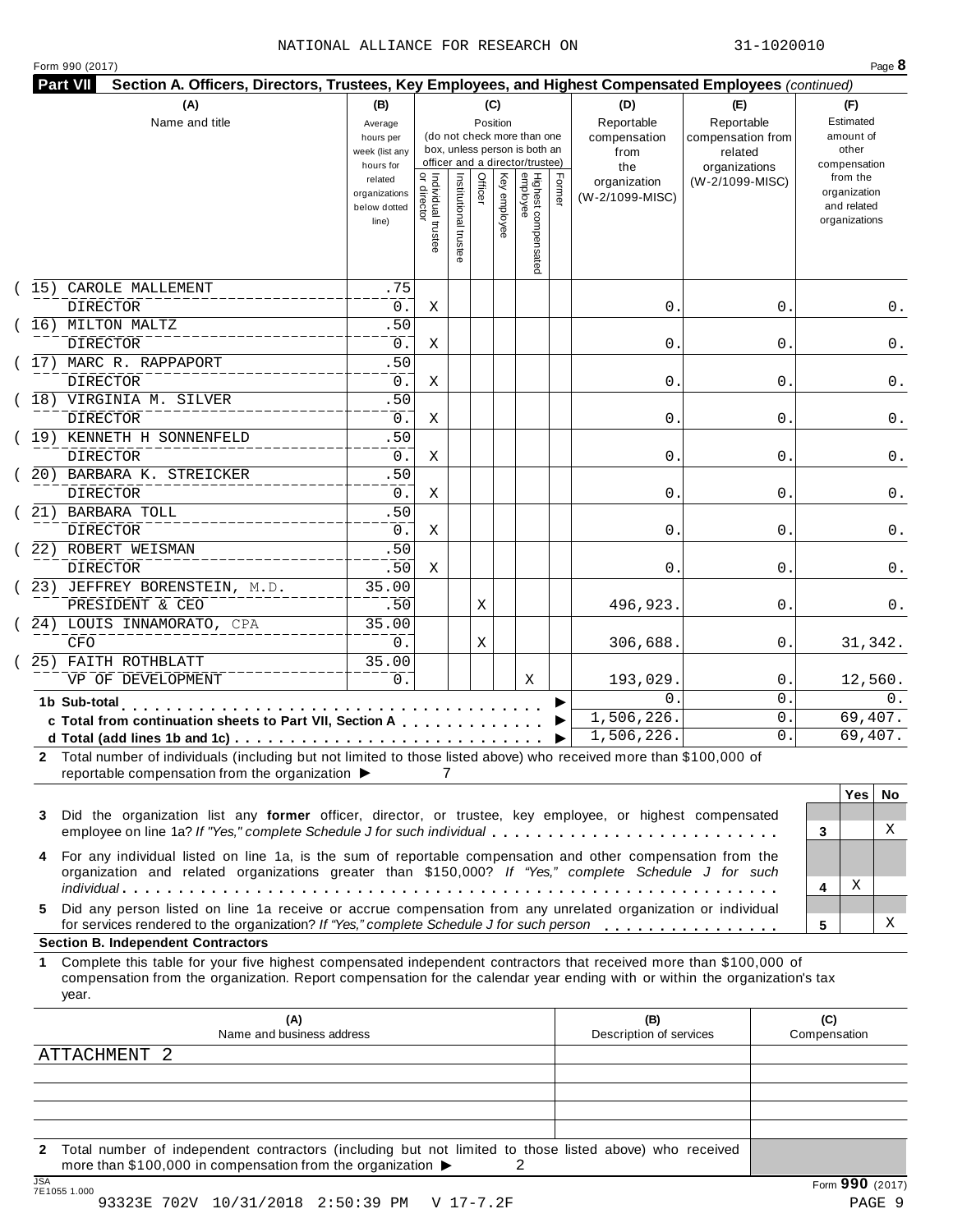| $P$ aqe $b$ |
|-------------|
|             |

| <b>Part VII</b><br>Section A. Officers, Directors, Trustees, Key Employees, and Highest Compensated Employees (continued)                                                                                                                                       |                                                            |                                                                                                                    |                     |         |              |                                 |        |                                                  |                                                                    |    |                                                          |         |
|-----------------------------------------------------------------------------------------------------------------------------------------------------------------------------------------------------------------------------------------------------------------|------------------------------------------------------------|--------------------------------------------------------------------------------------------------------------------|---------------------|---------|--------------|---------------------------------|--------|--------------------------------------------------|--------------------------------------------------------------------|----|----------------------------------------------------------|---------|
| (A)<br>Name and title                                                                                                                                                                                                                                           | (B)<br>Average<br>hours per<br>week (list any<br>hours for | (C)<br>Position<br>(do not check more than one<br>box, unless person is both an<br>officer and a director/trustee) |                     |         |              |                                 |        | (D)<br>Reportable<br>compensation<br>from<br>the | (E)<br>Reportable<br>compensation from<br>related<br>organizations |    | (F)<br>Estimated<br>amount of<br>other<br>compensation   |         |
|                                                                                                                                                                                                                                                                 | related<br>organizations<br>below dotted<br>line)          | Individual trustee<br>director                                                                                     | Institutional trust | Officer | Key employee | Highest compensated<br>employee | Former | organization<br>(W-2/1099-MISC)                  | (W-2/1099-MISC)                                                    |    | from the<br>organization<br>and related<br>organizations |         |
| 26) LAUREN DURAN                                                                                                                                                                                                                                                | 35.00                                                      |                                                                                                                    |                     |         |              |                                 |        |                                                  |                                                                    |    |                                                          |         |
| VP OF M&C<br>27) SHO TIN CHEN                                                                                                                                                                                                                                   | 0.<br>35.00                                                |                                                                                                                    |                     |         |              | Χ                               |        | 175,191.                                         |                                                                    | 0. |                                                          | 0.      |
| DIRECTOR OF RESEARCH GRANTS                                                                                                                                                                                                                                     | 0.                                                         |                                                                                                                    |                     |         |              | Χ                               |        | 126,437.                                         |                                                                    | 0. |                                                          | 12,560. |
| 28) CAROLYN PLUMBER                                                                                                                                                                                                                                             | 35.00                                                      |                                                                                                                    |                     |         |              |                                 |        |                                                  |                                                                    |    |                                                          |         |
| EXECUTIVE ASSISTANT                                                                                                                                                                                                                                             | 0.                                                         |                                                                                                                    |                     |         |              | Χ                               |        | 104,219.                                         |                                                                    | 0. |                                                          | 12,560. |
| 29) JOHN BAYAT<br>SENIOR ACCOUNTANT                                                                                                                                                                                                                             | 35.00<br>0.                                                |                                                                                                                    |                     |         |              | Χ                               |        | 103,739.                                         |                                                                    | 0. |                                                          | 385.    |
|                                                                                                                                                                                                                                                                 |                                                            |                                                                                                                    |                     |         |              |                                 |        |                                                  |                                                                    |    |                                                          |         |
|                                                                                                                                                                                                                                                                 |                                                            |                                                                                                                    |                     |         |              |                                 |        |                                                  |                                                                    |    |                                                          |         |
|                                                                                                                                                                                                                                                                 |                                                            |                                                                                                                    |                     |         |              |                                 |        |                                                  |                                                                    |    |                                                          |         |
|                                                                                                                                                                                                                                                                 |                                                            |                                                                                                                    |                     |         |              |                                 |        |                                                  |                                                                    |    |                                                          |         |
|                                                                                                                                                                                                                                                                 |                                                            |                                                                                                                    |                     |         |              |                                 |        |                                                  |                                                                    |    |                                                          |         |
|                                                                                                                                                                                                                                                                 |                                                            |                                                                                                                    |                     |         |              |                                 |        |                                                  |                                                                    |    |                                                          |         |
|                                                                                                                                                                                                                                                                 |                                                            |                                                                                                                    |                     |         |              |                                 |        |                                                  |                                                                    |    |                                                          |         |
|                                                                                                                                                                                                                                                                 |                                                            |                                                                                                                    |                     |         |              |                                 |        |                                                  |                                                                    |    |                                                          |         |
| 1b Sub-total<br>c Total from continuation sheets to Part VII, Section A<br>2 Total number of individuals (including but not limited to those listed above) who received more than \$100,000 of<br>reportable compensation from the organization ▶               |                                                            |                                                                                                                    |                     |         |              |                                 |        |                                                  |                                                                    |    |                                                          |         |
|                                                                                                                                                                                                                                                                 |                                                            |                                                                                                                    |                     |         |              |                                 |        |                                                  |                                                                    |    | Yes                                                      | No      |
| Did the organization list any former officer, director, or trustee, key employee, or highest compensated<br>3<br>employee on line 1a? If "Yes," complete Schedule J for such individual                                                                         |                                                            |                                                                                                                    |                     |         |              |                                 |        |                                                  |                                                                    |    | 3                                                        | Χ       |
| For any individual listed on line 1a, is the sum of reportable compensation and other compensation from the                                                                                                                                                     |                                                            |                                                                                                                    |                     |         |              |                                 |        |                                                  |                                                                    |    |                                                          |         |
| organization and related organizations greater than \$150,000? If "Yes," complete Schedule J for such                                                                                                                                                           |                                                            |                                                                                                                    |                     |         |              |                                 |        |                                                  |                                                                    |    |                                                          |         |
|                                                                                                                                                                                                                                                                 |                                                            |                                                                                                                    |                     |         |              |                                 |        |                                                  |                                                                    |    | Χ<br>4                                                   |         |
| Did any person listed on line 1a receive or accrue compensation from any unrelated organization or individual<br>5.<br>for services rendered to the organization? If "Yes," complete Schedule J for such person                                                 |                                                            |                                                                                                                    |                     |         |              |                                 |        |                                                  |                                                                    |    | 5                                                        | Χ       |
| <b>Section B. Independent Contractors</b>                                                                                                                                                                                                                       |                                                            |                                                                                                                    |                     |         |              |                                 |        |                                                  |                                                                    |    |                                                          |         |
| Complete this table for your five highest compensated independent contractors that received more than \$100,000 of<br>1.<br>compensation from the organization. Report compensation for the calendar year ending with or within the organization's tax<br>year. |                                                            |                                                                                                                    |                     |         |              |                                 |        |                                                  |                                                                    |    |                                                          |         |
| (A)<br>Name and business address                                                                                                                                                                                                                                |                                                            |                                                                                                                    |                     |         |              |                                 |        | (B)<br>Description of services                   |                                                                    |    | (C)<br>Compensation                                      |         |
|                                                                                                                                                                                                                                                                 |                                                            |                                                                                                                    |                     |         |              |                                 |        |                                                  |                                                                    |    |                                                          |         |
|                                                                                                                                                                                                                                                                 |                                                            |                                                                                                                    |                     |         |              |                                 |        |                                                  |                                                                    |    |                                                          |         |
|                                                                                                                                                                                                                                                                 |                                                            |                                                                                                                    |                     |         |              |                                 |        |                                                  |                                                                    |    |                                                          |         |
| 2 Total number of independent contractors (including but not limited to those listed above) who received                                                                                                                                                        |                                                            |                                                                                                                    |                     |         |              |                                 |        |                                                  |                                                                    |    |                                                          |         |
| more than \$100,000 in compensation from the organization ▶<br>$\overline{10A}$                                                                                                                                                                                 |                                                            |                                                                                                                    |                     |         |              |                                 |        |                                                  |                                                                    |    |                                                          |         |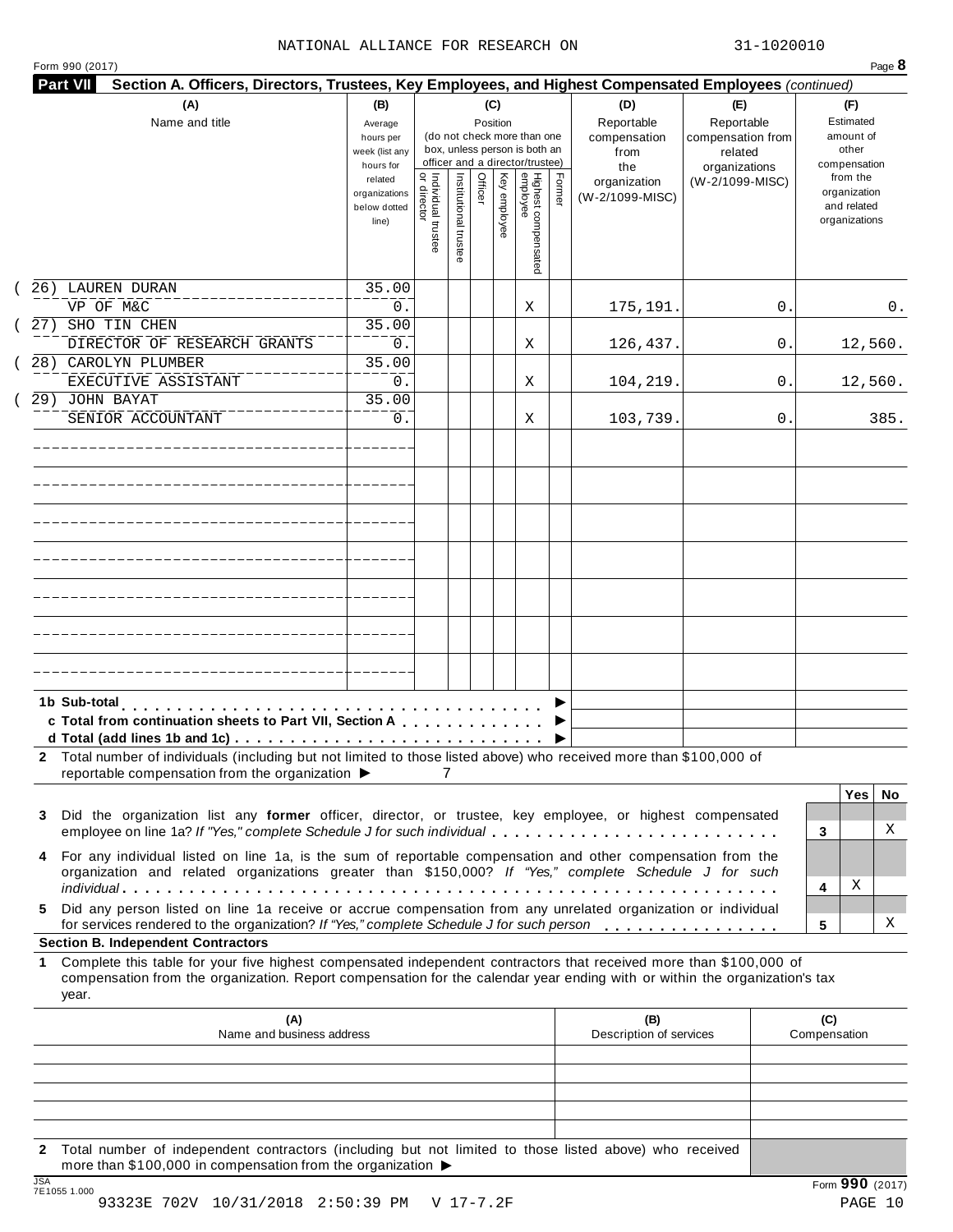|  | Form 990 (2017) |
|--|-----------------|
|  |                 |

|                                                                  | <b>Part VIII</b> | <b>Statement of Revenue</b>                                                                                                                                                                                                          |                          |                      |                      |                                                    |                                         |                                                                            |
|------------------------------------------------------------------|------------------|--------------------------------------------------------------------------------------------------------------------------------------------------------------------------------------------------------------------------------------|--------------------------|----------------------|----------------------|----------------------------------------------------|-----------------------------------------|----------------------------------------------------------------------------|
|                                                                  |                  |                                                                                                                                                                                                                                      |                          |                      | (A)<br>Total revenue | (B)<br>Related or<br>exempt<br>function<br>revenue | (C)<br>Unrelated<br>business<br>revenue | $\sim$<br>(D)<br>Revenue<br>excluded from tax<br>under sections<br>512-514 |
|                                                                  | 1a               | Federated campaigns <b>Federated</b>                                                                                                                                                                                                 | 1a                       | 75,369.              |                      |                                                    |                                         |                                                                            |
| <b>Contributions, Gifts, Grants</b><br>and Other Similar Amounts | b                | Membership dues                                                                                                                                                                                                                      | 1 b                      |                      |                      |                                                    |                                         |                                                                            |
|                                                                  | c                | Fundraising events <b>Fundraising</b>                                                                                                                                                                                                | 1c                       | 372, 252.            |                      |                                                    |                                         |                                                                            |
|                                                                  | d                | Related organizations <b>and the set of the set of the set of the set of the set of the set of the set of the set of the set of the set of the set of the set of the set of the set of the set of the set of the set of the set </b> | 1 <sub>d</sub>           | 4,469,300.           |                      |                                                    |                                         |                                                                            |
|                                                                  | е                | Government grants (contributions)                                                                                                                                                                                                    | 1е                       | 15,000.              |                      |                                                    |                                         |                                                                            |
|                                                                  | f                | All other contributions, gifts, grants,                                                                                                                                                                                              |                          |                      |                      |                                                    |                                         |                                                                            |
|                                                                  |                  | and similar amounts not included above                                                                                                                                                                                               | 1f                       | 11,637,835.          |                      |                                                    |                                         |                                                                            |
|                                                                  | g                | Noncash contributions included in lines 1a-1f: \$                                                                                                                                                                                    |                          | 531,221.             |                      |                                                    |                                         |                                                                            |
|                                                                  | h                | Total. Add lines 1a-1f                                                                                                                                                                                                               |                          | ▸                    | 16,569,756           |                                                    |                                         |                                                                            |
| Program Service Revenue                                          | 2a               |                                                                                                                                                                                                                                      |                          | <b>Business Code</b> |                      |                                                    |                                         |                                                                            |
|                                                                  | b                |                                                                                                                                                                                                                                      |                          |                      |                      |                                                    |                                         |                                                                            |
|                                                                  | c                |                                                                                                                                                                                                                                      |                          |                      |                      |                                                    |                                         |                                                                            |
|                                                                  | d                |                                                                                                                                                                                                                                      |                          |                      |                      |                                                    |                                         |                                                                            |
|                                                                  | е                |                                                                                                                                                                                                                                      |                          |                      |                      |                                                    |                                         |                                                                            |
|                                                                  | f                | All other program service revenue                                                                                                                                                                                                    |                          |                      |                      |                                                    |                                         |                                                                            |
|                                                                  | g                | Total. Add lines 2a-2f ▶                                                                                                                                                                                                             |                          |                      | $\mathbb O$ .        |                                                    |                                         |                                                                            |
|                                                                  | 3                | Investment<br>income                                                                                                                                                                                                                 | dividends,<br>(including | interest,            |                      |                                                    |                                         |                                                                            |
|                                                                  |                  | and other similar amounts). $\cdots$ $\cdots$ $\cdots$ $\cdots$                                                                                                                                                                      |                          |                      | 535,103.             |                                                    |                                         | 535,103.                                                                   |
|                                                                  | 4                | Income from investment of tax-exempt bond proceeds $\blacktriangleright$                                                                                                                                                             |                          |                      | $\mathbf 0$ .        |                                                    |                                         |                                                                            |
|                                                                  | 5                |                                                                                                                                                                                                                                      | (i) Real                 | (ii) Personal        | $\mathbb O$ .        |                                                    |                                         |                                                                            |
|                                                                  |                  |                                                                                                                                                                                                                                      |                          |                      |                      |                                                    |                                         |                                                                            |
|                                                                  | 6a               | Gross rents <b>Container</b>                                                                                                                                                                                                         |                          |                      |                      |                                                    |                                         |                                                                            |
|                                                                  | $\mathbf b$      | Less: rental expenses                                                                                                                                                                                                                |                          |                      |                      |                                                    |                                         |                                                                            |
|                                                                  | c<br>d           | Rental income or (loss)<br>Net rental income or (loss).                                                                                                                                                                              | <u>.</u> D               |                      | $\mathbf 0$ .        |                                                    |                                         |                                                                            |
|                                                                  | 7a               | Gross amount from sales of                                                                                                                                                                                                           | (i) Securities           | (ii) Other           |                      |                                                    |                                         |                                                                            |
|                                                                  |                  | assets other than inventory                                                                                                                                                                                                          | 6,099,211.               |                      |                      |                                                    |                                         |                                                                            |
|                                                                  | b                | Less: cost or other basis                                                                                                                                                                                                            |                          |                      |                      |                                                    |                                         |                                                                            |
|                                                                  |                  | and sales expenses                                                                                                                                                                                                                   | 6,048,362.               |                      |                      |                                                    |                                         |                                                                            |
|                                                                  | с                | Gain or (loss) <b>Cain Communist Communist Communist Communist Communist Communist Communist Communist Communist Communist Communist Communist Communist Communist Communist Communist Communist Communist Communist Communist C</b> | 50,849.                  |                      |                      |                                                    |                                         |                                                                            |
|                                                                  | d                | Net gain or (loss) $\cdots$ $\cdots$ $\cdots$ $\cdots$ $\cdots$ $\cdots$                                                                                                                                                             |                          |                      | 50,849.              |                                                    |                                         | 50,849.                                                                    |
|                                                                  |                  | 8a Gross income from fundraising                                                                                                                                                                                                     |                          |                      |                      |                                                    |                                         |                                                                            |
| Other Revenue                                                    |                  | events (not including \$                                                                                                                                                                                                             | 372,252.                 |                      |                      |                                                    |                                         |                                                                            |
|                                                                  |                  | of contributions reported on line 1c).                                                                                                                                                                                               |                          |                      |                      |                                                    |                                         |                                                                            |
|                                                                  |                  | See Part IV, line 18 and the same state of the same state of the same state of the same state of the same state of the same state of the same state of the same state of the same state of the same state of the same state of       |                          | 151,103.             |                      |                                                    |                                         |                                                                            |
|                                                                  | b                | Less: direct expenses                                                                                                                                                                                                                | b                        | 151,103.             |                      |                                                    |                                         |                                                                            |
|                                                                  | с                | Net income or (loss) from fundraising events _________                                                                                                                                                                               |                          |                      | $\mathbb O$ .        |                                                    |                                         |                                                                            |
|                                                                  | 9а               | Gross income from gaming activities.                                                                                                                                                                                                 |                          |                      |                      |                                                    |                                         |                                                                            |
|                                                                  |                  | See Part IV, line 19 a                                                                                                                                                                                                               |                          |                      |                      |                                                    |                                         |                                                                            |
|                                                                  | b<br>c           | Less: direct expenses<br>Net income or (loss) from gaming activities ________                                                                                                                                                        | b                        |                      | $\mathbb O$ .        |                                                    |                                         |                                                                            |
|                                                                  | 10a              | Gross sales of inventory, less                                                                                                                                                                                                       |                          |                      |                      |                                                    |                                         |                                                                            |
|                                                                  |                  | returns and allowances and allowances                                                                                                                                                                                                |                          |                      |                      |                                                    |                                         |                                                                            |
|                                                                  | b<br>c           | Less: cost of goods sold<br>Net income or (loss) from sales of inventory ▶                                                                                                                                                           | b                        |                      | $\mathbb O$ .        |                                                    |                                         |                                                                            |
|                                                                  |                  | Miscellaneous Revenue                                                                                                                                                                                                                |                          | <b>Business Code</b> |                      |                                                    |                                         |                                                                            |
|                                                                  | 11a              | NET APPRECIATION OF ASSETS HELD IN                                                                                                                                                                                                   |                          |                      |                      |                                                    |                                         |                                                                            |
|                                                                  | b                | CHARITABLE REMAINDER TRUST                                                                                                                                                                                                           |                          | 900099               | 155,988.             |                                                    |                                         | 155,988.                                                                   |
|                                                                  | c                |                                                                                                                                                                                                                                      |                          |                      |                      |                                                    |                                         |                                                                            |
|                                                                  | d                | All other revenue entitled and the state of the state of the state of the state of the state of the state of the state of the state of the state of the state of the state of the state of the state of the state of the state       |                          |                      |                      |                                                    |                                         |                                                                            |
|                                                                  | е                |                                                                                                                                                                                                                                      |                          |                      | 155,988.             |                                                    |                                         |                                                                            |
| .ISA                                                             | 12               | Total revenue. See instructions.                                                                                                                                                                                                     |                          |                      | 17, 311, 696.        |                                                    |                                         | 741,940.                                                                   |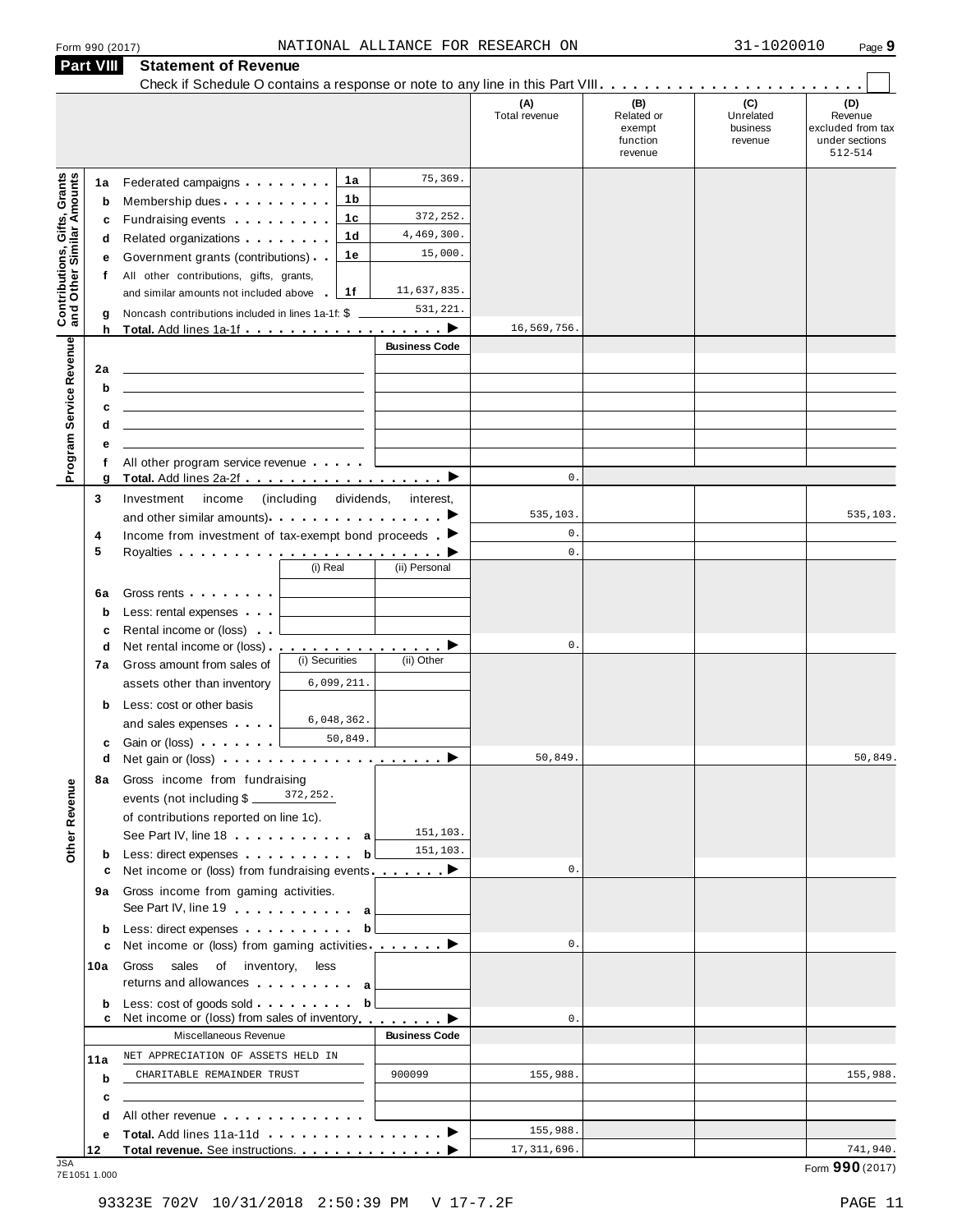**Part IX Statement of Functional Expenses**

#### Section 501(c)(3) and 501(c)(4) organizations must complete all columns. All other organizations must complete column (A). Check if Schedule <sup>O</sup> contains <sup>a</sup> response or note to any line in this Part IX m m m m m m m m m m m m m m m m m m m m m m m m *Do no* **(A) (B) (C) (D)** *t include amounts reported on lines 6b, 7b,* **8b, 9b, and 10b of Part VIII.** The construction of *B***, 9b, and 10b of Part VIII.** expenses Management and general expenses Fundraising expenses **1** Grants and other assistance to domestic organizations and domestic governments. See Part IV, line 21 **2** Grants and other assistance to domestic individuals. See Part IV, line 22 **3** Grants and other assistance to foreign organizations, foreign governments, and foreign individuals. See Part IV, lines <sup>15</sup> and <sup>16</sup> <sup>m</sup> <sup>m</sup> <sup>m</sup> <sup>m</sup> <sup>m</sup> **<sup>4</sup>** Benefits paid to or for members <sup>m</sup> <sup>m</sup> <sup>m</sup> <sup>m</sup> <sup>m</sup> <sup>m</sup> <sup>m</sup> <sup>m</sup> <sup>m</sup> **5** Compensation of current officers, directors, trustees, and key employees manufacturers. **6** Compensation not included above, to disqualified persons (as defined under section 4958(f)(1)) and persons described in section 4958(c)(3)(B) 7 Other salaries and wages **manual manual metallicity 8** Pension plan accruals and contributions (include section 401(k) and 403(b) employer contributions) **9** Section 401(k) and 403(b) employer contributions<br>9 Other employee benefits 9 Other employee benefits **10** Payroll taxes **1** Fees for services (non-employees): **11** Fees for services (non-employees):<br>**a** Management ..................<br>**b** Legal ......................... Legal m m m m m m m m m m m m m m m m m m m m m c Accounting extensive the set of the set of the set of the set of the set of the set of the set of the set of the set of the set of the set of the set of the set of the set of the set of the set of the set of the set of t Lobbying **cd** m m m m m m m m m m m m m m m m m m m A) amount, list line 11g expenses on Schedule O.<br>**12** Advertising and promotion **manual 13** Office expenses **13** Office expenses<br>**14** Information technology **manual manual metal of the metal of the metal of the metal of 15** Royalties m m m m m m m m m m m m m m m m m m m m **16** Occupancy m m m m m m m m m m m m m m m m m m **16** Occupancy ...................<br>17 Travel..................... **18** Payments of travel or entertainment expenses for any federal, state, or local public officials<br>**19** Conferences, conventions, and meetings **19** Conferences, conventions, and meetings **endorship.**<br>20 Interest **manual meeting 21** Payments to affiliates 21 Payments to affiliates<br>22 Depreciation, depletion, and amortization <sub>1</sub> , , , **22** Depreciation, depletion, and amortization **manufation**<br>23 Insurance 24 Other expenses. Itemize expenses not covered **d** Lobbying **come and the services.** See Part IV, line 17 **P** Professional fundraising services. See Part IV, line 17<br>**f** Investment management fees **g** Other. (If line 11g amount exceeds 10% of line 25, column m m m m m m m m m m m m m m m m m m (A) amount, list line 11g expenses on Schedule O.) m m m m m m m m m m m m m m m m for any federal, state, or local public officials m m m m m m m m m m m m m m above (List miscellaneous expenses in line 24e. If line 24e amount exceeds 10% of line 25, column (A) amount, list line 24e expenses on Schedule O.) **a**RESEARCH AWARDS AND PRIZES<br> **b**SCIENTIFIC ADVANCEMENT 375,605. 375,605. **c**<sup>NEWSLET</sup>., BROCH. & ANN. REP.<br>d<sup>RESEARCH EVENTS & RECEPTIONS 97,757. 97,757.</sup> **e** All other expenses **25 Total functional expenses.** Add lines 1 through 24e **26 Joint costs.** Complete this line only if the organization reported in column (B) joint costs from a combined educational campaign and fundraising solicitation. Check here  $\blacktriangleright \begin{array}{c} \square \\ \square \end{array}$  if following SOP 98-2 (ASC 958-720) following SOP 98-2 (ASC 958-720) <sup>m</sup> <sup>m</sup> <sup>m</sup> <sup>m</sup> <sup>m</sup> <sup>m</sup> <sup>m</sup> JSA Form **<sup>990</sup>** (2017) 7E1052 1.000 12,312,687. 12,312,687. 125,000. 125,000. 4,433,234. 4,433,234. 0. 834,953. 333,981. 333,981. 166,991. 0. 1,470,426. 588,171. 588,171. 294,084.  $\Omega$ 213,953. 85,581. 85,581. 42,791. 143,300. 57,320. 57,320. 28,660.  $\Omega$  $\overline{0}$ 46,000. 46,000. 0. 0. 67,169. 67,169. 538,770. 233,908. 187,908. 116,954. 110,677. 54,976. 725. 54,976. 253,607. 39,449. 98,218. 115,940. 16,782. 6,713. 6,713. 3,356. 0. 333,290. 133,316. 133,316. 66,658. 36,987. 14,795. 14,795. 7,397.  $\Omega$ 33,043. 1,239. 31,184. 620. 0.  $\overline{0}$ . 12,525. 5,010. 5,010. 2,505. 26,032. 10,413. 10,413. 5,206. **ARESEARCH AWARDS AND PRIZES**  $279,005$ . 279,005. REWSLET., BROCH. & ANN. REP. 296,059. 296,059. 162,264. 109,901. 34,330. 18,033. 22,219,125. 19,594,120. 1,700,834. 924,171.

0.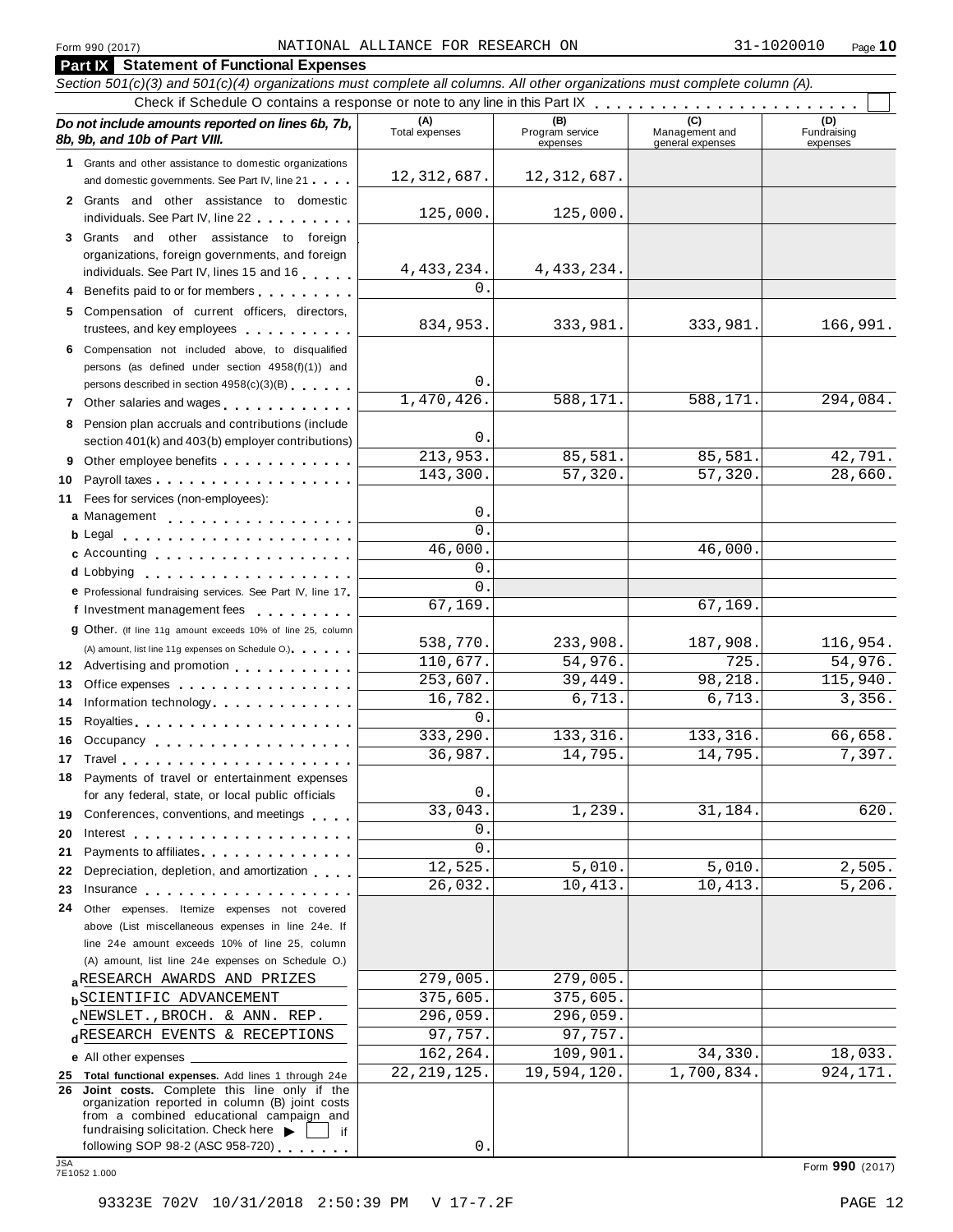|                   | Form 990 (2017) |                                                                                                                                                                                                                                |     |                           |                         | Page 11            |
|-------------------|-----------------|--------------------------------------------------------------------------------------------------------------------------------------------------------------------------------------------------------------------------------|-----|---------------------------|-------------------------|--------------------|
|                   | Part X          | <b>Balance Sheet</b>                                                                                                                                                                                                           |     |                           |                         |                    |
|                   |                 |                                                                                                                                                                                                                                |     |                           |                         |                    |
|                   |                 |                                                                                                                                                                                                                                |     | (A)<br>Beginning of year  |                         | (B)<br>End of year |
|                   | 1               |                                                                                                                                                                                                                                |     | 3,029,754.                | $\mathbf{1}$            | 1,609,431.         |
|                   | $\mathbf{2}$    | Savings and temporary cash investments                                                                                                                                                                                         |     | 5,206,916.                | $\mathbf{2}$            | 2,994,522.         |
|                   | 3               | Pledges and grants receivable, net enterpresent resources and grants receivable, net enterpresent resources                                                                                                                    |     | $\overline{291,419}$ .    | 3                       | 3,382,278.         |
|                   | 4               |                                                                                                                                                                                                                                |     | 130.                      | $\overline{\mathbf{4}}$ | 0.                 |
|                   | 5               | Loans and other receivables from current and former officers, directors,                                                                                                                                                       |     |                           |                         |                    |
|                   |                 | trustees, key employees, and highest compensated employees.                                                                                                                                                                    |     |                           |                         |                    |
|                   |                 | Complete Part II of Schedule L<br>Loans and other receivables from other disqualified persons (as defined under section                                                                                                        |     | 0.                        | 5                       | 0.                 |
|                   | 6               | 4958(f)(1)), persons described in section 4958(c)(3)(B), and contributing employers<br>and sponsoring organizations of section $501(c)(9)$ voluntary employees' beneficiary                                                    |     | 0.                        |                         | 0.                 |
|                   |                 | organizations (see instructions). Complete Part II of Schedule L                                                                                                                                                               |     | $0$ .                     | 6                       | 0.                 |
| Assets            | 7               |                                                                                                                                                                                                                                |     | 0.                        | $\overline{7}$          | 0.                 |
|                   | 8               | Inventories for sale or use enterpreteration of the contract of the contract of the contract of the contract of                                                                                                                |     | 61,739.                   | 8                       | 40,433.            |
|                   | 9               | Prepaid expenses and deferred charges                                                                                                                                                                                          |     |                           | 9                       |                    |
|                   |                 | 10a Land, buildings, and equipment: cost or<br>693,996.<br>│ 10a │                                                                                                                                                             |     |                           |                         |                    |
|                   |                 | other basis. Complete Part VI of Schedule D<br>680,063.<br><b>b</b> Less: accumulated depreciation   10b                                                                                                                       |     | 24,063.                   | 10 <sub>c</sub>         | 13,933.            |
|                   | 11              | Investments - publicly traded securities                                                                                                                                                                                       |     | 16,909,800.               | 11                      | 16, 597, 169.      |
|                   | 12              | Investments - other securities. See Part IV, line 11.                                                                                                                                                                          |     | 3,670,051.                | 12                      | 4, 445, 321.       |
|                   | 13              | Investments - program-related. See Part IV, line 11                                                                                                                                                                            |     | 0.                        | 13                      | 0.                 |
|                   | 14              | Intangible assets experience in the contract of the contract of the contract of the contract of the contract of                                                                                                                |     | 0.                        | 14                      | $0$ .              |
|                   | 15              |                                                                                                                                                                                                                                |     | 1,387,652.                | 15                      | 1,543,640.         |
|                   | 16              | Total assets. Add lines 1 through 15 (must equal line 34)                                                                                                                                                                      |     | 30,581,524.               | 16                      | 30,626,727.        |
|                   | 17              | Accounts payable and accrued expenses entitled and accounts payable and accrued expenses                                                                                                                                       |     | $\overline{245,394}$ .    | 17                      | 183, 215.          |
|                   | 18              |                                                                                                                                                                                                                                |     | 18,084,922.               | 18                      | 20, 280, 242.      |
|                   | 19              |                                                                                                                                                                                                                                |     | 0.                        | 19                      | 0.                 |
|                   | 20              |                                                                                                                                                                                                                                |     | 0.                        | 20                      | 0.                 |
|                   | 21              | Escrow or custodial account liability. Complete Part IV of Schedule D                                                                                                                                                          |     | 0.                        | 21                      | 0.                 |
|                   | 22              | Loans and other payables to current and former officers, directors,                                                                                                                                                            |     |                           |                         |                    |
| Liabilities       |                 | trustees, key employees, highest compensated employees, and                                                                                                                                                                    |     |                           |                         |                    |
|                   |                 | disqualified persons. Complete Part II of Schedule L.                                                                                                                                                                          |     | 0.                        | 22                      | 0.                 |
|                   | 23              | Secured mortgages and notes payable to unrelated third parties                                                                                                                                                                 |     | 0.                        | 23                      | 0.                 |
|                   | 24              | Unsecured notes and loans payable to unrelated third parties                                                                                                                                                                   |     | 0.                        | 24                      | 0.                 |
|                   | 25              | Other liabilities (including federal income tax, payables to related third                                                                                                                                                     |     |                           |                         |                    |
|                   |                 | parties, and other liabilities not included on lines 17-24). Complete Part X                                                                                                                                                   |     |                           |                         |                    |
|                   |                 |                                                                                                                                                                                                                                |     | 1,021,927.                | 25                      | 1,065,820.         |
|                   | 26              |                                                                                                                                                                                                                                |     | 19, 352, 243.             | 26                      | 21,529,277.        |
|                   |                 | Organizations that follow SFAS 117 (ASC 958), check here $\blacktriangleright \begin{array}{c} \boxed{\mathbf{X}} \end{array}$ and<br>complete lines 27 through 29, and lines 33 and 34.                                       |     |                           |                         |                    |
|                   | 27              | Unrestricted net assets                                                                                                                                                                                                        |     | 6, 315, 781.              | 27                      | 4,183,950.         |
|                   | 28              |                                                                                                                                                                                                                                |     | 0.                        | 28                      | 0.                 |
|                   | 29              | Permanently restricted net assets entitled as a set of the set of the set of the set of the set of the set of the set of the set of the set of the set of the set of the set of the set of the set of the set of the set of th |     | 4,913,500.                | 29                      | 4,913,500.         |
| or Fund Balances  |                 | Organizations that do not follow SFAS 117 (ASC 958), check here $\blacktriangleright$<br>complete lines 30 through 34.                                                                                                         | and |                           |                         |                    |
|                   | 30              | Capital stock or trust principal, or current funds<br>. 1                                                                                                                                                                      |     |                           | 30                      |                    |
| <b>Net Assets</b> | 31              |                                                                                                                                                                                                                                |     |                           | 31                      |                    |
|                   | 32              | Retained earnings, endowment, accumulated income, or other funds                                                                                                                                                               |     |                           | 32                      |                    |
|                   | 33              | Total net assets or fund balances                                                                                                                                                                                              |     | $\overline{11,229,281}$ . | 33                      | 9,097,450.         |
|                   | 34              | Total liabilities and net assets/fund balances                                                                                                                                                                                 |     | 30,581,524.               | 34                      | 30,626,727.        |

Form **990** (2017)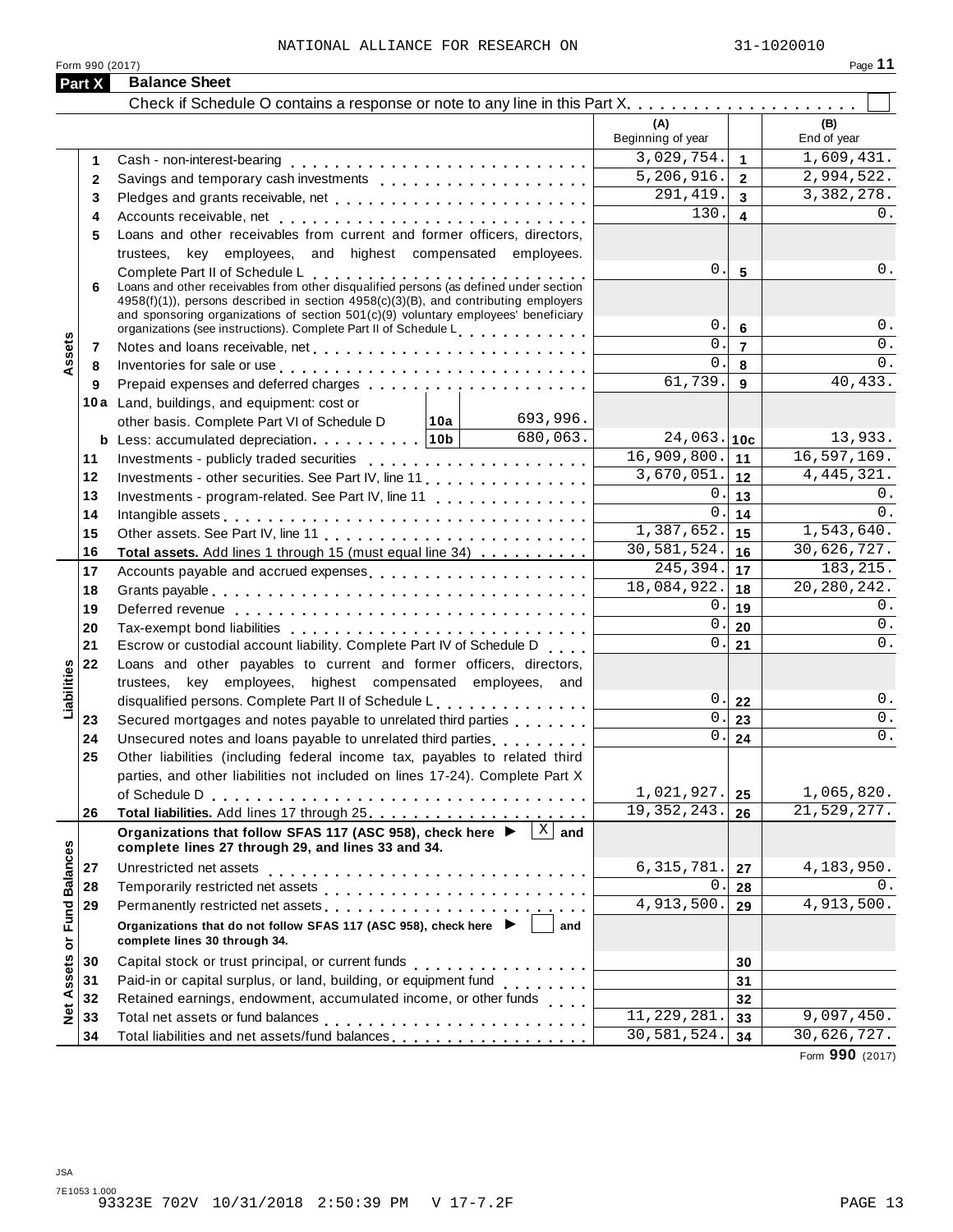| NATIONAL ALLIANCE FOR RESEARCH ON |  | 31-1020010 |
|-----------------------------------|--|------------|

|                 | Form 990 (2017)                                                                                                |                         |                |                    | Page 12 |
|-----------------|----------------------------------------------------------------------------------------------------------------|-------------------------|----------------|--------------------|---------|
| Part XI         | <b>Reconciliation of Net Assets</b>                                                                            |                         |                |                    |         |
|                 |                                                                                                                |                         |                |                    |         |
| 1               |                                                                                                                | $\mathbf{1}$            | 17,311,696.    |                    |         |
| 2               | Total expenses (must equal Part IX, column (A), line 25)                                                       | $\overline{2}$          | 22, 219, 125.  |                    |         |
| 3               |                                                                                                                | $\overline{3}$          | $-4,907,429.$  |                    |         |
| 4               | Net assets or fund balances at beginning of year (must equal Part X, line 33, column (A))                      | $\overline{\mathbf{4}}$ | 11,229,281.    |                    |         |
| 5               | Net unrealized gains (losses) on investments                                                                   | 5                       | 2,775,598.     |                    |         |
| 6               |                                                                                                                | 6                       |                |                    | 0.      |
| 7               |                                                                                                                | $\overline{7}$          |                |                    | 0.      |
| 8               |                                                                                                                | 8                       |                |                    | 0.      |
| 9               | Other changes in net assets or fund balances (explain in Schedule O)                                           | 9                       |                |                    | $0$ .   |
| 10              | Net assets or fund balances at end of year. Combine lines 3 through 9 (must equal Part X, line                 |                         |                |                    |         |
|                 |                                                                                                                | 10                      |                | 9,097,450.         |         |
| <b>Part XII</b> | <b>Financial Statements and Reporting</b>                                                                      |                         |                |                    |         |
|                 |                                                                                                                |                         |                |                    |         |
|                 |                                                                                                                |                         |                | Yes                | No      |
| 1               | $ X $ Accrual<br>Accounting method used to prepare the Form 990:     Cash<br>Other                             |                         |                |                    |         |
|                 | If the organization changed its method of accounting from a prior year or checked "Other," explain in          |                         |                |                    |         |
|                 | Schedule O.                                                                                                    |                         |                |                    |         |
|                 | 2a Were the organization's financial statements compiled or reviewed by an independent accountant?             |                         | 2a             |                    | Χ       |
|                 | If "Yes," check a box below to indicate whether the financial statements for the year were compiled or         |                         |                |                    |         |
|                 | reviewed on a separate basis, consolidated basis, or both:                                                     |                         |                |                    |         |
|                 | Separate basis<br><b>Consolidated basis</b><br>Both consolidated and separate basis                            |                         |                |                    |         |
|                 | <b>b</b> Were the organization's financial statements audited by an independent accountant?                    |                         | 2 <sub>b</sub> | X                  |         |
|                 | If "Yes," check a box below to indicate whether the financial statements for the year were audited on a        |                         |                |                    |         |
|                 | separate basis, consolidated basis, or both:                                                                   |                         |                |                    |         |
|                 | $\lfloor x \rfloor$ Consolidated basis<br>Separate basis<br>Both consolidated and separate basis               |                         |                |                    |         |
|                 | c If "Yes" to line 2a or 2b, does the organization have a committee that assumes responsibility for oversight  |                         |                |                    |         |
|                 | of the audit, review, or compilation of its financial statements and selection of an independent accountant?   |                         | 2c             | X                  |         |
|                 | If the organization changed either its oversight process or selection process during the tax year, explain in  |                         |                |                    |         |
|                 | Schedule O.                                                                                                    |                         |                |                    |         |
|                 |                                                                                                                |                         |                |                    |         |
|                 | 3a As a result of a federal award, was the organization required to undergo an audit or audits as set forth in |                         | 3a             |                    | Χ       |
|                 | b If "Yes," did the organization undergo the required audit or audits? If the organization did not undergo the |                         |                |                    |         |
|                 | required audit or audits, explain why in Schedule O and describe any steps taken to undergo such audits.       |                         | 3b             |                    |         |
|                 |                                                                                                                |                         |                | $000 \, \text{cm}$ |         |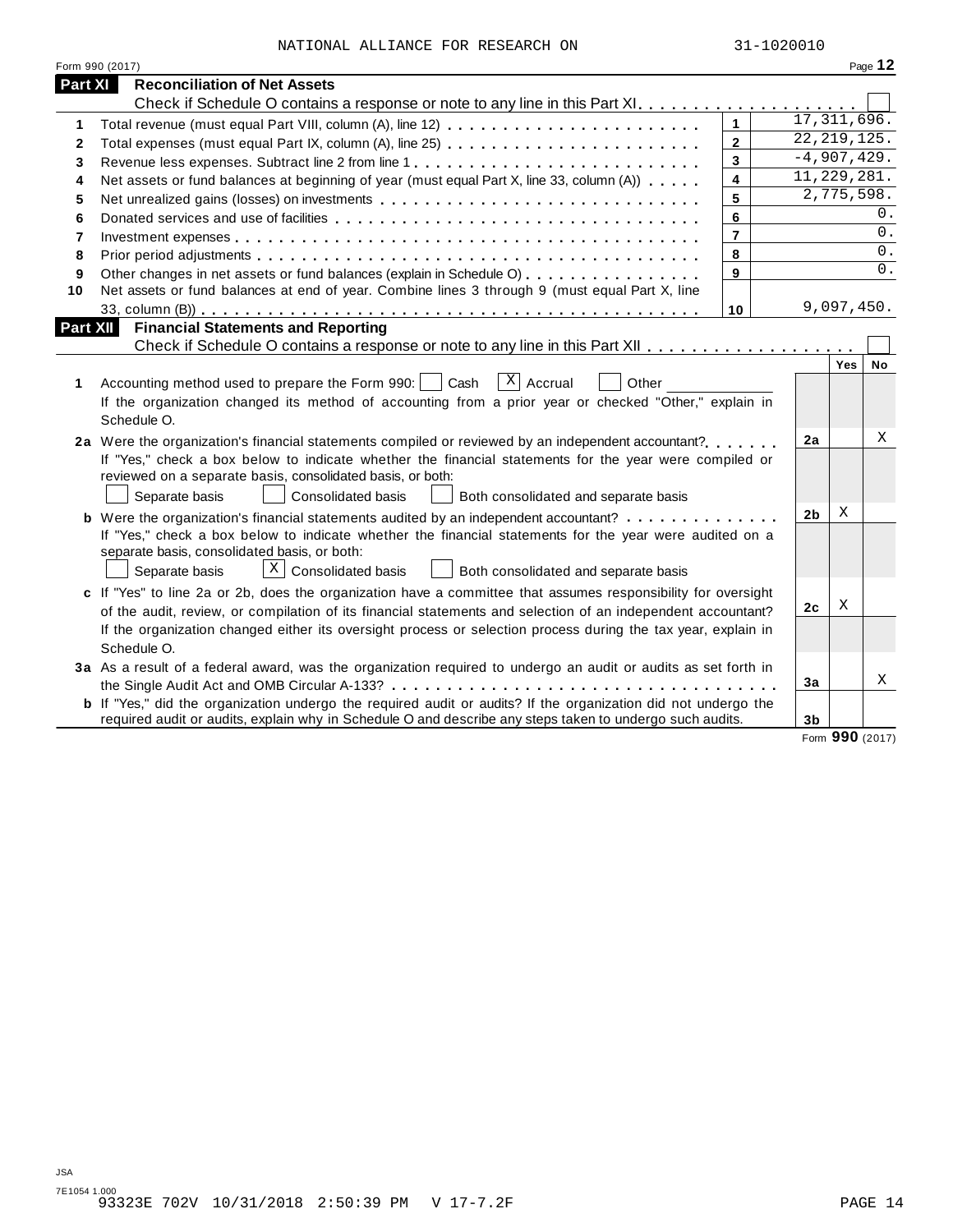| <b>SCHEDULE A</b> |  |  |
|-------------------|--|--|
| /E 888 -- 888 F   |  |  |

### **CHEDULE A Public Charity Status and Public Support**  $\frac{100\text{dB No. }1545-0047}{000\text{dB}}$

(Form 990 or 990-EZ) complete if the organization is a section 501(c)(3) organization or a section 4947(a)(1) nonexempt charitable trust.  $2017$ 

|        |                                                                                                                                                   | Complete if the organization is a section 501(c)(3) organization or a section 4947(a)(1) nonexempt charitable trust.                                                                                                 | Attach to Form 990 or Form 990-EZ.                                     |     |                          |                                       | ZV I I                       |  |  |  |
|--------|---------------------------------------------------------------------------------------------------------------------------------------------------|----------------------------------------------------------------------------------------------------------------------------------------------------------------------------------------------------------------------|------------------------------------------------------------------------|-----|--------------------------|---------------------------------------|------------------------------|--|--|--|
|        | Department of the Treasury<br><b>Internal Revenue Service</b>                                                                                     |                                                                                                                                                                                                                      | Go to www.irs.gov/Form990 for instructions and the latest information. |     |                          |                                       | Open to Public<br>Inspection |  |  |  |
|        | Name of the organization                                                                                                                          | NATIONAL ALLIANCE FOR RESEARCH ON                                                                                                                                                                                    |                                                                        |     |                          | <b>Employer identification number</b> |                              |  |  |  |
|        | SCHIZOPHRENIA AND DEPRESSION                                                                                                                      |                                                                                                                                                                                                                      |                                                                        |     |                          | 31-1020010                            |                              |  |  |  |
| Part I |                                                                                                                                                   | Reason for Public Charity Status (All organizations must complete this part.) See instructions.                                                                                                                      |                                                                        |     |                          |                                       |                              |  |  |  |
|        |                                                                                                                                                   | The organization is not a private foundation because it is: (For lines 1 through 12, check only one box.)                                                                                                            |                                                                        |     |                          |                                       |                              |  |  |  |
| 1      |                                                                                                                                                   | A church, convention of churches, or association of churches described in section 170(b)(1)(A)(i).                                                                                                                   |                                                                        |     |                          |                                       |                              |  |  |  |
| 2      |                                                                                                                                                   | A school described in section 170(b)(1)(A)(ii). (Attach Schedule E (Form 990 or 990-EZ).)                                                                                                                            |                                                                        |     |                          |                                       |                              |  |  |  |
| 3      |                                                                                                                                                   | A hospital or a cooperative hospital service organization described in section 170(b)(1)(A)(iii).                                                                                                                    |                                                                        |     |                          |                                       |                              |  |  |  |
| 4      |                                                                                                                                                   | A medical research organization operated in conjunction with a hospital described in section 170(b)(1)(A)(iii). Enter the                                                                                            |                                                                        |     |                          |                                       |                              |  |  |  |
|        | hospital's name, city, and state:                                                                                                                 |                                                                                                                                                                                                                      |                                                                        |     |                          |                                       |                              |  |  |  |
| 5      |                                                                                                                                                   | An organization operated for the benefit of a college or university owned or operated by a governmental unit described in                                                                                            |                                                                        |     |                          |                                       |                              |  |  |  |
|        | section 170(b)(1)(A)(iv). (Complete Part II.)<br>A federal, state, or local government or governmental unit described in section 170(b)(1)(A)(v). |                                                                                                                                                                                                                      |                                                                        |     |                          |                                       |                              |  |  |  |
| 6      | X                                                                                                                                                 |                                                                                                                                                                                                                      |                                                                        |     |                          |                                       |                              |  |  |  |
| 7      |                                                                                                                                                   | An organization that normally receives a substantial part of its support from a governmental unit or from the general public                                                                                         |                                                                        |     |                          |                                       |                              |  |  |  |
|        |                                                                                                                                                   | described in section 170(b)(1)(A)(vi). (Complete Part II.)<br>A community trust described in section 170(b)(1)(A)(vi). (Complete Part II.)                                                                           |                                                                        |     |                          |                                       |                              |  |  |  |
| 8<br>9 |                                                                                                                                                   | An agricultural research organization described in section 170(b)(1)(A)(ix) operated in conjunction with a land-grant college                                                                                        |                                                                        |     |                          |                                       |                              |  |  |  |
|        |                                                                                                                                                   | or university or a non-land-grant college of agriculture (see instructions). Enter the name, city, and state of the college or                                                                                       |                                                                        |     |                          |                                       |                              |  |  |  |
|        | university:                                                                                                                                       |                                                                                                                                                                                                                      |                                                                        |     |                          |                                       |                              |  |  |  |
| 10     |                                                                                                                                                   | An organization that normally receives: (1) more than 331/3% of its support from contributions, membership fees, and gross                                                                                           |                                                                        |     |                          |                                       |                              |  |  |  |
|        |                                                                                                                                                   | receipts from activities related to its exempt functions - subject to certain exceptions, and (2) no more than 331/3% of its                                                                                         |                                                                        |     |                          |                                       |                              |  |  |  |
|        |                                                                                                                                                   | support from gross investment income and unrelated business taxable income (less section 511 tax) from businesses<br>acquired by the organization after June 30, 1975. See section 509(a)(2). (Complete Part III.)   |                                                                        |     |                          |                                       |                              |  |  |  |
| 11     |                                                                                                                                                   | An organization organized and operated exclusively to test for public safety. See section 509(a)(4).                                                                                                                 |                                                                        |     |                          |                                       |                              |  |  |  |
| 12     |                                                                                                                                                   | An organization organized and operated exclusively for the benefit of, to perform the functions of, or to carry out the purposes                                                                                     |                                                                        |     |                          |                                       |                              |  |  |  |
|        |                                                                                                                                                   | of one or more publicly supported organizations described in section 509(a)(1) or section 509(a)(2). See section 509(a)(3).                                                                                          |                                                                        |     |                          |                                       |                              |  |  |  |
|        |                                                                                                                                                   | Check the box in lines 12a through 12d that describes the type of supporting organization and complete lines 12e, 12f, and 12g.                                                                                      |                                                                        |     |                          |                                       |                              |  |  |  |
| a      |                                                                                                                                                   | Type I. A supporting organization operated, supervised, or controlled by its supported organization(s), typically by giving                                                                                          |                                                                        |     |                          |                                       |                              |  |  |  |
|        |                                                                                                                                                   | the supported organization(s) the power to regularly appoint or elect a majority of the directors or trustees of the                                                                                                 |                                                                        |     |                          |                                       |                              |  |  |  |
|        |                                                                                                                                                   | supporting organization. You must complete Part IV, Sections A and B.                                                                                                                                                |                                                                        |     |                          |                                       |                              |  |  |  |
| b      |                                                                                                                                                   | Type II. A supporting organization supervised or controlled in connection with its supported organization(s), by having                                                                                              |                                                                        |     |                          |                                       |                              |  |  |  |
|        |                                                                                                                                                   | control or management of the supporting organization vested in the same persons that control or manage the supported                                                                                                 |                                                                        |     |                          |                                       |                              |  |  |  |
|        |                                                                                                                                                   | organization(s). You must complete Part IV, Sections A and C.                                                                                                                                                        |                                                                        |     |                          |                                       |                              |  |  |  |
| c      |                                                                                                                                                   | Type III functionally integrated. A supporting organization operated in connection with, and functionally integrated with,                                                                                           |                                                                        |     |                          |                                       |                              |  |  |  |
|        |                                                                                                                                                   | its supported organization(s) (see instructions). You must complete Part IV, Sections A, D, and E.                                                                                                                   |                                                                        |     |                          |                                       |                              |  |  |  |
| d      |                                                                                                                                                   | Type III non-functionally integrated. A supporting organization operated in connection with its supported organization(s)                                                                                            |                                                                        |     |                          |                                       |                              |  |  |  |
|        |                                                                                                                                                   | that is not functionally integrated. The organization generally must satisfy a distribution requirement and an attentiveness                                                                                         |                                                                        |     |                          |                                       |                              |  |  |  |
|        |                                                                                                                                                   | requirement (see instructions). You must complete Part IV, Sections A and D, and Part V.                                                                                                                             |                                                                        |     |                          |                                       |                              |  |  |  |
| е      |                                                                                                                                                   | Check this box if the organization received a written determination from the IRS that it is a Type I, Type II, Type III<br>functionally integrated, or Type III non-functionally integrated supporting organization. |                                                                        |     |                          |                                       |                              |  |  |  |
| t      |                                                                                                                                                   |                                                                                                                                                                                                                      |                                                                        |     |                          |                                       |                              |  |  |  |
| g      |                                                                                                                                                   | Provide the following information about the supported organization(s).                                                                                                                                               |                                                                        |     |                          |                                       |                              |  |  |  |
|        | (i) Name of supported organization                                                                                                                | (ii) EIN                                                                                                                                                                                                             | (iii) Type of organization                                             |     | (iv) Is the organization | (v) Amount of monetary                | (vi) Amount of               |  |  |  |
|        |                                                                                                                                                   |                                                                                                                                                                                                                      | (described on lines 1-10                                               |     | listed in your governing | support (see                          | other support (see           |  |  |  |
|        |                                                                                                                                                   |                                                                                                                                                                                                                      | above (see instructions))                                              | Yes | document?<br>No          | instructions)                         | instructions)                |  |  |  |
|        |                                                                                                                                                   |                                                                                                                                                                                                                      |                                                                        |     |                          |                                       |                              |  |  |  |
| (A)    |                                                                                                                                                   |                                                                                                                                                                                                                      |                                                                        |     |                          |                                       |                              |  |  |  |
| (B)    |                                                                                                                                                   |                                                                                                                                                                                                                      |                                                                        |     |                          |                                       |                              |  |  |  |
|        |                                                                                                                                                   |                                                                                                                                                                                                                      |                                                                        |     |                          |                                       |                              |  |  |  |
| (C)    |                                                                                                                                                   |                                                                                                                                                                                                                      |                                                                        |     |                          |                                       |                              |  |  |  |
|        |                                                                                                                                                   |                                                                                                                                                                                                                      |                                                                        |     |                          |                                       |                              |  |  |  |
| (D)    |                                                                                                                                                   |                                                                                                                                                                                                                      |                                                                        |     |                          |                                       |                              |  |  |  |
|        |                                                                                                                                                   |                                                                                                                                                                                                                      |                                                                        |     |                          |                                       |                              |  |  |  |
| (E)    |                                                                                                                                                   |                                                                                                                                                                                                                      |                                                                        |     |                          |                                       |                              |  |  |  |
|        |                                                                                                                                                   |                                                                                                                                                                                                                      |                                                                        |     |                          |                                       |                              |  |  |  |
| Total  |                                                                                                                                                   |                                                                                                                                                                                                                      |                                                                        |     |                          |                                       |                              |  |  |  |

For Paperwork Reduction Act Notice, see the Instructions for Form 990 or 990-EZ. Schedule A (Form 990 or 990-EZ) 2017 JSA 7E1210 1.000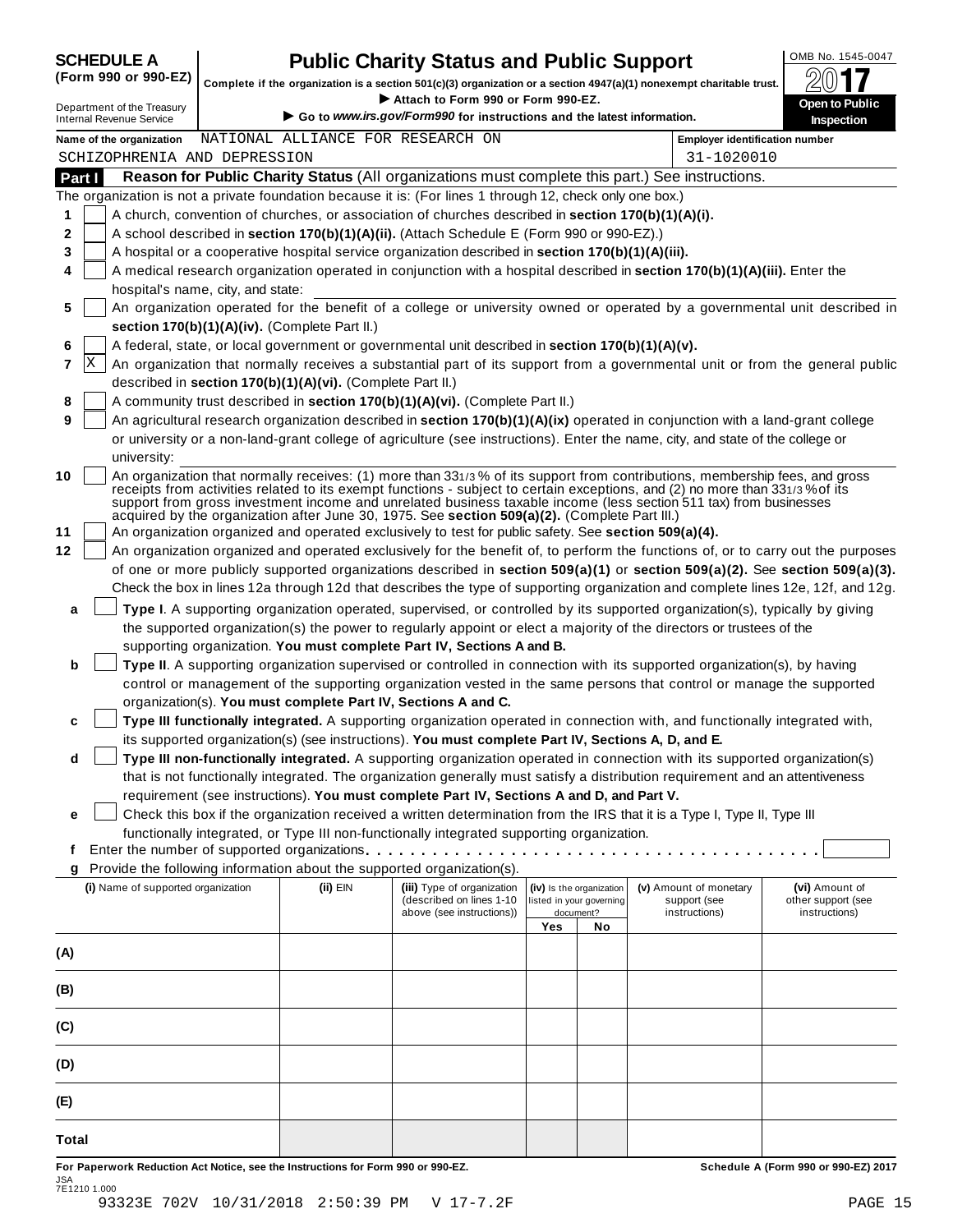### Schedule <sup>A</sup> (Form <sup>990</sup> or 990-EZ) <sup>2017</sup> Page **2**

**Support Schedule for Organizations Described in Sections 170(b)(1)(A)(iv) and 170(b)(1)(A)(vi)** (Complete only if you checked the box on line 5, 7, or 8 of Part I or if the organization failed to qualify under Part III. If the organization fails to qualify under the tests listed below, please complete Part III.) **Part II**

|              | <b>Section A. Public Support</b>                                                                                                                                                                                                                                                                                |             |             |             |             |             |             |
|--------------|-----------------------------------------------------------------------------------------------------------------------------------------------------------------------------------------------------------------------------------------------------------------------------------------------------------------|-------------|-------------|-------------|-------------|-------------|-------------|
|              | Calendar year (or fiscal year beginning in) ▶                                                                                                                                                                                                                                                                   | (a) $2013$  | (b) $2014$  | $(c)$ 2015  | $(d)$ 2016  | (e) 2017    | (f) Total   |
| 1            | Gifts,<br>contributions,<br>grants,<br>and<br>membership fees received. (Do not<br>include any "unusual grants.")                                                                                                                                                                                               | 10,650,931. | 31,066,797. | 19,964,167. | 15,800,995. | 16,569,756. | 94,052,646. |
| $\mathbf{2}$ | Tax<br>revenues<br>levied<br>for<br>the<br>organization's benefit and either paid<br>to or expended on its behalf                                                                                                                                                                                               |             |             |             |             |             | 0.          |
| 3            | The value of services or facilities<br>furnished by a governmental unit to the<br>organization without charge                                                                                                                                                                                                   |             |             |             |             |             | 0.          |
| 4            | Total. Add lines 1 through 3                                                                                                                                                                                                                                                                                    | 10,650,931. | 31,066,797. | 19,964,167. | 15,800,995. | 16,569,756. | 94,052,646. |
| 5            | The portion of total contributions by<br>each<br>person<br>(other<br>than<br>a<br>governmental<br>unit<br>publicly<br>or<br>supported organization) included on<br>line 1 that exceeds 2% of the amount                                                                                                         |             |             |             |             |             | 20,054,489. |
| 6            | shown on line 11, column (f)<br>Public support. Subtract line 5 from line 4                                                                                                                                                                                                                                     |             |             |             |             |             | 73,998,157. |
|              | <b>Section B. Total Support</b>                                                                                                                                                                                                                                                                                 |             |             |             |             |             |             |
|              | Calendar year (or fiscal year beginning in)                                                                                                                                                                                                                                                                     | (a) $2013$  | (b) $2014$  | $(c)$ 2015  | $(d)$ 2016  | (e) $2017$  | (f) Total   |
| 7            | Amounts from line 4                                                                                                                                                                                                                                                                                             | 10,650,931. | 31,066,797. | 19,964,167  | 15,800,995  | 16,569,756. | 94,052,646. |
| 8            | Gross income from interest, dividends,<br>payments received on securities loans,<br>rents, royalties, and income from<br>similar sources experiences                                                                                                                                                            | 344,568.    | 322,676.    | 423,677.    | 511,070.    | 535,103.    | 2,137,094.  |
| 9            | Net income from unrelated business<br>activities, whether or not the business<br>is regularly carried on the control of the state of the state of the state of the state of the state of the state of the state of the state of the state of the state of the state of the state of the state of the state of t |             |             |             |             |             | 0.          |
| 10           | Other income. Do not include gain or<br>loss from the sale of capital assets<br>(Explain in Part VI.) ATCH 1                                                                                                                                                                                                    | 271,676.    | 55,885.     | $-96,713.$  | $-52,927.$  | 155,988.    | 333,909.    |
| 11           | <b>Total support.</b> Add lines 7 through 10                                                                                                                                                                                                                                                                    |             |             |             |             |             | 96,523,649. |
| 12           |                                                                                                                                                                                                                                                                                                                 |             |             |             |             |             |             |
| 13           | First five years. If the Form 990 is for the organization's first, second, third, fourth, or fifth tax year as a section 501(c)(3)                                                                                                                                                                              |             |             |             |             |             |             |
|              | <b>Section C. Computation of Public Support Percentage</b>                                                                                                                                                                                                                                                      |             |             |             |             |             |             |
|              | Public support percentage for 2017 (line 6, column (f) divided by line 11, column (f)).                                                                                                                                                                                                                         |             |             |             |             | 14          | 76.66%      |
|              |                                                                                                                                                                                                                                                                                                                 |             |             |             |             |             | 62.10%      |
|              |                                                                                                                                                                                                                                                                                                                 |             |             |             |             |             |             |
|              | 16a 331/3% support test - 2017. If the organization did not check the box on line 13, and line 14 is 331/3% or more, check this                                                                                                                                                                                 |             |             |             |             |             |             |
|              | box and stop here. The organization qualifies as a publicly supported organization                                                                                                                                                                                                                              |             |             |             |             |             | Χ           |
|              | b 331/3% support test - 2016. If the organization did not check a box on line 13 or 16a, and line 15 is 331/3% or more, check                                                                                                                                                                                   |             |             |             |             |             |             |
|              |                                                                                                                                                                                                                                                                                                                 |             |             |             |             |             |             |
|              | 17a 10%-facts-and-circumstances test - 2017. If the organization did not check a box on line 13, 16a, or 16b, and line 14 is                                                                                                                                                                                    |             |             |             |             |             |             |
|              | 10% or more, and if the organization meets the "facts-and-circumstances" test, check this box and stop here. Explain in                                                                                                                                                                                         |             |             |             |             |             |             |
|              | Part VI how the organization meets the "facts-and-circumstances" test. The organization qualifies as a publicly supported                                                                                                                                                                                       |             |             |             |             |             |             |
|              | <b>b 10%-facts-and-circumstances test - 2016.</b> If the organization did not check a box on line 13, 16a, 16b, or 17a, and line                                                                                                                                                                                |             |             |             |             |             |             |
|              | 15 is 10% or more, and if the organization meets the "facts-and-circumstances" test, check this box and stop here.                                                                                                                                                                                              |             |             |             |             |             |             |
| 14<br>15     | Explain in Part VI how the organization meets the "facts-and-circumstances" test. The organization qualifies as a publicly                                                                                                                                                                                      |             |             |             |             |             |             |
| 18           | Private foundation. If the organization did not check a box on line 13, 16a, 16b, 17a, or 17b, check this box and see                                                                                                                                                                                           |             |             |             |             |             |             |

**Schedule A (Form 990 or 990-EZ) 2017**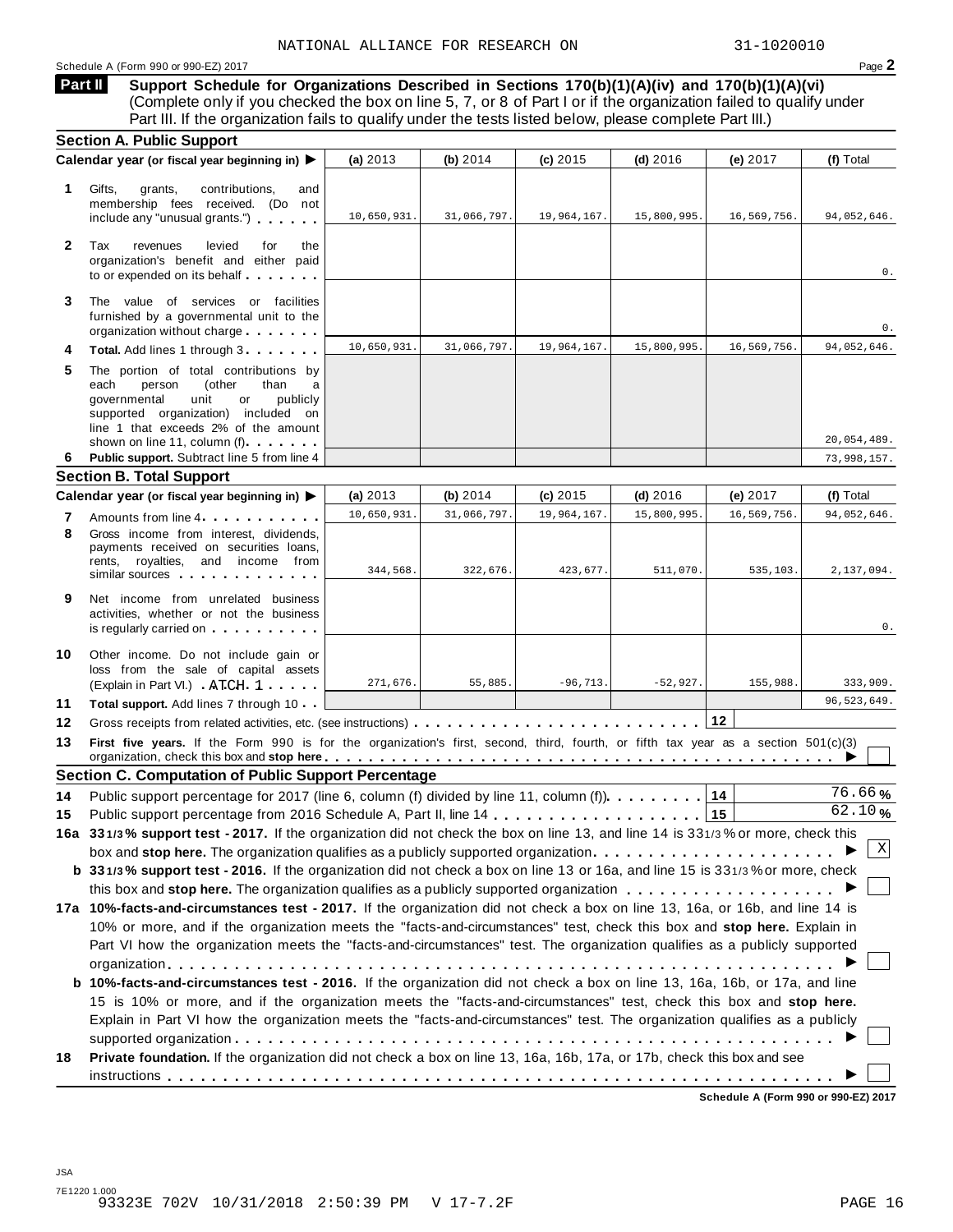#### Schedule A (Form 990 or 990-EZ) 2017 Page 3

#### **Support Schedule for Organizations Described in Section 509(a)(2) Part III**

(Complete only if you checked the box on line 10 of Part I or if the organization failed to qualify under Part II. If the organization fails to qualify under the tests listed below, please complete Part II.)

|                  | <b>Section A. Public Support</b>                                                                                                                                                                                                     |            |            |            |            |          |                                      |
|------------------|--------------------------------------------------------------------------------------------------------------------------------------------------------------------------------------------------------------------------------------|------------|------------|------------|------------|----------|--------------------------------------|
|                  | Calendar year (or fiscal year beginning in)                                                                                                                                                                                          | (a) $2013$ | (b) $2014$ | $(c)$ 2015 | (d) $2016$ | (e) 2017 | (f) Total                            |
| 1                | Gifts, grants, contributions, and membership fees                                                                                                                                                                                    |            |            |            |            |          |                                      |
|                  | received. (Do not include any "unusual grants.")                                                                                                                                                                                     |            |            |            |            |          |                                      |
| 2                | Gross receipts from admissions, merchandise                                                                                                                                                                                          |            |            |            |            |          |                                      |
|                  | sold or services performed, or facilities                                                                                                                                                                                            |            |            |            |            |          |                                      |
|                  | furnished in any activity that is related to the                                                                                                                                                                                     |            |            |            |            |          |                                      |
|                  | organization's tax-exempt purpose                                                                                                                                                                                                    |            |            |            |            |          |                                      |
| 3                | Gross receipts from activities that are not an                                                                                                                                                                                       |            |            |            |            |          |                                      |
|                  | unrelated trade or business under section 513                                                                                                                                                                                        |            |            |            |            |          |                                      |
| 4                | Tax<br>levied<br>for<br>revenues<br>the                                                                                                                                                                                              |            |            |            |            |          |                                      |
|                  | organization's benefit and either paid to                                                                                                                                                                                            |            |            |            |            |          |                                      |
|                  | or expended on its behalf <b>contains the set of the set of the set of the set of the set of the set of the set of the set of the set of the set of the set of the set of the set of the set of the set of the set of the set of</b> |            |            |            |            |          |                                      |
| 5                | The value of services or facilities                                                                                                                                                                                                  |            |            |            |            |          |                                      |
|                  | furnished by a governmental unit to the                                                                                                                                                                                              |            |            |            |            |          |                                      |
|                  | organization without charge                                                                                                                                                                                                          |            |            |            |            |          |                                      |
| 6                | <b>Total.</b> Add lines 1 through 5                                                                                                                                                                                                  |            |            |            |            |          |                                      |
|                  | 7a Amounts included on lines 1, 2, and 3                                                                                                                                                                                             |            |            |            |            |          |                                      |
|                  | received from disqualified persons                                                                                                                                                                                                   |            |            |            |            |          |                                      |
|                  | <b>b</b> Amounts included on lines 2 and 3                                                                                                                                                                                           |            |            |            |            |          |                                      |
|                  | from other than disqualified<br>received                                                                                                                                                                                             |            |            |            |            |          |                                      |
|                  | persons that exceed the greater of \$5,000<br>or 1% of the amount on line 13 for the year                                                                                                                                            |            |            |            |            |          |                                      |
|                  | c Add lines 7a and 7b.                                                                                                                                                                                                               |            |            |            |            |          |                                      |
| 8                | Public support. (Subtract line 7c from                                                                                                                                                                                               |            |            |            |            |          |                                      |
|                  | $line 6.)$ $\ldots$ $\ldots$ $\ldots$ $\ldots$ $\ldots$ $\ldots$ $\ldots$                                                                                                                                                            |            |            |            |            |          |                                      |
|                  | <b>Section B. Total Support</b>                                                                                                                                                                                                      |            |            |            |            |          |                                      |
|                  | Calendar year (or fiscal year beginning in) ▶                                                                                                                                                                                        | (a) $2013$ | (b) $2014$ | $(c)$ 2015 | $(d)$ 2016 | (e) 2017 | (f) Total                            |
| 9                | Amounts from line 6                                                                                                                                                                                                                  |            |            |            |            |          |                                      |
|                  | 10 a Gross income from interest, dividends,                                                                                                                                                                                          |            |            |            |            |          |                                      |
|                  | payments received on securities loans,<br>rents, royalties, and income from similar<br>SOUICES                                                                                                                                       |            |            |            |            |          |                                      |
|                  | <b>b</b> Unrelated business taxable income (less                                                                                                                                                                                     |            |            |            |            |          |                                      |
|                  | section 511 taxes) from businesses                                                                                                                                                                                                   |            |            |            |            |          |                                      |
|                  | acquired after June 30, 1975                                                                                                                                                                                                         |            |            |            |            |          |                                      |
|                  | c Add lines 10a and 10b                                                                                                                                                                                                              |            |            |            |            |          |                                      |
| 11               | Net income from unrelated business                                                                                                                                                                                                   |            |            |            |            |          |                                      |
|                  | activities not included in line 10b,<br>whether or not the business is regularly<br>carried on each enterprise that is a property of the care in the case of the case of the contract of the control of                              |            |            |            |            |          |                                      |
| 12               | Other income. Do not include gain or                                                                                                                                                                                                 |            |            |            |            |          |                                      |
|                  | loss from the sale of capital assets                                                                                                                                                                                                 |            |            |            |            |          |                                      |
|                  | (Explain in Part VI.) <b>Container and Containers</b>                                                                                                                                                                                |            |            |            |            |          |                                      |
| 13               | Total support. (Add lines 9, 10c, 11,                                                                                                                                                                                                |            |            |            |            |          |                                      |
|                  | and $12.$ ) $\qquad \qquad \qquad$                                                                                                                                                                                                   |            |            |            |            |          |                                      |
| 14               | First five years. If the Form 990 is for the organization's first, second, third, fourth, or fifth tax year as a section 501(c)(3)                                                                                                   |            |            |            |            |          |                                      |
|                  |                                                                                                                                                                                                                                      |            |            |            |            |          |                                      |
|                  | <b>Section C. Computation of Public Support Percentage</b>                                                                                                                                                                           |            |            |            |            |          |                                      |
| 15               |                                                                                                                                                                                                                                      |            |            |            |            | 15       | %                                    |
| 16               | Public support percentage from 2016 Schedule A, Part III, line 15.                                                                                                                                                                   |            |            |            |            | 16       | %                                    |
|                  | Section D. Computation of Investment Income Percentage                                                                                                                                                                               |            |            |            |            |          |                                      |
| 17               | Investment income percentage for 2017 (line 10c, column (f) divided by line 13, column (f) $\ldots$ ,,,,,,,                                                                                                                          |            |            |            |            | 17       | %                                    |
| 18               |                                                                                                                                                                                                                                      |            |            |            |            | 18       | %                                    |
|                  | 19a 331/3% support tests - 2017. If the organization did not check the box on line 14, and line 15 is more than 331/3%, and line                                                                                                     |            |            |            |            |          |                                      |
|                  | 17 is not more than 331/3%, check this box and stop here. The organization qualifies as a publicly supported organization                                                                                                            |            |            |            |            |          |                                      |
|                  | <b>b</b> 331/3% support tests - 2016. If the organization did not check a box on line 14 or line 19a, and line 16 is more than 331/3%, and                                                                                           |            |            |            |            |          |                                      |
|                  | line 18 is not more than 331/3%, check this box and stop here. The organization qualifies as a publicly supported organization                                                                                                       |            |            |            |            |          |                                      |
|                  | Private foundation. If the organization did not check a box on line 14, 19a, or 19b, check this box and see instructions ▶                                                                                                           |            |            |            |            |          |                                      |
| 20<br><b>JSA</b> |                                                                                                                                                                                                                                      |            |            |            |            |          | Schedule A (Form 990 or 990-EZ) 2017 |
|                  | 7E1221 1.000<br>93323E 702V 10/31/2018 2:50:39 PM                                                                                                                                                                                    |            | V 17-7.2F  |            |            |          | PAGE 17                              |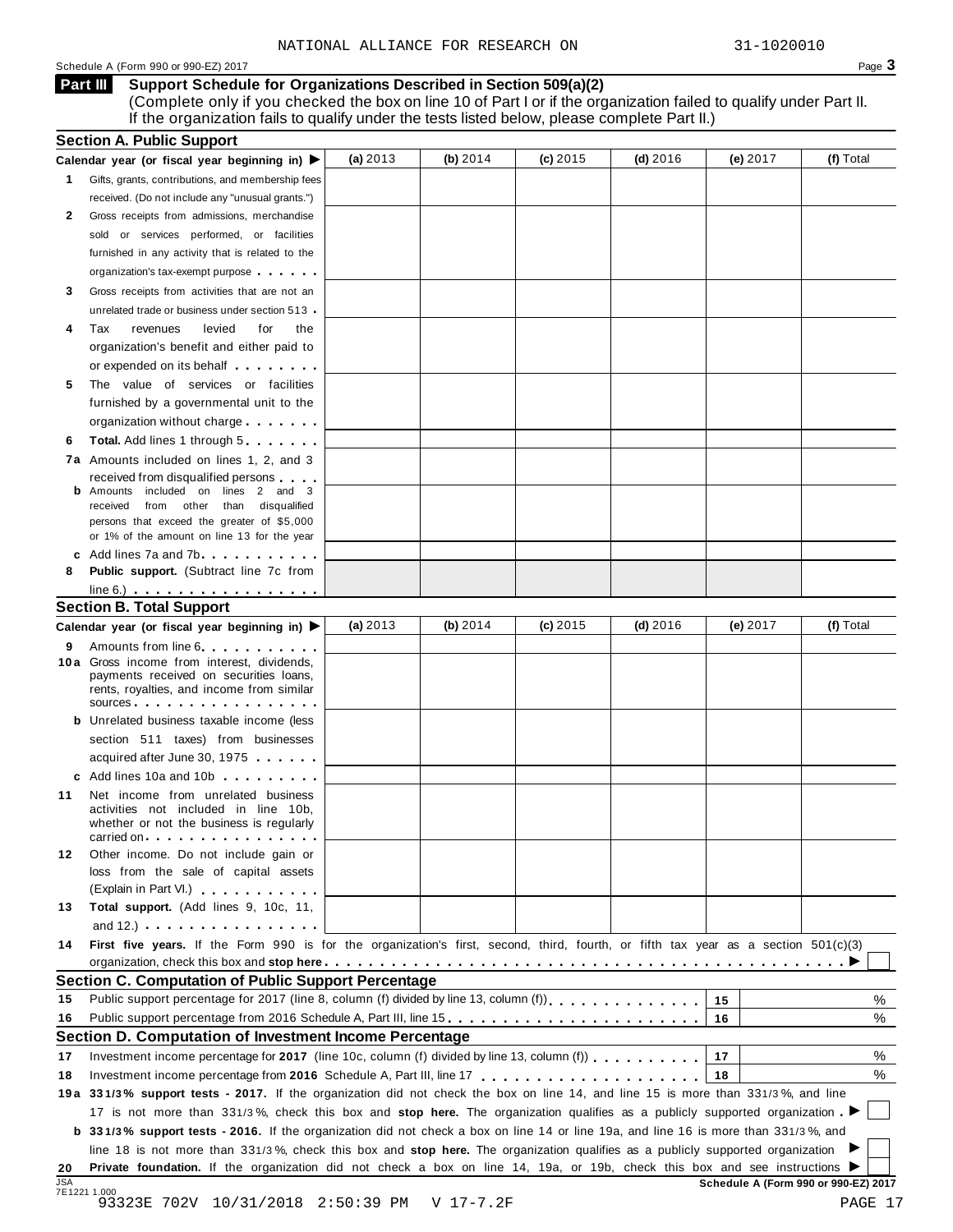**Yes No**

**2**

**3a**

**3b**

**3c**

**4a**

**4b**

**4c**

**5a**

**5b 5c**

**6**

**7**

**8**

**9a**

**9b**

**9c**

**10a**

#### **Part IV Supporting Organizations**

(Complete only if you checked a box in line 12 on Part I. If you checked 12a of Part I, complete Sections A and B. If you checked 12b of Part I, complete Sections A and C. If you checked 12c of Part I, complete Sections A, D, and E. If you checked 12d of Part I, complete Sections A and D, and complete Part V.)

#### **Section A. All Supporting Organizations**

- **1** Are all of the organization's supported organizations listed by name in the organization's governing documents? *If "No," describe in Part VI how the supported organizations are designated. If designated by class or purpose, describe the designation. If historic and continuing relationship, explain.* **1**
- **2** Did the organization have any supported organization that does not have an IRS determination of status under section 509(a)(1) or (2)? *If"Yes," explain in Part VI how the organization determined that the supported organization was described in section 509(a)(1) or (2).*
- **3 a** Did the organization have a supported organization described in section 501(c)(4), (5), or (6)? *If "Yes," answer (b) and (c) below.*
- **b** Did the organization confirm that each supported organization qualified under section 501(c)(4), (5), or (6) and | satisfied the public support tests under section 509(a)(2)? *If "Yes," describe in Part VI when and how the organization made the determination.*
- **c** Did the organization ensure that all support to such organizations was used exclusively for section 170(c)(2)(B) purposes? *If"Yes," explain in Part VI what controls the organization put in place to ensure such use.*
- **4 a** Was any supported organization not organized in the United States ("foreign supported organization")? *If "Yes," and if you checked 12a or 12b in Part I, answer (b) and (c) below.*
- **b** Did the organization have ultimate control and discretion in deciding whether to make grants to the foreign | supported organization? *If "Yes," describe in Part VI how the organization had such control and discretion despite being controlled or supervised by or in connection with its supported organizations.*
- **c** Did the organization support any foreign supported organization that does not have an IRS determination | under sections 501(c)(3) and 509(a)(1) or (2)? *If "Yes," explain in Part VI what controls the organization used to ensure that all support to the foreign supported organization was used exclusively for section 170(c)(2)(B) purposes.*
- **5 a** Did the organization add, substitute, or remove any supported organizations during the tax year? *If "Yes,"* answer (b) and (c) below (if applicable). Also, provide detail in Part VI, including (i) the names and EIN *numbers of the supported organizations added, substituted, or removed; (ii) the reasons for each such action;* (iii) the authority under the organization's organizing document authorizing such action; and (iv) how the action *was accomplished (such as by amendment to the organizing document).*
- **b** Type I or Type II only. Was any added or substituted supported organization part of a class already | designated in the organization's organizing document?
- **c Substitutions only.** Was the substitution the result of an event beyond the organization's control?
- **6** Did the organization provide support (whether in the form of grants or the provision of services or facilities) to anyone other than (i) its supported organizations, (ii) individuals that are part of the charitable class benefited by one or more of its supported organizations, or (iii) other supporting organizations that also support or benefit one or more of the filing organization's supported organizations? *If"Yes," provide detail in Part VI.*
- **7** Did the organization provide a grant, loan, compensation, or other similar payment to a substantial contributor (defined in section 4958(c)(3)(C)), a family member of a substantial contributor, or a 35% controlled entity with regard to a substantial contributor? *If"Yes," complete Part I of Schedule L (Form 990 or 990-EZ).*
- **8** Did the organization make a loan to a disqualified person (as defined in section 4958) not described in line 7? *If "Yes," complete Part I of Schedule L (Form 990 or 990-EZ).*
- **a** Was the organization controlled directly or indirectly at any time during the tax year by one or more | **9** disqualified persons as defined in section 4946 (other than foundation managers and organizations described in section 509(a)(1) or (2))? *If"Yes," provide detail in Part VI.*
- **b** Did one or more disqualified persons (as defined in line 9a) hold a controlling interest in any entity in which | the supporting organization had an interest? *If"Yes," provide detail in Part VI.*
- **c** Did a disqualified person (as defined in line 9a) have an ownership interest in, or derive any personal benefit from, assets in which the supporting organization also had an interest? *If"Yes," provide detail in Part VI.*
- **10a** Was the organization subject to the excess business holdings rules of section 4943 because of section | 4943(f) (regarding certain Type II supporting organizations, and all Type III non-functionally integrated supporting organizations)? *If"Yes," answer 10b below.*
	- **b** Did the organization have any excess business holdings in the tax year? *(Use Schedule C, Form 4720, to determine whether the organization had excess business holdings.)*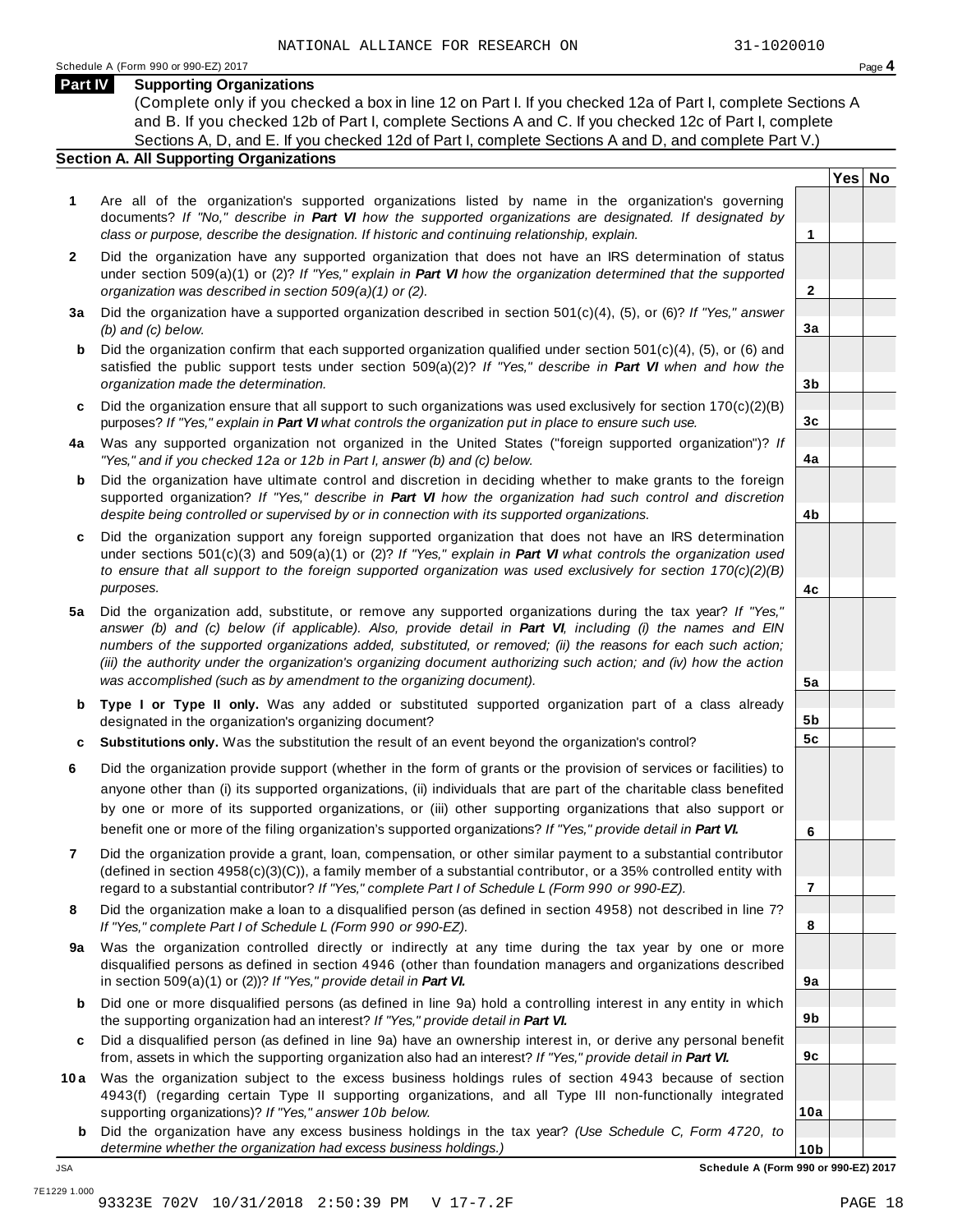|                | Schedule A (Form 990 or 990-EZ) 2017                                                                                                                                                                                                                                                                                                                                                                                                                                                                                                                                                                                                                                         |                 |        | Page 5 |
|----------------|------------------------------------------------------------------------------------------------------------------------------------------------------------------------------------------------------------------------------------------------------------------------------------------------------------------------------------------------------------------------------------------------------------------------------------------------------------------------------------------------------------------------------------------------------------------------------------------------------------------------------------------------------------------------------|-----------------|--------|--------|
| <b>Part IV</b> | <b>Supporting Organizations (continued)</b>                                                                                                                                                                                                                                                                                                                                                                                                                                                                                                                                                                                                                                  |                 |        |        |
|                |                                                                                                                                                                                                                                                                                                                                                                                                                                                                                                                                                                                                                                                                              |                 | Yes No |        |
| 11             | Has the organization accepted a gift or contribution from any of the following persons?                                                                                                                                                                                                                                                                                                                                                                                                                                                                                                                                                                                      |                 |        |        |
| a              | A person who directly or indirectly controls, either alone or together with persons described in (b) and (c)                                                                                                                                                                                                                                                                                                                                                                                                                                                                                                                                                                 |                 |        |        |
|                | below, the governing body of a supported organization?                                                                                                                                                                                                                                                                                                                                                                                                                                                                                                                                                                                                                       | 11a             |        |        |
| b              | A family member of a person described in (a) above?                                                                                                                                                                                                                                                                                                                                                                                                                                                                                                                                                                                                                          | 11 <sub>b</sub> |        |        |
| c              | A 35% controlled entity of a person described in (a) or (b) above? If "Yes" to a, b, or c, provide detail in Part VI.                                                                                                                                                                                                                                                                                                                                                                                                                                                                                                                                                        | 11c             |        |        |
|                | <b>Section B. Type I Supporting Organizations</b>                                                                                                                                                                                                                                                                                                                                                                                                                                                                                                                                                                                                                            |                 |        |        |
|                |                                                                                                                                                                                                                                                                                                                                                                                                                                                                                                                                                                                                                                                                              |                 | Yes No |        |
| 1              | Did the directors, trustees, or membership of one or more supported organizations have the power to<br>regularly appoint or elect at least a majority of the organization's directors or trustees at all times during the<br>tax year? If "No," describe in Part VI how the supported organization(s) effectively operated, supervised, or<br>controlled the organization's activities. If the organization had more than one supported organization,<br>describe how the powers to appoint and/or remove directors or trustees were allocated among the supported<br>organizations and what conditions or restrictions, if any, applied to such powers during the tax year. | 1               |        |        |
| 2              | Did the organization operate for the benefit of any supported organization other than the supported<br>organization(s) that operated, supervised, or controlled the supporting organization? If "Yes," explain in Part<br>VI how providing such benefit carried out the purposes of the supported organization(s) that operated,<br>supervised, or controlled the supporting organization.                                                                                                                                                                                                                                                                                   | $\mathbf{2}$    |        |        |
|                | <b>Section C. Type II Supporting Organizations</b>                                                                                                                                                                                                                                                                                                                                                                                                                                                                                                                                                                                                                           |                 |        |        |
|                |                                                                                                                                                                                                                                                                                                                                                                                                                                                                                                                                                                                                                                                                              |                 | Yes No |        |
| 1              | Were a majority of the organization's directors or trustees during the tax year also a majority of the directors<br>or trustees of each of the organization's supported organization(s)? If "No," describe in Part VI how control<br>or management of the supporting organization was vested in the same persons that controlled or managed<br>the supported organization(s).                                                                                                                                                                                                                                                                                                |                 |        |        |
|                | Section D. All Type III Supporting Organizations                                                                                                                                                                                                                                                                                                                                                                                                                                                                                                                                                                                                                             | 1               |        |        |
|                |                                                                                                                                                                                                                                                                                                                                                                                                                                                                                                                                                                                                                                                                              |                 | Yes No |        |
| 1              | Did the organization provide to each of its supported organizations, by the last day of the fifth month of the<br>organization's tax year, (i) a written notice describing the type and amount of support provided during the prior<br>tax year, (ii) a copy of the Form 990 that was most recently filed as of the date of notification, and (iii) copies of<br>the organization's governing documents in effect on the date of notification, to the extent not previously<br>provided?                                                                                                                                                                                     | 1               |        |        |
| 2              | Were any of the organization's officers, directors, or trustees either (i) appointed or elected by the supported<br>organization(s) or (ii) serving on the governing body of a supported organization? If "No," explain in Part VI how<br>the organization maintained a close and continuous working relationship with the supported organization(s).                                                                                                                                                                                                                                                                                                                        | $\mathbf{2}$    |        |        |
| 3              | By reason of the relationship described in (2), did the organization's supported organizations have a<br>significant voice in the organization's investment policies and in directing the use of the organization's<br>income or assets at all times during the tax year? If "Yes," describe in Part VI the role the organization's<br>supported organizations played in this regard.                                                                                                                                                                                                                                                                                        |                 |        |        |
|                |                                                                                                                                                                                                                                                                                                                                                                                                                                                                                                                                                                                                                                                                              | 3               |        |        |
|                | Section E. Type III Functionally Integrated Supporting Organizations                                                                                                                                                                                                                                                                                                                                                                                                                                                                                                                                                                                                         |                 |        |        |
| 1<br>a         | Check the box next to the method that the organization used to satisfy the Integral Part Test during the year (see instructions).<br>The organization satisfied the Activities Test. Complete line 2 below.                                                                                                                                                                                                                                                                                                                                                                                                                                                                  |                 |        |        |
| b              | The organization is the parent of each of its supported organizations. Complete line 3 below.                                                                                                                                                                                                                                                                                                                                                                                                                                                                                                                                                                                |                 |        |        |
| c              | The organization supported a governmental entity. Describe in Part VI how you supported a government entity (see instructions).                                                                                                                                                                                                                                                                                                                                                                                                                                                                                                                                              |                 |        |        |
|                |                                                                                                                                                                                                                                                                                                                                                                                                                                                                                                                                                                                                                                                                              |                 | Yes No |        |
| 2<br>a         | Activities Test. Answer (a) and (b) below.<br>Did substantially all of the organization's activities during the tax year directly further the exempt purposes of<br>the supported organization(s) to which the organization was responsive? If "Yes," then in Part VI identify<br>those supported organizations and explain how these activities directly furthered their exempt purposes,<br>how the organization was responsive to those supported organizations, and how the organization determined<br>that these activities constituted substantially all of its activities.                                                                                            | 2a              |        |        |
| b              | Did the activities described in (a) constitute activities that, but for the organization's involvement, one or more<br>of the organization's supported organization(s) would have been engaged in? If "Yes," explain in Part VI the<br>reasons for the organization's position that its supported organization(s) would have engaged in these                                                                                                                                                                                                                                                                                                                                |                 |        |        |
|                | activities but for the organization's involvement.                                                                                                                                                                                                                                                                                                                                                                                                                                                                                                                                                                                                                           | 2b              |        |        |
| 3              | Parent of Supported Organizations. Answer (a) and (b) below.                                                                                                                                                                                                                                                                                                                                                                                                                                                                                                                                                                                                                 |                 |        |        |
| a              | Did the organization have the power to regularly appoint or elect a majority of the officers, directors, or                                                                                                                                                                                                                                                                                                                                                                                                                                                                                                                                                                  |                 |        |        |
|                | trustees of each of the supported organizations? Provide details in Part VI.                                                                                                                                                                                                                                                                                                                                                                                                                                                                                                                                                                                                 | 3a              |        |        |
| b              | Did the organization exercise a substantial degree of direction over the policies, programs, and activities of each                                                                                                                                                                                                                                                                                                                                                                                                                                                                                                                                                          |                 |        |        |
|                | of its supported organizations? If "Yes," describe in Part VI the role played by the organization in this regard.                                                                                                                                                                                                                                                                                                                                                                                                                                                                                                                                                            | 3 <sub>b</sub>  |        |        |

JSA

**Schedule A (Form 990 or 990-EZ) 2017**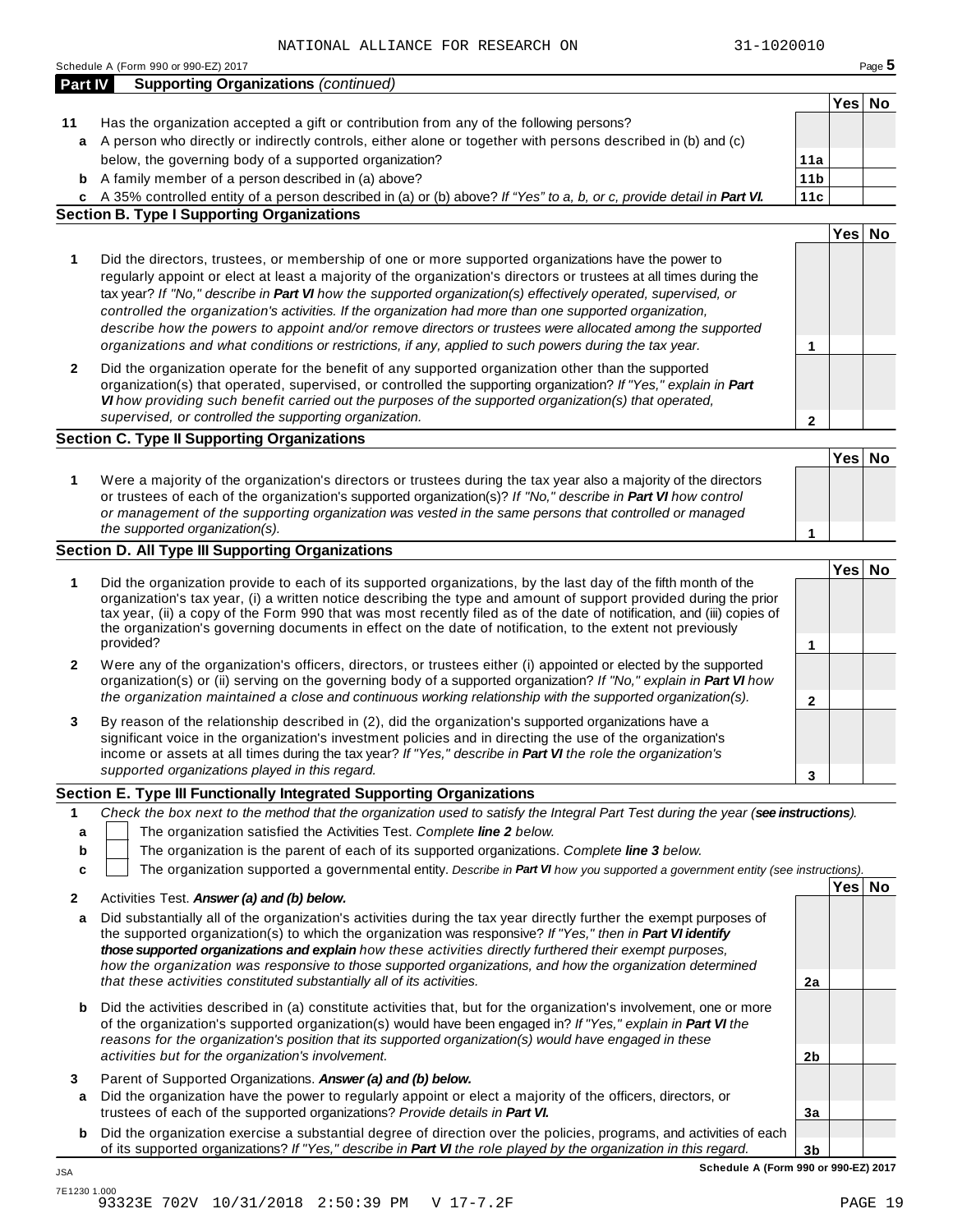| Schedule A (Form 990 or 990-EZ) 2017                                                                                                  |                |                | Page 6                         |
|---------------------------------------------------------------------------------------------------------------------------------------|----------------|----------------|--------------------------------|
| Type III Non-Functionally Integrated 509(a)(3) Supporting Organizations<br>Part V                                                     |                |                |                                |
| 1<br>Check here if the organization satisfied the Integral Part Test as a qualifying trust on Nov. 20, 1970 (explain in Part VI). See |                |                |                                |
| instructions. All other Type III non-functionally integrated supporting organizations must complete Sections A through E.             |                |                |                                |
| <b>Section A - Adjusted Net Income</b>                                                                                                |                | (A) Prior Year | (B) Current Year               |
|                                                                                                                                       |                |                | (optional)                     |
| 1 Net short-term capital gain                                                                                                         | $\mathbf{1}$   |                |                                |
| 2 Recoveries of prior-year distributions                                                                                              | $\mathbf{2}$   |                |                                |
| 3 Other gross income (see instructions)                                                                                               | 3              |                |                                |
| 4 Add lines 1 through 3.                                                                                                              | 4              |                |                                |
| 5 Depreciation and depletion                                                                                                          | 5              |                |                                |
| 6 Portion of operating expenses paid or incurred for production or                                                                    |                |                |                                |
| collection of gross income or for management, conservation, or                                                                        |                |                |                                |
| maintenance of property held for production of income (see instructions)                                                              | 6              |                |                                |
| 7 Other expenses (see instructions)                                                                                                   | $\overline{7}$ |                |                                |
| 8 Adjusted Net Income (subtract lines 5, 6, and 7 from line 4).                                                                       | 8              |                |                                |
| <b>Section B - Minimum Asset Amount</b>                                                                                               |                | (A) Prior Year | (B) Current Year<br>(optional) |
| 1 Aggregate fair market value of all non-exempt-use assets (see                                                                       |                |                |                                |
| instructions for short tax year or assets held for part of year):                                                                     |                |                |                                |
| a Average monthly value of securities                                                                                                 | 1a             |                |                                |
| <b>b</b> Average monthly cash balances                                                                                                | 1 <sub>b</sub> |                |                                |
| c Fair market value of other non-exempt-use assets                                                                                    | 1 <sub>c</sub> |                |                                |
| d Total (add lines 1a, 1b, and 1c)                                                                                                    | 1 <sub>d</sub> |                |                                |
| e Discount claimed for blockage or other                                                                                              |                |                |                                |
| factors (explain in detail in Part VI):                                                                                               |                |                |                                |
| 2 Acquisition indebtedness applicable to non-exempt-use assets                                                                        | $\mathbf{2}$   |                |                                |
| 3 Subtract line 2 from line 1d.                                                                                                       | 3              |                |                                |
| 4 Cash deemed held for exempt use. Enter 1-1/2% of line 3 (for greater amount,<br>see instructions).                                  | 4              |                |                                |
| 5 Net value of non-exempt-use assets (subtract line 4 from line 3)                                                                    | 5              |                |                                |
| 6 Multiply line 5 by .035.                                                                                                            | 6              |                |                                |
| 7 Recoveries of prior-year distributions                                                                                              | $\overline{7}$ |                |                                |
| 8 Minimum Asset Amount (add line 7 to line 6)                                                                                         | 8              |                |                                |
| <b>Section C - Distributable Amount</b>                                                                                               |                |                | <b>Current Year</b>            |
| 1 Adjusted net income for prior year (from Section A, line 8, Column A)                                                               | $\mathbf{1}$   |                |                                |
| 2 Enter 85% of line 1.                                                                                                                | $\mathbf 2$    |                |                                |
| 3 Minimum asset amount for prior year (from Section B, line 8, Column A)                                                              | 3              |                |                                |
| 4 Enter greater of line 2 or line 3.                                                                                                  | 4              |                |                                |
| 5 Income tax imposed in prior year                                                                                                    | 5              |                |                                |
| 6 Distributable Amount. Subtract line 5 from line 4, unless subject to                                                                |                |                |                                |
| emergency temporary reduction (see instructions).                                                                                     | 6              |                |                                |

**7** | Check here if the current year is the organization's first as a non-functionally integrated Type III supporting organization (see instructions).

**Schedule A (Form 990 or 990-EZ) 2017**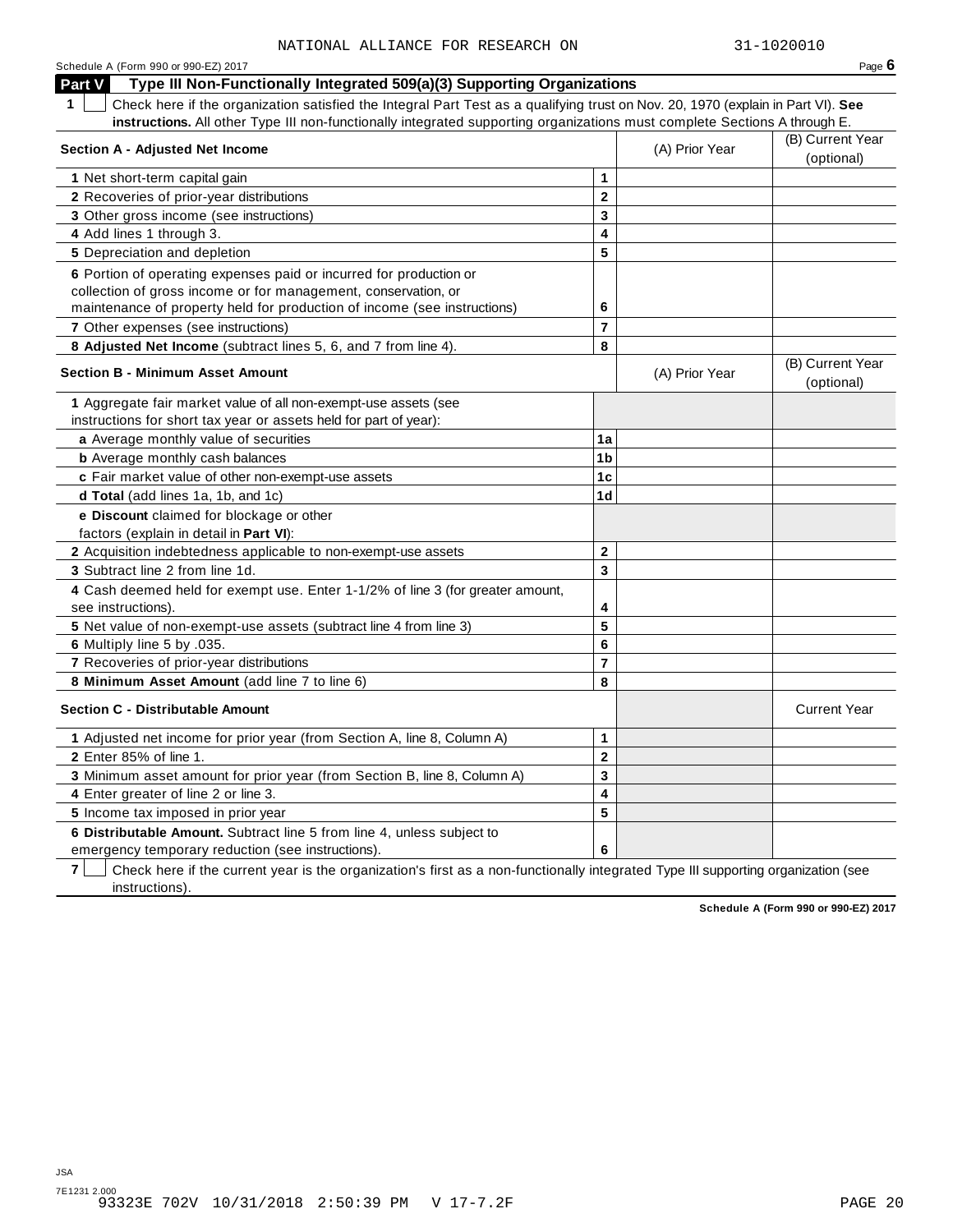|                | Schedule A (Form 990 or 990-EZ) 2017                                                       |                                            |                                               | Page 7                                    |
|----------------|--------------------------------------------------------------------------------------------|--------------------------------------------|-----------------------------------------------|-------------------------------------------|
| Part V         | Type III Non-Functionally Integrated 509(a)(3) Supporting Organizations (continued)        |                                            |                                               |                                           |
|                | <b>Section D - Distributions</b>                                                           |                                            |                                               | <b>Current Year</b>                       |
| 1.             | Amounts paid to supported organizations to accomplish exempt purposes                      |                                            |                                               |                                           |
| $\mathbf{2}$   | Amounts paid to perform activity that directly furthers exempt purposes of supported       |                                            |                                               |                                           |
|                | organizations, in excess of income from activity                                           |                                            |                                               |                                           |
| 3              | Administrative expenses paid to accomplish exempt purposes of supported organizations      |                                            |                                               |                                           |
| 4              | Amounts paid to acquire exempt-use assets                                                  |                                            |                                               |                                           |
| 5              | Qualified set-aside amounts (prior IRS approval required)                                  |                                            |                                               |                                           |
| 6              | Other distributions (describe in Part VI). See instructions.                               |                                            |                                               |                                           |
| 7              | Total annual distributions. Add lines 1 through 6.                                         |                                            |                                               |                                           |
| 8              | Distributions to attentive supported organizations to which the organization is responsive |                                            |                                               |                                           |
|                | (provide details in Part VI). See instructions.                                            |                                            |                                               |                                           |
| 9              | Distributable amount for 2017 from Section C, line 6                                       |                                            |                                               |                                           |
| 10             | Line 8 amount divided by Line 9 amount                                                     |                                            |                                               |                                           |
|                | Section E - Distribution Allocations (see instructions)                                    | $\sf^{(i)}$<br><b>Excess Distributions</b> | (ii)<br><b>Underdistributions</b><br>Pre-2017 | (iii)<br>Distributable<br>Amount for 2017 |
| 1              | Distributable amount for 2017 from Section C, line 6                                       |                                            |                                               |                                           |
| $\overline{2}$ | Underdistributions, if any, for years prior to 2017                                        |                                            |                                               |                                           |
|                | (reasonable cause required-explain in Part VI). See                                        |                                            |                                               |                                           |
|                | instructions.                                                                              |                                            |                                               |                                           |
| 3              | Excess distributions carryover, if any, to 2017                                            |                                            |                                               |                                           |
| а              |                                                                                            |                                            |                                               |                                           |
| b              | From 2013                                                                                  |                                            |                                               |                                           |
| c              | From 2014                                                                                  |                                            |                                               |                                           |
| d              | From 2015 $\qquad \qquad \qquad$                                                           |                                            |                                               |                                           |
| е              | From 2016 <b></b>                                                                          |                                            |                                               |                                           |
| f              | Total of lines 3a through e                                                                |                                            |                                               |                                           |
| g              | Applied to underdistributions of prior years                                               |                                            |                                               |                                           |
| h              | Applied to 2017 distributable amount                                                       |                                            |                                               |                                           |
| j.             | Carryover from 2012 not applied (see instructions)                                         |                                            |                                               |                                           |
|                | Remainder. Subtract lines 3g, 3h, and 3i from 3f.                                          |                                            |                                               |                                           |
| 4              | Distributions for 2017 from                                                                |                                            |                                               |                                           |
|                | Section D, line 7:                                                                         |                                            |                                               |                                           |
| a              | Applied to underdistributions of prior years                                               |                                            |                                               |                                           |
| b              | Applied to 2017 distributable amount                                                       |                                            |                                               |                                           |
| c              | Remainder. Subtract lines 4a and 4b from 4.                                                |                                            |                                               |                                           |
| 5              | Remaining underdistributions for years prior to 2017, if                                   |                                            |                                               |                                           |
|                | any. Subtract lines 3g and 4a from line 2. For result                                      |                                            |                                               |                                           |
|                | greater than zero, explain in Part VI. See instructions.                                   |                                            |                                               |                                           |
| 6              | Remaining underdistributions for 2017. Subtract lines 3h                                   |                                            |                                               |                                           |
|                | and 4b from line 1. For result greater than zero, explain in                               |                                            |                                               |                                           |
|                | <b>Part VI.</b> See instructions.                                                          |                                            |                                               |                                           |
| 7              | Excess distributions carryover to 2018. Add lines 3j                                       |                                            |                                               |                                           |
|                | and 4c.                                                                                    |                                            |                                               |                                           |
| 8              | Breakdown of line 7:                                                                       |                                            |                                               |                                           |
| а              | Excess from 2013                                                                           |                                            |                                               |                                           |
| b              | Excess from 2014                                                                           |                                            |                                               |                                           |
| c              | Excess from 2015                                                                           |                                            |                                               |                                           |
| d              | Excess from 2016                                                                           |                                            |                                               |                                           |
| е              | Excess from 2017                                                                           |                                            |                                               | $0.005$ $-21.00$<br>$\sim$                |

**Schedule A (Form 990 or 990-EZ) 2017**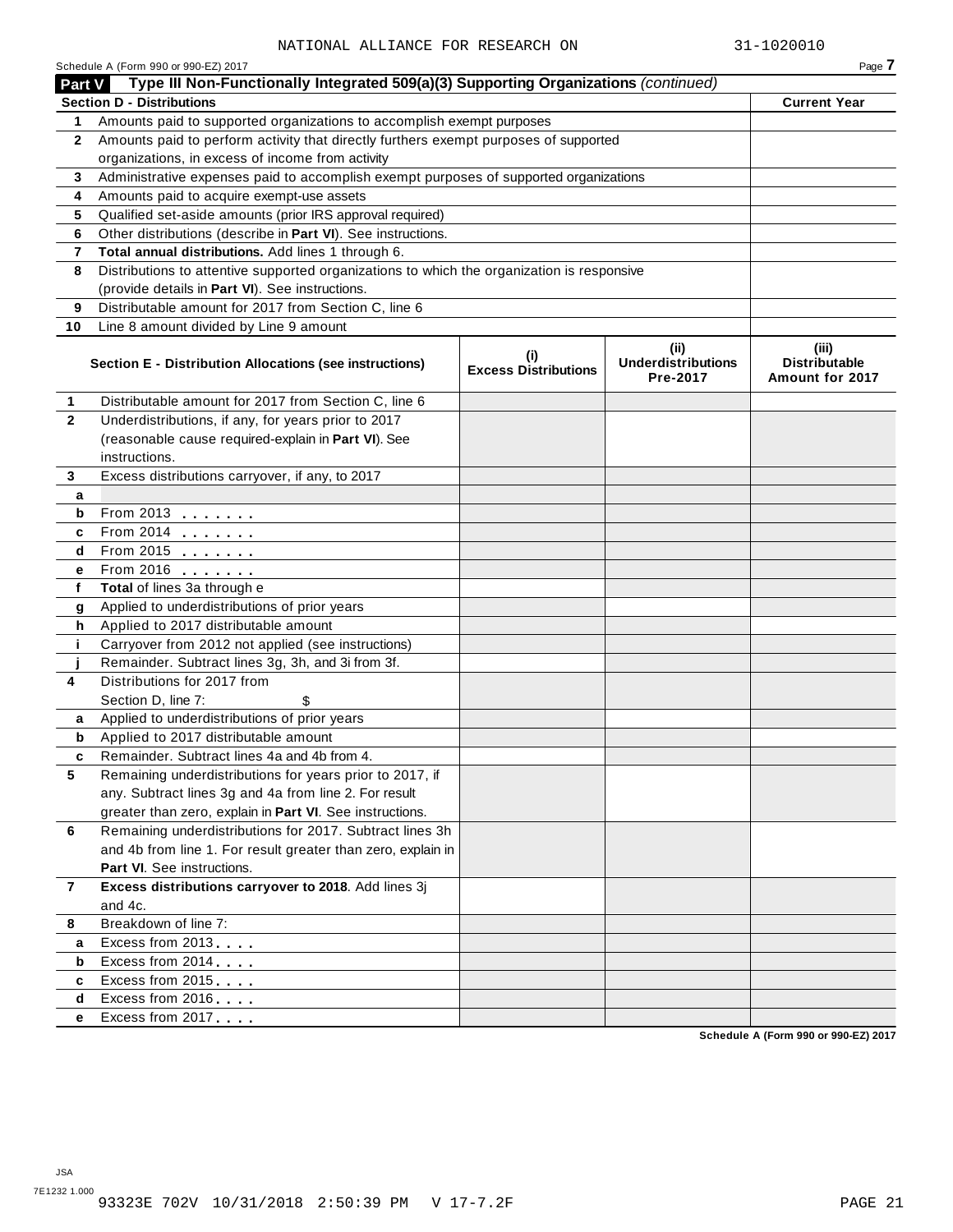#### Schedule <sup>A</sup> (Form <sup>990</sup> or 990-EZ) <sup>2017</sup> Page **8**

**Supplemental Information.** Provide the explanations required by Part II, line 10; Part II, line 17a or 17b; Part **Part VI** III, line 12; Part IV, Section A, lines 1, 2, 3b, 3c, 4b, 4c, 5a, 6, 9a, 9b, 9c, 11a, 11b, and 11c; Part IV, Section B, lines 1 and 2; Part IV, Section C, line 1; Part IV, Section D, lines 2 and 3; Part IV, Section E, lines 1c, 2a, 2b, 3a and 3b; Part V, line 1; Part V, Section B, line 1e; Part V, Section D, lines 5, 6, and 8; and Part V, Section E, lines 2, 5, and 6. Also complete this part for any additional information. (See instructions.)

|                               |                                    |         |            |            | ATTACHMENT |          |  |  |
|-------------------------------|------------------------------------|---------|------------|------------|------------|----------|--|--|
|                               | SCHEDULE A, PART II - OTHER INCOME |         |            |            |            |          |  |  |
| DESCRIPTION                   | 2013                               | 2014    | 2015       | 2016       | 2017       | TOTAL    |  |  |
| NET APPRECIATION OF ASSETS    |                                    |         |            |            |            |          |  |  |
| HELD IN CHAR. REMAINDER TRUST | 271,676.                           | 55,885. | $-96,713.$ | $-52,927.$ | 155,988.   | 333,909. |  |  |
| TOTALS                        | 271,676.                           | 55,885. | $-96,713.$ | $-52,927.$ | 155,988.   | 333,909. |  |  |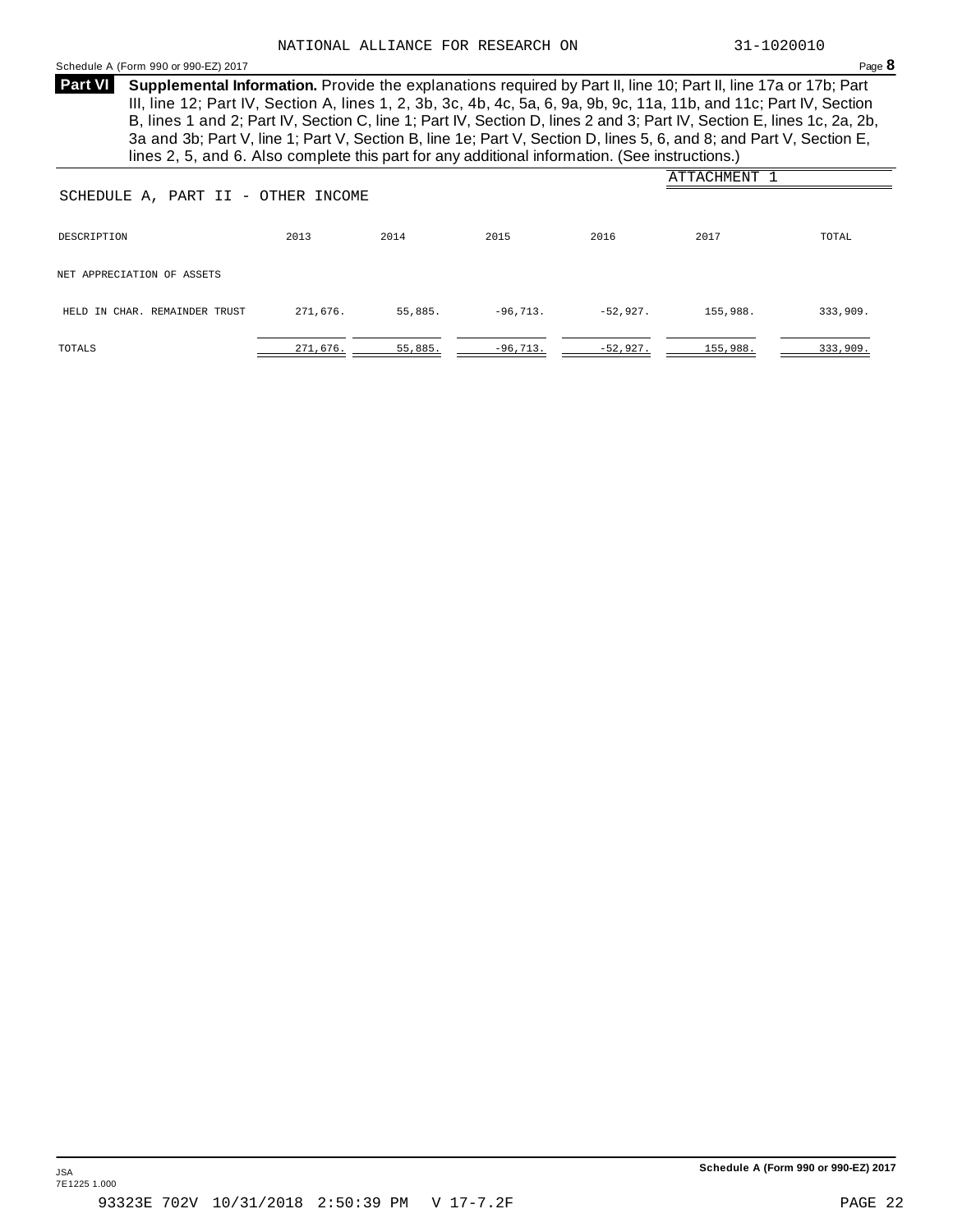**(Form 990, 990-EZ, or 990-PF)** Department of the Treasury<br>Internal Revenue Service

### **Schedule B**  $\leftarrow$  **Contributors**

(Porm 990, Form 990, Form 990-EZ, or Form 990-PF.<br>Department of the Treasury → Attach to Form 990, Form 990-EZ, or Form 990-PF.<br>Internal Revenue Service → → Go to www.irs.gov/Form990 for the latest information.<br>Name of th

 $20$ **17** 

NATIONAL ALLIANCE FOR RESEARCH ON

SCHIZOPHRENIA AND DEPRESSION 31-1020010

**Organization type** (check one):

| Filers of:         | Section:                                                                  |
|--------------------|---------------------------------------------------------------------------|
| Form 990 or 990-EZ | $\mathbb{X}$ 501(c)( $3$ ) (enter number) organization                    |
|                    | 4947(a)(1) nonexempt charitable trust not treated as a private foundation |
|                    | 527 political organization                                                |
| Form 990-PF        | 501(c)(3) exempt private foundation                                       |
|                    | 4947(a)(1) nonexempt charitable trust treated as a private foundation     |
|                    | 501(c)(3) taxable private foundation                                      |

Check if your organization is covered by the **General Rule** or a **Special Rule.**

**Note:** Only a section 501(c)(7), (8), or (10) organization can check boxes for both the General Rule and a Special Rule. See instructions.

#### **General Rule**

For an organization filing Form 990, 990-EZ, or 990-PF that received, during the year, contributions totaling \$5,000 or more (in money or property) from any one contributor. Complete Parts I and II. See instructions for determining a contributor's total contributions.

#### **Special Rules**

 $\text{X}$  For an organization described in section 501(c)(3) filing Form 990 or 990-EZ that met the 33 1/3 % support test of the regulations under sections 509(a)(1) and 170(b)(1)(A)(vi), that checked Schedule A (Form 990 or 990-EZ), Part II, line 13, 16a, or 16b, and that received from any one contributor, during the year, total contributions of the greater of **(1)** \$5,000; or **(2)** 2% of the amount on (i) Form 990, Part VIII, line 1h; or (ii) Form 990-EZ, line 1. Complete Parts I and II.

For an organization described in section 501(c)(7), (8), or (10) filing Form 990 or 990-EZ that received from any one contributor, during the year, total contributions of more than \$1,000 *exclusively* for religious, charitable, scientific, literary, or educational purposes, or for the prevention of cruelty to children or animals. Complete Parts I, II, and III.

For an organization described in section 501(c)(7), (8), or (10) filing Form 990 or 990-EZ that received from any one contributor, during the year, contributions *exclusively* for religious, charitable, etc., purposes, but no such contributions totaled more than \$1,000. If this box is checked, enter here the total contributions that were received during the year for an *exclusively* religious, charitable, etc., purpose. Don't complete any of the parts unless the **General Rule** applies to this organization because it received *nonexclusively* religious, charitable, etc., contributions totaling \$5,000 or more during the year m m m m m m m m m m m m m m m m m m m m m m m m m m m m m m m I \$

**Caution:** An organization that isn't covered by the General Rule and/or the Special Rules doesn't file Schedule B (Form 990, 990-EZ, or 990-PF), but it **must** answer "No" on Part IV, line 2, of its Form 990; or check the box on line H of its Form 990-EZ or on its Form 990-PF, Part I, line 2, to certify that it doesn't meet the filing requirements of Schedule B (Form 990, 990-EZ, or 990-PF).

For Paperwork Reduction Act Notice, see the instructions for Form 990, 990-EZ, or 990-PF. Schedule B (Form 990, 990-EZ, or 990-PF) (2017)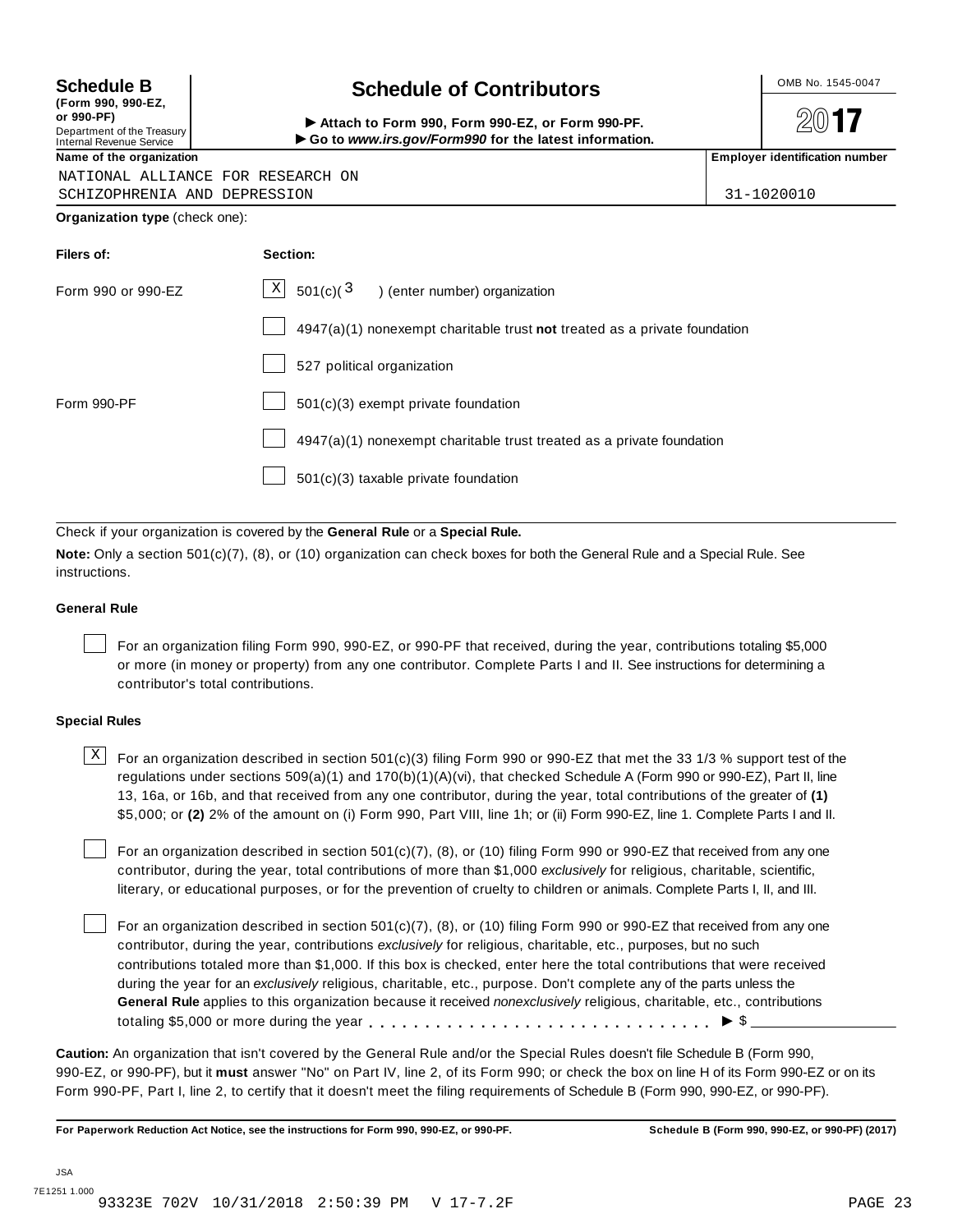| Schedule B (Form 990, 990-EZ, or 990-PF) (2017) | Page |
|-------------------------------------------------|------|
|                                                 |      |

**Name of organization NATIONAL ALLIANCE FOR RESEARCH ON Employer identification number** NATIONAL ALLIANCE FOR RESEARCH ON **Employer identification number**<br>SCHIZOPHRENIA AND DEPRESSION 31-1020010

| Part I     | <b>Contributors</b> (see instructions). Use duplicate copies of Part I if additional space is needed. |                                   |                                                                                       |
|------------|-------------------------------------------------------------------------------------------------------|-----------------------------------|---------------------------------------------------------------------------------------|
| (a)<br>No. | (b)<br>Name, address, and ZIP + 4                                                                     | (c)<br><b>Total contributions</b> | (d)<br>Type of contribution                                                           |
| 1          |                                                                                                       | 4,469,300.<br>\$                  | Χ<br>Person<br>Payroll<br>Noncash<br>(Complete Part II for<br>noncash contributions.) |
| (a)<br>No. | (b)<br>Name, address, and ZIP + 4                                                                     | (c)<br><b>Total contributions</b> | (d)<br>Type of contribution                                                           |
| 2          |                                                                                                       | 1,000,000.<br>\$                  | Χ<br>Person<br>Payroll<br>Noncash<br>(Complete Part II for<br>noncash contributions.) |
| (a)<br>No. | (b)<br>Name, address, and ZIP + 4                                                                     | (c)<br><b>Total contributions</b> | (d)<br>Type of contribution                                                           |
| 3          |                                                                                                       | 955,515.<br>\$                    | Χ<br>Person<br>Payroll<br>Noncash<br>(Complete Part II for<br>noncash contributions.) |
| (a)<br>No. | (b)<br>Name, address, and ZIP + 4                                                                     | (c)<br><b>Total contributions</b> | (d)<br>Type of contribution                                                           |
| 4          |                                                                                                       | 730,000.<br>\$                    | Χ<br>Person<br>Payroll<br>Noncash<br>(Complete Part II for<br>noncash contributions.) |
| (a)<br>No. | (b)<br>Name, address, and ZIP + 4                                                                     | (c)<br><b>Total contributions</b> | (d)<br>Type of contribution                                                           |
| 5          |                                                                                                       | 550,000.<br>\$                    | Χ<br>Person<br>Payroll<br>Noncash<br>(Complete Part II for<br>noncash contributions.) |
| (a)<br>No. | (b)<br>Name, address, and ZIP + 4                                                                     | (c)<br><b>Total contributions</b> | (d)<br>Type of contribution                                                           |
| 6          |                                                                                                       | 523,465.<br>\$                    | Χ<br>Person<br>Payroll<br>Noncash<br>(Complete Part II for<br>noncash contributions.) |

**Schedule B (Form 990, 990-EZ, or 990-PF) (2017)** JSA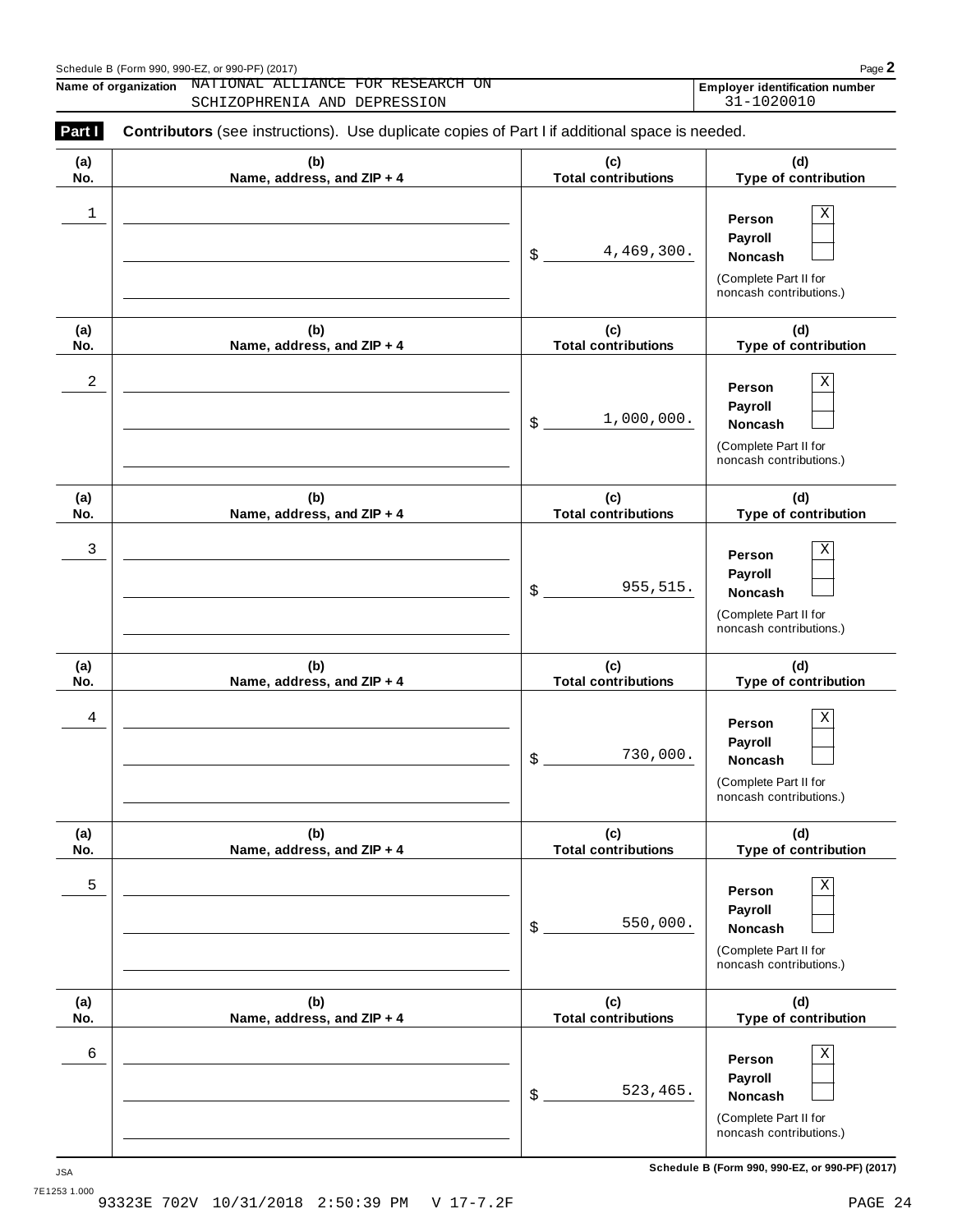| Schedule B (Form 990, 990-EZ, or 990-PF) (2017) | Page |
|-------------------------------------------------|------|
|                                                 |      |

**Name of organization NATIONAL ALLIANCE FOR RESEARCH ON Employer identification number** NATIONAL ALLIANCE FOR RESEARCH ON **Employer identification number**<br>SCHIZOPHRENIA AND DEPRESSION 31-1020010

| Part I     | Contributors (see instructions). Use duplicate copies of Part I if additional space is needed. |                                   |                                                                                              |
|------------|------------------------------------------------------------------------------------------------|-----------------------------------|----------------------------------------------------------------------------------------------|
| (a)<br>No. | (b)<br>Name, address, and ZIP + 4                                                              | (c)<br><b>Total contributions</b> | (d)<br>Type of contribution                                                                  |
| 7          |                                                                                                | 377,126.<br>\$                    | Χ<br>Person<br>Payroll<br><b>Noncash</b><br>(Complete Part II for<br>noncash contributions.) |
| (a)<br>No. | (b)<br>Name, address, and ZIP + 4                                                              | (c)<br><b>Total contributions</b> | (d)<br>Type of contribution                                                                  |
|            |                                                                                                | \$                                | Person<br>Payroll<br>Noncash<br>(Complete Part II for<br>noncash contributions.)             |
| (a)<br>No. | (b)<br>Name, address, and ZIP + 4                                                              | (c)<br><b>Total contributions</b> | (d)<br>Type of contribution                                                                  |
|            |                                                                                                | \$                                | Person<br>Payroll<br>Noncash<br>(Complete Part II for<br>noncash contributions.)             |
| (a)<br>No. | (b)<br>Name, address, and ZIP + 4                                                              | (c)<br><b>Total contributions</b> | (d)<br>Type of contribution                                                                  |
|            |                                                                                                | \$                                | Person<br>Payroll<br>Noncash<br>(Complete Part II for<br>noncash contributions.)             |
| (a)<br>No. | (b)<br>Name, address, and ZIP + 4                                                              | (c)<br><b>Total contributions</b> | (d)<br>Type of contribution                                                                  |
|            |                                                                                                | \$                                | Person<br>Payroll<br><b>Noncash</b><br>(Complete Part II for<br>noncash contributions.)      |
| (a)<br>No. | (b)<br>Name, address, and ZIP + 4                                                              | (c)<br><b>Total contributions</b> | (d)<br>Type of contribution                                                                  |
|            |                                                                                                | \$                                | Person<br>Payroll<br>Noncash<br>(Complete Part II for<br>noncash contributions.)             |

**Schedule B (Form 990, 990-EZ, or 990-PF) (2017)** JSA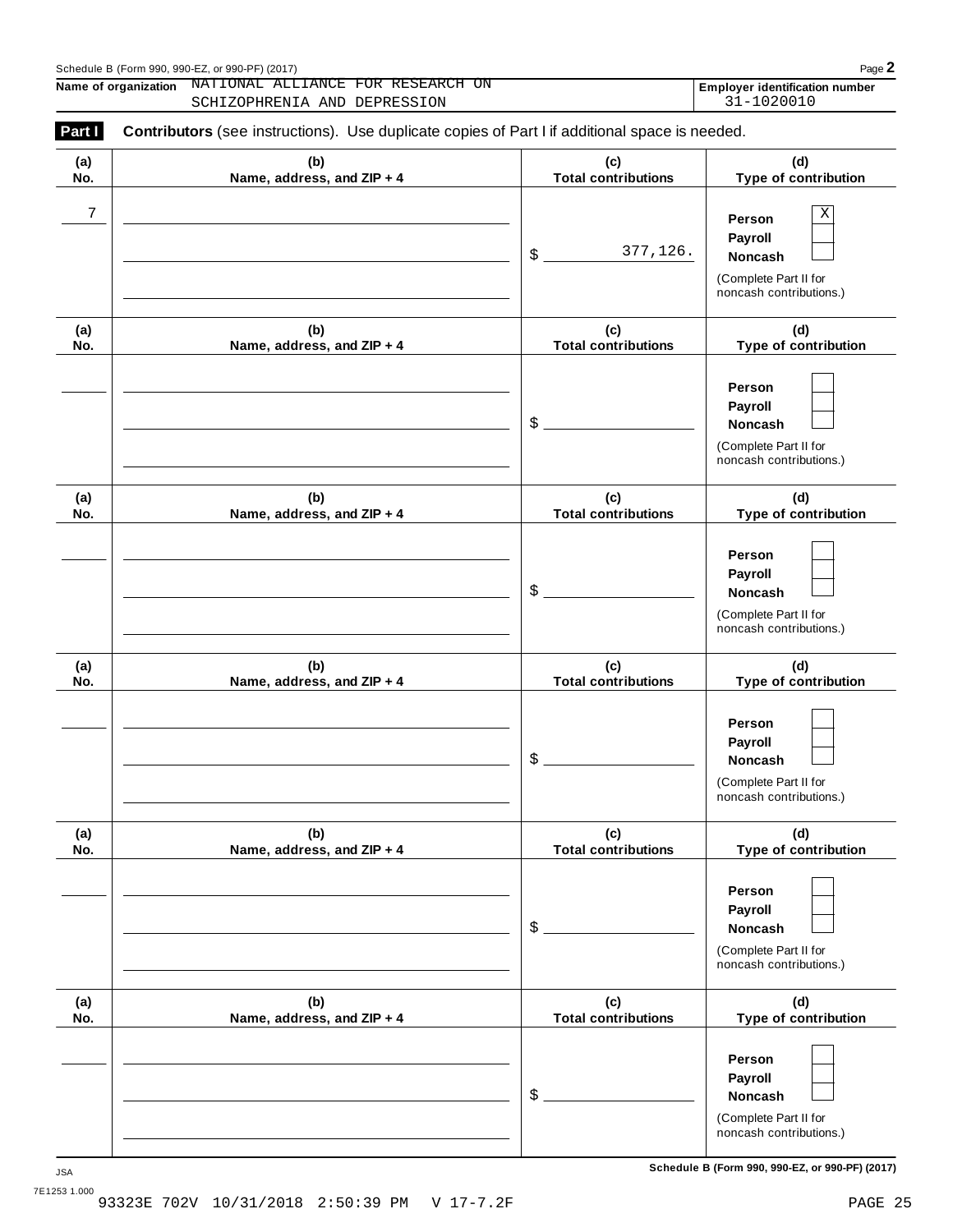|                           | Schedule B (Form 990, 990-EZ, or 990-PF) (2017)                                                     |                                                 | Page $3$                                 |  |                      |
|---------------------------|-----------------------------------------------------------------------------------------------------|-------------------------------------------------|------------------------------------------|--|----------------------|
|                           | Name of organization NATIONAL ALLIANCE FOR RESEARCH ON                                              |                                                 | <b>Employer identification number</b>    |  |                      |
|                           | SCHIZOPHRENIA AND DEPRESSION                                                                        |                                                 | 31-1020010                               |  |                      |
| Part II                   | Noncash Property (see instructions). Use duplicate copies of Part II if additional space is needed. |                                                 |                                          |  |                      |
| (a) No.<br>from<br>Part I | (c)<br>(b)<br>Description of noncash property given                                                 |                                                 | FMV (or estimate)<br>(See instructions.) |  | (d)<br>Date received |
|                           |                                                                                                     |                                                 |                                          |  |                      |
|                           |                                                                                                     | $$$ .                                           |                                          |  |                      |
| (a) No.<br>from<br>Part I | (b)<br>Description of noncash property given                                                        | (c)<br>FMV (or estimate)<br>(See instructions.) | (d)<br>Date received                     |  |                      |
|                           |                                                                                                     |                                                 |                                          |  |                      |
|                           |                                                                                                     | $\$\$ .                                         |                                          |  |                      |
| (a) No.<br>from<br>Part I | (b)<br>Description of noncash property given                                                        | (c)<br>FMV (or estimate)<br>(See instructions.) | (d)<br>Date received                     |  |                      |
|                           |                                                                                                     |                                                 |                                          |  |                      |
|                           |                                                                                                     | $$$ .                                           |                                          |  |                      |
| (a) No.<br>from<br>Part I | (b)<br>Description of noncash property given                                                        | (c)<br>FMV (or estimate)<br>(See instructions.) | (d)<br>Date received                     |  |                      |
|                           |                                                                                                     |                                                 |                                          |  |                      |
|                           |                                                                                                     | \$                                              |                                          |  |                      |
| (a) No.<br>from<br>Part I | (b)<br>Description of noncash property given                                                        | (c)<br>FMV (or estimate)<br>(See instructions.) | (d)<br>Date received                     |  |                      |
|                           |                                                                                                     |                                                 |                                          |  |                      |
|                           |                                                                                                     | \$                                              |                                          |  |                      |
| (a) No.<br>from<br>Part I | (b)<br>Description of noncash property given                                                        | (c)<br>FMV (or estimate)<br>(See instructions.) | (d)<br>Date received                     |  |                      |
|                           |                                                                                                     |                                                 |                                          |  |                      |
|                           |                                                                                                     | \$                                              |                                          |  |                      |
|                           |                                                                                                     |                                                 |                                          |  |                      |

 $S$ chedule B (Form 990, 990-EZ, or 990-PF) (2017)

7E1254 1.000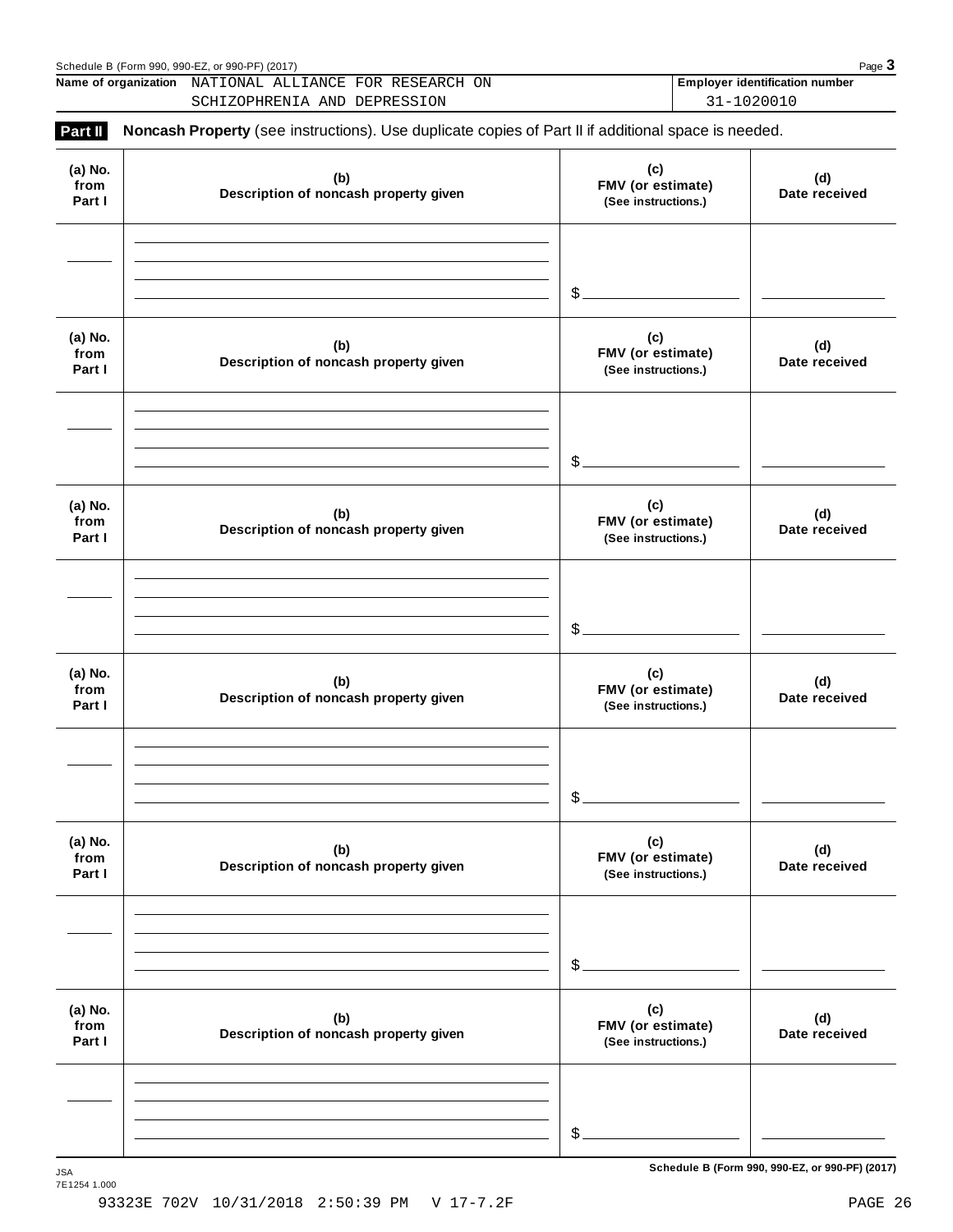|                             | Name of organization NATIONAL ALLIANCE FOR RESEARCH ON<br>SCHIZOPHRENIA AND DEPRESSION                                                                                                                                                                                                                                                                                                                                                                                                                                                                          |                      | <b>Employer identification number</b><br>31-1020010 |  |  |  |
|-----------------------------|-----------------------------------------------------------------------------------------------------------------------------------------------------------------------------------------------------------------------------------------------------------------------------------------------------------------------------------------------------------------------------------------------------------------------------------------------------------------------------------------------------------------------------------------------------------------|----------------------|-----------------------------------------------------|--|--|--|
| Part III                    | Exclusively religious, charitable, etc., contributions to organizations described in section 501(c)(7), (8), or<br>(10) that total more than \$1,000 for the year from any one contributor. Complete columns (a) through (e) and<br>the following line entry. For organizations completing Part III, enter the total of exclusively religious, charitable, etc.,<br>contributions of \$1,000 or less for the year. (Enter this information once. See instructions.) $\blacktriangleright$ \$<br>Use duplicate copies of Part III if additional space is needed. |                      |                                                     |  |  |  |
| $(a)$ No.<br>from<br>Part I | (b) Purpose of gift                                                                                                                                                                                                                                                                                                                                                                                                                                                                                                                                             | (c) Use of gift      | (d) Description of how gift is held                 |  |  |  |
|                             |                                                                                                                                                                                                                                                                                                                                                                                                                                                                                                                                                                 |                      |                                                     |  |  |  |
|                             |                                                                                                                                                                                                                                                                                                                                                                                                                                                                                                                                                                 | (e) Transfer of gift |                                                     |  |  |  |
|                             | Transferee's name, address, and ZIP + 4                                                                                                                                                                                                                                                                                                                                                                                                                                                                                                                         |                      | Relationship of transferor to transferee            |  |  |  |
| (a) No.<br>from<br>Part I   | (b) Purpose of gift                                                                                                                                                                                                                                                                                                                                                                                                                                                                                                                                             | (c) Use of gift      | (d) Description of how gift is held                 |  |  |  |
|                             |                                                                                                                                                                                                                                                                                                                                                                                                                                                                                                                                                                 |                      |                                                     |  |  |  |
|                             | (e) Transfer of gift                                                                                                                                                                                                                                                                                                                                                                                                                                                                                                                                            |                      |                                                     |  |  |  |
|                             | Transferee's name, address, and ZIP + 4                                                                                                                                                                                                                                                                                                                                                                                                                                                                                                                         |                      | Relationship of transferor to transferee            |  |  |  |
| (a) No.<br>from<br>Part I   | (b) Purpose of gift                                                                                                                                                                                                                                                                                                                                                                                                                                                                                                                                             | (c) Use of gift      | (d) Description of how gift is held                 |  |  |  |
|                             |                                                                                                                                                                                                                                                                                                                                                                                                                                                                                                                                                                 |                      |                                                     |  |  |  |
|                             | (e) Transfer of gift<br>Transferee's name, address, and ZIP + 4                                                                                                                                                                                                                                                                                                                                                                                                                                                                                                 |                      | Relationship of transferor to transferee            |  |  |  |
| (a) No.<br>from             | (b) Purpose of gift                                                                                                                                                                                                                                                                                                                                                                                                                                                                                                                                             | (c) Use of gift      | (d) Description of how gift is held                 |  |  |  |
| Part I                      |                                                                                                                                                                                                                                                                                                                                                                                                                                                                                                                                                                 |                      |                                                     |  |  |  |
|                             |                                                                                                                                                                                                                                                                                                                                                                                                                                                                                                                                                                 | (e) Transfer of gift |                                                     |  |  |  |
|                             |                                                                                                                                                                                                                                                                                                                                                                                                                                                                                                                                                                 |                      | Relationship of transferor to transferee            |  |  |  |
|                             | Transferee's name, address, and ZIP + 4                                                                                                                                                                                                                                                                                                                                                                                                                                                                                                                         |                      |                                                     |  |  |  |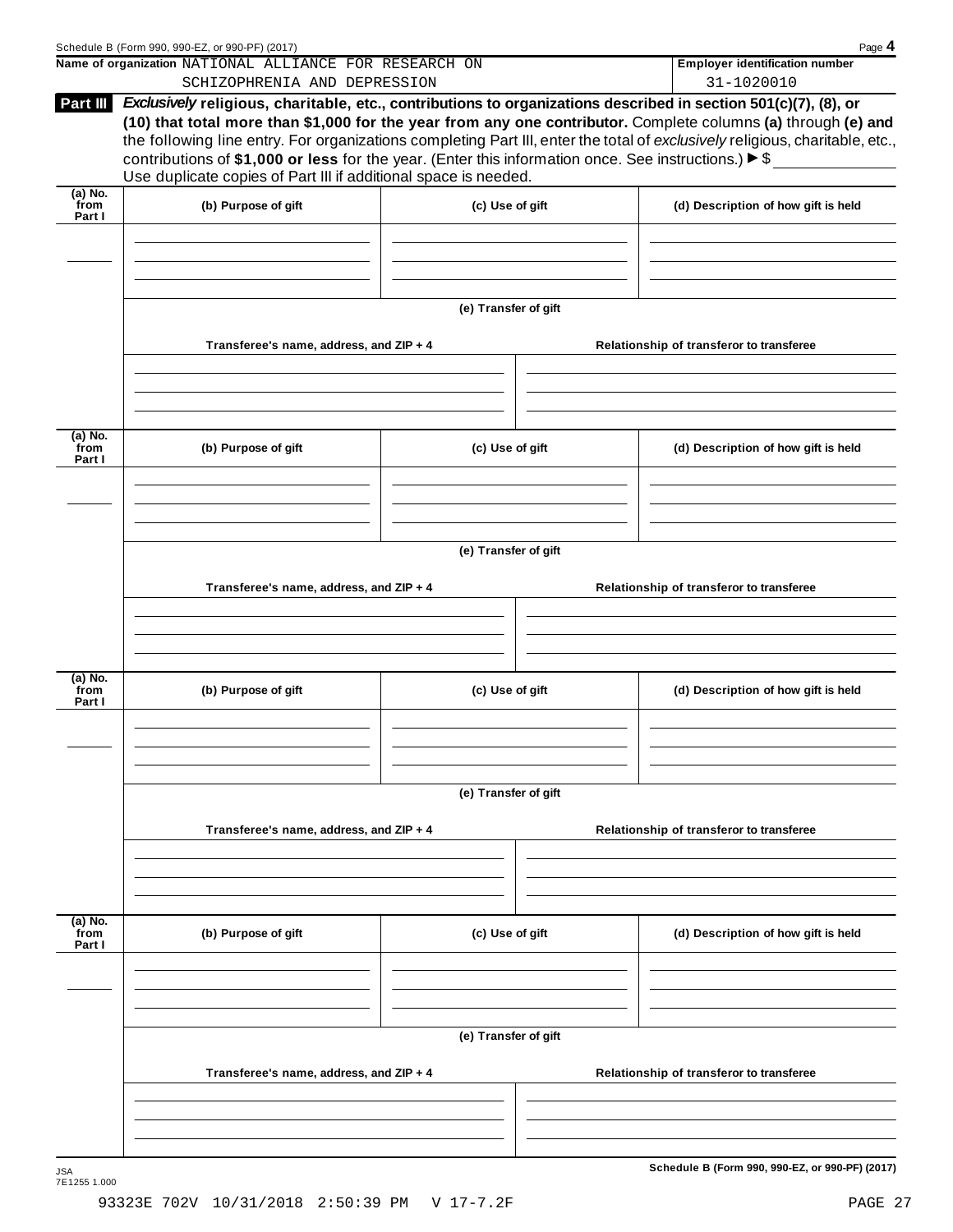|                                                               | <b>SCHEDULE D</b>                     |                                                                                                                                                                                                                                                              | <b>Supplemental Financial Statements</b>                                                      |                                                | OMB No. 1545-0047                                  |
|---------------------------------------------------------------|---------------------------------------|--------------------------------------------------------------------------------------------------------------------------------------------------------------------------------------------------------------------------------------------------------------|-----------------------------------------------------------------------------------------------|------------------------------------------------|----------------------------------------------------|
| (Form 990)                                                    |                                       | Complete if the organization answered "Yes" on Form 990,                                                                                                                                                                                                     |                                                                                               |                                                |                                                    |
| Department of the Treasury<br><b>Internal Revenue Service</b> |                                       |                                                                                                                                                                                                                                                              | Part IV, line 6, 7, 8, 9, 10, 11a, 11b, 11c, 11d, 11e, 11f, 12a, or 12b.                      |                                                |                                                    |
|                                                               |                                       |                                                                                                                                                                                                                                                              | Attach to Form 990.<br>Go to www.irs.gov/Form990 for instructions and the latest information. |                                                | <b>Open to Public</b><br><b>Inspection</b>         |
|                                                               | Name of the organization              | NATIONAL ALLIANCE FOR RESEARCH ON                                                                                                                                                                                                                            |                                                                                               | <b>Employer identification number</b>          |                                                    |
|                                                               |                                       | SCHIZOPHRENIA AND DEPRESSION                                                                                                                                                                                                                                 |                                                                                               | 31-1020010                                     |                                                    |
| Part I                                                        |                                       | Organizations Maintaining Donor Advised Funds or Other Similar Funds or Accounts.                                                                                                                                                                            |                                                                                               |                                                |                                                    |
|                                                               |                                       | Complete if the organization answered "Yes" on Form 990, Part IV, line 6.                                                                                                                                                                                    |                                                                                               |                                                |                                                    |
|                                                               |                                       |                                                                                                                                                                                                                                                              | (a) Donor advised funds                                                                       |                                                | (b) Funds and other accounts                       |
| 1                                                             |                                       | Total number at end of year <b>that the state of the state of the state of the state of the state of the state of the state of the state of the state of the state of the state of the state of the state of the state of the st</b>                         |                                                                                               |                                                |                                                    |
| 2                                                             |                                       | Aggregate value of contributions to (during year)                                                                                                                                                                                                            |                                                                                               |                                                |                                                    |
| 3                                                             |                                       | Aggregate value of grants from (during year)                                                                                                                                                                                                                 |                                                                                               |                                                |                                                    |
| 4                                                             |                                       | Aggregate value at end of year                                                                                                                                                                                                                               |                                                                                               |                                                |                                                    |
| 5                                                             |                                       | Did the organization inform all donors and donor advisors in writing that the assets held in donor advised                                                                                                                                                   |                                                                                               |                                                |                                                    |
|                                                               |                                       | funds are the organization's property, subject to the organization's exclusive legal control?                                                                                                                                                                |                                                                                               |                                                | <b>Yes</b><br><b>No</b>                            |
| 6                                                             |                                       | Did the organization inform all grantees, donors, and donor advisors in writing that grant funds can be used                                                                                                                                                 |                                                                                               |                                                |                                                    |
|                                                               |                                       | only for charitable purposes and not for the benefit of the donor or donor advisor, or for any other purpose                                                                                                                                                 |                                                                                               |                                                |                                                    |
|                                                               |                                       |                                                                                                                                                                                                                                                              |                                                                                               |                                                | <b>Yes</b><br>No                                   |
| Part II                                                       |                                       | <b>Conservation Easements.</b><br>Complete if the organization answered "Yes" on Form 990, Part IV, line 7.                                                                                                                                                  |                                                                                               |                                                |                                                    |
| 1                                                             |                                       | Purpose(s) of conservation easements held by the organization (check all that apply).                                                                                                                                                                        |                                                                                               |                                                |                                                    |
|                                                               |                                       | Preservation of land for public use (e.g., recreation or education)                                                                                                                                                                                          |                                                                                               |                                                | Preservation of a historically important land area |
|                                                               |                                       | Protection of natural habitat                                                                                                                                                                                                                                |                                                                                               | Preservation of a certified historic structure |                                                    |
|                                                               |                                       | Preservation of open space                                                                                                                                                                                                                                   |                                                                                               |                                                |                                                    |
| $\mathbf{2}$                                                  |                                       | Complete lines 2a through 2d if the organization held a qualified conservation contribution in the form of a conservation                                                                                                                                    |                                                                                               |                                                |                                                    |
|                                                               |                                       | easement on the last day of the tax year.                                                                                                                                                                                                                    |                                                                                               |                                                | Held at the End of the Tax Year                    |
| a                                                             |                                       |                                                                                                                                                                                                                                                              |                                                                                               | 2a                                             |                                                    |
| b                                                             |                                       | Total acreage restricted by conservation easements                                                                                                                                                                                                           |                                                                                               | 2b                                             |                                                    |
| c                                                             |                                       | Number of conservation easements on a certified historic structure included in (a)                                                                                                                                                                           |                                                                                               | 2 <sub>c</sub>                                 |                                                    |
| d                                                             |                                       | Number of conservation easements included in (c) acquired after 7/25/06, and not on a                                                                                                                                                                        |                                                                                               |                                                |                                                    |
|                                                               |                                       |                                                                                                                                                                                                                                                              |                                                                                               | 2d                                             |                                                    |
| 3                                                             |                                       | Number of conservation easements modified, transferred, released, extinguished, or terminated by the organization during the                                                                                                                                 |                                                                                               |                                                |                                                    |
|                                                               | tax year $\blacktriangleright$ $\_\_$ |                                                                                                                                                                                                                                                              |                                                                                               |                                                |                                                    |
| 4                                                             |                                       | Number of states where property subject to conservation easement is located $\blacktriangleright$ _                                                                                                                                                          |                                                                                               |                                                |                                                    |
| 5                                                             |                                       | Does the organization have a written policy regarding the periodic monitoring, inspection, handling of                                                                                                                                                       |                                                                                               |                                                |                                                    |
|                                                               |                                       |                                                                                                                                                                                                                                                              |                                                                                               |                                                |                                                    |
| 6                                                             |                                       | Staff and volunteer hours devoted to monitoring, inspecting, handling of violations, and enforcing conservation easements during the year                                                                                                                    |                                                                                               |                                                |                                                    |
|                                                               |                                       |                                                                                                                                                                                                                                                              |                                                                                               |                                                |                                                    |
| 7                                                             |                                       | Amount of expenses incurred in monitoring, inspecting, handling of violations, and enforcing conservation easements during the year                                                                                                                          |                                                                                               |                                                |                                                    |
|                                                               | $\triangleright$ \$                   |                                                                                                                                                                                                                                                              |                                                                                               |                                                |                                                    |
| 8                                                             |                                       | Does each conservation easement reported on line 2(d) above satisfy the requirements of section 170(h)(4)(B)(i)                                                                                                                                              |                                                                                               |                                                |                                                    |
|                                                               |                                       | In Part XIII, describe how the organization reports conservation easements in its revenue and expense statement, and                                                                                                                                         |                                                                                               |                                                | <b>No</b><br>J Yes ⊺                               |
| 9                                                             |                                       | balance sheet, and include, if applicable, the text of the footnote to the organization's financial statements that describes the                                                                                                                            |                                                                                               |                                                |                                                    |
|                                                               |                                       | organization's accounting for conservation easements.                                                                                                                                                                                                        |                                                                                               |                                                |                                                    |
|                                                               | Part III                              | Organizations Maintaining Collections of Art, Historical Treasures, or Other Similar Assets.                                                                                                                                                                 |                                                                                               |                                                |                                                    |
|                                                               |                                       | Complete if the organization answered "Yes" on Form 990, Part IV, line 8.                                                                                                                                                                                    |                                                                                               |                                                |                                                    |
| 1a                                                            |                                       |                                                                                                                                                                                                                                                              |                                                                                               |                                                |                                                    |
|                                                               |                                       | If the organization elected, as permitted under SFAS 116 (ASC 958), not to report in its revenue statement and balance sheet works of art, historical treasures, or other similar assets held for public exhibition, education                               |                                                                                               |                                                |                                                    |
|                                                               |                                       |                                                                                                                                                                                                                                                              |                                                                                               |                                                |                                                    |
| b                                                             |                                       | If the organization elected, as permitted under SFAS 116 (ASC 958), to report in its revenue statement and balance sheet<br>works of art, historical treasures, or other similar assets held for public exhibition, education, or research in furtherance of |                                                                                               |                                                |                                                    |
|                                                               |                                       | public service, provide the following amounts relating to these items:                                                                                                                                                                                       |                                                                                               |                                                |                                                    |
|                                                               |                                       |                                                                                                                                                                                                                                                              |                                                                                               |                                                |                                                    |
|                                                               |                                       |                                                                                                                                                                                                                                                              |                                                                                               |                                                |                                                    |
| 2                                                             |                                       | If the organization received or held works of art, historical treasures, or other similar assets for financial gain, provide the                                                                                                                             |                                                                                               |                                                |                                                    |
|                                                               |                                       | following amounts required to be reported under SFAS 116 (ASC 958) relating to these items:                                                                                                                                                                  |                                                                                               |                                                |                                                    |
| a                                                             |                                       |                                                                                                                                                                                                                                                              |                                                                                               |                                                | $\triangleright$ \$                                |
| b                                                             |                                       |                                                                                                                                                                                                                                                              |                                                                                               |                                                |                                                    |
|                                                               |                                       | For Paperwork Reduction Act Notice, see the Instructions for Form 990.                                                                                                                                                                                       |                                                                                               |                                                | Schedule D (Form 990) 2017                         |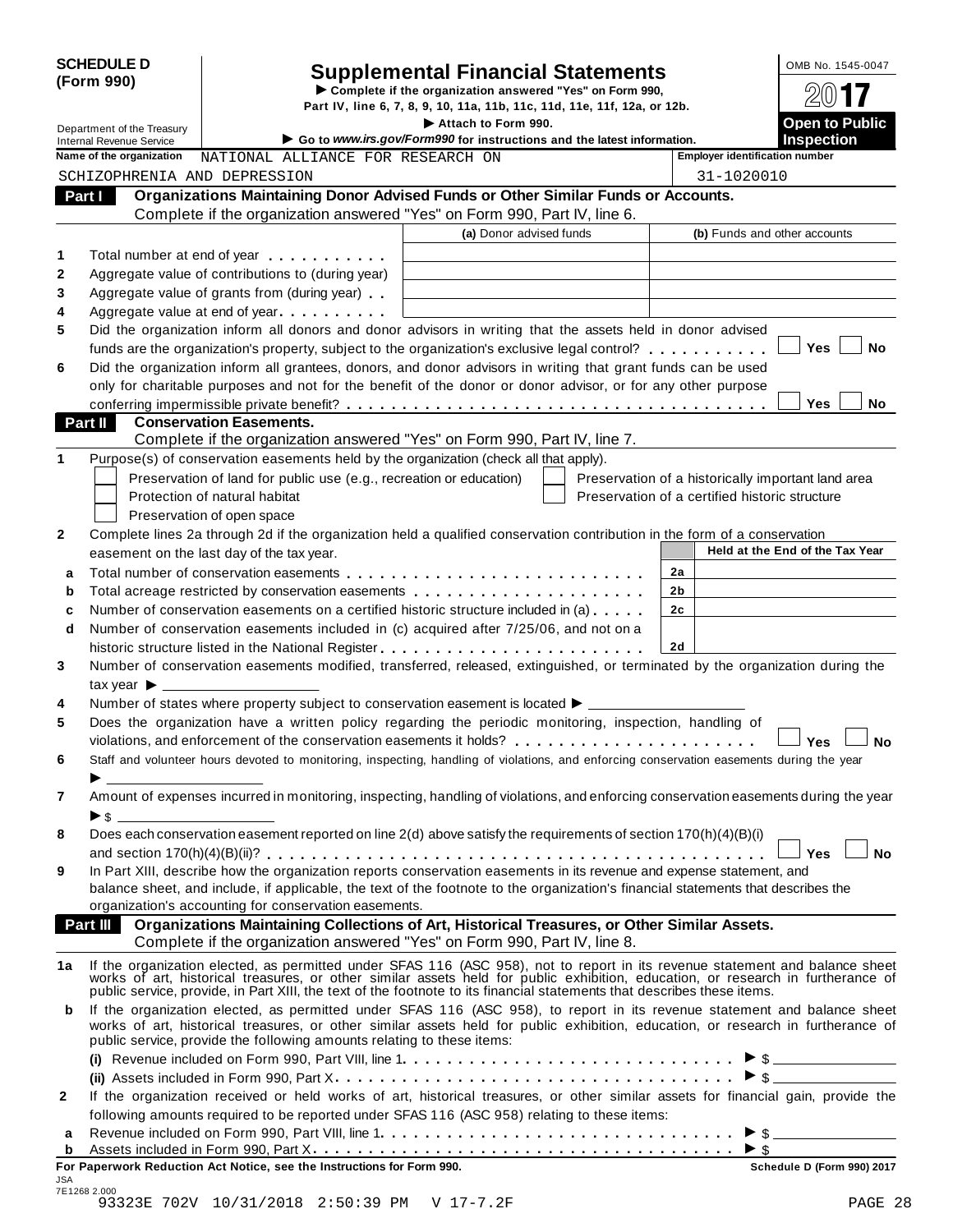NATIONAL ALLIANCE FOR RESEARCH ON 31-1020010

|               | Schedule D (Form 990) 2017                                                                                                       | NAIIUNAD ADDIANCE FUR RESEARCH UN |                                         |               |                                    |          |                                 | フエーエムマハウエム |                     |            | Page 2     |
|---------------|----------------------------------------------------------------------------------------------------------------------------------|-----------------------------------|-----------------------------------------|---------------|------------------------------------|----------|---------------------------------|------------|---------------------|------------|------------|
| Part III      | Organizations Maintaining Collections of Art, Historical Treasures, or Other Similar Assets (continued)                          |                                   |                                         |               |                                    |          |                                 |            |                     |            |            |
| 3             | Using the organization's acquisition, accession, and other records, check any of the following that are a significant use of its |                                   |                                         |               |                                    |          |                                 |            |                     |            |            |
|               | collection items (check all that apply):                                                                                         |                                   |                                         |               |                                    |          |                                 |            |                     |            |            |
| a             | Public exhibition                                                                                                                |                                   | d                                       |               | Loan or exchange programs          |          |                                 |            |                     |            |            |
| b             | Scholarly research                                                                                                               |                                   | е                                       | Other         |                                    |          |                                 |            |                     |            |            |
| C             | Preservation for future generations                                                                                              |                                   |                                         |               |                                    |          |                                 |            |                     |            |            |
| 4             | Provide a description of the organization's collections and explain how they further the organization's exempt purpose in Part   |                                   |                                         |               |                                    |          |                                 |            |                     |            |            |
|               | XIII.                                                                                                                            |                                   |                                         |               |                                    |          |                                 |            |                     |            |            |
| 5             | During the year, did the organization solicit or receive donations of art, historical treasures, or other similar                |                                   |                                         |               |                                    |          |                                 |            |                     |            |            |
|               | assets to be sold to raise funds rather than to be maintained as part of the organization's collection?                          |                                   |                                         |               |                                    |          |                                 |            | Yes                 |            | No         |
|               | <b>Escrow and Custodial Arrangements.</b><br>Part IV                                                                             |                                   |                                         |               |                                    |          |                                 |            |                     |            |            |
|               | Complete if the organization answered "Yes" on Form 990, Part IV, line 9, or reported an amount on Form                          |                                   |                                         |               |                                    |          |                                 |            |                     |            |            |
|               | 990, Part X, line 21.                                                                                                            |                                   |                                         |               |                                    |          |                                 |            |                     |            |            |
|               | 1a Is the organization an agent, trustee, custodian or other intermediary for contributions or other assets not                  |                                   |                                         |               |                                    |          |                                 |            |                     |            |            |
|               |                                                                                                                                  |                                   |                                         |               |                                    |          |                                 |            | <b>Yes</b>          |            | No         |
| b             | If "Yes," explain the arrangement in Part XIII and complete the following table:                                                 |                                   |                                         |               |                                    |          |                                 |            |                     |            |            |
|               |                                                                                                                                  |                                   |                                         |               |                                    |          | Amount                          |            |                     |            |            |
| c             |                                                                                                                                  |                                   |                                         |               | 1 <sub>c</sub>                     |          |                                 |            |                     |            |            |
| d             |                                                                                                                                  |                                   |                                         |               | 1 <sub>d</sub>                     |          |                                 |            |                     |            |            |
| e             |                                                                                                                                  |                                   |                                         |               | 1e                                 |          |                                 |            |                     |            |            |
|               |                                                                                                                                  |                                   |                                         |               | 1f                                 |          |                                 |            |                     |            |            |
| 2a            | Did the organization include an amount on Form 990, Part X, line 21, for escrow or custodial account liability?                  |                                   |                                         |               |                                    |          |                                 |            | Yes                 |            | No         |
| b             | If "Yes," explain the arrangement in Part XIII. Check here if the explanation has been provided on Part XIII                     |                                   |                                         |               |                                    |          |                                 |            |                     |            |            |
| <b>Part V</b> | <b>Endowment Funds.</b>                                                                                                          |                                   |                                         |               |                                    |          |                                 |            |                     |            |            |
|               | Complete if the organization answered "Yes" on Form 990, Part IV, line 10.                                                       |                                   |                                         |               |                                    |          |                                 |            |                     |            |            |
|               |                                                                                                                                  | (a) Current year                  | (b) Prior year                          |               | (c) Two years back                 |          | (d) Three years back            |            | (e) Four years back |            |            |
|               | 1a Beginning of year balance                                                                                                     | 16, 422, 762.                     |                                         | 16, 422, 762. | 16, 422, 762.                      |          | 9, 232, 762.                    |            |                     |            | 9,232,762. |
| b             | Contributions                                                                                                                    |                                   |                                         |               |                                    |          | 7,190,000.                      |            |                     |            |            |
| c             | Net investment earnings, gains,                                                                                                  |                                   |                                         |               |                                    |          |                                 |            |                     |            |            |
|               | and losses                                                                                                                       | 1,178,468.                        |                                         | 1,351,265.    |                                    | 124,028. | 1,465,326.                      |            |                     |            | 901,820.   |
| d             | Grants or scholarships                                                                                                           | 7,000,000.                        |                                         |               |                                    |          |                                 |            |                     |            |            |
| е             | Other expenditures for facilities                                                                                                |                                   |                                         |               |                                    |          |                                 |            |                     |            |            |
|               | and programs                                                                                                                     | 1,178,468.                        |                                         | 1,351,265.    |                                    | 124,028. | 1,465,326.                      |            |                     |            | 901,820.   |
|               | Administrative expenses                                                                                                          |                                   |                                         |               |                                    |          |                                 |            |                     |            |            |
|               | End of year balance <b>Example 2</b>                                                                                             | 9,422,762.                        |                                         | 16, 422, 762. | 16, 422, 762.                      |          | 16, 422, 762.                   |            |                     |            | 9,232,762. |
| g             | Provide the estimated percentage of the current year end balance (line 1g, column (a)) held as:                                  |                                   |                                         |               |                                    |          |                                 |            |                     |            |            |
| a             | Board designated or quasi-endowment > 47.8500 %                                                                                  |                                   |                                         |               |                                    |          |                                 |            |                     |            |            |
|               | Permanent endowment > 52.1500 %                                                                                                  |                                   |                                         |               |                                    |          |                                 |            |                     |            |            |
| c             | Temporarily restricted endowment ▶                                                                                               | %                                 |                                         |               |                                    |          |                                 |            |                     |            |            |
|               | The percentages on lines 2a, 2b, and 2c should equal 100%.                                                                       |                                   |                                         |               |                                    |          |                                 |            |                     |            |            |
|               | 3a Are there endowment funds not in the possession of the organization that are held and administered for the                    |                                   |                                         |               |                                    |          |                                 |            |                     |            |            |
|               | organization by:                                                                                                                 |                                   |                                         |               |                                    |          |                                 |            |                     | <b>Yes</b> | No         |
|               |                                                                                                                                  |                                   |                                         |               |                                    |          |                                 |            | 3a(i)               |            | Χ          |
|               |                                                                                                                                  |                                   |                                         |               |                                    |          |                                 |            | 3a(ii)              |            | Χ          |
|               | If "Yes" on line 3a(ii), are the related organizations listed as required on Schedule R?                                         |                                   |                                         |               |                                    |          |                                 |            | 3b                  |            |            |
| 4             | Describe in Part XIII the intended uses of the organization's endowment funds.                                                   |                                   |                                         |               |                                    |          |                                 |            |                     |            |            |
|               | Land, Buildings, and Equipment.<br>Part VI                                                                                       |                                   |                                         |               |                                    |          |                                 |            |                     |            |            |
|               | Complete if the organization answered "Yes" on Form 990, Part IV, line 11a. See Form 990, Part X, line 10.                       |                                   |                                         |               |                                    |          |                                 |            |                     |            |            |
|               | Description of property                                                                                                          |                                   | (a) Cost or other basis<br>(investment) |               | (b) Cost or other basis<br>(other) |          | (c) Accumulated<br>depreciation |            | (d) Book value      |            |            |
| 1a            |                                                                                                                                  |                                   |                                         |               |                                    |          |                                 |            |                     |            |            |
| b             | <b>Buildings</b>                                                                                                                 |                                   |                                         |               |                                    |          |                                 |            |                     |            |            |
|               | .                                                                                                                                |                                   |                                         |               | 23,754.                            |          | 21,078.                         |            |                     | 2,676.     |            |
| d             |                                                                                                                                  |                                   |                                         |               |                                    |          |                                 |            |                     |            |            |
|               | Equipment                                                                                                                        |                                   |                                         |               | 670,242.                           |          |                                 |            |                     |            |            |
| е             | Other                                                                                                                            |                                   |                                         |               |                                    |          | 658,985.                        |            |                     | 11,257.    |            |
|               | Total. Add lines 1a through 1e. (Column (d) must equal Form 990, Part X, column (B), line 10c.)                                  |                                   |                                         |               |                                    |          |                                 |            |                     | 13,933.    |            |

**Schedule D (Form 990) 2017**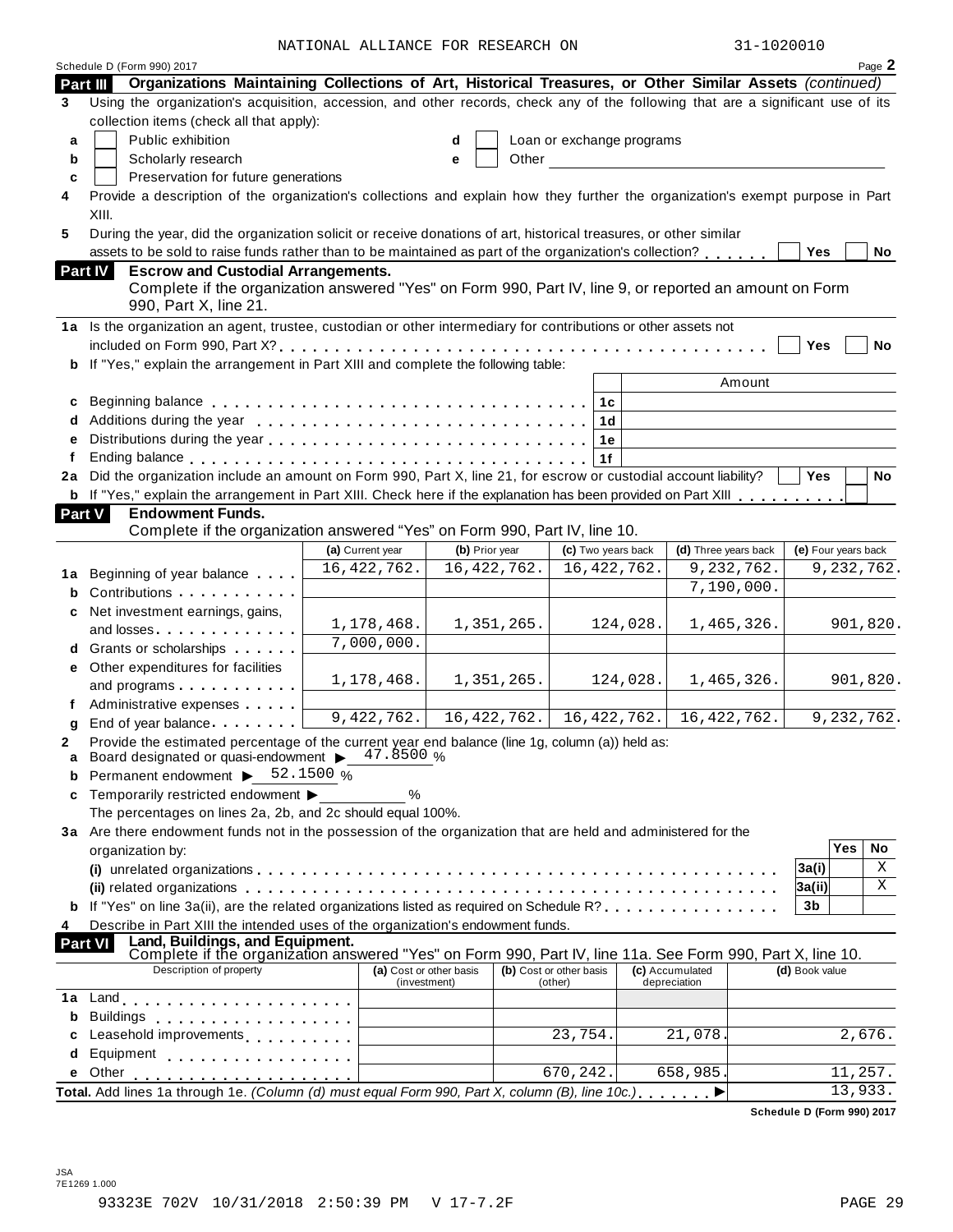#### Schedule <sup>D</sup> (Form 990) <sup>2017</sup> Page **3 Investments - Other Securities. Part VII** Investments - Other Securities.<br>Complete if the organization answered "Yes" on Form 990, Part IV, line 11b. See Form 990, Part X, line 12. **(a)** Description of security or category (including name of security) **(b)** Book value **(c)** Method of valuation: Cost or end-of-year market value **(1)** Financial derivatives **(2)** Closely-held equity interests **(3)** Other (A) INVESTMENT IN PARTNERSHIPS 4,445,321. FMV (B) (C) (D) (E) (F) (G) (H) **Total.** *(Column (b) must equal Form 990, Part X, col. (B) line 12.)* I **Investments - Program Related.** Complete if the organization answered "Yes" on Form 990, Part IV, line 11c. See Form 990, Part X, line 13. **(a)** Description of investment **(b)** Book value **(c)** Method of valuation: Cost or end-of-year market value **(1) (2) (3) (4) (5) (6) (7) (8) (9) Total.** *(Column (b) must equal Form 990, Part X, col. (B) line 13.)* I **Other Assets.** Complete if the organization answered "Yes" on Form 990, Part IV, line 11d. See Form 990, Part X, line 15. **(a)** Description **(b)** Book value **(1)** SECURITY DEPOSITS 77,110. **(2)** CHARITABLE REMAINDER TRUSTS 1,466,530. **(3) (4) (5) (6) (7) (8) (9)**  $\blacksquare$   $\blacksquare$   $\blacksquare$   $\blacksquare$   $\lozenge$   $\lozenge$   $\blacksquare$   $\blacksquare$   $\blacksquare$   $\blacksquare$   $\blacksquare$   $\blacksquare$   $\blacksquare$   $\blacksquare$   $\blacksquare$   $\blacksquare$   $\blacksquare$   $\blacksquare$   $\blacksquare$   $\blacksquare$   $\blacksquare$   $\blacksquare$   $\blacksquare$   $\blacksquare$   $\blacksquare$   $\blacksquare$   $\blacksquare$   $\blacksquare$   $\blacksquare$   $\blacksquare$   $\blacksquare$   $\blacks$ **Other Liabilities.** Complete if the organization answered "Yes" on Form 990, Part IV, line 11e or 11f. See Form 990, Part X, line 25. **Part X 1. (a)** Description of liability **(b)** Book value (1) Federal income taxes (2) ANNUITIES PAYABLE (2) ANNUITIES PAYABLE (3) CHARITABLE GIFT ANNUITIES PAYABLE 263,234. (4) (5) (6) (7) (8) (9) **Total.** *(Column (b) must equal Form 990, Part X, col. (B) line 25.)* I 4,445,321. 1,543,640. 1,065,820.

**2.** Liability for uncertain tax positions. In Part XIII, provide the text of the footnote to the organization's financial statements that reports the organization's liability for uncertain tax positions under FIN 48 (ASC 740). Check here if the text of the footnote has been provided in Part XIII

X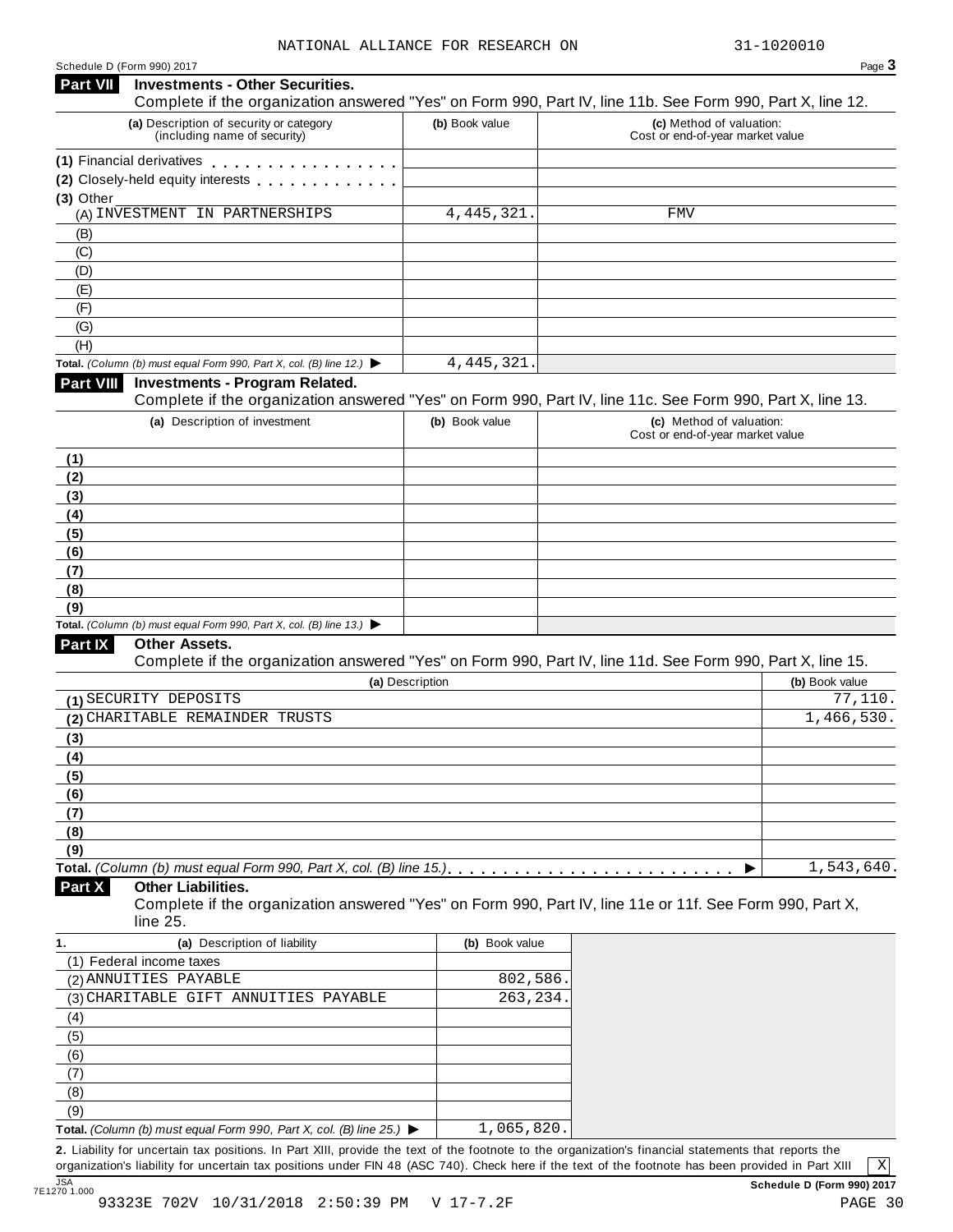| NATIONAL ALLIANCE FOR RESEARCH ON |  | 31-1020010 |
|-----------------------------------|--|------------|
|                                   |  |            |

|                 | Schedule D (Form 990) 2017                                                                                                                                         |              | Page 4        |
|-----------------|--------------------------------------------------------------------------------------------------------------------------------------------------------------------|--------------|---------------|
| Part XI         | Reconciliation of Revenue per Audited Financial Statements With Revenue per Return.<br>Complete if the organization answered "Yes" on Form 990, Part IV, line 12a. |              |               |
| 1               | Total revenue, gains, and other support per audited financial statements                                                                                           | $\mathbf{1}$ | 22,006,292.   |
| $\mathbf{2}$    | Amounts included on line 1 but not on Form 990, Part VIII, line 12:                                                                                                |              |               |
| a               | 2,775,598.<br>2a                                                                                                                                                   |              |               |
| b               | 1,918,998.<br>2 <sub>b</sub>                                                                                                                                       |              |               |
| c               | 2c<br>Recoveries of prior year grants                                                                                                                              |              |               |
| d               | 2d                                                                                                                                                                 |              |               |
| е               |                                                                                                                                                                    | 2e           | 4,694,596.    |
| 3               |                                                                                                                                                                    | 3            | 17, 311, 696. |
| 4               | Amounts included on Form 990, Part VIII, line 12, but not on line 1:                                                                                               |              |               |
|                 | 4a<br>Investment expenses not included on Form 990, Part VIII, line 7b                                                                                             |              |               |
| a<br>b          | 4b                                                                                                                                                                 |              |               |
|                 |                                                                                                                                                                    | 4с           |               |
| C<br>5.         | Total revenue. Add lines 3 and 4c. (This must equal Form 990, Part I, line 12.)                                                                                    | 5            | 17, 311, 696. |
| <b>Part XII</b> | Reconciliation of Expenses per Audited Financial Statements With Expenses per Return.                                                                              |              |               |
|                 | Complete if the organization answered "Yes" on Form 990, Part IV, line 12a.                                                                                        |              |               |
| 1               | Total expenses and losses per audited financial statements                                                                                                         | 1            | 24, 138, 123. |
| 2               | Amounts included on line 1 but not on Form 990, Part IX, line 25:                                                                                                  |              |               |
| a               | 1,918,998.<br>2a                                                                                                                                                   |              |               |
| b               | 2 <sub>b</sub>                                                                                                                                                     |              |               |
| c               | 2 <sub>c</sub>                                                                                                                                                     |              |               |
| d               | 2d                                                                                                                                                                 |              |               |
| е               |                                                                                                                                                                    | 2e           | 1,918,998.    |
| 3               |                                                                                                                                                                    | 3            | 22, 219, 125. |
| 4               | Amounts included on Form 990, Part IX, line 25, but not on line 1:                                                                                                 |              |               |
| a               | 4a<br>Investment expenses not included on Form 990, Part VIII, line 7b                                                                                             |              |               |
| b               | 4b                                                                                                                                                                 |              |               |
|                 |                                                                                                                                                                    | 4c           |               |
| 5.              | Total expenses. Add lines 3 and 4c. (This must equal Form 990, Part I, line 18.)                                                                                   | 5            | 22, 219, 125. |
|                 | Part XIII Supplemental Information.                                                                                                                                |              |               |
|                 | Provide the descriptions required for Part II, lines 3, 5, and 9; Part III, lines 1a and 4; Part IV, lines 1b and 2b; Part V, line 4; Part X, line                 |              |               |
|                 | 2; Part XI, lines 2d and 4b; and Part XII, lines 2d and 4b. Also complete this part to provide any additional information.                                         |              |               |
|                 |                                                                                                                                                                    |              |               |

SEE PAGE 5

JSA **Schedule D (Form 990) 2017**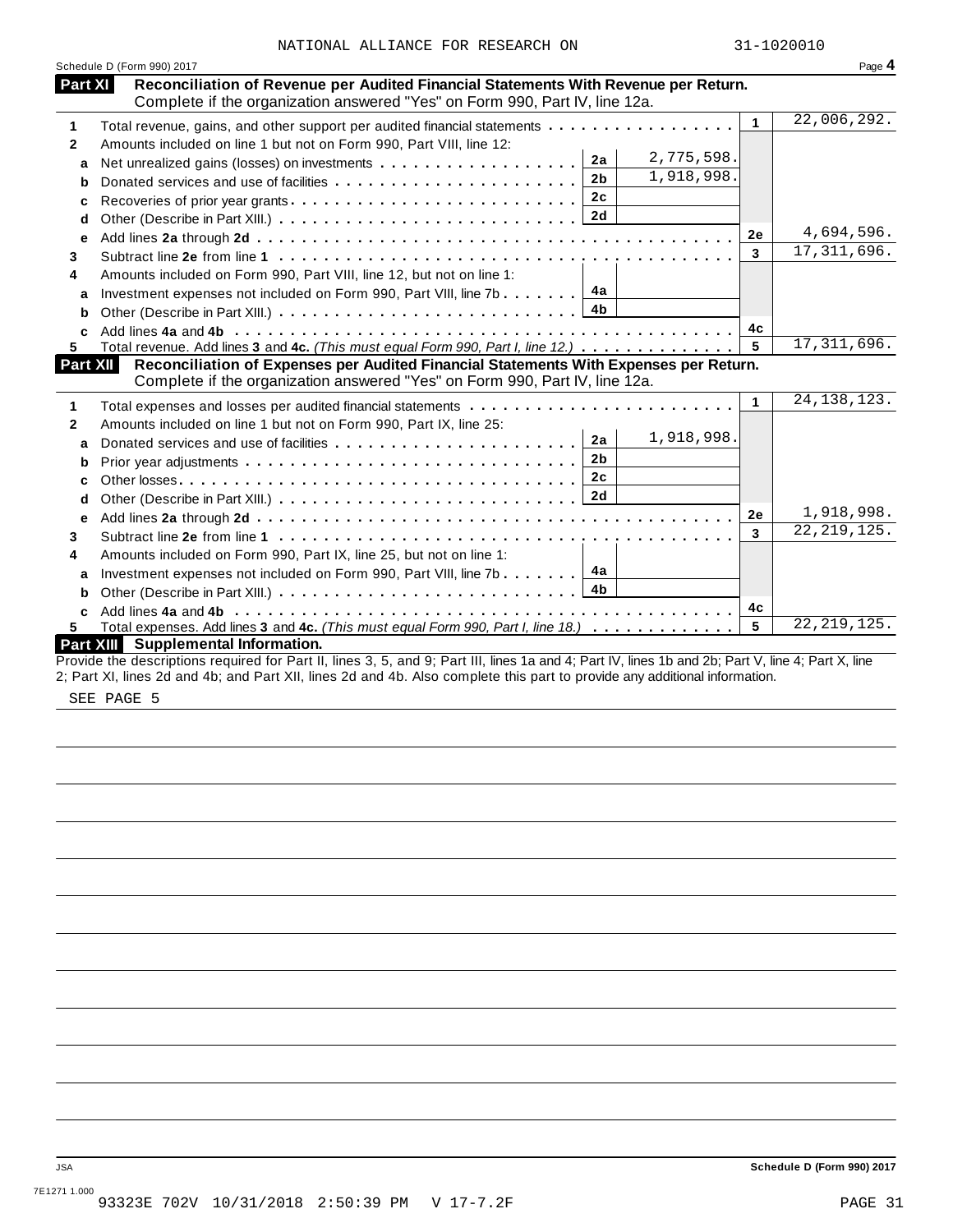#### PART V, LINE 4:

BOARD DESIGNATED ENDOWMENT - THE BOARD OF DIRECTORS ESTABLISHED AN ENDOWMENT FUND FOR THE BENEFIT OF NARSAD (D/B/A BRAIN & BEHAVIOR RESEARCH FOUNDATION). THE USE OF PRINCIPAL IS TO BE RETAINED FOR FUTURE GROWTH AND INCOME MAY BE APPLIED PERIODICALLY TO CURRENT PROJECTS AT THE DISCRETION OF THE BOARD OF DIRECTORS.

#### PERMANENT ENDOWMENT -

A) RESEARCH ENDOWMENT FUND - ESTABLISHED TO ACCUMULATE ENDOWMENTS. THESE FUNDS MAY BE INVESTED, AT THE DISCRETION OF THE ORGANIZATION'S FINANCE COMMITTEE, IN FIXED INCOME AND EQUITY FUNDS. IN ACCORDANCE WITH DONOR RESTRICTIONS, A PORTION OF THE PRINCIPAL, IN THE AMOUNT OF \$1,000,000, IS TO REMAIN PRESERVED IN THIS FUND UNTIL A CURE FOR SCHIZOPHRENIA IS FOUND. INVESTMENT INCOME IS RESTRICTED BY THE DONOR FOR USE IN RESEARCH. B) ENDOWED RESEARCH PARTNERSHIP PROGRAM - ESTABLISHED TO SUPPORT THE RESEARCH PARTNERSHIP PROGRAM.

C) MENTAL ILLNESS RESEARCH AWARD FUND - INVESTMENT INCOME EARNED ANNUALLY IS RESTRICTED BY THE DONOR FOR THE USE IN RESEARCH.

D) ADMINISTRATIVE ENDOWMENT FUND - ESTABLISHED TO FUND ADMINISTRATIVE EXPENSES FOR SUPPORT OF RESEARCH IN SCHIZOPHRENIA AND DEPRESSION.

#### PART X, LINE 2:

UNDER U.S. GAAP AN ORGANIZATION MUST RECOGNIZE THE TAX BENEFIT ASSOCIATED WITH TAX POSITIONS TAKEN FOR TAX RETURN PURPOSES WHEN IT IS MORE LIKELY THAN NOT THAT THE POSITION WILL BE SUSTAINED UPON EXAMINATION BY A TAXING AUTHORITY. NATIONAL ALLIANCE FOR RESEARCH ON SCHIZOPHRENIA AND DEPRESSION, INC. DOES NOT BELIEVE THERE ARE ANY MATERIAL UNCERTAIN TAX

JSA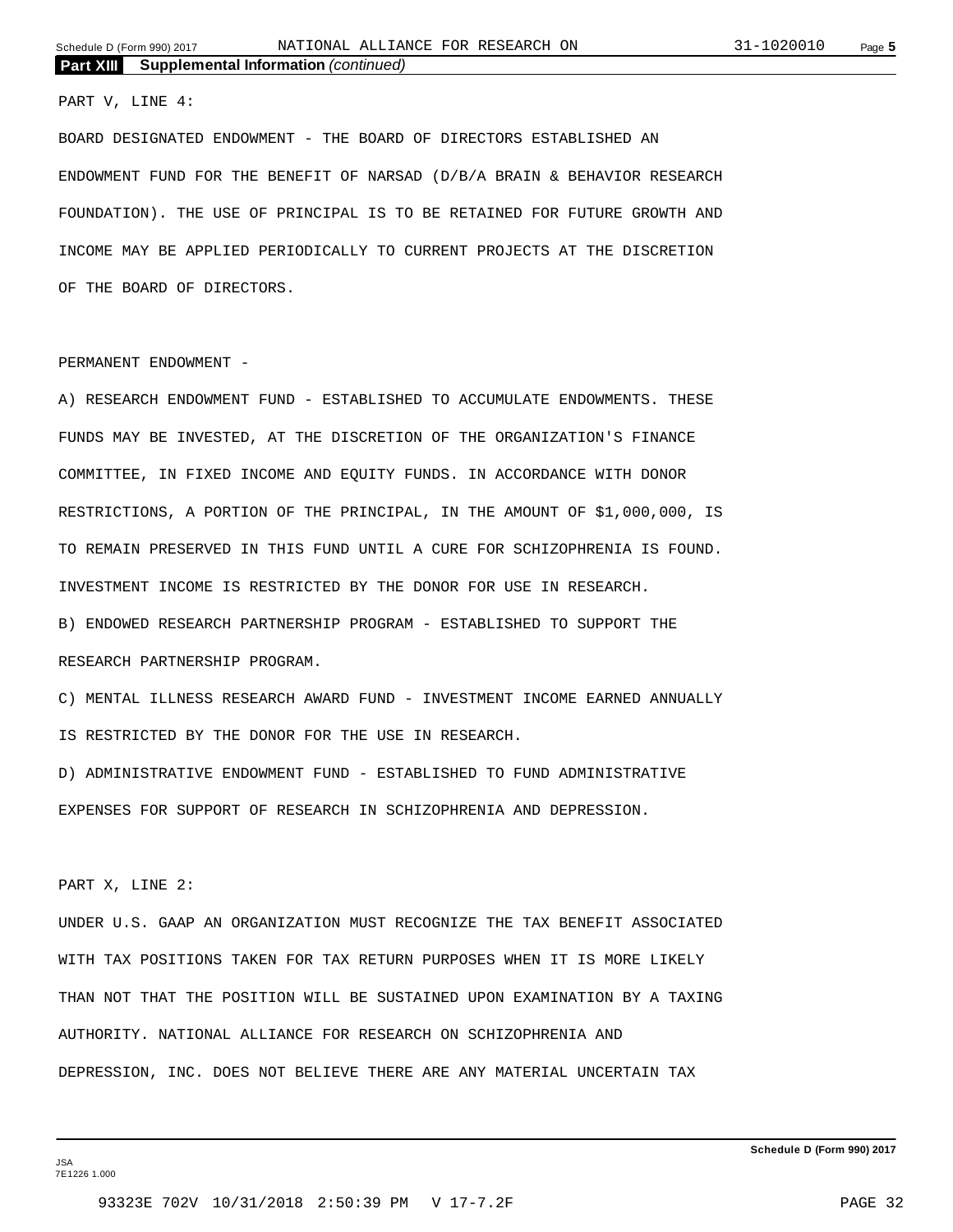Schedule D (Form 990) 2017 Page **5** NATIONAL ALLIANCE FOR RESEARCH ON 31-1020010

**Part XIII Supplemental Information** *(continued)*

POSITIONS AND, ACCORDINGLY, IT WILL NOT RECOGNIZE ANY LIABILITY FOR UNRECOGNIZED TAX BENEFITS. THE ORGANIZATION HAS FILED FOR AND RECEIVED INCOME TAX EXEMPTIONS IN THE JURISDICTIONS WHERE IT IS REQUIRED TO DO SO. ADDITIONALLY, THE ORGANIZATION HAS FILED IRS FORM 990 INFORMATION RETURNS, AS REQUIRED, AND ALL OTHER APPLICABLE RETURNS IN JURISDICTIONS WHERE SO REQUIRED. FOR THE YEAR ENDED DECEMBER 31, 2017, THERE WERE NO INTEREST OR PENALTIES RECORDED OR INCLUDED IN THE COMBINED STATEMENT OF ACTIVITIES.

JSA 7E1226 1.000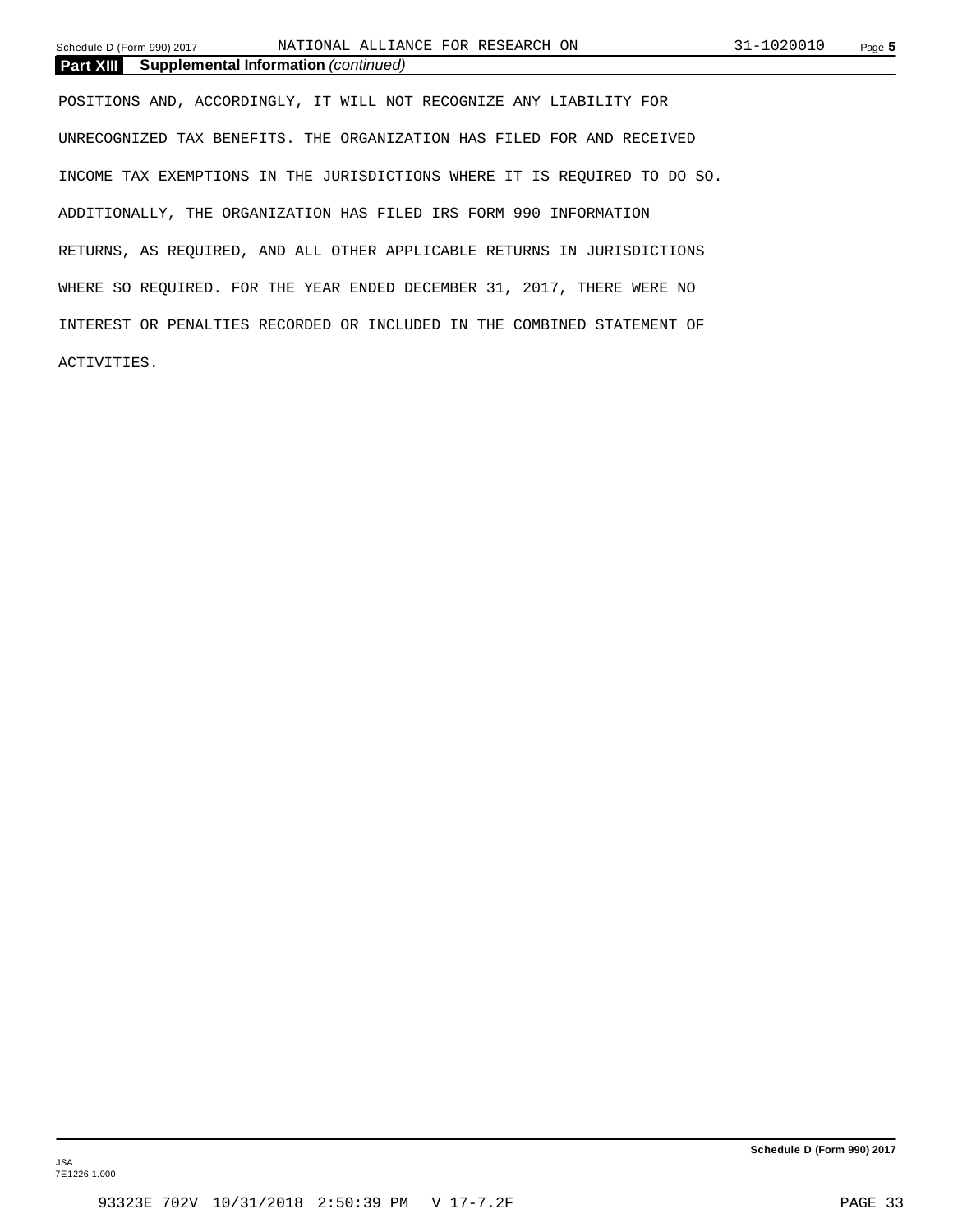| <b>SCHEDULE F</b>                                        |                                                                          |                                           |                                                                                           | <b>Statement of Activities Outside the United States</b>                                                                                                                                                                       |                                                                                                                 | OMB No. 1545-0047                                                 |
|----------------------------------------------------------|--------------------------------------------------------------------------|-------------------------------------------|-------------------------------------------------------------------------------------------|--------------------------------------------------------------------------------------------------------------------------------------------------------------------------------------------------------------------------------|-----------------------------------------------------------------------------------------------------------------|-------------------------------------------------------------------|
| (Form 990)                                               |                                                                          |                                           | Complete if the organization answered "Yes" on Form 990, Part IV, line 14b, 15, or 16.    |                                                                                                                                                                                                                                |                                                                                                                 |                                                                   |
| Department of the Treasury                               |                                                                          |                                           |                                                                                           | Attach to Form 990.                                                                                                                                                                                                            |                                                                                                                 | <b>Open to Public</b>                                             |
| <b>Internal Revenue Service</b>                          |                                                                          |                                           |                                                                                           | Go to www.irs.gov/Form990 for instructions and the latest information.                                                                                                                                                         |                                                                                                                 | Inspection                                                        |
| Name of the organization<br>SCHIZOPHRENIA AND DEPRESSION | NATIONAL ALLIANCE FOR RESEARCH ON                                        |                                           |                                                                                           |                                                                                                                                                                                                                                | 31-1020010                                                                                                      | <b>Employer identification number</b>                             |
| Part I                                                   |                                                                          |                                           |                                                                                           | General Information on Activities Outside the United States. Complete if the organization answered "Yes" on                                                                                                                    |                                                                                                                 |                                                                   |
|                                                          | Form 990, Part IV, line 14b.                                             |                                           |                                                                                           |                                                                                                                                                                                                                                |                                                                                                                 |                                                                   |
| 1                                                        |                                                                          |                                           |                                                                                           | For grantmakers. Does the organization maintain records to substantiate the amount of its grants and other<br>assistance, the grantees' eligibility for the grants or assistance, and the selection criteria used to award the |                                                                                                                 | X <br>Yes<br>No                                                   |
| $\mathbf{2}$                                             | assistance outside the United States.                                    |                                           |                                                                                           | For grantmakers. Describe in Part V the organization's procedures for monitoring the use of its grants and other                                                                                                               |                                                                                                                 |                                                                   |
| 3                                                        |                                                                          |                                           |                                                                                           | Activities per Region. (The following Part I, line 3 table can be duplicated if additional space is needed.)                                                                                                                   |                                                                                                                 |                                                                   |
| (a) Region                                               |                                                                          | (b) Number of<br>offices in the<br>region | (c) Number of<br>employees,<br>agents, and<br>independent<br>contractors<br>in the region | (d) Activities conducted in the<br>region (by type) (such as,<br>fundraising, program services,<br>investments, grants to recipients<br>located in the region)                                                                 | (e) If activity listed in (d) is<br>a program service,<br>describe specific type of<br>service(s) in the region | (f) Total<br>expenditures for<br>and investments<br>in the region |
| EAST ASIA AND THE PACIFIC<br>(1)                         |                                                                          | $0$ .                                     | 0.                                                                                        | <b>GRANTMAKING</b>                                                                                                                                                                                                             |                                                                                                                 | 603,634.                                                          |
| EUROPE<br>(2                                             |                                                                          | $0$ .                                     | 0.                                                                                        | <b>GRANTMAKING</b>                                                                                                                                                                                                             |                                                                                                                 | 2,508,938.                                                        |
| MIDDLE EAST AND NORTH AFRICA<br>(3)                      |                                                                          | $0$ .                                     | 0.                                                                                        | <b>GRANTMAKING</b>                                                                                                                                                                                                             |                                                                                                                 | 358,950.                                                          |
| NORTH AMERICA<br>(4)                                     |                                                                          | $0$ .                                     | 0.                                                                                        | <b>GRANTMAKING</b>                                                                                                                                                                                                             |                                                                                                                 | 856,712.                                                          |
| (5)<br>SOUTH AMERICA                                     |                                                                          | $0$ .                                     | 0.                                                                                        | <b>GRANTMAKING</b>                                                                                                                                                                                                             |                                                                                                                 | 105,000.                                                          |
| (6)                                                      |                                                                          |                                           |                                                                                           |                                                                                                                                                                                                                                |                                                                                                                 |                                                                   |
| (7)                                                      |                                                                          |                                           |                                                                                           |                                                                                                                                                                                                                                |                                                                                                                 |                                                                   |
| (8)                                                      |                                                                          |                                           |                                                                                           |                                                                                                                                                                                                                                |                                                                                                                 |                                                                   |
| (9)                                                      |                                                                          |                                           |                                                                                           |                                                                                                                                                                                                                                |                                                                                                                 |                                                                   |
| (10)                                                     |                                                                          |                                           |                                                                                           |                                                                                                                                                                                                                                |                                                                                                                 |                                                                   |
| (11)                                                     |                                                                          |                                           |                                                                                           |                                                                                                                                                                                                                                |                                                                                                                 |                                                                   |
| (12)                                                     |                                                                          |                                           |                                                                                           |                                                                                                                                                                                                                                |                                                                                                                 |                                                                   |
| (13)<br>(14)                                             |                                                                          |                                           |                                                                                           |                                                                                                                                                                                                                                |                                                                                                                 |                                                                   |
| (15)                                                     |                                                                          |                                           |                                                                                           |                                                                                                                                                                                                                                |                                                                                                                 |                                                                   |
| (16)                                                     |                                                                          |                                           |                                                                                           |                                                                                                                                                                                                                                |                                                                                                                 |                                                                   |
|                                                          |                                                                          |                                           |                                                                                           |                                                                                                                                                                                                                                |                                                                                                                 |                                                                   |
| (17)<br>3a<br>Sub-total<br>b<br>Total<br>from            | continuation                                                             |                                           |                                                                                           |                                                                                                                                                                                                                                |                                                                                                                 | 4, 433, 234.                                                      |
| sheets to Part I<br>c.                                   | $\mathcal{L}$ . The set of $\mathcal{L}$<br>Totals (add lines 3a and 3b) |                                           |                                                                                           |                                                                                                                                                                                                                                |                                                                                                                 | 4, 433, 234.                                                      |

**c** Totals (add lines 3a and 3b) **For Paperwork Reduction Act Notice, see the Instructions for Form 990. Schedule F (Form 990) 2017** JSA 7E1274 1.000 93323E 702V 10/31/2018 2:50:39 PM V 17-7.2F PAGE 34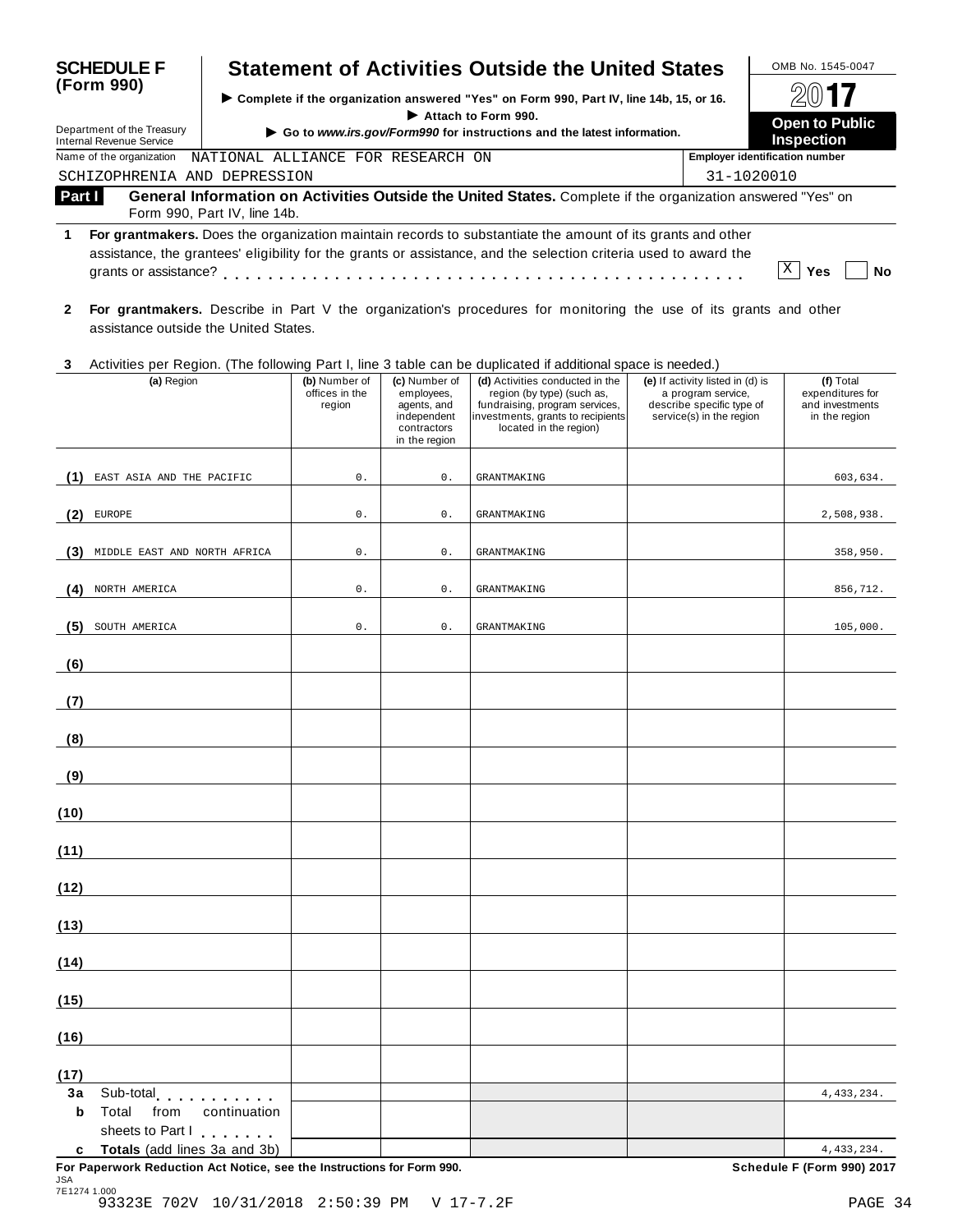| 1    | (a) Name of<br>organization | (b) IRS code<br>section and EIN<br>(if applicable) | (c) Region                   | (d) Purpose of<br>grant | (e) Amount of<br>cash grant | (f) Manner of<br>cash<br>disbursement | (g) Amount of<br>noncash<br>assistance | (h) Description<br>of noncash<br>assistance | (i) Method of<br>valuation<br>(book, FMV,<br>appraisal, other) |
|------|-----------------------------|----------------------------------------------------|------------------------------|-------------------------|-----------------------------|---------------------------------------|----------------------------------------|---------------------------------------------|----------------------------------------------------------------|
|      |                             |                                                    |                              | RESEARCH                |                             |                                       |                                        |                                             |                                                                |
| (1)  |                             |                                                    | EAST ASIA/PACIFIC            | GRANT                   | 149,673.                    | CHECK/WIRE                            |                                        |                                             |                                                                |
|      |                             |                                                    |                              | RESEARCH                |                             |                                       |                                        |                                             |                                                                |
| (2)  |                             |                                                    | EAST ASIA/PACIFIC            | GRANT                   | 119,394.                    | CHECK/WIRE                            |                                        |                                             |                                                                |
|      |                             |                                                    |                              | RESEARCH                |                             |                                       |                                        |                                             |                                                                |
| (3)  |                             |                                                    | EAST ASIA/PACIFIC            | GRANT                   | 70,000.                     | CHECK/WIRE                            |                                        |                                             |                                                                |
|      |                             |                                                    |                              | RESEARCH                |                             |                                       |                                        |                                             |                                                                |
| (4)  |                             |                                                    | EAST ASIA/PACIFIC            | <b>GRANT</b>            | 49,869.                     | CHECK/WIRE                            |                                        |                                             |                                                                |
|      |                             |                                                    |                              | RESEARCH                |                             |                                       |                                        |                                             |                                                                |
| (5)  |                             |                                                    | EAST ASIA/PACIFIC            | GRANT                   | 49,767.                     | CHECK/WIRE                            |                                        |                                             |                                                                |
|      |                             |                                                    |                              | RESEARCH                |                             |                                       |                                        |                                             |                                                                |
| (6)  |                             |                                                    | EAST ASIA/PACIFIC            | GRANT                   | 35,000.                     | CHECK/WIRE                            |                                        |                                             |                                                                |
|      |                             |                                                    |                              | RESEARCH                |                             |                                       |                                        |                                             |                                                                |
| (7)  |                             |                                                    | EAST ASIA/PACIFIC            | <b>GRANT</b>            | 35,000.                     | CHECK/WIRE                            |                                        |                                             |                                                                |
|      |                             |                                                    |                              | RESEARCH                |                             |                                       |                                        |                                             |                                                                |
| (8)  |                             |                                                    | EAST ASIA/PACIFIC            | GRANT                   | 34,979.                     | CHECK/WIRE                            |                                        |                                             |                                                                |
|      |                             |                                                    |                              | RESEARCH                |                             |                                       |                                        |                                             |                                                                |
| (9)  |                             |                                                    | EAST ASIA/PACIFIC            | GRANT                   | 34,954.                     | CHECK/WIRE                            |                                        |                                             |                                                                |
|      |                             |                                                    |                              | RESEARCH                |                             |                                       |                                        |                                             |                                                                |
| (10) |                             |                                                    | EUROPE / ICELAND / GREENLAND | GRANT                   | 199,266.                    | CHECK/WIRE                            |                                        |                                             |                                                                |
|      |                             |                                                    |                              | <b>RESEARCH</b>         |                             |                                       |                                        |                                             |                                                                |
| (11) |                             |                                                    | EUROPE / ICELAND / GREENLAND | GRANT                   | 168,988.                    | CHECK/WIRE                            |                                        |                                             |                                                                |
|      |                             |                                                    |                              | RESEARCH                |                             |                                       |                                        |                                             |                                                                |
| (12) |                             |                                                    | EUROPE/ICELAND/GREENLAND     | GRANT                   | 135,000.                    | CHECK/WIRE                            |                                        |                                             |                                                                |
|      |                             |                                                    |                              | RESEARCH                |                             |                                       |                                        |                                             |                                                                |
| (13) |                             |                                                    | EUROPE/ICELAND/GREENLAND     | <b>GRANT</b>            | 115,788.                    | CHECK/WIRE                            |                                        |                                             |                                                                |
|      |                             |                                                    |                              | RESEARCH                |                             |                                       |                                        |                                             |                                                                |
| (14) |                             |                                                    | EUROPE/ICELAND/GREENLAND     | GRANT                   | 98,300.                     | CHECK/WIRE                            |                                        |                                             |                                                                |
|      |                             |                                                    |                              | RESEARCH                |                             |                                       |                                        |                                             |                                                                |
| (15) |                             |                                                    | EUROPE / ICELAND / GREENLAND | GRANT                   | 87,264.                     | CHECK/WIRE                            |                                        |                                             |                                                                |
|      |                             |                                                    |                              | RESEARCH                |                             |                                       |                                        |                                             |                                                                |
| (16) |                             |                                                    | EUROPE / ICELAND / GREENLAND | GRANT                   | 84,142.                     | CHECK/WIRE                            |                                        |                                             |                                                                |

**2** Enter total number of recipient organizations listed above that are recognized as charities by the foreign country, recognized as tax-exempt

 $\blacksquare$ <br>by the IRS, or for which the grantee or counsel has provided a section 501(c)(3) equivalency letter<br>3 Enter total number of other organizations or entities

**Schedule F (Form 990) 2017**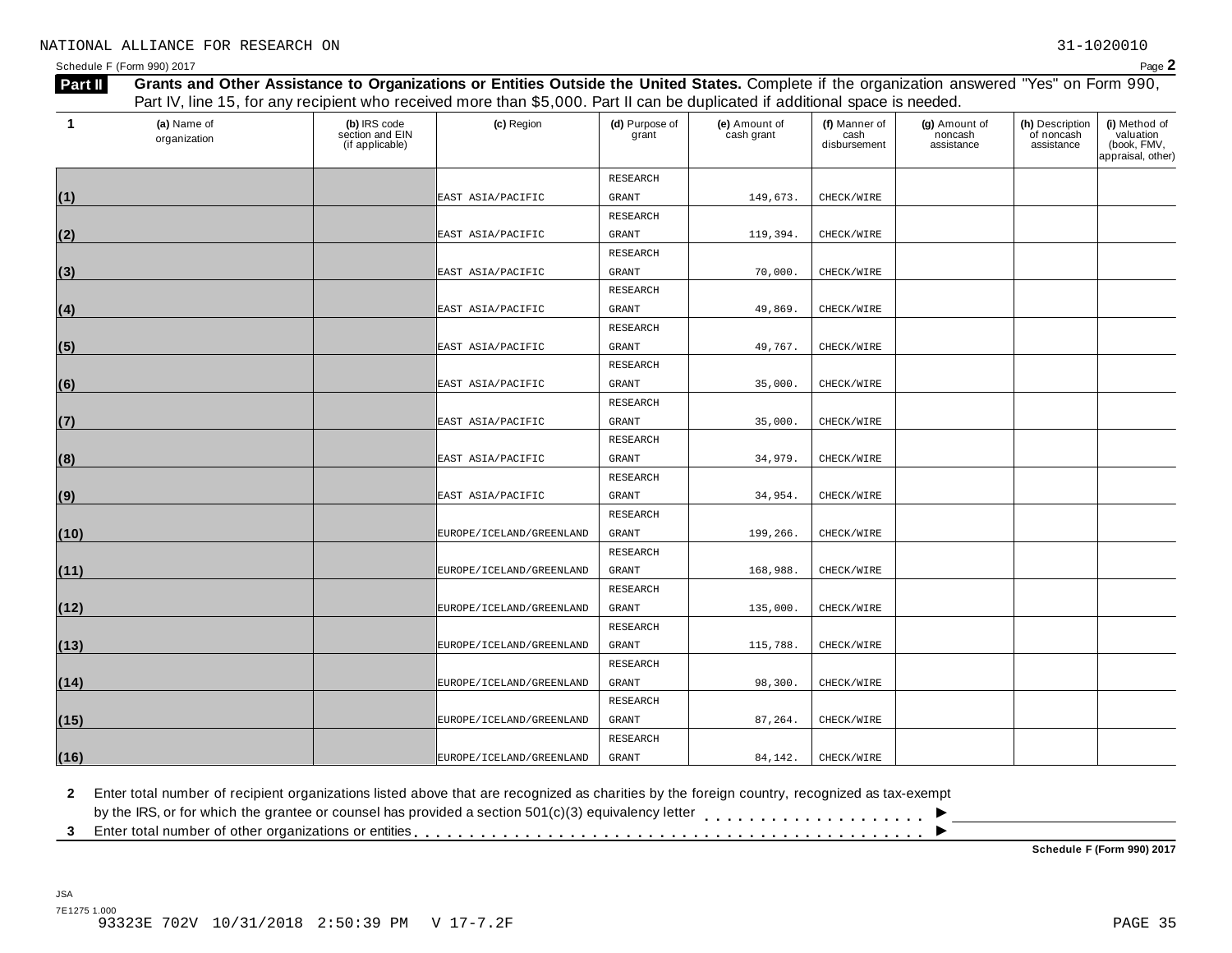| 1    | (a) Name of  | (b) IRS code                       | (c) Region                   | (d) Purpose of  | (e) Amount of | (f) Manner of        | (g) Amount of         | (h) Description          | (i) Method of                                 |
|------|--------------|------------------------------------|------------------------------|-----------------|---------------|----------------------|-----------------------|--------------------------|-----------------------------------------------|
|      | organization | section and EIN<br>(if applicable) |                              | grant           | cash grant    | cash<br>disbursement | noncash<br>assistance | of noncash<br>assistance | valuation<br>(book, FMV,<br>appraisal, other) |
|      |              |                                    |                              | <b>RESEARCH</b> |               |                      |                       |                          |                                               |
| (1)  |              |                                    | EUROPE / ICELAND / GREENLAND | GRANT           | 70,000.       | CHECK/WIRE           |                       |                          |                                               |
|      |              |                                    |                              | RESEARCH        |               |                      |                       |                          |                                               |
| (2)  |              |                                    | EUROPE / ICELAND / GREENLAND | <b>GRANT</b>    | 70,000.       | CHECK/WIRE           |                       |                          |                                               |
|      |              |                                    |                              | RESEARCH        |               |                      |                       |                          |                                               |
| (3)  |              |                                    | EUROPE / ICELAND / GREENLAND | GRANT           | 70,000.       | CHECK/WIRE           |                       |                          |                                               |
|      |              |                                    |                              | RESEARCH        |               |                      |                       |                          |                                               |
| (4)  |              |                                    | EUROPE / ICELAND / GREENLAND | GRANT           | 69,358.       | CHECK/WIRE           |                       |                          |                                               |
|      |              |                                    |                              | <b>RESEARCH</b> |               |                      |                       |                          |                                               |
| (5)  |              |                                    | EUROPE / ICELAND / GREENLAND | <b>GRANT</b>    | 64,750.       | CHECK/WIRE           |                       |                          |                                               |
|      |              |                                    |                              | RESEARCH        |               |                      |                       |                          |                                               |
| (6)  |              |                                    | EUROPE / ICELAND / GREENLAND | <b>GRANT</b>    | 51,750.       | CHECK/WIRE           |                       |                          |                                               |
|      |              |                                    |                              | RESEARCH        |               |                      |                       |                          |                                               |
| (7)  |              |                                    | EUROPE / ICELAND / GREENLAND | GRANT           | 50,000.       | CHECK/WIRE           |                       |                          |                                               |
|      |              |                                    |                              | RESEARCH        |               |                      |                       |                          |                                               |
| (8)  |              |                                    | EUROPE / ICELAND / GREENLAND | GRANT           | 50,000.       | CHECK/WIRE           |                       |                          |                                               |
|      |              |                                    |                              | RESEARCH        |               |                      |                       |                          |                                               |
| (9)  |              |                                    | EUROPE / ICELAND / GREENLAND | <b>GRANT</b>    | 49,963.       | CHECK/WIRE           |                       |                          |                                               |
|      |              |                                    |                              | RESEARCH        |               |                      |                       |                          |                                               |
| (10) |              |                                    | EUROPE/ICELAND/GREENLAND     | <b>GRANT</b>    | 49,840.       | CHECK/WIRE           |                       |                          |                                               |
|      |              |                                    |                              | RESEARCH        |               |                      |                       |                          |                                               |
| (11) |              |                                    | EUROPE / ICELAND / GREENLAND | GRANT           | 49,788.       | CHECK/WIRE           |                       |                          |                                               |
|      |              |                                    |                              | RESEARCH        |               |                      |                       |                          |                                               |
| (12) |              |                                    | EUROPE / ICELAND / GREENLAND | GRANT           | 35,000.       | CHECK/WIRE           |                       |                          |                                               |
|      |              |                                    |                              | RESEARCH        |               |                      |                       |                          |                                               |
| (13) |              |                                    | EUROPE / ICELAND / GREENLAND | GRANT           | 35,000.       | CHECK/WIRE           |                       |                          |                                               |
|      |              |                                    |                              | RESEARCH        |               |                      |                       |                          |                                               |
| (14) |              |                                    | EUROPE / ICELAND / GREENLAND | GRANT           | 35,000.       | CHECK/WIRE           |                       |                          |                                               |
|      |              |                                    |                              | RESEARCH        |               |                      |                       |                          |                                               |
| (15) |              |                                    | EUROPE / ICELAND / GREENLAND | GRANT           | 35,000.       | CHECK/WIRE           |                       |                          |                                               |
|      |              |                                    |                              | <b>RESEARCH</b> |               |                      |                       |                          |                                               |
| (16) |              |                                    | EUROPE / ICELAND / GREENLAND | GRANT           | 35,000.       | CHECK/WIRE           |                       |                          |                                               |

**2** Enter total number of recipient organizations listed above that are recognized as charities by the foreign country, recognized as tax-exempt

 $\blacksquare$ <br>by the IRS, or for which the grantee or counsel has provided a section 501(c)(3) equivalency letter<br>3 Enter total number of other organizations or entities

**Schedule F (Form 990) 2017**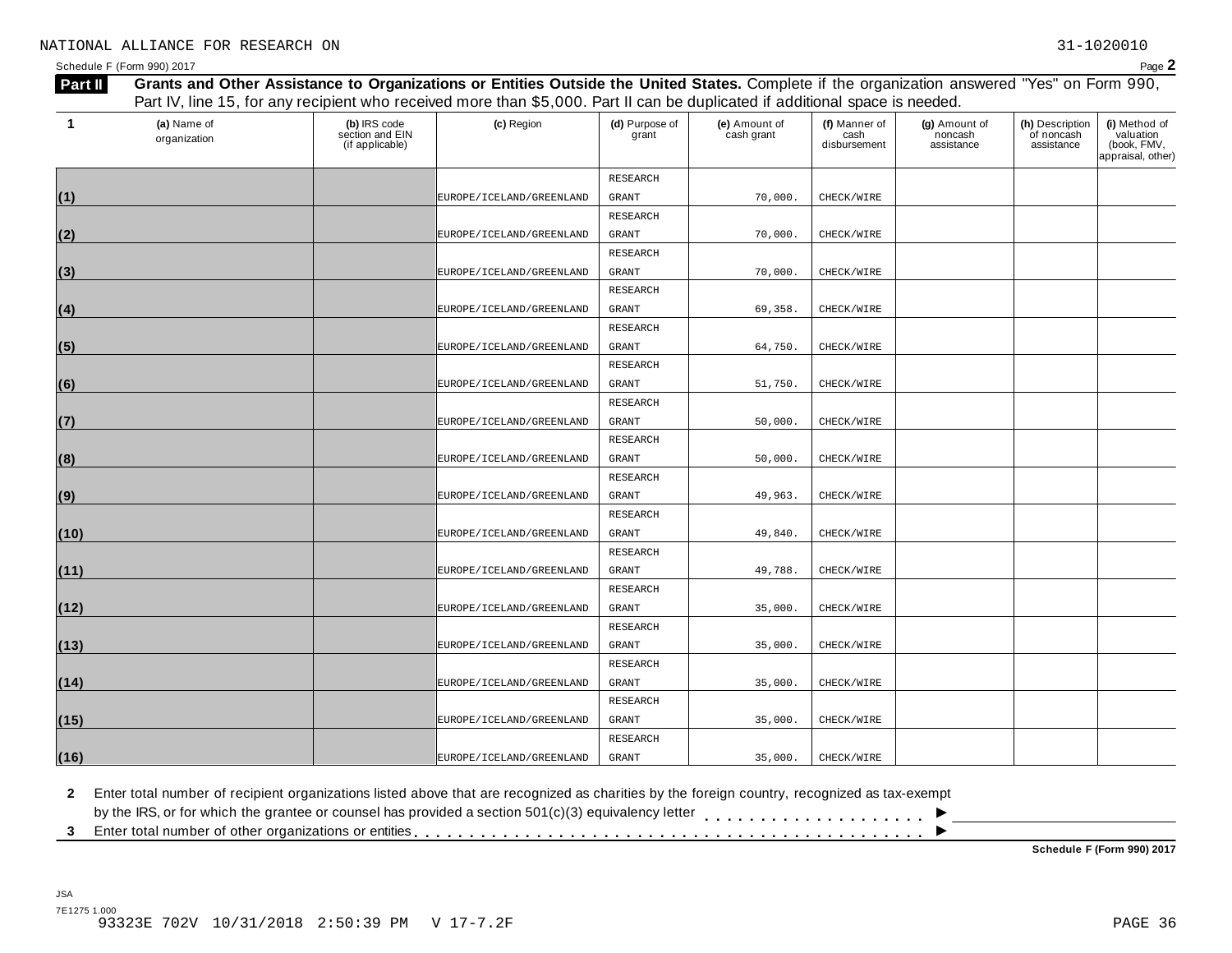|      | (a) Name of  | (b) IRS code                       | Part IV, line 15, for any recipient who received more than \$5,000. Part II can be duplicated if additional space is needed.<br>(c) Region | (d) Purpose of | (e) Amount of | (f) Manner of        | (g) Amount of         | (h) Description          | (i) Method of                                 |
|------|--------------|------------------------------------|--------------------------------------------------------------------------------------------------------------------------------------------|----------------|---------------|----------------------|-----------------------|--------------------------|-----------------------------------------------|
|      | organization | section and EIN<br>(if applicable) |                                                                                                                                            | grant          | cash grant    | cash<br>disbursement | noncash<br>assistance | of noncash<br>assistance | valuation<br>(book, FMV,<br>appraisal, other) |
|      |              |                                    |                                                                                                                                            | RESEARCH       |               |                      |                       |                          |                                               |
| (1)  |              |                                    | EUROPE/ICELAND/GREENLAND                                                                                                                   | GRANT          | 35,000.       | CHECK/WIRE           |                       |                          |                                               |
|      |              |                                    |                                                                                                                                            | RESEARCH       |               |                      |                       |                          |                                               |
| (2)  |              |                                    | EUROPE / ICELAND / GREENLAND                                                                                                               | GRANT          | 35,000.       | CHECK/WIRE           |                       |                          |                                               |
|      |              |                                    |                                                                                                                                            | RESEARCH       |               |                      |                       |                          |                                               |
| (3)  |              |                                    | EUROPE/ICELAND/GREENLAND                                                                                                                   | <b>GRANT</b>   | 35,000.       | CHECK/WIRE           |                       |                          |                                               |
|      |              |                                    |                                                                                                                                            | RESEARCH       |               |                      |                       |                          |                                               |
| (4)  |              |                                    | EUROPE/ICELAND/GREENLAND                                                                                                                   | GRANT          | 35,000.       | CHECK/WIRE           |                       |                          |                                               |
|      |              |                                    |                                                                                                                                            | RESEARCH       |               |                      |                       |                          |                                               |
| (5)  |              |                                    | EUROPE / ICELAND / GREENLAND                                                                                                               | GRANT          | 35,000.       | CHECK/WIRE           |                       |                          |                                               |
|      |              |                                    |                                                                                                                                            | RESEARCH       |               |                      |                       |                          |                                               |
| (6)  |              |                                    | EUROPE / ICELAND / GREENLAND                                                                                                               | GRANT          | 35,000.       | CHECK/WIRE           |                       |                          |                                               |
|      |              |                                    |                                                                                                                                            | RESEARCH       |               |                      |                       |                          |                                               |
| (7)  |              |                                    | EUROPE/ICELAND/GREENLAND                                                                                                                   | <b>GRANT</b>   | 35,000.       | CHECK/WIRE           |                       |                          |                                               |
|      |              |                                    |                                                                                                                                            | RESEARCH       |               |                      |                       |                          |                                               |
| (8)  |              |                                    | EUROPE / ICELAND / GREENLAND                                                                                                               | GRANT          | 35,000.       | CHECK/WIRE           |                       |                          |                                               |
|      |              |                                    |                                                                                                                                            | RESEARCH       |               |                      |                       |                          |                                               |
| (9)  |              |                                    | EUROPE / ICELAND / GREENLAND                                                                                                               | <b>GRANT</b>   | 35,000        | CHECK/WIRE           |                       |                          |                                               |
|      |              |                                    |                                                                                                                                            | RESEARCH       |               |                      |                       |                          |                                               |
| (10) |              |                                    | EUROPE / ICELAND / GREENLAND                                                                                                               | GRANT          | 35,000.       | CHECK/WIRE           |                       |                          |                                               |
|      |              |                                    |                                                                                                                                            | RESEARCH       |               |                      |                       |                          |                                               |
| (11) |              |                                    | EUROPE/ICELAND/GREENLAND                                                                                                                   | <b>GRANT</b>   | 35,000.       | CHECK/WIRE           |                       |                          |                                               |
|      |              |                                    |                                                                                                                                            | RESEARCH       |               |                      |                       |                          |                                               |
| (12) |              |                                    | EUROPE / ICELAND / GREENLAND                                                                                                               | GRANT          | 35,000.       | CHECK/WIRE           |                       |                          |                                               |
|      |              |                                    |                                                                                                                                            | RESEARCH       |               |                      |                       |                          |                                               |
| (13) |              |                                    | EUROPE/ICELAND/GREENLAND                                                                                                                   | GRANT          | 35,000.       | CHECK/WIRE           |                       |                          |                                               |
|      |              |                                    |                                                                                                                                            | RESEARCH       |               |                      |                       |                          |                                               |
| (14) |              |                                    | EUROPE / ICELAND / GREENLAND                                                                                                               | GRANT          | 35,000.       | CHECK/WIRE           |                       |                          |                                               |
|      |              |                                    |                                                                                                                                            | RESEARCH       |               |                      |                       |                          |                                               |
| (15) |              |                                    | EUROPE/ICELAND/GREENLAND                                                                                                                   | <b>GRANT</b>   | 35,000.       | CHECK/WIRE           |                       |                          |                                               |
|      |              |                                    |                                                                                                                                            | RESEARCH       |               |                      |                       |                          |                                               |
| (16) |              |                                    | EUROPE / ICELAND / GREENLAND                                                                                                               | GRANT          | 35,000.       | CHECK/WIRE           |                       |                          |                                               |
|      |              |                                    |                                                                                                                                            |                |               |                      |                       |                          |                                               |

**2** Enter total number of recipient organizations listed above that are recognized as charities by the foreign country, recognized as tax-exempt

 $\blacksquare$ <br>by the IRS, or for which the grantee or counsel has provided a section 501(c)(3) equivalency letter<br>3 Enter total number of other organizations or entities

**Schedule F (Form 990) 2017**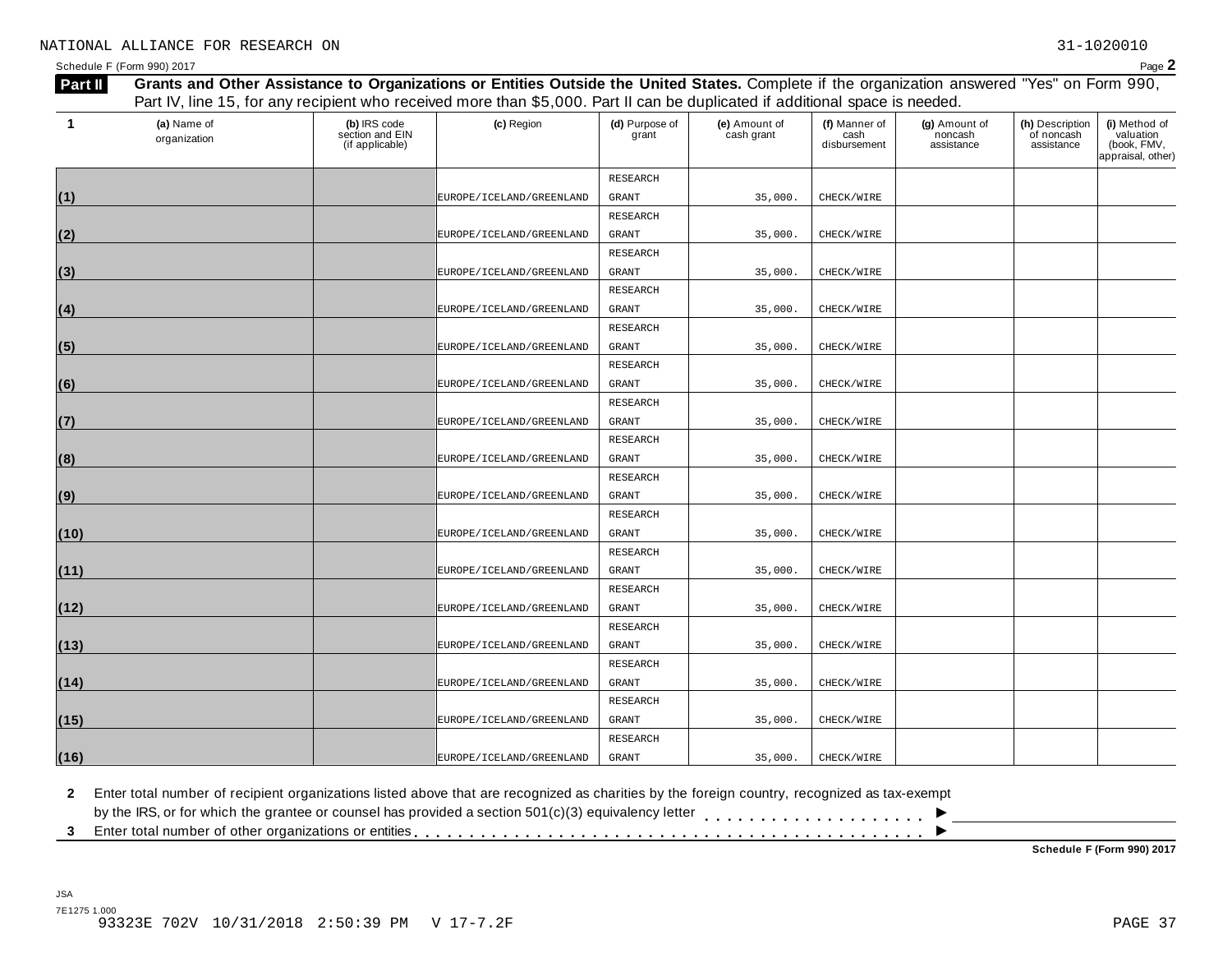| $\mathbf 1$ | (a) Name of<br>organization | (b) IRS code<br>section and EIN<br>(if applicable) | (c) Region               | (d) Purpose of<br>grant | (e) Amount of<br>cash grant | (f) Manner of<br>cash<br>disbursement | (g) Amount of<br>noncash<br>assistance | (h) Description<br>of noncash<br>assistance | (i) Method of<br>valuation<br>(book, FMV,<br>appraisal, other) |
|-------------|-----------------------------|----------------------------------------------------|--------------------------|-------------------------|-----------------------------|---------------------------------------|----------------------------------------|---------------------------------------------|----------------------------------------------------------------|
|             |                             |                                                    |                          | RESEARCH                |                             |                                       |                                        |                                             |                                                                |
| (1)         |                             |                                                    | EUROPE/ICELAND/GREENLAND | GRANT                   | 34,600.                     | CHECK/WIRE                            |                                        |                                             |                                                                |
|             |                             |                                                    |                          | RESEARCH                |                             |                                       |                                        |                                             |                                                                |
| (2)         |                             |                                                    | EUROPE/ICELAND/GREENLAND | <b>GRANT</b>            | 34,158.                     | CHECK/WIRE                            |                                        |                                             |                                                                |
|             |                             |                                                    |                          | RESEARCH                |                             |                                       |                                        |                                             |                                                                |
| (3)         |                             |                                                    | EUROPE/ICELAND/GREENLAND | <b>GRANT</b>            | 34,069.                     | CHECK/WIRE                            |                                        |                                             |                                                                |
|             |                             |                                                    |                          | RESEARCH                |                             |                                       |                                        |                                             |                                                                |
| (4)         |                             |                                                    | EUROPE/ICELAND/GREENLAND | <b>GRANT</b>            | 32,500.                     | CHECK/WIRE                            |                                        |                                             |                                                                |
|             |                             |                                                    |                          | RESEARCH                |                             |                                       |                                        |                                             |                                                                |
| (5)         |                             |                                                    | EUROPE/ICELAND/GREENLAND | <b>GRANT</b>            | 32,257.                     | CHECK/WIRE                            |                                        |                                             |                                                                |
|             |                             |                                                    |                          | RESEARCH                |                             |                                       |                                        |                                             |                                                                |
| (6)         |                             |                                                    | EUROPE/ICELAND/GREENLAND | <b>GRANT</b>            | 32,158.                     | CHECK/WIRE                            |                                        |                                             |                                                                |
|             |                             |                                                    |                          | RESEARCH                |                             |                                       |                                        |                                             |                                                                |
| (7)         |                             |                                                    | MIDDLE EAST/NORTH AFRICA | <b>GRANT</b>            | 104,900.                    | CHECK/WIRE                            |                                        |                                             |                                                                |
|             |                             |                                                    |                          | RESEARCH                |                             |                                       |                                        |                                             |                                                                |
| (8)         |                             |                                                    | MIDDLE EAST/NORTH AFRICA | <b>GRANT</b>            | 69,500.                     | CHECK/WIRE                            |                                        |                                             |                                                                |
|             |                             |                                                    |                          | RESEARCH                |                             |                                       |                                        |                                             |                                                                |
| (9)         |                             |                                                    | MIDDLE EAST/NORTH AFRICA | <b>GRANT</b>            | 44,550.                     | CHECK/WIRE                            |                                        |                                             |                                                                |
|             |                             |                                                    |                          | RESEARCH                |                             |                                       |                                        |                                             |                                                                |
| (10)        |                             |                                                    | MIDDLE EAST/NORTH AFRICA | <b>GRANT</b>            | 35,000.                     | CHECK/WIRE                            |                                        |                                             |                                                                |
|             |                             |                                                    |                          | RESEARCH                |                             |                                       |                                        |                                             |                                                                |
| (11)        |                             |                                                    | MIDDLE EAST/NORTH AFRICA | <b>GRANT</b>            | 35,000.                     | CHECK/WIRE                            |                                        |                                             |                                                                |
|             |                             |                                                    |                          | RESEARCH                |                             |                                       |                                        |                                             |                                                                |
| (12)        |                             |                                                    | MIDDLE EAST/NORTH AFRICA | GRANT                   | 35,000.                     | CHECK/WIRE                            |                                        |                                             |                                                                |
|             |                             |                                                    |                          | RESEARCH                |                             |                                       |                                        |                                             |                                                                |
| (13)        |                             |                                                    | MIDDLE EAST/NORTH AFRICA | GRANT                   | 35,000.                     | CHECK/WIRE                            |                                        |                                             |                                                                |
|             |                             |                                                    |                          | RESEARCH                |                             |                                       |                                        |                                             |                                                                |
| (14)        |                             |                                                    | NORTH AMERICA            | GRANT                   | 140,000.                    | CHECK/WIRE                            |                                        |                                             |                                                                |
|             |                             |                                                    |                          | RESEARCH                |                             |                                       |                                        |                                             |                                                                |
| (15)        |                             |                                                    | NORTH AMERICA            | GRANT                   | 132,230.                    | CHECK/WIRE                            |                                        |                                             |                                                                |
|             |                             |                                                    |                          | RESEARCH                |                             |                                       |                                        |                                             |                                                                |
| (16)        |                             |                                                    | NORTH AMERICA            | <b>GRANT</b>            | 105,000.                    | CHECK/WIRE                            |                                        |                                             |                                                                |
|             |                             |                                                    |                          |                         |                             |                                       |                                        |                                             |                                                                |

**2** Enter total number of recipient organizations listed above that are recognized as charities by the foreign country, recognized as tax-exempt

 $\blacksquare$ <br>by the IRS, or for which the grantee or counsel has provided a section 501(c)(3) equivalency letter<br>3 Enter total number of other organizations or entities

**Schedule F (Form 990) 2017**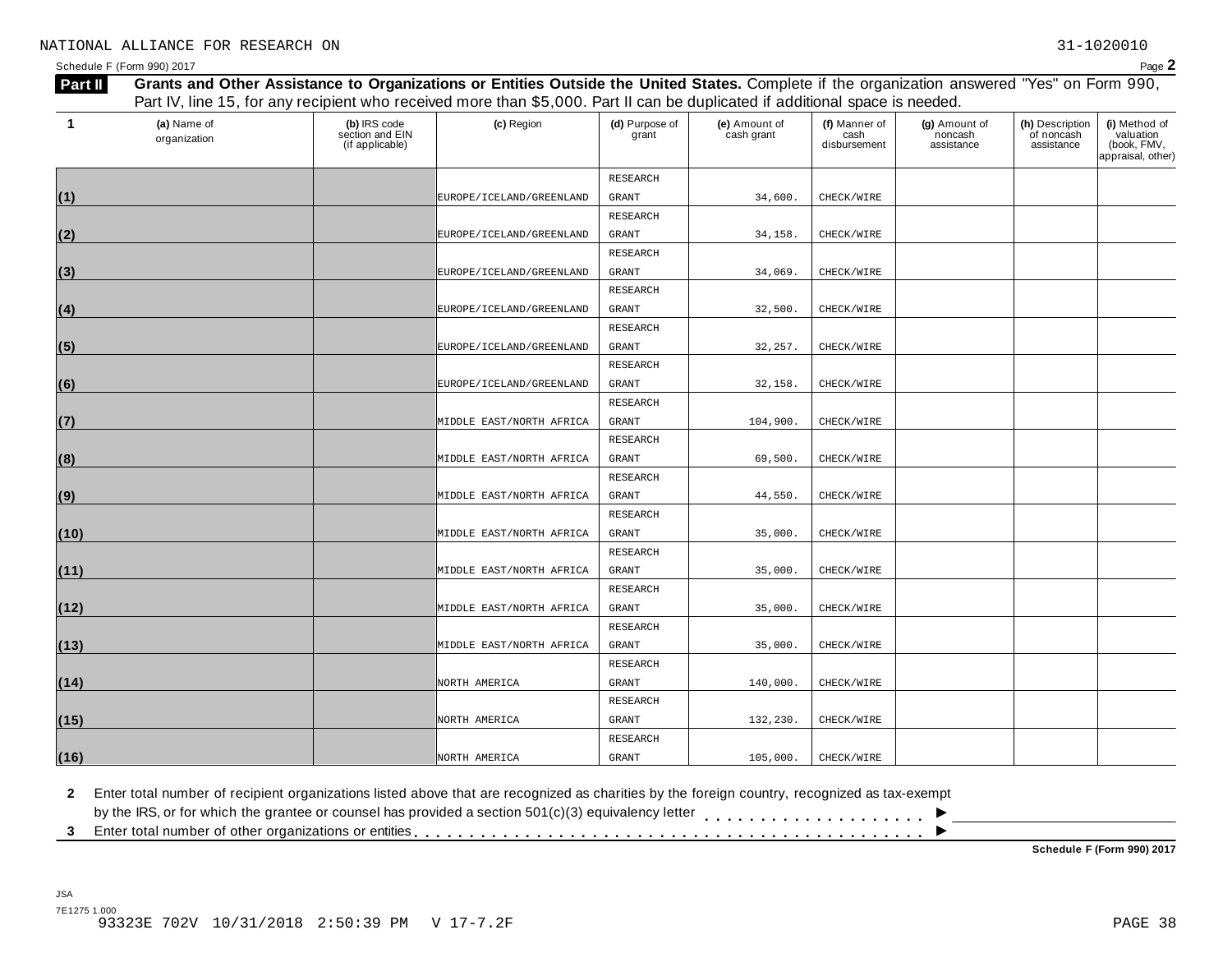| $\mathbf{1}$ | (a) Name of<br>organization | (b) IRS code<br>section and EIN<br>(if applicable) | (c) Region    | (d) Purpose of<br>grant | (e) Amount of<br>cash grant | (f) Manner of<br>cash<br>disbursement | (g) Amount of<br>noncash<br>assistance | (h) Description<br>of noncash<br>assistance | (i) Method of<br>valuation<br>(book, FMV,<br>appraisal, other) |
|--------------|-----------------------------|----------------------------------------------------|---------------|-------------------------|-----------------------------|---------------------------------------|----------------------------------------|---------------------------------------------|----------------------------------------------------------------|
|              |                             |                                                    |               | RESEARCH                |                             |                                       |                                        |                                             |                                                                |
| (1)          |                             |                                                    | NORTH AMERICA | <b>GRANT</b>            | 87, 457.                    | CHECK/WIRE                            |                                        |                                             |                                                                |
|              |                             |                                                    |               | RESEARCH                |                             |                                       |                                        |                                             |                                                                |
| (2)          |                             |                                                    | NORTH AMERICA | GRANT                   | 70,000.                     | CHECK/WIRE                            |                                        |                                             |                                                                |
|              |                             |                                                    |               | RESEARCH                |                             |                                       |                                        |                                             |                                                                |
| (3)          |                             |                                                    | NORTH AMERICA | GRANT                   | 68,937.                     | CHECK/WIRE                            |                                        |                                             |                                                                |
|              |                             |                                                    |               | RESEARCH                |                             |                                       |                                        |                                             |                                                                |
| (4)          |                             |                                                    | NORTH AMERICA | <b>GRANT</b>            | 50,000.                     | CHECK/WIRE                            |                                        |                                             |                                                                |
|              |                             |                                                    |               | RESEARCH                |                             |                                       |                                        |                                             |                                                                |
| (5)          |                             |                                                    | NORTH AMERICA | GRANT                   | 49,996.                     | CHECK/WIRE                            |                                        |                                             |                                                                |
|              |                             |                                                    |               | RESEARCH                |                             |                                       |                                        |                                             |                                                                |
| (6)          |                             |                                                    | NORTH AMERICA | <b>GRANT</b>            | 35,000.                     | CHECK/WIRE                            |                                        |                                             |                                                                |
|              |                             |                                                    |               | RESEARCH                |                             |                                       |                                        |                                             |                                                                |
| (7)          |                             |                                                    | NORTH AMERICA | GRANT                   | 35,000.                     | CHECK/WIRE                            |                                        |                                             |                                                                |
|              |                             |                                                    |               | RESEARCH                |                             |                                       |                                        |                                             |                                                                |
| (8)          |                             |                                                    | NORTH AMERICA | GRANT                   | 34,540.                     | CHECK/WIRE                            |                                        |                                             |                                                                |
|              |                             |                                                    |               | RESEARCH                |                             |                                       |                                        |                                             |                                                                |
| (9)          |                             |                                                    | NORTH AMERICA | <b>GRANT</b>            | 31,051.                     | CHECK/WIRE                            |                                        |                                             |                                                                |
|              |                             |                                                    |               | RESEARCH                |                             |                                       |                                        |                                             |                                                                |
| (10)         |                             |                                                    | NORTH AMERICA | GRANT                   | 17,500.                     | CHECK/WIRE                            |                                        |                                             |                                                                |
|              |                             |                                                    |               | RESEARCH                |                             |                                       |                                        |                                             |                                                                |
| (11)         |                             |                                                    | SOUTH AMERICA | GRANT                   | 35,000.                     | CHECK/WIRE                            |                                        |                                             |                                                                |
|              |                             |                                                    |               | RESEARCH                |                             |                                       |                                        |                                             |                                                                |
| (12)         |                             |                                                    | SOUTH AMERICA | GRANT                   | 35,000.                     | CHECK/WIRE                            |                                        |                                             |                                                                |
|              |                             |                                                    |               | RESEARCH                |                             |                                       |                                        |                                             |                                                                |
| (13)         |                             |                                                    | SOUTH AMERICA | GRANT                   | 35,000.                     | CHECK/WIRE                            |                                        |                                             |                                                                |
|              |                             |                                                    |               |                         |                             |                                       |                                        |                                             |                                                                |
| (14)         |                             |                                                    |               |                         |                             |                                       |                                        |                                             |                                                                |
| (15)         |                             |                                                    |               |                         |                             |                                       |                                        |                                             |                                                                |
| (16)         |                             |                                                    |               |                         |                             |                                       |                                        |                                             |                                                                |

**2** Enter total number of recipient organizations listed above that are recognized as charities by the foreign country, recognized as tax-exempt

 $\blacksquare$ <br>by the IRS, or for which the grantee or counsel has provided a section 501(c)(3) equivalency letter<br>3 Enter total number of other organizations or entities  $\overline{\phantom{a}}$ 77.

**Schedule F (Form 990) 2017**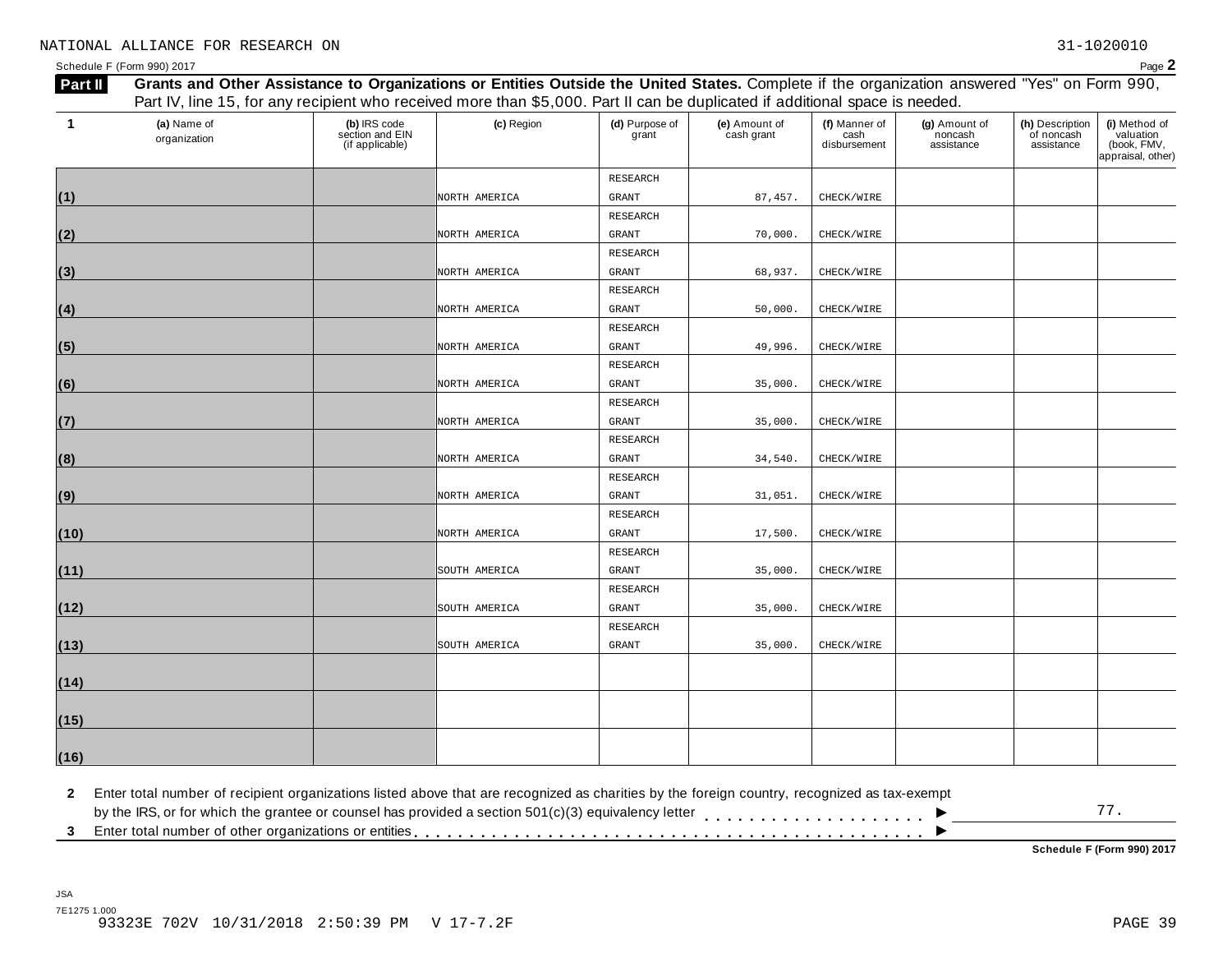| (a) Type of grant or assistance                                                                                              | (b) Region               | (c) Number of<br>recipients | (d) Amount of<br>cash grant | (e) Manner of<br>cash<br>disbursement | (f) Amount of<br>noncash<br>assistance | (g) Description<br>of noncash<br>assistance | (h) Method of<br>valuation<br>(book, FMV,<br>appraisal, other) |
|------------------------------------------------------------------------------------------------------------------------------|--------------------------|-----------------------------|-----------------------------|---------------------------------------|----------------------------------------|---------------------------------------------|----------------------------------------------------------------|
| $(1)$ AWARD/PRIZE                                                                                                            | EAST ASIA/PACIFIC        | 1.                          | 25,000.                     | CHECK                                 |                                        |                                             |                                                                |
| $(2)$ AWARD/PRIZE                                                                                                            | EUROPE/ICELAND/GREENLAND | $1$ .                       | 40,000.                     | CHECK                                 |                                        |                                             |                                                                |
| (3)                                                                                                                          |                          |                             |                             |                                       |                                        |                                             |                                                                |
| (4)                                                                                                                          |                          |                             |                             |                                       |                                        |                                             |                                                                |
| (5)<br><u> 1980 - Jan Samuel Barbara, politik a</u>                                                                          |                          |                             |                             |                                       |                                        |                                             |                                                                |
|                                                                                                                              |                          |                             |                             |                                       |                                        |                                             |                                                                |
| (6)                                                                                                                          |                          |                             |                             |                                       |                                        |                                             |                                                                |
| (7)                                                                                                                          |                          |                             |                             |                                       |                                        |                                             |                                                                |
| (8)                                                                                                                          |                          |                             |                             |                                       |                                        |                                             |                                                                |
| (9)                                                                                                                          |                          |                             |                             |                                       |                                        |                                             |                                                                |
| (10)<br><u> 1980 - Johann Barn, mars ann an t-</u>                                                                           |                          |                             |                             |                                       |                                        |                                             |                                                                |
| (11)<br><u> 1989 - Jan Stein Stein Stein Stein Stein Stein Stein Stein Stein Stein Stein Stein Stein Stein Stein Stein S</u> |                          |                             |                             |                                       |                                        |                                             |                                                                |
| (12)                                                                                                                         |                          |                             |                             |                                       |                                        |                                             |                                                                |
| (13)                                                                                                                         |                          |                             |                             |                                       |                                        |                                             |                                                                |
| (14)                                                                                                                         |                          |                             |                             |                                       |                                        |                                             |                                                                |
| (15)                                                                                                                         |                          |                             |                             |                                       |                                        |                                             |                                                                |
| (16)                                                                                                                         |                          |                             |                             |                                       |                                        |                                             |                                                                |
| (17)                                                                                                                         |                          |                             |                             |                                       |                                        |                                             |                                                                |
| (18)                                                                                                                         |                          |                             |                             |                                       |                                        |                                             |                                                                |

**Schedule F (Form 990) 2017**

JSA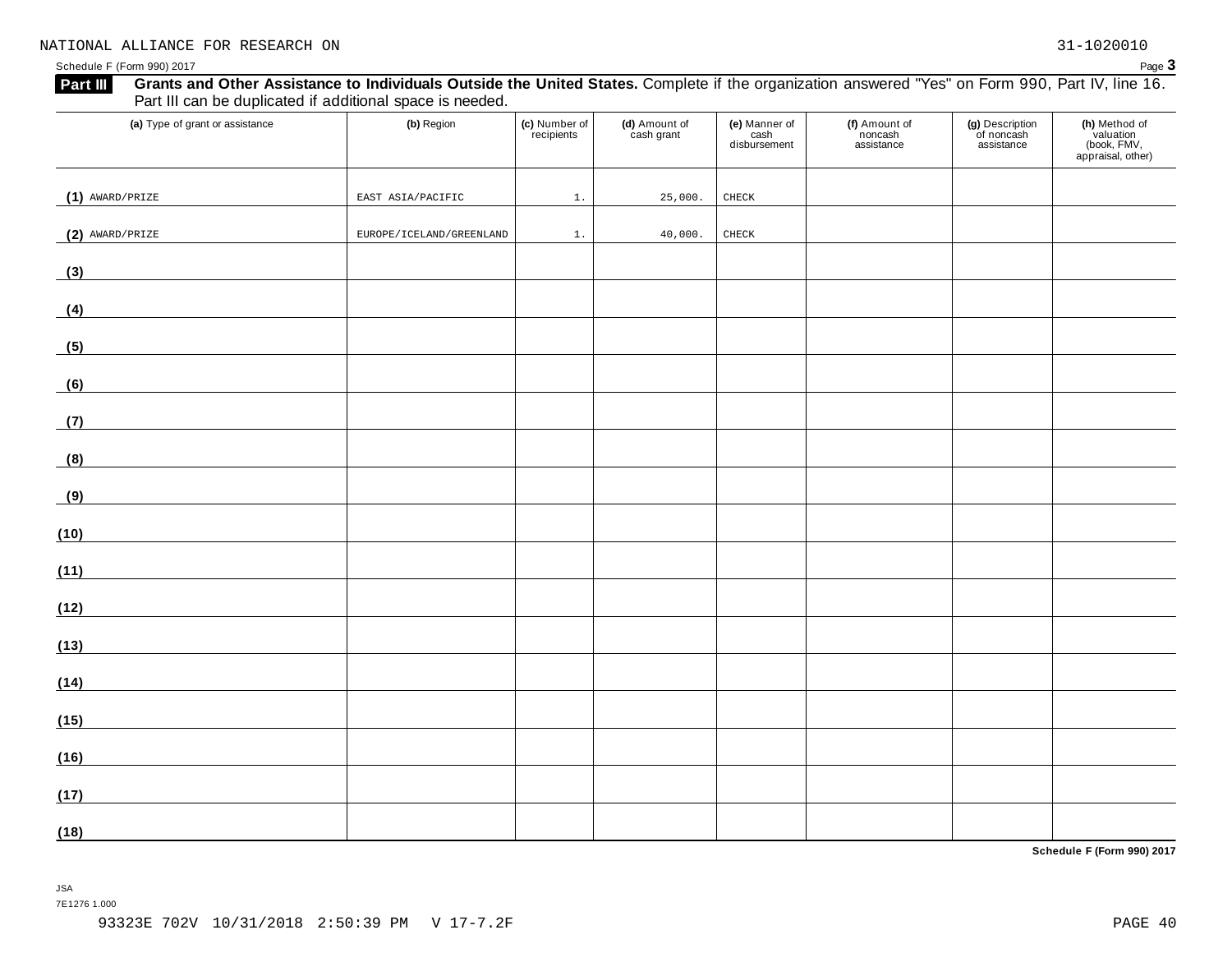NATIONAL ALLIANCE FOR RESEARCH ON 31-1020010

|                | Schedule F (Form 990) 2017                                                                                                                                                                                                                                                                                                                                                                                             |             |     |   | Page 4    |
|----------------|------------------------------------------------------------------------------------------------------------------------------------------------------------------------------------------------------------------------------------------------------------------------------------------------------------------------------------------------------------------------------------------------------------------------|-------------|-----|---|-----------|
| <b>Part IV</b> | <b>Foreign Forms</b>                                                                                                                                                                                                                                                                                                                                                                                                   |             |     |   |           |
| 1.             | Was the organization a U.S. transferor of property to a foreign corporation during the tax year? If "Yes,"<br>the organization may be required to file Form 926, Return by a U.S. Transferor of Property to a Foreign                                                                                                                                                                                                  | Χ           | Yes |   | No        |
| 2              | Did the organization have an interest in a foreign trust during the tax year? If "Yes," the organization<br>may be required to separately file Form 3520, Annual Return To Report Transactions With Foreign<br>Trusts and Receipt of Certain Foreign Gifts, and/or Form 3520-A, Annual Information Return of Foreign<br>Trust With a U.S. Owner (see Instructions for Forms 3520 and 3520-A; don't file with Form 990) |             | Yes | X | <b>No</b> |
| 3              | Did the organization have an ownership interest in a foreign corporation during the tax year? If "Yes,"<br>the organization may be required to file Form 5471, Information Return of U.S. Persons With Respect To<br>Certain Foreign Corporations (see Instructions for Form 5471) [10] [2010] [2010 [2010] [2010] [2010 [2010] [20                                                                                    |             | Yes | X | <b>No</b> |
| 4              | Was the organization a direct or indirect shareholder of a passive foreign investment company or a<br>qualified electing fund during the tax year? If "Yes," the organization may be required to file Form 8621,<br>Information Return by a Shareholder of a Passive Foreign Investment Company or Qualified Electing<br>Fund (see Instructions for Form 8621)                                                         |             | Yes | X | <b>No</b> |
| 5              | Did the organization have an ownership interest in a foreign partnership during the tax year? If "Yes,"<br>the organization may be required to file Form 8865, Return of U.S. Persons With Respect to Certain                                                                                                                                                                                                          | $\mathbf X$ | Yes |   | No        |
| 6              | Did the organization have any operations in or related to any boycotting countries during the tax year? If<br>"Yes," the organization may be required to separately file Form 5713, International Boycott Report (see<br>Instructions for Form 5713; don't file with Form 990)                                                                                                                                         |             | Yes | Χ | <b>No</b> |

**Schedule F (Form 990) 2017**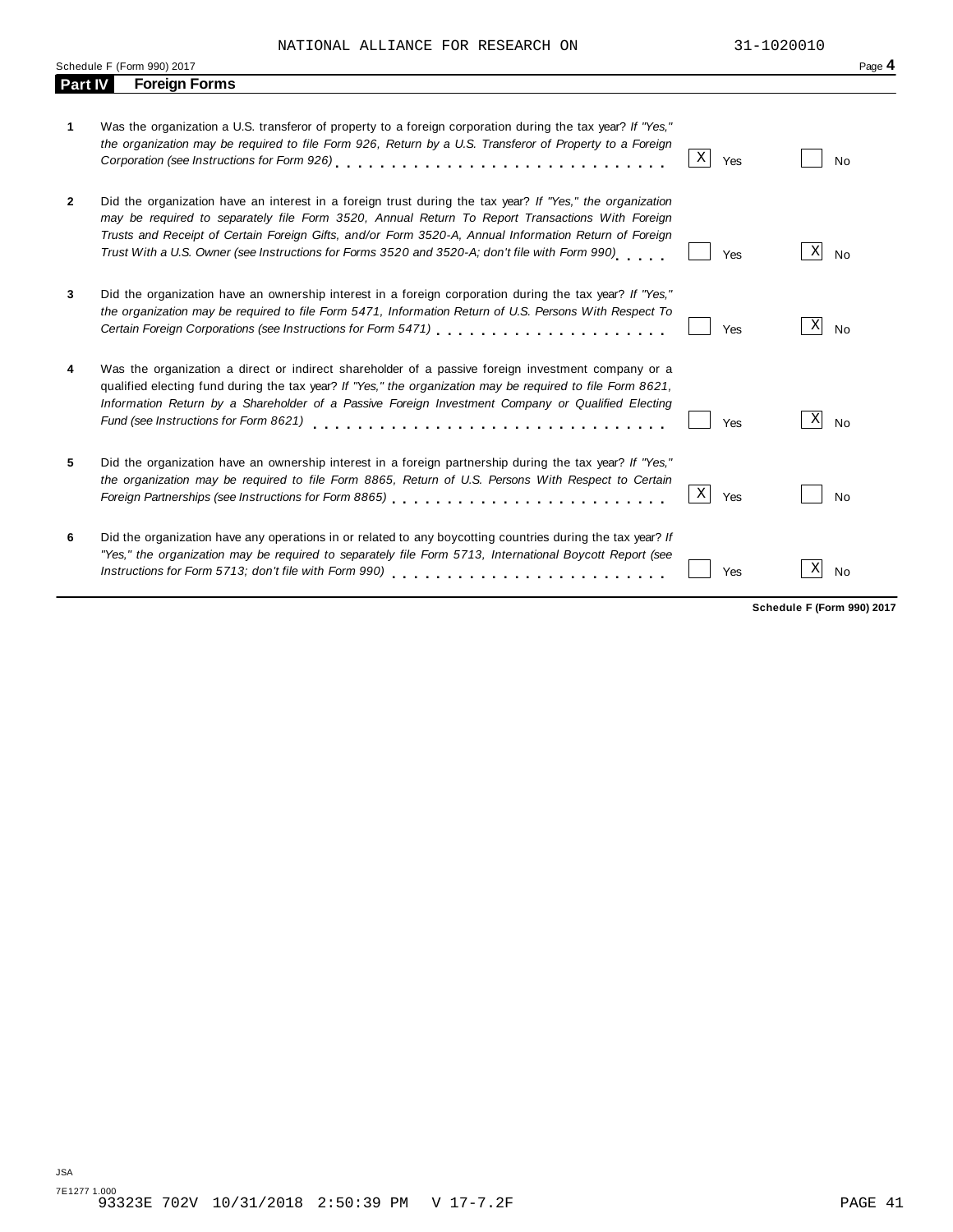**Part V Supplemental Information** Provide the information required by Part I, line 2 (monitoring of funds); Part I, line 3, column (f) (accounting method; amounts of investments vs. expenditures per region); Part II, line 1 (accounting method); Part III (accounting method); and Part III, column (c) (estimated number of recipients), as applicable. Also complete this part to provide any additional information (see instructions).

PART I, LINE 2:

GRANT APPLICATIONS AND PROCESSED/APPLICANT ELIGIBILITY -

AN APPLICATION DEADLINE IS SET FOR EACH AWARD. AS THE GRANTS ARE RECEIVED, PROGRAM STAFF ASSIGNS EACH APPLICATION A DOCKET NUMBER (NUMERIC, IN THE ORDER THEY ARE RECEIVED), ENTER AND REVIEW APPLICATION INFORMATION INTO THE GIFTS DATABASE, AND CHECK EACH APPLICATION TO ENSURE ELIGIBILITY AND ADHERE TO GUIDELINES. ANY INELIGIBLE APPLICANTS ARE NOTIFIED, AND APPLICANTS WITH INCOMPLETE/INCORRECT APPLICATIONS ARE ASKED TO SUBMIT THE CORRECT INFORMATION.

HOW GRANTS ARE SELECTED -

ONE FULL SET OF APPLICATIONS IS SENT TO THE REVIEW CHAIR(S) FOR EACH OF THE 3 DIFFERENT AWARDS (YOUNG, INDEPENDENT, AND DISTINGUISHED INVESTIGATOR AWARDS). THE REVIEW CHAIR(S) THEN MAKES THE ASSIGNMENT TO REVIEWERS (GENERALLY COMPRISED OF SCIENTIFIC COUNCIL MEMBERS), AND SENDS THE ASSIGNMENTS TO NARSAD. ONCE THE ASSIGNMENTS ARE REVIEWED, PROGRAM STAFF MAKES THE NECESSARY PACKETS FOR REVIEWERS. REVIEWERS ARE STRONGLY ENCOURAGED TO CONFER AND REACH A GROUP CONSENSUS. A DEADLINE IS SET TO SUBMIT REVIEW SCORE SHEETS, TO THE REVIEW CHAIR(S). THE REVIEW CHAIR(S) THEN COMPILES THE RATINGS, AND SENDS A LIST TO NARSAD OF RECOMMENDED APPLICANTS, RANK-ORDERED. SUMMARIES AND A RANK-ORDERED LIST OF RECOMMENDED APPLICANTS ARE THEN GIVEN AT THE BOARD MEETING. THE BOARD OF DIRECTORS VOTES ON THE RECOMMENDED GRANTS, AND UPON APPROVAL, NEW GRANTEES ARE NOTIFIED AFTER THE BOARD MEETING.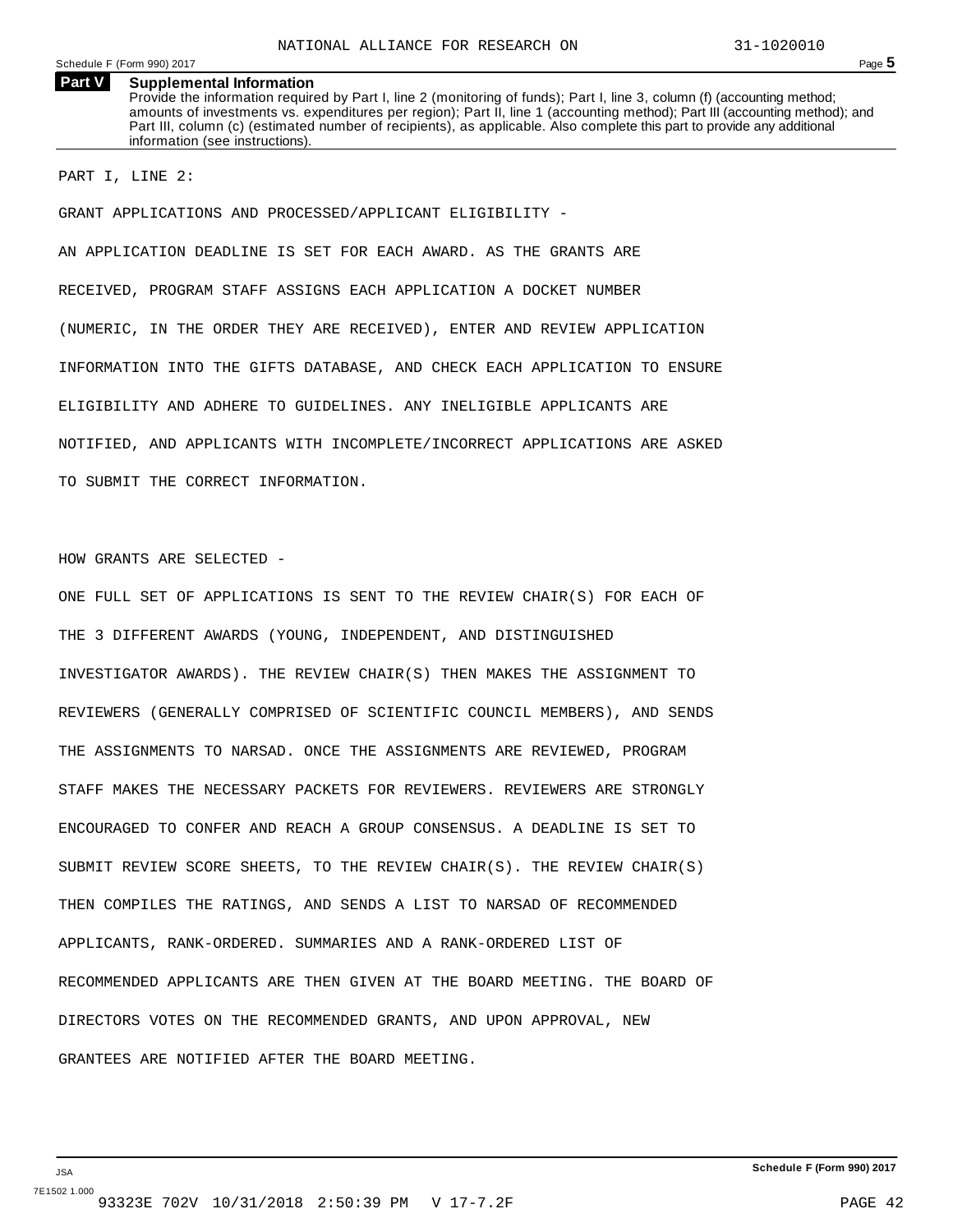#### **Part V Supplemental Information**

Provide the information required by Part I, line 2 (monitoring of funds); Part I, line 3, column (f) (accounting method; amounts of investments vs. expenditures per region); Part II, line 1 (accounting method); Part III (accounting method); and Part III, column (c) (estimated number of recipients), as applicable. Also complete this part to provide any additional information (see instructions).

FINANCIAL RECORDS -

THE GRANTEE'S INSTITUTION IS RESPONSIBLE FOR THE EXPENDITURE OF THE AWARD, AND FOR MAINTAINING SUPPORTING RECORDS OF RECEIPTS AND EXPENDITURES. IT IS THE RESPONSIBILITY OF THE GRANTEE TO REQUEST THAT A FINAL FINANCIAL REPORT BE SUBMITTED TO NARSAD. A CUMULATIVE FINANCIAL REPORT IS REQUIRED WITHIN 90 DAYS OF GRANT TERMINATION/COMPLETION. THIS REPORT SHOULD REFLECT AWARD AMOUNT, EXPENDITURES AND ANY BALANCE DUE TO NARSAD, IN U.S. DOLLARS.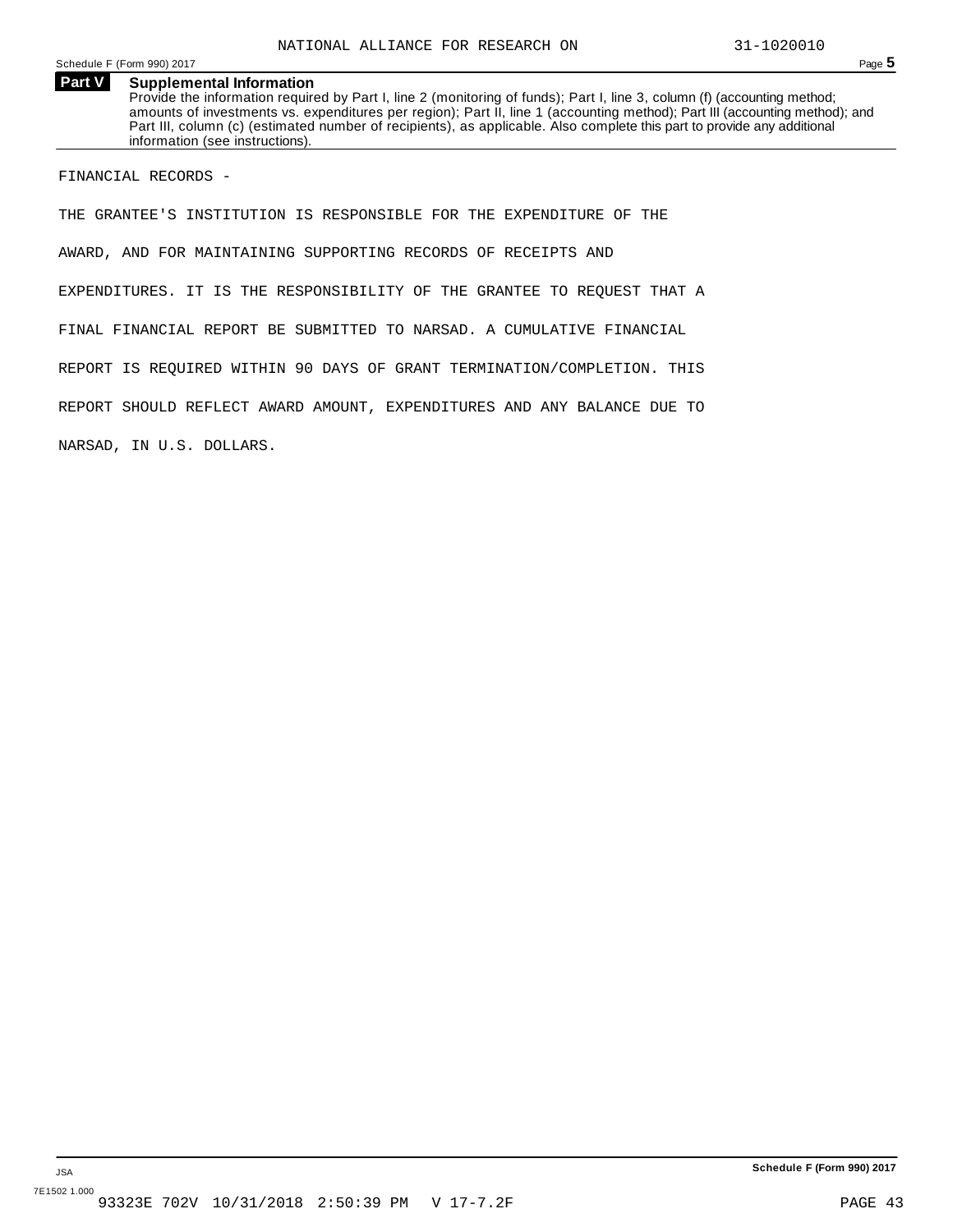| <b>SCHEDULE G</b>                                             |                                                                                                                                                                                                                                                                                                                                                                                                                                               | <b>Supplemental Information Regarding Fundraising or Gaming Activities</b>                                                                                          |                                                                      |     |                                       |                                                                            | OMB No. 1545-0047                                       |
|---------------------------------------------------------------|-----------------------------------------------------------------------------------------------------------------------------------------------------------------------------------------------------------------------------------------------------------------------------------------------------------------------------------------------------------------------------------------------------------------------------------------------|---------------------------------------------------------------------------------------------------------------------------------------------------------------------|----------------------------------------------------------------------|-----|---------------------------------------|----------------------------------------------------------------------------|---------------------------------------------------------|
| (Form 990 or 990-EZ)                                          |                                                                                                                                                                                                                                                                                                                                                                                                                                               | Complete if the organization answered "Yes" on Form 990, Part IV, line 17, 18, or 19, or if the<br>organization entered more than \$15,000 on Form 990-EZ, line 6a. |                                                                      |     |                                       |                                                                            |                                                         |
|                                                               |                                                                                                                                                                                                                                                                                                                                                                                                                                               |                                                                                                                                                                     | Attach to Form 990 or Form 990-EZ.                                   |     |                                       |                                                                            | Open to Public                                          |
| Department of the Treasury<br><b>Internal Revenue Service</b> |                                                                                                                                                                                                                                                                                                                                                                                                                                               | Go to www.irs.gov/Form990 for the latest instructions.                                                                                                              |                                                                      |     |                                       |                                                                            | <b>Inspection</b>                                       |
| Name of the organization                                      | NATIONAL ALLIANCE FOR RESEARCH ON                                                                                                                                                                                                                                                                                                                                                                                                             |                                                                                                                                                                     |                                                                      |     |                                       | <b>Employer identification number</b>                                      |                                                         |
| SCHIZOPHRENIA AND DEPRESSION                                  |                                                                                                                                                                                                                                                                                                                                                                                                                                               |                                                                                                                                                                     |                                                                      |     |                                       | 31-1020010                                                                 |                                                         |
| Part I                                                        | Fundraising Activities. Complete if the organization answered "Yes" on Form 990, Part IV, line 17.                                                                                                                                                                                                                                                                                                                                            |                                                                                                                                                                     |                                                                      |     |                                       |                                                                            |                                                         |
|                                                               | Form 990-EZ filers are not required to complete this part.                                                                                                                                                                                                                                                                                                                                                                                    |                                                                                                                                                                     |                                                                      |     |                                       |                                                                            |                                                         |
| 1                                                             | Indicate whether the organization raised funds through any of the following activities. Check all that apply.                                                                                                                                                                                                                                                                                                                                 |                                                                                                                                                                     |                                                                      |     |                                       |                                                                            |                                                         |
| Mail solicitations<br>a                                       |                                                                                                                                                                                                                                                                                                                                                                                                                                               | е                                                                                                                                                                   |                                                                      |     | Solicitation of non-government grants |                                                                            |                                                         |
| b                                                             | Internet and email solicitations                                                                                                                                                                                                                                                                                                                                                                                                              | f                                                                                                                                                                   |                                                                      |     | Solicitation of government grants     |                                                                            |                                                         |
| Phone solicitations<br>c                                      |                                                                                                                                                                                                                                                                                                                                                                                                                                               | g                                                                                                                                                                   |                                                                      |     | Special fundraising events            |                                                                            |                                                         |
| In-person solicitations<br>d                                  |                                                                                                                                                                                                                                                                                                                                                                                                                                               |                                                                                                                                                                     |                                                                      |     |                                       |                                                                            |                                                         |
|                                                               | 2a Did the organization have a written or oral agreement with any individual (including officers, directors, trustees,<br>or key employees listed in Form 990, Part VII) or entity in connection with professional fundraising services?<br><b>b</b> If "Yes," list the 10 highest paid individuals or entities (fundraisers) pursuant to agreements under which the fundraiser is to be<br>compensated at least \$5,000 by the organization. |                                                                                                                                                                     |                                                                      |     |                                       |                                                                            | <b>Yes</b><br>No                                        |
| (i) Name and address of individual<br>or entity (fundraiser)  |                                                                                                                                                                                                                                                                                                                                                                                                                                               | (ii) Activity                                                                                                                                                       | (iii) Did fundraiser have<br>custody or control of<br>contributions? |     | (iv) Gross receipts<br>from activity  | (v) Amount paid to<br>(or retained by)<br>fundraiser listed in<br>col. (i) | (vi) Amount paid to<br>(or retained by)<br>organization |
|                                                               |                                                                                                                                                                                                                                                                                                                                                                                                                                               |                                                                                                                                                                     | Yes                                                                  | No. |                                       |                                                                            |                                                         |
| 1                                                             |                                                                                                                                                                                                                                                                                                                                                                                                                                               |                                                                                                                                                                     |                                                                      |     |                                       |                                                                            |                                                         |
|                                                               |                                                                                                                                                                                                                                                                                                                                                                                                                                               |                                                                                                                                                                     |                                                                      |     |                                       |                                                                            |                                                         |
| $\mathbf{2}$                                                  |                                                                                                                                                                                                                                                                                                                                                                                                                                               |                                                                                                                                                                     |                                                                      |     |                                       |                                                                            |                                                         |
|                                                               |                                                                                                                                                                                                                                                                                                                                                                                                                                               |                                                                                                                                                                     |                                                                      |     |                                       |                                                                            |                                                         |
| 3                                                             |                                                                                                                                                                                                                                                                                                                                                                                                                                               |                                                                                                                                                                     |                                                                      |     |                                       |                                                                            |                                                         |
|                                                               |                                                                                                                                                                                                                                                                                                                                                                                                                                               |                                                                                                                                                                     |                                                                      |     |                                       |                                                                            |                                                         |
|                                                               |                                                                                                                                                                                                                                                                                                                                                                                                                                               |                                                                                                                                                                     |                                                                      |     |                                       |                                                                            |                                                         |
|                                                               |                                                                                                                                                                                                                                                                                                                                                                                                                                               |                                                                                                                                                                     |                                                                      |     |                                       |                                                                            |                                                         |
| 5                                                             |                                                                                                                                                                                                                                                                                                                                                                                                                                               |                                                                                                                                                                     |                                                                      |     |                                       |                                                                            |                                                         |
|                                                               |                                                                                                                                                                                                                                                                                                                                                                                                                                               |                                                                                                                                                                     |                                                                      |     |                                       |                                                                            |                                                         |
| 6                                                             |                                                                                                                                                                                                                                                                                                                                                                                                                                               |                                                                                                                                                                     |                                                                      |     |                                       |                                                                            |                                                         |
|                                                               |                                                                                                                                                                                                                                                                                                                                                                                                                                               |                                                                                                                                                                     |                                                                      |     |                                       |                                                                            |                                                         |
| 7                                                             |                                                                                                                                                                                                                                                                                                                                                                                                                                               |                                                                                                                                                                     |                                                                      |     |                                       |                                                                            |                                                         |
|                                                               |                                                                                                                                                                                                                                                                                                                                                                                                                                               |                                                                                                                                                                     |                                                                      |     |                                       |                                                                            |                                                         |
| 8                                                             |                                                                                                                                                                                                                                                                                                                                                                                                                                               |                                                                                                                                                                     |                                                                      |     |                                       |                                                                            |                                                         |
|                                                               |                                                                                                                                                                                                                                                                                                                                                                                                                                               |                                                                                                                                                                     |                                                                      |     |                                       |                                                                            |                                                         |
| 9                                                             |                                                                                                                                                                                                                                                                                                                                                                                                                                               |                                                                                                                                                                     |                                                                      |     |                                       |                                                                            |                                                         |
|                                                               |                                                                                                                                                                                                                                                                                                                                                                                                                                               |                                                                                                                                                                     |                                                                      |     |                                       |                                                                            |                                                         |
|                                                               |                                                                                                                                                                                                                                                                                                                                                                                                                                               |                                                                                                                                                                     |                                                                      |     |                                       |                                                                            |                                                         |
|                                                               |                                                                                                                                                                                                                                                                                                                                                                                                                                               |                                                                                                                                                                     |                                                                      |     |                                       |                                                                            |                                                         |
| 10                                                            |                                                                                                                                                                                                                                                                                                                                                                                                                                               |                                                                                                                                                                     |                                                                      |     |                                       |                                                                            |                                                         |
| Total                                                         |                                                                                                                                                                                                                                                                                                                                                                                                                                               |                                                                                                                                                                     |                                                                      |     |                                       |                                                                            |                                                         |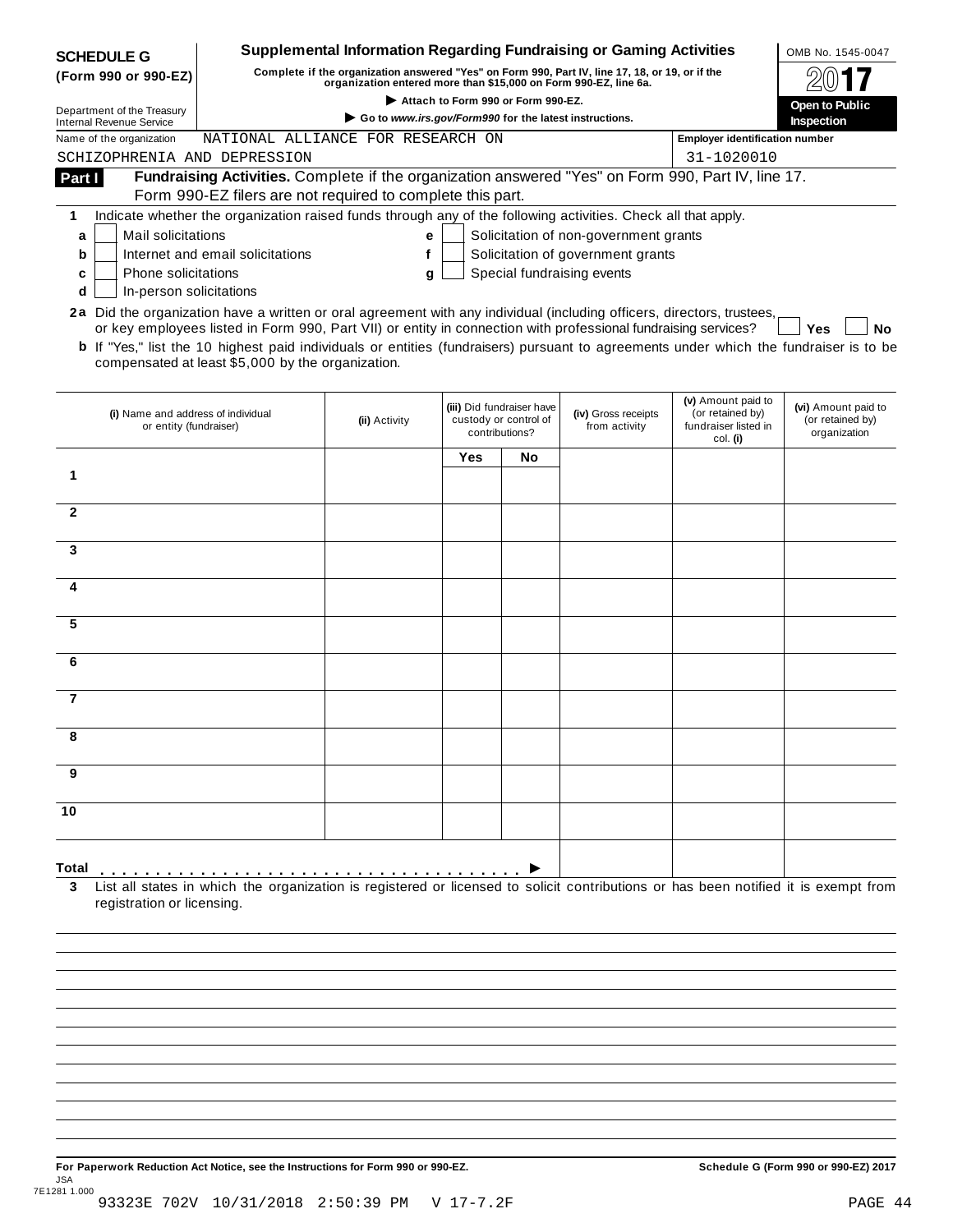#### Schedule <sup>G</sup> (Form <sup>990</sup> or 990-EZ) <sup>2017</sup> Page **2**

Fundraising Events. Complete if the organization answered "Yes" on Form 990, Part IV, line 18, or reported more than \$15,000 of fundraising event contributions and gross income on Form 990-EZ, lines 1 and 6b. List events with gross receipts greater than \$5,000. **Part II**

|                 |                                                                                                                                                                                                                                | (a) Event $#1$<br>NEW YORK GALA                                                                                      | (b) Event $#2$                                   | (c) Other events           | (d) Total events<br>(add col. (a) through           |
|-----------------|--------------------------------------------------------------------------------------------------------------------------------------------------------------------------------------------------------------------------------|----------------------------------------------------------------------------------------------------------------------|--------------------------------------------------|----------------------------|-----------------------------------------------------|
|                 |                                                                                                                                                                                                                                | (event type)                                                                                                         | (event type)                                     | (total number)             | col. (c)                                            |
| Revenue         | 1 Gross receipts [1] Gross receipts                                                                                                                                                                                            | 523,355.                                                                                                             |                                                  |                            | 523, 355.                                           |
|                 | 2 Less: Contributions [1999]<br>3 Gross income (line 1 minus                                                                                                                                                                   | 372,252.                                                                                                             |                                                  |                            | 372,252.                                            |
|                 | <u>line 2).</u>                                                                                                                                                                                                                | 151,103.                                                                                                             |                                                  |                            | 151,103.                                            |
|                 | 4 Cash prizes <u>  _ _ _ _ _ _ _ _ _ _ _</u>                                                                                                                                                                                   |                                                                                                                      |                                                  |                            |                                                     |
|                 |                                                                                                                                                                                                                                | the control of the control of the control of                                                                         |                                                  |                            |                                                     |
|                 |                                                                                                                                                                                                                                | 22,975.                                                                                                              |                                                  |                            | 22,975.                                             |
| Direct Expenses | 7 Food and beverages <b>Food and beverages</b>                                                                                                                                                                                 | 64,500.                                                                                                              |                                                  |                            | 64,500.                                             |
|                 | 8 Entertainment and a set of the set of the set of the set of the set of the set of the set of the set of the set of the set of the set of the set of the set of the set of the set of the set of the set of the set of the se | 2,400.                                                                                                               |                                                  |                            | 2,400.                                              |
|                 | 9 Other direct expenses and all property of the state of the state of the state of the state of the state of the state of the state of the state of the state of the state of the state of the state of the state of the state | 61,228.                                                                                                              |                                                  |                            | 61,228.                                             |
|                 |                                                                                                                                                                                                                                |                                                                                                                      |                                                  |                            | 151,103.                                            |
| Part III        | Gaming. Complete if the organization answered "Yes" on Form 990, Part IV, line 19, or reported more<br>than \$15,000 on Form 990-EZ, line 6a.                                                                                  |                                                                                                                      |                                                  |                            |                                                     |
|                 |                                                                                                                                                                                                                                | (a) Bingo                                                                                                            | (b) Pull tabs/instant<br>bingo/progressive bingo | (c) Other gaming           | (d) Total gaming (add<br>col. (a) through col. (c)) |
| Revenue         |                                                                                                                                                                                                                                | <u> 1980 - Jan Stein Stein Stein Stein Stein Stein Stein Stein Stein Stein Stein Stein Stein Stein Stein Stein S</u> |                                                  |                            |                                                     |
|                 |                                                                                                                                                                                                                                |                                                                                                                      |                                                  |                            |                                                     |
| Direct Expenses | 3 Noncash prizes <u>  _ _ _ _ _ _ _ _ _</u> _ _ _                                                                                                                                                                              |                                                                                                                      |                                                  |                            |                                                     |
|                 |                                                                                                                                                                                                                                |                                                                                                                      |                                                  |                            |                                                     |
|                 | 5 Other direct expenses                                                                                                                                                                                                        |                                                                                                                      |                                                  |                            |                                                     |
|                 | 6 Volunteer labor <b>6 Volunteer</b> labor                                                                                                                                                                                     | %<br>Yes<br>No                                                                                                       | $\%$<br>Yes<br>No                                | $\frac{0}{0}$<br>Yes<br>No |                                                     |
|                 | 7 Direct expense summary. Add lines 2 through 5 in column (d)                                                                                                                                                                  |                                                                                                                      | .                                                |                            |                                                     |
|                 | 8 Net gaming income summary. Subtract line 7 from line 1, column (d)                                                                                                                                                           |                                                                                                                      |                                                  |                            |                                                     |
| 9<br>a          | Enter the state(s) in which the organization conducts gaming activities:<br>Is the organization licensed to conduct gaming activities in each of these states?<br><b>b</b> If "No," explain:                                   |                                                                                                                      |                                                  |                            | Yes<br><b>No</b>                                    |
|                 | 10a Were any of the organization's gaming licenses revoked, suspended, or terminated during the tax year?<br><b>b</b> If "Yes," explain:                                                                                       |                                                                                                                      |                                                  |                            | <b>Yes</b><br><b>No</b>                             |

**Schedule G (Form 990 or 990-EZ) 2017**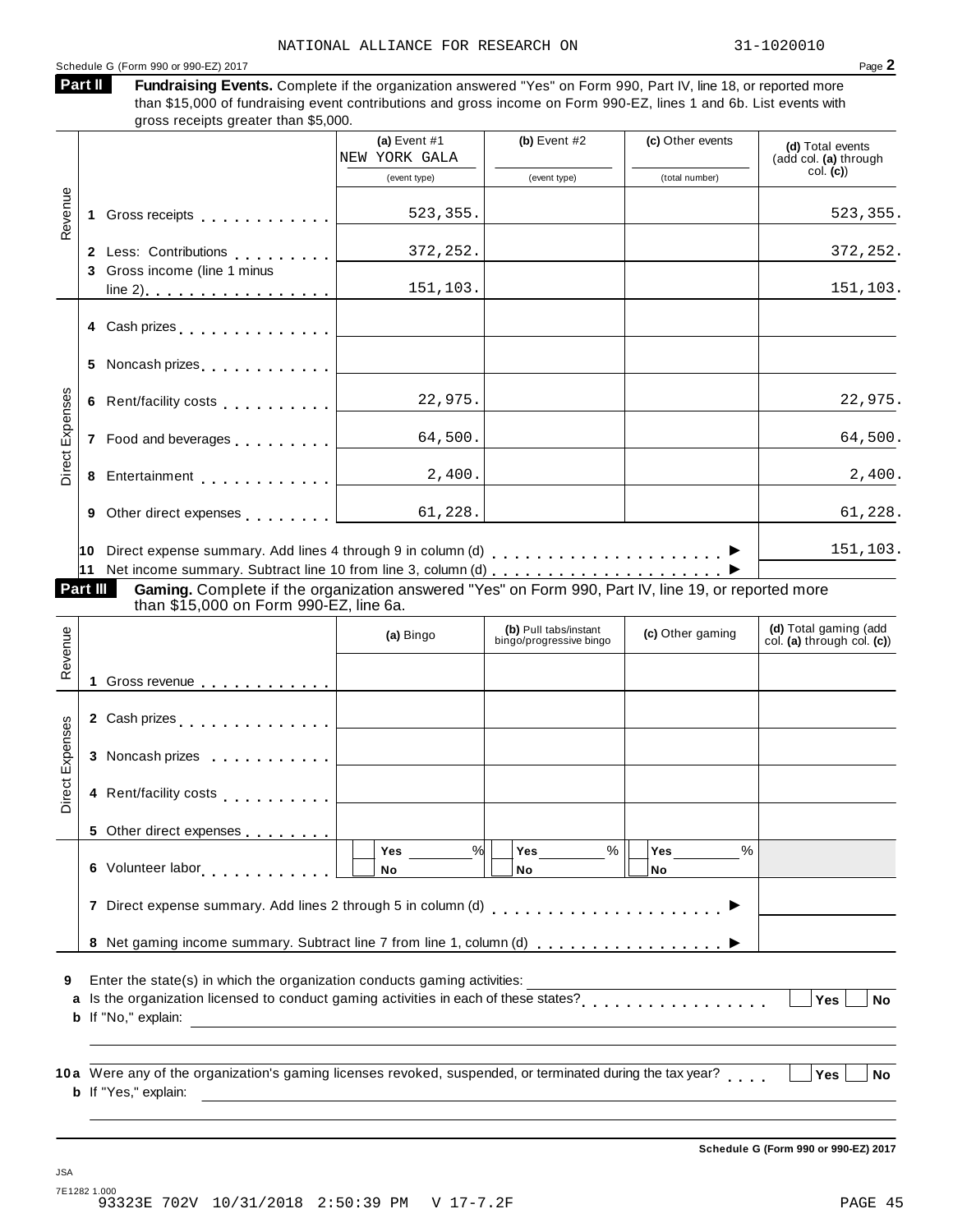| NATIONAL ALLIANCE FOR RESEARCH ON |  | 31-1020010 |
|-----------------------------------|--|------------|
|                                   |  |            |

|                | Page $3$<br>Schedule G (Form 990 or 990-EZ) 2017                                                                                                                                                                                              |
|----------------|-----------------------------------------------------------------------------------------------------------------------------------------------------------------------------------------------------------------------------------------------|
| 11             | <b>Yes</b><br>No                                                                                                                                                                                                                              |
| 12             | Is the organization a grantor, beneficiary or trustee of a trust or a member of a partnership or other entity                                                                                                                                 |
|                | Yes<br><b>No</b>                                                                                                                                                                                                                              |
| 13             | Indicate the percentage of gaming activity conducted in:                                                                                                                                                                                      |
| a              | %                                                                                                                                                                                                                                             |
| b              | %<br>An outside facility enterpretation of the control of the control of the control of the control of the control o                                                                                                                          |
| 14             | Enter the name and address of the person who prepares the organization's gaming/special events books and<br>records:                                                                                                                          |
|                |                                                                                                                                                                                                                                               |
|                |                                                                                                                                                                                                                                               |
|                | 15a Does the organization have a contract with a third party from whom the organization receives gaming                                                                                                                                       |
|                | Yes No                                                                                                                                                                                                                                        |
|                | If "Yes," enter the amount of gaming revenue received by the organization $\blacktriangleright$ \$______________ and the                                                                                                                      |
|                | amount of gaming revenue retained by the third party $\triangleright$ \$ _______________.                                                                                                                                                     |
|                | If "Yes," enter name and address of the third party:                                                                                                                                                                                          |
|                |                                                                                                                                                                                                                                               |
|                |                                                                                                                                                                                                                                               |
| 16             | Gaming manager information:                                                                                                                                                                                                                   |
|                | Name $\sum_{-2}$                                                                                                                                                                                                                              |
|                | Gaming manager compensation $\triangleright$ \$ _______________                                                                                                                                                                               |
|                | Description of services provided ▶                                                                                                                                                                                                            |
|                | Director/officer<br>Employee<br>Independent contractor                                                                                                                                                                                        |
| 17             | Mandatory distributions:                                                                                                                                                                                                                      |
| a              | Is the organization required under state law to make charitable distributions from the gaming proceeds to                                                                                                                                     |
|                | Yes<br><b>No</b>                                                                                                                                                                                                                              |
| b              | Enter the amount of distributions required under state law to be distributed to other exempt organizations                                                                                                                                    |
|                | or spent in the organization's own exempt activities during the tax year $\triangleright$ \$                                                                                                                                                  |
| <b>Part IV</b> | Supplemental Information. Provide the explanation required by Part I, line 2b, columns (iii) and (v), and<br>Part III, lines 9, 9b, 10b, 15b, 15c, 16, and 17b, as applicable. Also provide any additional information<br>(see instructions). |
|                |                                                                                                                                                                                                                                               |

**Schedule G (Form 990 or 990-EZ) 2017**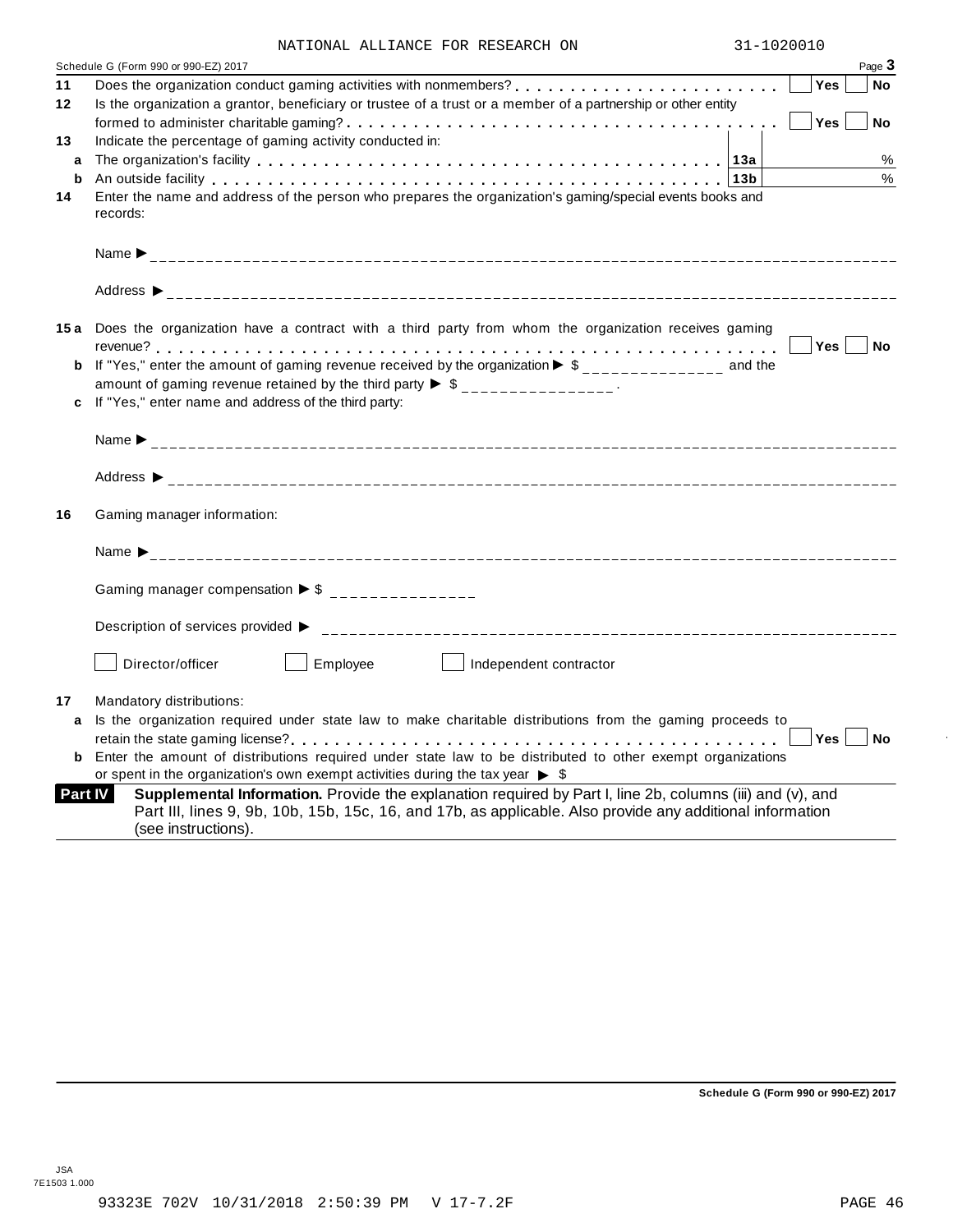| <b>Grants and Other Assistance to Organizations,</b><br><b>SCHEDULE I</b><br>Governments, and Individuals in the United States<br>(Form 990)                                                                                                                                        |            | OMB No. 1545-0047<br>201           |                                                                                  |                                       |                                                             |                                          |                                       |
|-------------------------------------------------------------------------------------------------------------------------------------------------------------------------------------------------------------------------------------------------------------------------------------|------------|------------------------------------|----------------------------------------------------------------------------------|---------------------------------------|-------------------------------------------------------------|------------------------------------------|---------------------------------------|
|                                                                                                                                                                                                                                                                                     |            |                                    | Complete if the organization answered "Yes" on Form 990, Part IV, line 21 or 22. |                                       |                                                             |                                          |                                       |
| Department of the Treasury                                                                                                                                                                                                                                                          |            |                                    | Attach to Form 990.                                                              |                                       |                                                             |                                          | <b>Open to Public</b>                 |
| <b>Internal Revenue Service</b>                                                                                                                                                                                                                                                     |            |                                    | Go to www.irs.gov/Form990 for the latest information.                            |                                       |                                                             |                                          | Inspection                            |
| NATIONAL ALLIANCE FOR RESEARCH ON<br>Name of the organization                                                                                                                                                                                                                       |            |                                    |                                                                                  |                                       |                                                             | <b>Employer identification number</b>    |                                       |
| SCHIZOPHRENIA AND DEPRESSION                                                                                                                                                                                                                                                        |            |                                    |                                                                                  |                                       |                                                             | 31-1020010                               |                                       |
| <b>General Information on Grants and Assistance</b><br>Part I                                                                                                                                                                                                                       |            |                                    |                                                                                  |                                       |                                                             |                                          |                                       |
| Does the organization maintain records to substantiate the amount of the grants or assistance, the grantees' eligibility for the grants or assistance, and<br>1.<br>2 Describe in Part IV the organization's procedures for monitoring the use of grant funds in the United States. |            |                                    |                                                                                  |                                       |                                                             |                                          | $\mathbf{x}$<br>Yes<br>No             |
| Grants and Other Assistance to Domestic Organizations and Domestic Governments. Complete if the organization answered "Yes" on Form<br><b>Part II</b>                                                                                                                               |            |                                    |                                                                                  |                                       |                                                             |                                          |                                       |
| 990, Part IV, line 21, for any recipient that received more than \$5,000. Part II can be duplicated if additional space is needed.                                                                                                                                                  |            |                                    |                                                                                  |                                       |                                                             |                                          |                                       |
| 1 (a) Name and address of organization<br>or government                                                                                                                                                                                                                             | (b) EIN    | (c) IRC section<br>(if applicable) | (d) Amount of cash<br>grant                                                      | (e) Amount of non-<br>cash assistance | (f) Method of valuation<br>(book, FMV, appraisal,<br>other) | (g) Description of<br>noncash assistance | (h) Purpose of grant<br>or assistance |
| (1) A.J. DREXEL AUTISM INSTITUTE                                                                                                                                                                                                                                                    |            |                                    |                                                                                  |                                       |                                                             |                                          |                                       |
| 3141 CHESTNUT ST, PHILADELPHIA, PA 19104                                                                                                                                                                                                                                            | 23-1352630 | 501(C)(3)                          | 35,000.                                                                          |                                       |                                                             |                                          | RESEARCH GRANT                        |
| (2) BETH ISRAEL DEACONESS MEDICAL CENTER                                                                                                                                                                                                                                            |            |                                    |                                                                                  |                                       |                                                             |                                          |                                       |
| 330 BROOKLINE AVE., BOSTON, MA 02215                                                                                                                                                                                                                                                | 04-2103881 | 501(C)(3)                          | 34,790.                                                                          |                                       |                                                             |                                          | RESEARCH GRANT                        |
| (3) BOSTON UNIVERSITY                                                                                                                                                                                                                                                               |            |                                    |                                                                                  |                                       |                                                             |                                          |                                       |
| 595 COMMONWEATLH AVENUE, BOSTON, MA 02215                                                                                                                                                                                                                                           | 04-2103547 | 501(C)(3)                          | 35,000.                                                                          |                                       |                                                             |                                          | RESEARCH GRANT                        |
| (4) BRANDEIS UNIVERSITY                                                                                                                                                                                                                                                             |            |                                    |                                                                                  |                                       |                                                             |                                          |                                       |
| 415 SOUTH ST MSC 110, WALTHAM, MA 02453                                                                                                                                                                                                                                             | 04-2103552 | 501(C)(3)                          | 35,000.                                                                          |                                       |                                                             |                                          | RESEARCH GRANT                        |
| (5) BRENTWOOD BIOMEDICAL RESEARCH INSTITUTE                                                                                                                                                                                                                                         |            |                                    |                                                                                  |                                       |                                                             |                                          |                                       |
| PO BOX 25027, LOS ANGELES, CA 90025                                                                                                                                                                                                                                                 | 95-4183712 | 501(C)(3)                          | 98,450.                                                                          |                                       |                                                             |                                          | RESEARCH GRANT                        |
| (6) BRIGHAM AND WOMEN'S HOSPITAL                                                                                                                                                                                                                                                    |            |                                    |                                                                                  |                                       |                                                             |                                          |                                       |
| 75 FRANCIS STREET BOSTON, MA 02115                                                                                                                                                                                                                                                  | 04-2312909 | 501(C)(3)                          | 69,999.                                                                          |                                       |                                                             |                                          | RESEARCH GRANT                        |
| (7) BROWN UNIVERSITY                                                                                                                                                                                                                                                                |            |                                    |                                                                                  |                                       |                                                             |                                          |                                       |
| 164 ANGELL STREET, PROVIDENCE, RI 02912                                                                                                                                                                                                                                             | 05-0258809 | 501(C)(3)                          | 119,974.                                                                         |                                       |                                                             |                                          | RESEARCH GRANT                        |
| (8) CALIFORNIA INSTITUTE OF TECHNOLOGY                                                                                                                                                                                                                                              |            |                                    |                                                                                  |                                       |                                                             |                                          |                                       |
| 1200 E CALIFORNIA BLVD, PASADENA, CA 91125                                                                                                                                                                                                                                          | 95-1643307 | 501(C)(3)                          | 140,000.                                                                         |                                       |                                                             |                                          | RESEARCH GRANT                        |
| (9) CARNEGIE MELLON UNIVERSITY                                                                                                                                                                                                                                                      |            |                                    |                                                                                  |                                       |                                                             |                                          |                                       |
| 5000 FORBES AVE, PITTSBURGH, PA 15213                                                                                                                                                                                                                                               | 25-0969449 | 501(C)(3)                          | 35,000.                                                                          |                                       |                                                             |                                          | RESEARCH GRANT                        |
| (10) CASE WESTERN RESERVE UNIVERSITY                                                                                                                                                                                                                                                |            |                                    |                                                                                  |                                       |                                                             |                                          |                                       |
| 10900 EUCLID AVENUE, CLEVELAND, OH 44106                                                                                                                                                                                                                                            | 34-1018992 | 501(C)(3)                          | 70,000.                                                                          |                                       |                                                             |                                          | RESEARCH GRANT                        |
| (11) CEDARS-SINAI MEDICAL CENTER                                                                                                                                                                                                                                                    |            |                                    |                                                                                  |                                       |                                                             |                                          |                                       |
| 8700 BEVERLY BLVD, W HOLLYWOOD, CA 90048                                                                                                                                                                                                                                            | 95-1644600 | 501(C)(3)                          | 35,000.                                                                          |                                       |                                                             |                                          | RESEARCH GRANT                        |
| (12) CHILDREN'S HOSPITAL OF PHILADELPHIA                                                                                                                                                                                                                                            |            |                                    |                                                                                  |                                       |                                                             |                                          |                                       |
| 34TH ST CIVIC CTR, PHILADELPHIA, PA 19104                                                                                                                                                                                                                                           | 23-1352166 | 501(C)(3)                          | 215,855.                                                                         |                                       |                                                             |                                          | RESEARCH GRANT                        |
| $\mathbf{2}$                                                                                                                                                                                                                                                                        |            |                                    |                                                                                  |                                       |                                                             |                                          |                                       |
| 3                                                                                                                                                                                                                                                                                   |            |                                    |                                                                                  |                                       |                                                             |                                          |                                       |

 $F$  **Paperwork** Reduction Act Notice, see the Instructions for Form 990.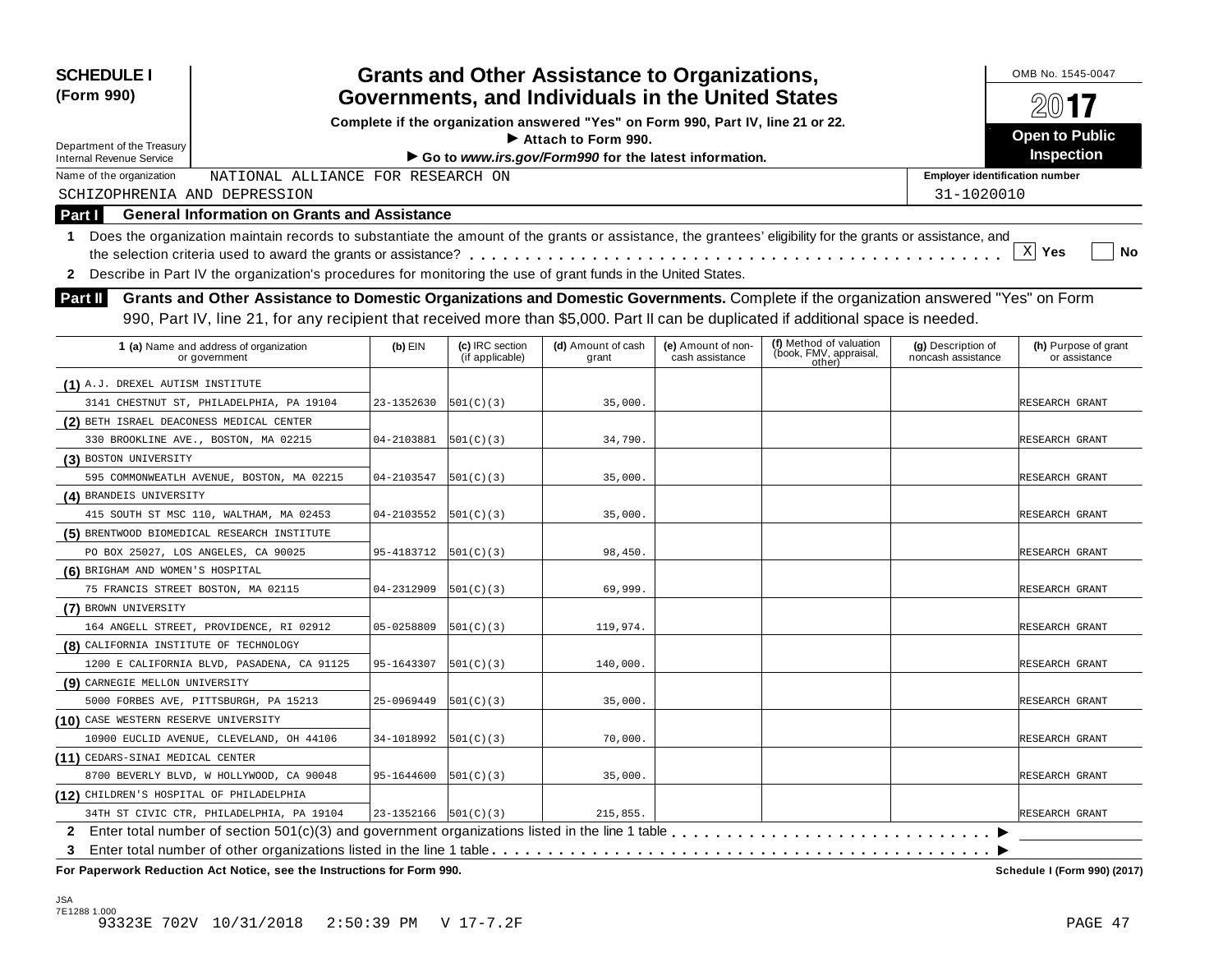| <b>SCHEDULE I</b><br>(Form 990)                                                                                                                                  | <b>Grants and Other Assistance to Organizations,</b><br>Governments, and Individuals in the United States |                                    |                                                                                  |                                       |                                                             |                                          |                                       |  |  |  |
|------------------------------------------------------------------------------------------------------------------------------------------------------------------|-----------------------------------------------------------------------------------------------------------|------------------------------------|----------------------------------------------------------------------------------|---------------------------------------|-------------------------------------------------------------|------------------------------------------|---------------------------------------|--|--|--|
|                                                                                                                                                                  |                                                                                                           |                                    | Complete if the organization answered "Yes" on Form 990, Part IV, line 21 or 22. |                                       |                                                             |                                          | 2017                                  |  |  |  |
| Department of the Treasury                                                                                                                                       |                                                                                                           |                                    | Attach to Form 990.                                                              |                                       |                                                             |                                          | <b>Open to Public</b>                 |  |  |  |
| <b>Internal Revenue Service</b>                                                                                                                                  |                                                                                                           |                                    | Go to www.irs.gov/Form990 for the latest information.                            |                                       |                                                             |                                          | Inspection                            |  |  |  |
| Name of the organization<br>NATIONAL ALLIANCE FOR RESEARCH ON                                                                                                    |                                                                                                           |                                    |                                                                                  |                                       |                                                             | <b>Employer identification number</b>    |                                       |  |  |  |
| SCHIZOPHRENIA AND DEPRESSION                                                                                                                                     |                                                                                                           |                                    |                                                                                  |                                       |                                                             | 31-1020010                               |                                       |  |  |  |
| <b>General Information on Grants and Assistance</b><br><b>Part I</b>                                                                                             |                                                                                                           |                                    |                                                                                  |                                       |                                                             |                                          |                                       |  |  |  |
| Does the organization maintain records to substantiate the amount of the grants or assistance, the grantees' eligibility for the grants or assistance, and<br>1. |                                                                                                           |                                    |                                                                                  |                                       |                                                             |                                          |                                       |  |  |  |
|                                                                                                                                                                  |                                                                                                           |                                    |                                                                                  |                                       |                                                             |                                          | $\mathbf{x}$<br>Yes<br>No             |  |  |  |
| 2 Describe in Part IV the organization's procedures for monitoring the use of grant funds in the United States.                                                  |                                                                                                           |                                    |                                                                                  |                                       |                                                             |                                          |                                       |  |  |  |
| Grants and Other Assistance to Domestic Organizations and Domestic Governments. Complete if the organization answered "Yes" on Form<br><b>Part II</b>            |                                                                                                           |                                    |                                                                                  |                                       |                                                             |                                          |                                       |  |  |  |
| 990, Part IV, line 21, for any recipient that received more than \$5,000. Part II can be duplicated if additional space is needed.                               |                                                                                                           |                                    |                                                                                  |                                       |                                                             |                                          |                                       |  |  |  |
|                                                                                                                                                                  |                                                                                                           |                                    |                                                                                  |                                       |                                                             |                                          |                                       |  |  |  |
| 1 (a) Name and address of organization<br>or government                                                                                                          | $(b)$ EIN                                                                                                 | (c) IRC section<br>(if applicable) | (d) Amount of cash<br>grant                                                      | (e) Amount of non-<br>cash assistance | (f) Method of valuation<br>(book, FMV, appraisal,<br>other) | (g) Description of<br>noncash assistance | (h) Purpose of grant<br>or assistance |  |  |  |
| (1) CINCINNATI CHILDREN'S HOSPITAL MEDICAL CTR                                                                                                                   |                                                                                                           |                                    |                                                                                  |                                       |                                                             |                                          |                                       |  |  |  |
| 3333 BURNET AVENUE, CINCINNATI, OH 45229                                                                                                                         | 31-0833936                                                                                                | 501(C)(3)                          | 50,000                                                                           |                                       |                                                             |                                          | RESEARCH GRANT                        |  |  |  |
| (2) CITY UNIVERSITY OF NY, COLLEGE OF S.I.                                                                                                                       |                                                                                                           |                                    |                                                                                  |                                       |                                                             |                                          |                                       |  |  |  |
| 230 WEST 41ST STREET, NEW YORK, NY 10036                                                                                                                         | 13-1988190                                                                                                | 501(C)(3)                          | 70,000                                                                           |                                       |                                                             |                                          | RESEARCH GRANT                        |  |  |  |
| (3) COLD SPRING HARBOR LABORATORY                                                                                                                                |                                                                                                           |                                    |                                                                                  |                                       |                                                             |                                          |                                       |  |  |  |
| 1 BUNGTOWN RD, COLD SPRING HARBOR, NY 11724                                                                                                                      | 11-2013303                                                                                                | 501(C)(3)                          | 155,000.                                                                         |                                       |                                                             |                                          | RESEARCH GRANT                        |  |  |  |
| (4) COLUMBIA UNIVERSITY                                                                                                                                          |                                                                                                           |                                    |                                                                                  |                                       |                                                             |                                          |                                       |  |  |  |
| 622 WEST 113TH, NEW YORK, NY 10025                                                                                                                               | 13-5598093                                                                                                | 501(C)(3)                          | 529,750.                                                                         |                                       |                                                             |                                          | RESEARCH GRANT                        |  |  |  |
| (5) COOPER HEALTH SYSTEM                                                                                                                                         |                                                                                                           |                                    |                                                                                  |                                       |                                                             |                                          |                                       |  |  |  |
| 1 COOPER PLAZA, CAMDEN, NJ 08103                                                                                                                                 | 21-0634462                                                                                                | 501(C)(3)                          | 35,000.                                                                          |                                       |                                                             |                                          | RESEARCH GRANT                        |  |  |  |
| (6) CORNELL UNIVERSITY                                                                                                                                           |                                                                                                           |                                    |                                                                                  |                                       |                                                             |                                          |                                       |  |  |  |
| 100 BROADWAY, 8TH FL, NEW YORK, NY 10005                                                                                                                         | 13-6094042                                                                                                | 501(C)(3)                          | 245,000.                                                                         |                                       |                                                             |                                          | RESEARCH GRANT                        |  |  |  |
| (7) DARTMOUTH MEDICAL SCHOOL                                                                                                                                     |                                                                                                           |                                    |                                                                                  |                                       |                                                             |                                          |                                       |  |  |  |
| 6066 DEVELOPMENT OFFICE, HANOVER, NH 03755                                                                                                                       | 02-0222111                                                                                                | 501(C)(3)                          | 34,929                                                                           |                                       |                                                             |                                          | RESEARCH GRANT                        |  |  |  |
| (8) DOCTORS WITHOUT BORDERS                                                                                                                                      |                                                                                                           |                                    |                                                                                  |                                       |                                                             |                                          |                                       |  |  |  |
| 40 RECTOR ST, 16TH FL, NEW YORK, NY 10006                                                                                                                        | 13-3433452                                                                                                | 501(C)(3)                          | 300,000.                                                                         |                                       |                                                             |                                          | AWARD/PRIZE                           |  |  |  |
| (9) DUKE UNIVERSITY                                                                                                                                              |                                                                                                           |                                    |                                                                                  |                                       |                                                             |                                          |                                       |  |  |  |
| CAMPUS BOX 90581, DURHAM, NC 22708                                                                                                                               | 56-0532129                                                                                                | 501(C)(3)                          | 122,171.                                                                         |                                       |                                                             |                                          | RESEARCH GRANT                        |  |  |  |
| (10) EMORY UNIVERSITY                                                                                                                                            |                                                                                                           |                                    |                                                                                  |                                       |                                                             |                                          |                                       |  |  |  |
| 1762 CLIFTON RD, ATLANTA, GA 30322                                                                                                                               | 58-0566256                                                                                                | 501(C)(3)                          | 334,984.                                                                         |                                       |                                                             |                                          | RESEARCH GRANT                        |  |  |  |
| (11) FERRIS STATE UNIVERSITY                                                                                                                                     |                                                                                                           |                                    |                                                                                  |                                       |                                                             |                                          |                                       |  |  |  |
| 420 OAK STREET, BIG RAPIDS, MI 49307                                                                                                                             | 38-6005159                                                                                                | 501(C)(3)                          | 35,000.                                                                          |                                       |                                                             |                                          | RESEARCH GRANT                        |  |  |  |
| (12) FLORIDA INTERNATIONAL UNIVERSITY                                                                                                                            |                                                                                                           |                                    |                                                                                  |                                       |                                                             |                                          |                                       |  |  |  |
| 11200 SW 8TH ST, MIAMI, FL 33199                                                                                                                                 | 65-0837916                                                                                                | 501(C)(3)                          | 35,000                                                                           |                                       |                                                             |                                          | RESEARCH GRANT                        |  |  |  |
| $\mathbf{2}$                                                                                                                                                     |                                                                                                           |                                    |                                                                                  |                                       |                                                             |                                          |                                       |  |  |  |
|                                                                                                                                                                  |                                                                                                           |                                    |                                                                                  |                                       |                                                             |                                          |                                       |  |  |  |

 $F$  **Paperwork** Reduction Act Notice, see the Instructions for Form 990.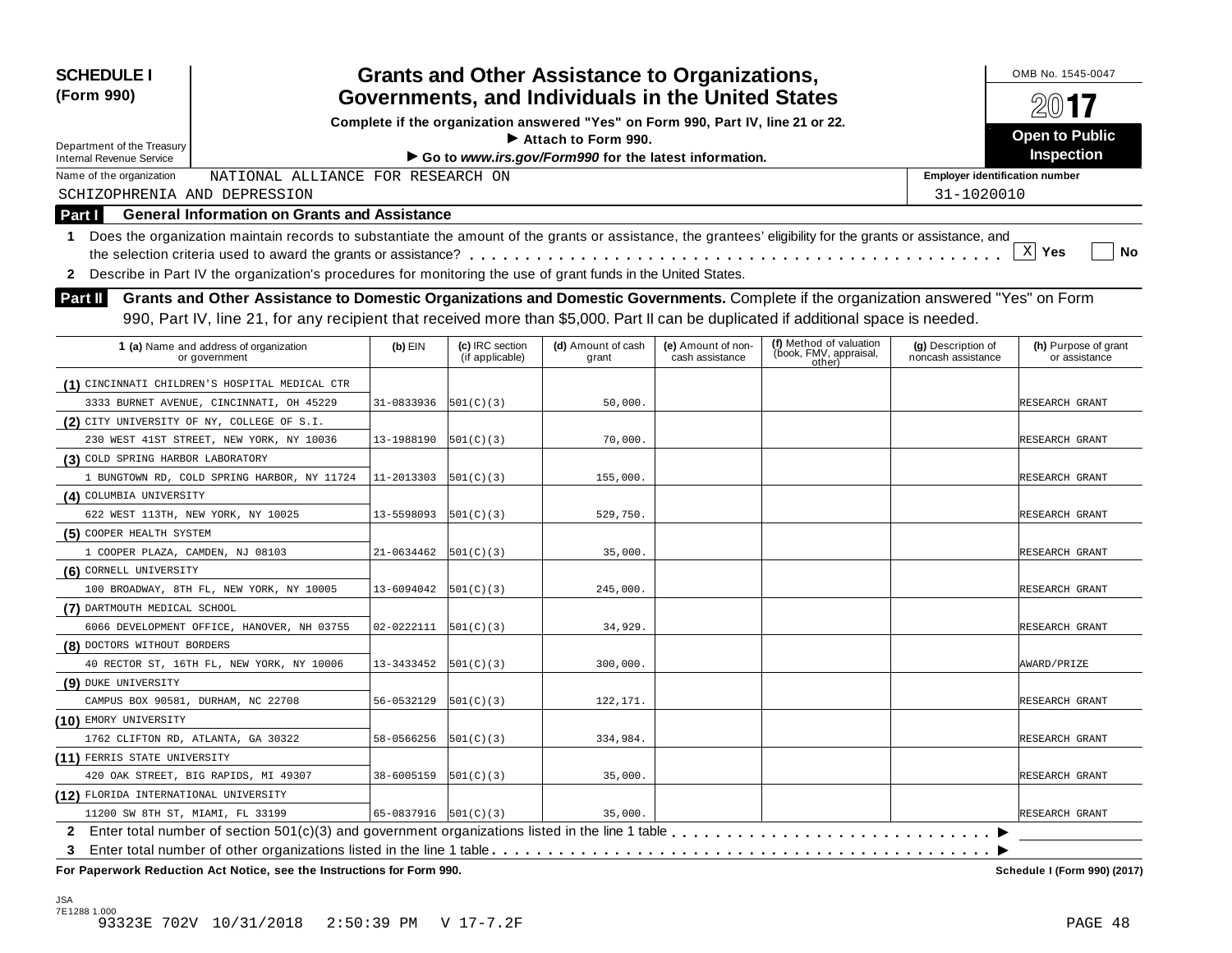| <b>SCHEDULE I</b><br>(Form 990)                                                                                                                                                                                                                                                             |                                                                                                                                                            |                            |                                    | <b>Grants and Other Assistance to Organizations,</b><br>Governments, and Individuals in the United States |                                       |                                                             |                                          | OMB No. 1545-0047<br>2017             |  |  |
|---------------------------------------------------------------------------------------------------------------------------------------------------------------------------------------------------------------------------------------------------------------------------------------------|------------------------------------------------------------------------------------------------------------------------------------------------------------|----------------------------|------------------------------------|-----------------------------------------------------------------------------------------------------------|---------------------------------------|-------------------------------------------------------------|------------------------------------------|---------------------------------------|--|--|
|                                                                                                                                                                                                                                                                                             |                                                                                                                                                            |                            |                                    | Complete if the organization answered "Yes" on Form 990, Part IV, line 21 or 22.                          |                                       |                                                             |                                          |                                       |  |  |
| Department of the Treasury                                                                                                                                                                                                                                                                  |                                                                                                                                                            |                            |                                    | $\blacktriangleright$ Attach to Form 990.                                                                 |                                       |                                                             |                                          | <b>Open to Public</b>                 |  |  |
| <b>Internal Revenue Service</b>                                                                                                                                                                                                                                                             |                                                                                                                                                            |                            |                                    | Go to www.irs.gov/Form990 for the latest information.                                                     |                                       |                                                             |                                          | <b>Inspection</b>                     |  |  |
| Name of the organization                                                                                                                                                                                                                                                                    | NATIONAL ALLIANCE FOR RESEARCH ON                                                                                                                          |                            |                                    |                                                                                                           |                                       |                                                             | <b>Employer identification number</b>    |                                       |  |  |
| SCHIZOPHRENIA AND DEPRESSION                                                                                                                                                                                                                                                                |                                                                                                                                                            |                            |                                    |                                                                                                           |                                       |                                                             | 31-1020010                               |                                       |  |  |
| Part I                                                                                                                                                                                                                                                                                      | <b>General Information on Grants and Assistance</b>                                                                                                        |                            |                                    |                                                                                                           |                                       |                                                             |                                          |                                       |  |  |
| 1.                                                                                                                                                                                                                                                                                          | Does the organization maintain records to substantiate the amount of the grants or assistance, the grantees' eligibility for the grants or assistance, and |                            |                                    |                                                                                                           |                                       |                                                             |                                          |                                       |  |  |
|                                                                                                                                                                                                                                                                                             |                                                                                                                                                            |                            |                                    |                                                                                                           |                                       |                                                             |                                          | X <br>Yes<br>No                       |  |  |
| 2                                                                                                                                                                                                                                                                                           | Describe in Part IV the organization's procedures for monitoring the use of grant funds in the United States.                                              |                            |                                    |                                                                                                           |                                       |                                                             |                                          |                                       |  |  |
| Grants and Other Assistance to Domestic Organizations and Domestic Governments. Complete if the organization answered "Yes" on Form<br><b>Part II</b><br>990, Part IV, line 21, for any recipient that received more than \$5,000. Part II can be duplicated if additional space is needed. |                                                                                                                                                            |                            |                                    |                                                                                                           |                                       |                                                             |                                          |                                       |  |  |
|                                                                                                                                                                                                                                                                                             | 1 (a) Name and address of organization<br>or government                                                                                                    | $(b)$ EIN                  | (c) IRC section<br>(if applicable) | (d) Amount of cash<br>grant                                                                               | (e) Amount of non-<br>cash assistance | (f) Method of valuation<br>(book, FMV, appraisal,<br>other) | (g) Description of<br>noncash assistance | (h) Purpose of grant<br>or assistance |  |  |
| (1) GEORGE WASHINGTON UNIVERSITY                                                                                                                                                                                                                                                            |                                                                                                                                                            |                            |                                    |                                                                                                           |                                       |                                                             |                                          |                                       |  |  |
|                                                                                                                                                                                                                                                                                             | 2121 I STREET NW, WASHINGTON, DC 20052                                                                                                                     | 53-0196584                 | 501(C)(3)                          | 35,000.                                                                                                   |                                       |                                                             |                                          | RESEARCH GRANT                        |  |  |
| (2) GEORGIA STATE UNIVERSITY                                                                                                                                                                                                                                                                |                                                                                                                                                            |                            |                                    |                                                                                                           |                                       |                                                             |                                          |                                       |  |  |
| PO BOX 3999, ATLANTA, GA 30302                                                                                                                                                                                                                                                              |                                                                                                                                                            | 58-1845423                 | 501(C)(3)                          | 34,883.                                                                                                   |                                       |                                                             |                                          | RESEARCH GRANT                        |  |  |
| (3) HARVARD MEDICAL SCHOOL                                                                                                                                                                                                                                                                  |                                                                                                                                                            |                            |                                    |                                                                                                           |                                       |                                                             |                                          |                                       |  |  |
|                                                                                                                                                                                                                                                                                             | 1033 MASSACHUSETTS AVE, CAMBRIDGE, MA 02138                                                                                                                | 04-2103580                 | 501(C)(3)                          | 208,990.                                                                                                  |                                       |                                                             |                                          | RESEARCH GRANT                        |  |  |
|                                                                                                                                                                                                                                                                                             | (4) ICAHN SCHOOL OF MEDICINE AT MOUNT SINAI                                                                                                                |                            |                                    |                                                                                                           |                                       |                                                             |                                          |                                       |  |  |
| BOX 1049, NEW YORK, NY 10059                                                                                                                                                                                                                                                                |                                                                                                                                                            | 13-6171197                 | 501(C)(3)                          | 384,850.                                                                                                  |                                       |                                                             |                                          | RESEARCH GRANT                        |  |  |
| (5) JOHNS HOPKINS UNIVERSITY                                                                                                                                                                                                                                                                |                                                                                                                                                            |                            |                                    |                                                                                                           |                                       |                                                             |                                          |                                       |  |  |
|                                                                                                                                                                                                                                                                                             | 3910 KESWICK ROAD, BALTIMORE, MD 21211                                                                                                                     | 52-0595110                 | 501(C)(3)                          | 537,494.                                                                                                  |                                       |                                                             |                                          | RESEARCH GRANT                        |  |  |
| (6) LAUREATE INSTITUTE FOR BRAIN RESEARCH                                                                                                                                                                                                                                                   |                                                                                                                                                            |                            |                                    |                                                                                                           |                                       |                                                             |                                          |                                       |  |  |
| 6655 S YALE AVE, TULSA, OK 74136                                                                                                                                                                                                                                                            |                                                                                                                                                            | 73-1328881                 | 501(C)(3)                          | 34,980.                                                                                                   |                                       |                                                             |                                          | RESEARCH GRANT                        |  |  |
|                                                                                                                                                                                                                                                                                             | (7) LIEBER INSTITUTE FOR BRAIN DEVELOPMENT                                                                                                                 |                            |                                    |                                                                                                           |                                       |                                                             |                                          |                                       |  |  |
|                                                                                                                                                                                                                                                                                             | 855 N WOLFE ST , BALTIMORE, MD 21205                                                                                                                       | 26-3690883                 | 501(C)(3)                          | 35,000.                                                                                                   |                                       |                                                             |                                          | RESEARCH GRANT                        |  |  |
|                                                                                                                                                                                                                                                                                             | (8) LOUISIANA STATE UNIVERSITY HEALTH SCIENCES                                                                                                             |                            |                                    |                                                                                                           |                                       |                                                             |                                          |                                       |  |  |
|                                                                                                                                                                                                                                                                                             | 433 BOLIVAR ST, NEW ORLEANS, LA 70112                                                                                                                      | 95-2456311                 | GOV ' T                            | 35,000.                                                                                                   |                                       |                                                             |                                          | RESEARCH GRANT                        |  |  |
| (9) LOYOLA UNIVERSITY CHICAGO                                                                                                                                                                                                                                                               |                                                                                                                                                            |                            |                                    |                                                                                                           |                                       |                                                             |                                          |                                       |  |  |
|                                                                                                                                                                                                                                                                                             | 820 N MICHIGAN AVENUE, CHICAGO, IL 60611                                                                                                                   | 36-1408475                 | 501(C)(3)                          | 35,000.                                                                                                   |                                       |                                                             |                                          | RESEARCH GRANT                        |  |  |
| (10) MARQUETTE UNIVERSITY                                                                                                                                                                                                                                                                   |                                                                                                                                                            |                            |                                    |                                                                                                           |                                       |                                                             |                                          |                                       |  |  |
|                                                                                                                                                                                                                                                                                             | 915 W WISCONSIN AVE, MILWAUKEE, WI 53233                                                                                                                   | $39-0806251$ $ 501(C)(3) $ |                                    | 35,000.                                                                                                   |                                       |                                                             |                                          | RESEARCH GRANT                        |  |  |
| (11) MASSACHUSETTS GENERAL HOSPITAL                                                                                                                                                                                                                                                         |                                                                                                                                                            |                            |                                    |                                                                                                           |                                       |                                                             |                                          |                                       |  |  |
| 55 FRUIT STREET, BOSTON, MA 02114                                                                                                                                                                                                                                                           |                                                                                                                                                            | 04-2697983                 | 501(C)(3)                          | 207,323.                                                                                                  |                                       |                                                             |                                          | RESEARCH GRANT                        |  |  |
| (12) MASSACHUSETTS INSTITUTE OF TECHNOLOGY                                                                                                                                                                                                                                                  |                                                                                                                                                            |                            |                                    |                                                                                                           |                                       |                                                             |                                          |                                       |  |  |
|                                                                                                                                                                                                                                                                                             | 77 MASSACHUSETTS AVE, CAMBRIDGE, MA 02139                                                                                                                  | $04-2103594$ $ 501(C)(3) $ |                                    | 312,500.                                                                                                  |                                       |                                                             |                                          | RESEARCH GRANT                        |  |  |
| 3                                                                                                                                                                                                                                                                                           | 2 Enter total number of section 501(c)(3) and government organizations listed in the line 1 table                                                          |                            |                                    |                                                                                                           |                                       |                                                             |                                          |                                       |  |  |
|                                                                                                                                                                                                                                                                                             | For Paperwork Reduction Act Notice, see the Instructions for Form 990.                                                                                     |                            |                                    |                                                                                                           |                                       |                                                             |                                          | Schedule I (Form 990) (2017)          |  |  |

JSA 7E1288 1.000 93323E 702V 10/31/2018 2:50:39 PM V 17-7.2F PAGE 49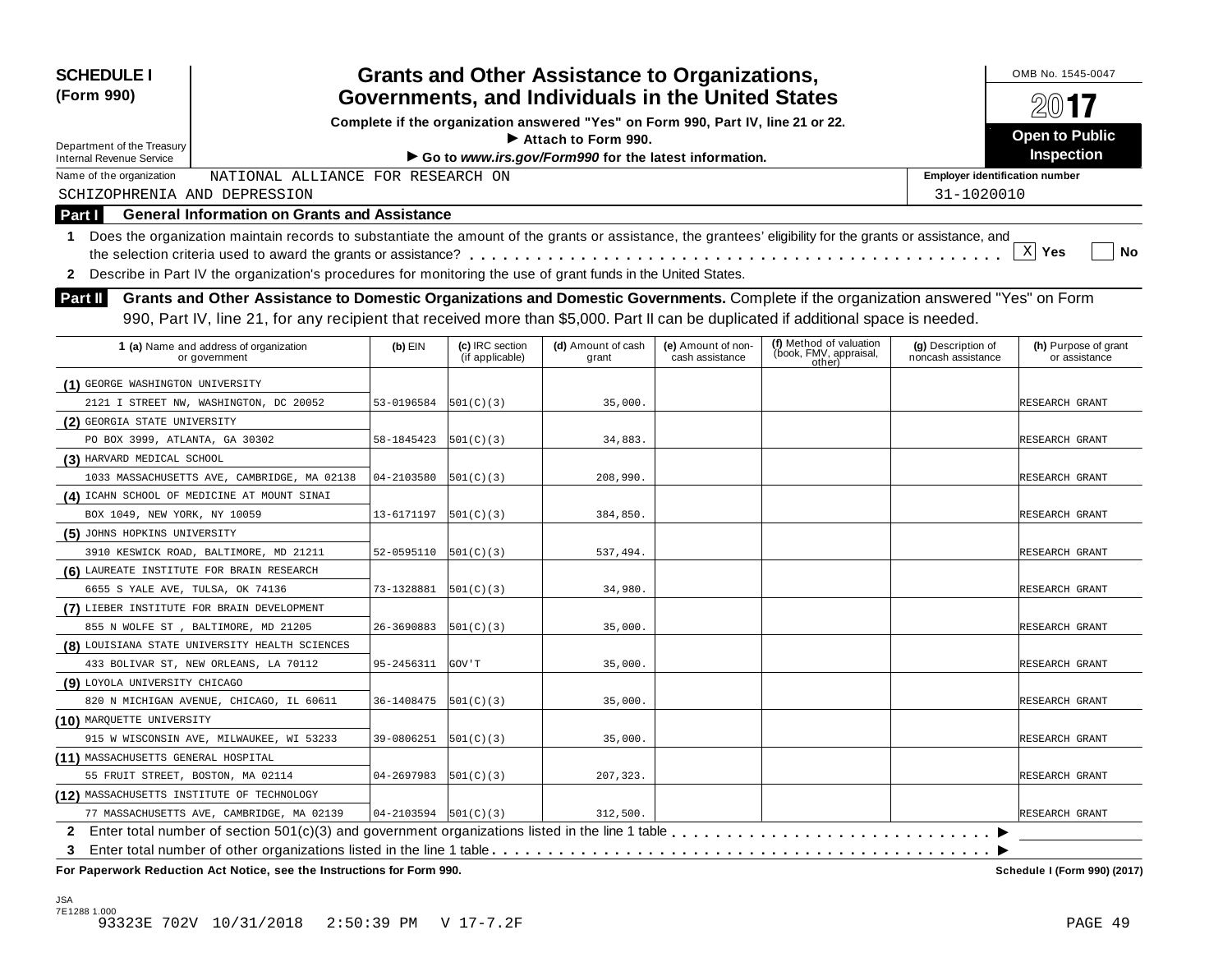| <b>SCHEDULE I</b><br>(Form 990)                               |                                                                                                                                                                                                                                                                           |                            |                                    | <b>Grants and Other Assistance to Organizations,</b><br>Governments, and Individuals in the United States |                                       |                                                             |                                          | OMB No. 1545-0047                     |
|---------------------------------------------------------------|---------------------------------------------------------------------------------------------------------------------------------------------------------------------------------------------------------------------------------------------------------------------------|----------------------------|------------------------------------|-----------------------------------------------------------------------------------------------------------|---------------------------------------|-------------------------------------------------------------|------------------------------------------|---------------------------------------|
|                                                               |                                                                                                                                                                                                                                                                           |                            |                                    | Complete if the organization answered "Yes" on Form 990, Part IV, line 21 or 22.                          |                                       |                                                             |                                          | $200$ 17                              |
|                                                               |                                                                                                                                                                                                                                                                           |                            |                                    | Attach to Form 990.                                                                                       |                                       |                                                             |                                          | <b>Open to Public</b>                 |
| Department of the Treasury<br><b>Internal Revenue Service</b> |                                                                                                                                                                                                                                                                           |                            |                                    | Go to www.irs.gov/Form990 for the latest information.                                                     |                                       |                                                             |                                          | Inspection                            |
| Name of the organization                                      | NATIONAL ALLIANCE FOR RESEARCH ON                                                                                                                                                                                                                                         |                            |                                    |                                                                                                           |                                       |                                                             | <b>Employer identification number</b>    |                                       |
| SCHIZOPHRENIA AND DEPRESSION                                  |                                                                                                                                                                                                                                                                           |                            |                                    |                                                                                                           |                                       |                                                             | 31-1020010                               |                                       |
| <b>Part I</b>                                                 | <b>General Information on Grants and Assistance</b>                                                                                                                                                                                                                       |                            |                                    |                                                                                                           |                                       |                                                             |                                          |                                       |
| 1                                                             | Does the organization maintain records to substantiate the amount of the grants or assistance, the grantees' eligibility for the grants or assistance, and                                                                                                                |                            |                                    |                                                                                                           |                                       |                                                             |                                          |                                       |
|                                                               |                                                                                                                                                                                                                                                                           |                            |                                    |                                                                                                           |                                       |                                                             |                                          | $X$ Yes<br>No                         |
| $\mathbf{2}$                                                  | Describe in Part IV the organization's procedures for monitoring the use of grant funds in the United States.                                                                                                                                                             |                            |                                    |                                                                                                           |                                       |                                                             |                                          |                                       |
| <b>Part II</b>                                                | Grants and Other Assistance to Domestic Organizations and Domestic Governments. Complete if the organization answered "Yes" on Form<br>990, Part IV, line 21, for any recipient that received more than \$5,000. Part II can be duplicated if additional space is needed. |                            |                                    |                                                                                                           |                                       |                                                             |                                          |                                       |
|                                                               | 1 (a) Name and address of organization<br>or government                                                                                                                                                                                                                   | $(b)$ EIN                  | (c) IRC section<br>(if applicable) | (d) Amount of cash<br>grant                                                                               | (e) Amount of non-<br>cash assistance | (f) Method of valuation<br>(book, FMV, appraisal,<br>other) | (g) Description of<br>noncash assistance | (h) Purpose of grant<br>or assistance |
| (1) MCLEAN HOSPITAL                                           |                                                                                                                                                                                                                                                                           |                            |                                    |                                                                                                           |                                       |                                                             |                                          |                                       |
| 115 MILL STREET, BELMONT, MA 02478                            |                                                                                                                                                                                                                                                                           | 04-2697981                 | 501(C)(3)                          | 409,897.                                                                                                  |                                       |                                                             |                                          | RESEARCH GRANT                        |
| (2) MEDICAL UNIVERSITY OF SOUTH CAROLINA                      |                                                                                                                                                                                                                                                                           |                            |                                    |                                                                                                           |                                       |                                                             |                                          |                                       |
|                                                               | 171 ASHLEY AVE, CHARLESTON, SC 29425                                                                                                                                                                                                                                      | 57-6000722                 | GOV ' T                            | 140,000.                                                                                                  |                                       |                                                             |                                          | RESEARCH GRANT                        |
| (3) MICHIGAN STATE UNIVERSITY                                 |                                                                                                                                                                                                                                                                           |                            |                                    |                                                                                                           |                                       |                                                             |                                          |                                       |
|                                                               | 535 CHESTNUT RD, EAST LANSING, MI 48824                                                                                                                                                                                                                                   | 38-6005984                 | 501(C)(3)                          | 69,761.                                                                                                   |                                       |                                                             |                                          | RESEARCH GRANT                        |
| (4) NATIONAL INSTITUTE OF MENTAL HEALTH                       |                                                                                                                                                                                                                                                                           |                            |                                    |                                                                                                           |                                       |                                                             |                                          |                                       |
|                                                               | 9000 ROCKVILLE PIKE, BETHESDA, MD 20892                                                                                                                                                                                                                                   | 52-0858115                 | GOV ' T                            | 210,000.                                                                                                  |                                       |                                                             |                                          | RESEARCH GRANT                        |
| (5) NEW YORK UNIVERSITY                                       |                                                                                                                                                                                                                                                                           |                            |                                    |                                                                                                           |                                       |                                                             |                                          |                                       |
|                                                               | 25 WEST 4TH STREET, NEW YORK, NY 10012                                                                                                                                                                                                                                    | 13-5562308                 | 501(C)(3)                          | 311,701                                                                                                   |                                       |                                                             |                                          | RESEARCH GRANT                        |
| (6) NORTHEASTERN UNIVERSITY                                   |                                                                                                                                                                                                                                                                           |                            |                                    |                                                                                                           |                                       |                                                             |                                          |                                       |
|                                                               | 360 HUNTINGTON AVENUE, BOSTON, MA 02115                                                                                                                                                                                                                                   | 04-1679980                 | 501(C)(3)                          | 35,000.                                                                                                   |                                       |                                                             |                                          | RESEARCH GRANT                        |
|                                                               | (7) NORTHERN CALIFORNIA INSTITUTE FOR RESEARCH                                                                                                                                                                                                                            |                            |                                    |                                                                                                           |                                       |                                                             |                                          |                                       |
|                                                               | 4150 CLEMENT ST, SAN FRANCISCO, CA 94121                                                                                                                                                                                                                                  | 94-3084159                 | 501(C)(3)                          | 35,000.                                                                                                   |                                       |                                                             |                                          | RESEARCH GRANT                        |
| (8) NORTHWESTERN UNIVERSITY                                   |                                                                                                                                                                                                                                                                           |                            |                                    |                                                                                                           |                                       |                                                             |                                          |                                       |
|                                                               | 633 CLARK STREET, EVANSTON, IL 60208                                                                                                                                                                                                                                      | 36-2167817                 | 501(C)(3)                          | 224,801                                                                                                   |                                       |                                                             |                                          | RESEARCH GRANT                        |
| (9) PORTLAND VA RESEARCH FOUNDATION                           |                                                                                                                                                                                                                                                                           |                            |                                    |                                                                                                           |                                       |                                                             |                                          |                                       |
| PO BOX 69539, PORTLAND, OR 97239                              |                                                                                                                                                                                                                                                                           | 94-3090170                 | 501(C)(3)                          | 35,000.                                                                                                   |                                       |                                                             |                                          | RESEARCH GRANT                        |
| (10) PRINCETON UNIVERSITY                                     |                                                                                                                                                                                                                                                                           |                            |                                    |                                                                                                           |                                       |                                                             |                                          |                                       |
|                                                               | 701 CARNEGIE CTR, PRINCETON, NJ 08540                                                                                                                                                                                                                                     | 21-0634501                 | 501(C)(3)                          | 35,000.                                                                                                   |                                       |                                                             |                                          | RESEARCH GRANT                        |
| (11) PURDUE UNIVERSITY                                        |                                                                                                                                                                                                                                                                           |                            |                                    |                                                                                                           |                                       |                                                             |                                          |                                       |
|                                                               | 403 WEST WOOD ST, WEST LAFAYETTE, IN 47907                                                                                                                                                                                                                                | 35-6002041                 | 501(C)(3)                          | 34,979.                                                                                                   |                                       |                                                             |                                          | RESEARCH GRANT                        |
| (12) QUINNIPIAC UNIVERSITY                                    |                                                                                                                                                                                                                                                                           |                            |                                    |                                                                                                           |                                       |                                                             |                                          |                                       |
|                                                               | 275 MOUNT CARMEL AVE, HAMDEN, CT 06518                                                                                                                                                                                                                                    | $06 - 0646701$   501(C)(3) |                                    | 35,000.                                                                                                   |                                       |                                                             |                                          | RESEARCH GRANT                        |
| 3                                                             |                                                                                                                                                                                                                                                                           |                            |                                    |                                                                                                           |                                       |                                                             |                                          |                                       |
|                                                               | For Paperwork Reduction Act Notice, see the Instructions for Form 990.                                                                                                                                                                                                    |                            |                                    |                                                                                                           |                                       |                                                             |                                          | Schedule I (Form 990) (2017)          |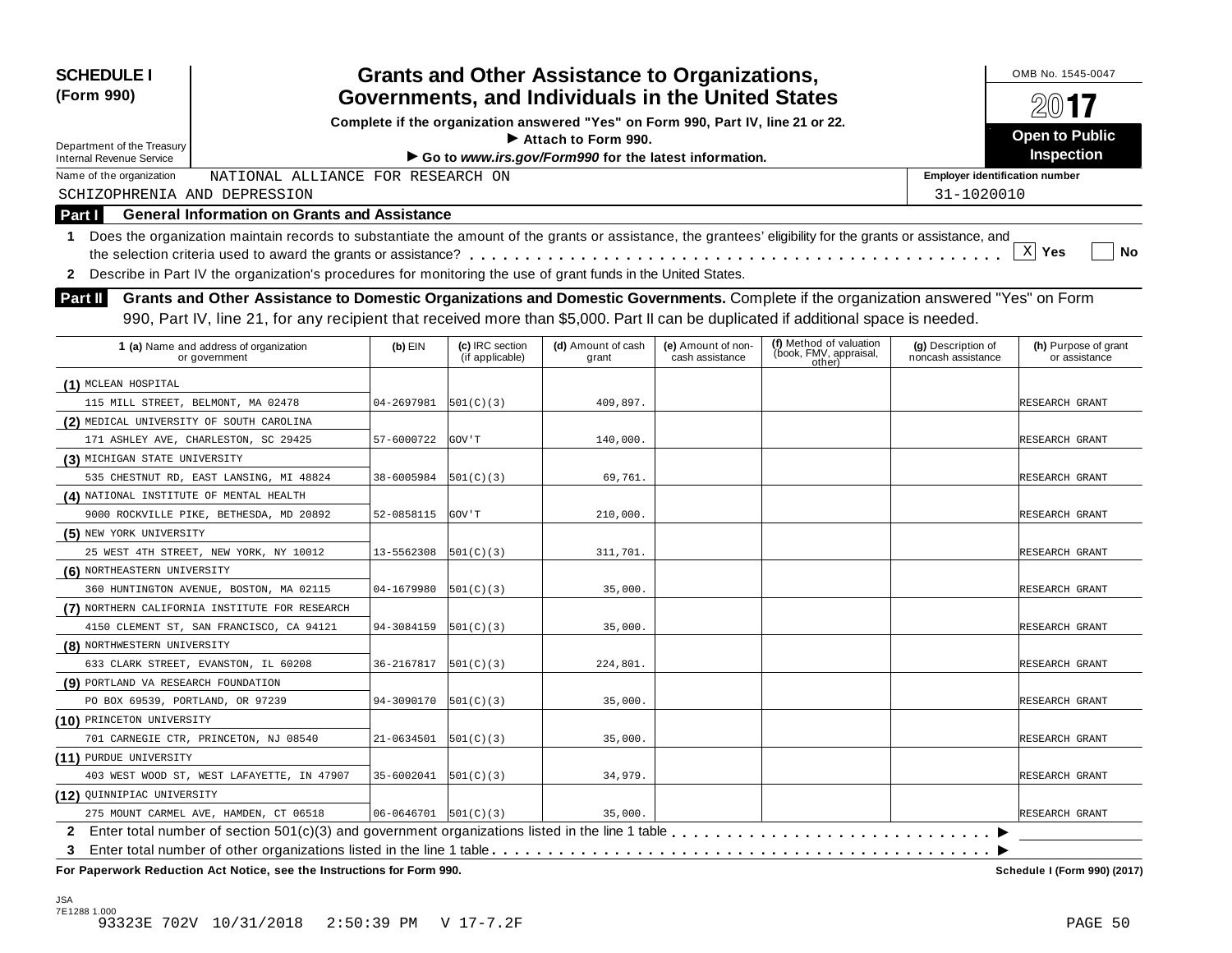| <b>SCHEDULE I</b><br>(Form 990)                                                                                                                                                                                                                                                                        |            |                                    | <b>Grants and Other Assistance to Organizations,</b><br>Governments, and Individuals in the United States |                                       |                                                             |                                          | OMB No. 1545-0047                     |  |  |  |  |
|--------------------------------------------------------------------------------------------------------------------------------------------------------------------------------------------------------------------------------------------------------------------------------------------------------|------------|------------------------------------|-----------------------------------------------------------------------------------------------------------|---------------------------------------|-------------------------------------------------------------|------------------------------------------|---------------------------------------|--|--|--|--|
|                                                                                                                                                                                                                                                                                                        |            |                                    | Complete if the organization answered "Yes" on Form 990, Part IV, line 21 or 22.                          |                                       |                                                             |                                          |                                       |  |  |  |  |
| Department of the Treasury                                                                                                                                                                                                                                                                             |            |                                    | Attach to Form 990.                                                                                       |                                       |                                                             |                                          | <b>Open to Public</b>                 |  |  |  |  |
| <b>Internal Revenue Service</b>                                                                                                                                                                                                                                                                        |            |                                    | Go to www.irs.gov/Form990 for the latest information.                                                     |                                       |                                                             |                                          | Inspection                            |  |  |  |  |
| NATIONAL ALLIANCE FOR RESEARCH ON<br>Name of the organization                                                                                                                                                                                                                                          |            |                                    |                                                                                                           |                                       |                                                             | <b>Employer identification number</b>    |                                       |  |  |  |  |
| SCHIZOPHRENIA AND DEPRESSION                                                                                                                                                                                                                                                                           |            |                                    |                                                                                                           |                                       |                                                             | 31-1020010                               |                                       |  |  |  |  |
| <b>General Information on Grants and Assistance</b><br>Part I                                                                                                                                                                                                                                          |            |                                    |                                                                                                           |                                       |                                                             |                                          |                                       |  |  |  |  |
| Does the organization maintain records to substantiate the amount of the grants or assistance, the grantees' eligibility for the grants or assistance, and<br>1<br>$X$ Yes<br>No<br>Describe in Part IV the organization's procedures for monitoring the use of grant funds in the United States.<br>2 |            |                                    |                                                                                                           |                                       |                                                             |                                          |                                       |  |  |  |  |
| Grants and Other Assistance to Domestic Organizations and Domestic Governments. Complete if the organization answered "Yes" on Form<br><b>Part II</b><br>990, Part IV, line 21, for any recipient that received more than \$5,000. Part II can be duplicated if additional space is needed.            |            |                                    |                                                                                                           |                                       |                                                             |                                          |                                       |  |  |  |  |
| 1 (a) Name and address of organization<br>or government                                                                                                                                                                                                                                                | $(b)$ EIN  | (c) IRC section<br>(if applicable) | (d) Amount of cash<br>grant                                                                               | (e) Amount of non-<br>cash assistance | (f) Method of valuation<br>(book, FMV, appraisal,<br>other) | (g) Description of<br>noncash assistance | (h) Purpose of grant<br>or assistance |  |  |  |  |
| (1) RESEARCH FOUNDATION FOR MENTAL HYGIENE, INC                                                                                                                                                                                                                                                        |            |                                    |                                                                                                           |                                       |                                                             |                                          |                                       |  |  |  |  |
| 150 BROADWAY, MENANDS, NY 12204                                                                                                                                                                                                                                                                        | 14-1410842 | 501(C)(3)                          | 244,912                                                                                                   |                                       |                                                             |                                          | RESEARCH GRANT                        |  |  |  |  |
| (2) RESEARCH FOUND FOR THE STATE UNIV. OF NY                                                                                                                                                                                                                                                           |            |                                    |                                                                                                           |                                       |                                                             |                                          |                                       |  |  |  |  |
| PO BOX 9, ALBANY, NY 12201                                                                                                                                                                                                                                                                             | 14-1368361 | 501(C)(3)                          | 104,696.                                                                                                  |                                       |                                                             |                                          | RESEARCH GRANT                        |  |  |  |  |
| (3) RUTGERS UNIVERSITY                                                                                                                                                                                                                                                                                 |            |                                    |                                                                                                           |                                       |                                                             |                                          |                                       |  |  |  |  |
| 100 STRUBLE RD, BRANCHVILLE, NJ 07826                                                                                                                                                                                                                                                                  | 22-6001086 | 501(C)(3)                          | 104,891.                                                                                                  |                                       |                                                             |                                          | RESEARCH GRANT                        |  |  |  |  |
| (4) SALK INSTITUTE FOR BIOLOGICAL STUDIES                                                                                                                                                                                                                                                              |            |                                    |                                                                                                           |                                       |                                                             |                                          |                                       |  |  |  |  |
| 10010 N TORREY PINES RD, LA JOLLA, CA 92037                                                                                                                                                                                                                                                            | 95-2160097 | 501(C)(3)                          | 30,892.                                                                                                   |                                       |                                                             |                                          | RESEARCH GRANT                        |  |  |  |  |
| (5) SAN DIEGO STATE UNIVERSITY                                                                                                                                                                                                                                                                         |            |                                    |                                                                                                           |                                       |                                                             |                                          |                                       |  |  |  |  |
| 5500 CAMPANILE DR, SAN DIEGO, CA 92182                                                                                                                                                                                                                                                                 | 33-0373293 | GOV ' T                            | 66,863.                                                                                                   |                                       |                                                             |                                          | RESEARCH GRANT                        |  |  |  |  |
| (6) STANFORD UNIVERSITY                                                                                                                                                                                                                                                                                |            |                                    |                                                                                                           |                                       |                                                             |                                          |                                       |  |  |  |  |
| 326 GALVEZ STREET, STANFORD, CA 94305                                                                                                                                                                                                                                                                  | 94-1156365 | 501(C)(3)                          | 317,933.                                                                                                  |                                       |                                                             |                                          | RESEARCH GRANT                        |  |  |  |  |
| (7) STEVENS INSTITUTE OF TECHNOLOGY                                                                                                                                                                                                                                                                    |            |                                    |                                                                                                           |                                       |                                                             |                                          |                                       |  |  |  |  |
| ONE CASTLE POINT ON HUDSON, HOBOKEN NJ 07030                                                                                                                                                                                                                                                           | 22-1487354 | 501(C)(3)                          | 35,000.                                                                                                   |                                       |                                                             |                                          | RESEARCH GRANT                        |  |  |  |  |
| (8) SYRACUSE UNIVERSITY                                                                                                                                                                                                                                                                                |            |                                    |                                                                                                           |                                       |                                                             |                                          |                                       |  |  |  |  |
| 820 COMSTOCK AVENUE, SYRACUSE, NY 13244                                                                                                                                                                                                                                                                | 15-0532081 | 501(C)(3)                          | 35,000.                                                                                                   |                                       |                                                             |                                          | RESEARCH GRANT                        |  |  |  |  |
| (9) TEMPLE UNIVERSITY                                                                                                                                                                                                                                                                                  |            |                                    |                                                                                                           |                                       |                                                             |                                          |                                       |  |  |  |  |
| 1852 N 10TH STREET, PHILADELPHIA, PA 19122                                                                                                                                                                                                                                                             | 23-1365971 | 501(C)(3)                          | 84,308.                                                                                                   |                                       |                                                             |                                          | RESEARCH GRANT                        |  |  |  |  |
| (10) TEXAS A&M UNIVERSITY                                                                                                                                                                                                                                                                              |            |                                    |                                                                                                           |                                       |                                                             |                                          |                                       |  |  |  |  |
| 401 GEORGE BUSH DR, COLLEGE STAT., TX 77840                                                                                                                                                                                                                                                            | 74-6000531 | 501(C)(3)                          | 135,000.                                                                                                  |                                       |                                                             |                                          | RESEARCH GRANT                        |  |  |  |  |
| (11) TEXAS WOMAN'S UNIVERSITY                                                                                                                                                                                                                                                                          |            |                                    |                                                                                                           |                                       |                                                             |                                          |                                       |  |  |  |  |
| PO BOX 425739, DENTON, TX 76204                                                                                                                                                                                                                                                                        | 75-6002618 | 501(C)(3)                          | 35,000.                                                                                                   |                                       |                                                             |                                          | RESEARCH GRANT                        |  |  |  |  |
| (12) THE MIRIAM HOSPITAL                                                                                                                                                                                                                                                                               |            |                                    |                                                                                                           |                                       |                                                             |                                          |                                       |  |  |  |  |
| 164 SUMMIT AVE, PROVIDENCE, RI 02906                                                                                                                                                                                                                                                                   | 05-0258905 | 501(C)(3)                          | 35,000                                                                                                    |                                       |                                                             |                                          | RESEARCH GRANT                        |  |  |  |  |
| $\mathbf{2}$                                                                                                                                                                                                                                                                                           |            |                                    |                                                                                                           |                                       |                                                             |                                          |                                       |  |  |  |  |
| 3                                                                                                                                                                                                                                                                                                      |            |                                    |                                                                                                           |                                       |                                                             |                                          |                                       |  |  |  |  |

 $F$  **Paperwork** Reduction Act Notice, see the Instructions for Form 990.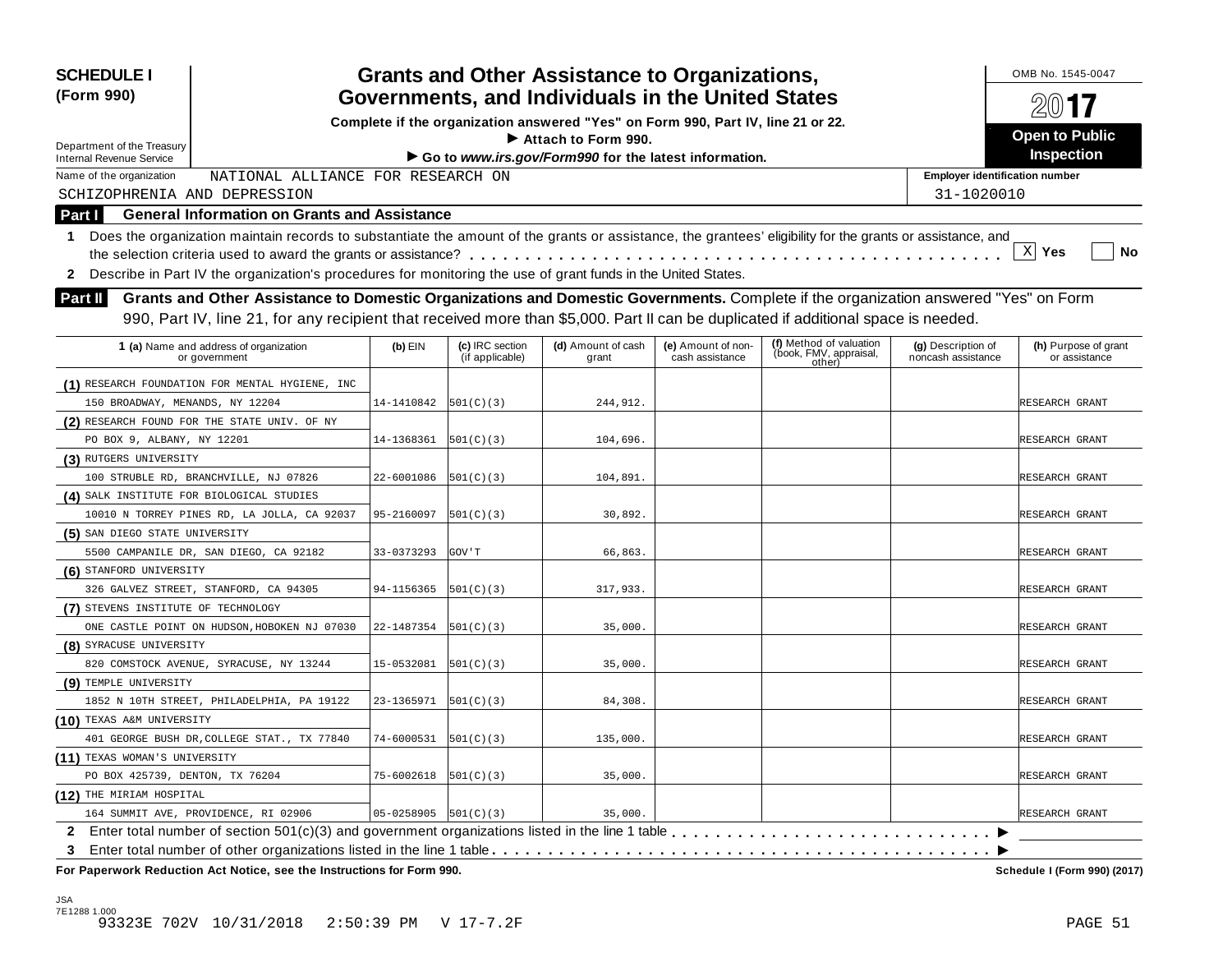| <b>SCHEDULE I</b><br>(Form 990)                                                                                                                                                                                                                                                             |                                                                                                                                                            |                        |                                    | <b>Grants and Other Assistance to Organizations,</b><br>Governments, and Individuals in the United States |                                       |                                                             |                                          | OMB No. 1545-0047<br>$200$ 17         |  |
|---------------------------------------------------------------------------------------------------------------------------------------------------------------------------------------------------------------------------------------------------------------------------------------------|------------------------------------------------------------------------------------------------------------------------------------------------------------|------------------------|------------------------------------|-----------------------------------------------------------------------------------------------------------|---------------------------------------|-------------------------------------------------------------|------------------------------------------|---------------------------------------|--|
|                                                                                                                                                                                                                                                                                             |                                                                                                                                                            |                        |                                    | Complete if the organization answered "Yes" on Form 990, Part IV, line 21 or 22.                          |                                       |                                                             |                                          |                                       |  |
| Department of the Treasury                                                                                                                                                                                                                                                                  |                                                                                                                                                            |                        |                                    | $\blacktriangleright$ Attach to Form 990.                                                                 |                                       |                                                             |                                          | <b>Open to Public</b>                 |  |
| <b>Internal Revenue Service</b>                                                                                                                                                                                                                                                             |                                                                                                                                                            |                        |                                    | Go to www.irs.gov/Form990 for the latest information.                                                     |                                       |                                                             |                                          | <b>Inspection</b>                     |  |
| Name of the organization                                                                                                                                                                                                                                                                    | NATIONAL ALLIANCE FOR RESEARCH ON                                                                                                                          |                        |                                    |                                                                                                           |                                       |                                                             | <b>Employer identification number</b>    |                                       |  |
| SCHIZOPHRENIA AND DEPRESSION                                                                                                                                                                                                                                                                |                                                                                                                                                            |                        |                                    |                                                                                                           |                                       |                                                             | 31-1020010                               |                                       |  |
| Part I                                                                                                                                                                                                                                                                                      | <b>General Information on Grants and Assistance</b>                                                                                                        |                        |                                    |                                                                                                           |                                       |                                                             |                                          |                                       |  |
| 1.                                                                                                                                                                                                                                                                                          | Does the organization maintain records to substantiate the amount of the grants or assistance, the grantees' eligibility for the grants or assistance, and |                        |                                    |                                                                                                           |                                       |                                                             |                                          |                                       |  |
|                                                                                                                                                                                                                                                                                             |                                                                                                                                                            |                        |                                    |                                                                                                           |                                       |                                                             |                                          | X <br>Yes<br>No                       |  |
| 2                                                                                                                                                                                                                                                                                           | Describe in Part IV the organization's procedures for monitoring the use of grant funds in the United States.                                              |                        |                                    |                                                                                                           |                                       |                                                             |                                          |                                       |  |
| Grants and Other Assistance to Domestic Organizations and Domestic Governments. Complete if the organization answered "Yes" on Form<br><b>Part II</b><br>990, Part IV, line 21, for any recipient that received more than \$5,000. Part II can be duplicated if additional space is needed. |                                                                                                                                                            |                        |                                    |                                                                                                           |                                       |                                                             |                                          |                                       |  |
|                                                                                                                                                                                                                                                                                             | 1 (a) Name and address of organization<br>or government                                                                                                    | $(b)$ EIN              | (c) IRC section<br>(if applicable) | (d) Amount of cash<br>grant                                                                               | (e) Amount of non-<br>cash assistance | (f) Method of valuation<br>(book, FMV, appraisal,<br>other) | (g) Description of<br>noncash assistance | (h) Purpose of grant<br>or assistance |  |
| (1) THE OHIO STATE UNIVERSITY                                                                                                                                                                                                                                                               |                                                                                                                                                            |                        |                                    |                                                                                                           |                                       |                                                             |                                          |                                       |  |
|                                                                                                                                                                                                                                                                                             | 901 WOODY HAYES DR, COLUMBUS, OH 43210                                                                                                                     | 31-6025986             | 501(C)(1)                          | 70,000.                                                                                                   |                                       |                                                             |                                          | RESEARCH GRANT                        |  |
| (2) THE ROCKEFELLER UNIVERSITY                                                                                                                                                                                                                                                              |                                                                                                                                                            |                        |                                    |                                                                                                           |                                       |                                                             |                                          |                                       |  |
| 1230 YORK AVE, NEW YORK, NY 10065                                                                                                                                                                                                                                                           |                                                                                                                                                            | 13-1624158             | 501(C)(3)                          | 35,000.                                                                                                   |                                       |                                                             |                                          | RESEARCH GRANT                        |  |
| (3) TUFTS UNIVERSITY                                                                                                                                                                                                                                                                        |                                                                                                                                                            |                        |                                    |                                                                                                           |                                       |                                                             |                                          |                                       |  |
| BALLOU HALL, MEDFORD, MA 02155                                                                                                                                                                                                                                                              |                                                                                                                                                            | 04-2103634             | 501(C)(3)                          | 35,000.                                                                                                   |                                       |                                                             |                                          | RESEARCH GRANT                        |  |
|                                                                                                                                                                                                                                                                                             | (4) UNIVERSITY OF ARKANSAS FOR MEDICAL SCIENCES                                                                                                            |                        |                                    |                                                                                                           |                                       |                                                             |                                          |                                       |  |
|                                                                                                                                                                                                                                                                                             | 4301 W. MARKHAM ST., LITTLE ROCK, AR 72205                                                                                                                 | 71-6046242             | GOV ' T                            | 86,019.                                                                                                   |                                       |                                                             |                                          | RESEARCH GRANT                        |  |
| (5) UNIVERSITY OF CALIFORNIA SAN DIEGO                                                                                                                                                                                                                                                      |                                                                                                                                                            |                        |                                    |                                                                                                           |                                       |                                                             |                                          |                                       |  |
|                                                                                                                                                                                                                                                                                             | 9500 GILMAN DRIVE, LA JOLLA, CA 92093                                                                                                                      | 95-6006144             | 501(C)(3)                          | 209,769.                                                                                                  |                                       |                                                             |                                          | RESEARCH GRANT                        |  |
| (6) UNIVERSITY OF CALIFORNIA, BERKELEY                                                                                                                                                                                                                                                      |                                                                                                                                                            |                        |                                    |                                                                                                           |                                       |                                                             |                                          |                                       |  |
|                                                                                                                                                                                                                                                                                             | 2080 ADDISON ST, 4200, BERKELEY, CA 94720                                                                                                                  | 94-6090626             | 501(C)(3)                          | 70,000.                                                                                                   |                                       |                                                             |                                          | RESEARCH GRANT                        |  |
| (7) UNIVERSITY OF CALIFORNIA, DAVIS                                                                                                                                                                                                                                                         |                                                                                                                                                            |                        |                                    |                                                                                                           |                                       |                                                             |                                          |                                       |  |
| ONE SHIELDS AVE, DAVIS, CA 95616                                                                                                                                                                                                                                                            |                                                                                                                                                            | 94-6036494             | 501(C)(3)                          | 105,000.                                                                                                  |                                       |                                                             |                                          | RESEARCH GRANT                        |  |
|                                                                                                                                                                                                                                                                                             | (8) UNIVERSITY OF CALIFORNIA, DAVIS MEDICAL CTR                                                                                                            |                        |                                    |                                                                                                           |                                       |                                                             |                                          |                                       |  |
|                                                                                                                                                                                                                                                                                             | 1460 DREW AVE, STE 100, DAVIS, CA 95618                                                                                                                    | 94-6081352             | 501(C)(3)                          | 70,000.                                                                                                   |                                       |                                                             |                                          | RESEARCH GRANT                        |  |
| (9) UNIVERSITY OF CALIFORNIA, LOS ANGELES                                                                                                                                                                                                                                                   |                                                                                                                                                            |                        |                                    |                                                                                                           |                                       |                                                             |                                          |                                       |  |
|                                                                                                                                                                                                                                                                                             | 10920 WILSHIRE BLVD, LOS ANGELES, CA 90024                                                                                                                 | 95-6006143             | 501(C)(3)                          | 174,987.                                                                                                  |                                       |                                                             |                                          | RESEARCH GRANT                        |  |
| (10) UNIVERSITY OF CALIFORNIA, SAN FRANCISCO                                                                                                                                                                                                                                                |                                                                                                                                                            |                        |                                    |                                                                                                           |                                       |                                                             |                                          |                                       |  |
|                                                                                                                                                                                                                                                                                             | UCSF BOX 0248, SAN FRANCISCO, CA 94143                                                                                                                     | 94-6036493             | 501(C)(3)                          | 105,000.                                                                                                  |                                       |                                                             |                                          | RESEARCH GRANT                        |  |
| (11) UNIVERSITY OF CALIFORNIA, SANTA BARBARA                                                                                                                                                                                                                                                |                                                                                                                                                            |                        |                                    |                                                                                                           |                                       |                                                             |                                          |                                       |  |
|                                                                                                                                                                                                                                                                                             | 3201 SAASB BLDG, SANTA BARBARA, CA 93106                                                                                                                   | 95-6006145             | 501(C)(3)                          | 34,881.                                                                                                   |                                       |                                                             |                                          | RESEARCH GRANT                        |  |
| (12) UNIVERSITY OF CHICAGO                                                                                                                                                                                                                                                                  |                                                                                                                                                            |                        |                                    |                                                                                                           |                                       |                                                             |                                          |                                       |  |
|                                                                                                                                                                                                                                                                                             | 5235 S. HARPER COURTH, CHICAGO, IL 60615                                                                                                                   | 36-2177139   501(C)(3) |                                    | 85,000.                                                                                                   |                                       |                                                             |                                          | RESEARCH GRANT                        |  |
| 3                                                                                                                                                                                                                                                                                           | 2 Enter total number of section 501(c)(3) and government organizations listed in the line 1 table                                                          |                        |                                    |                                                                                                           |                                       |                                                             |                                          |                                       |  |
|                                                                                                                                                                                                                                                                                             | For Paperwork Reduction Act Notice, see the Instructions for Form 990.                                                                                     |                        |                                    |                                                                                                           |                                       |                                                             |                                          | Schedule I (Form 990) (2017)          |  |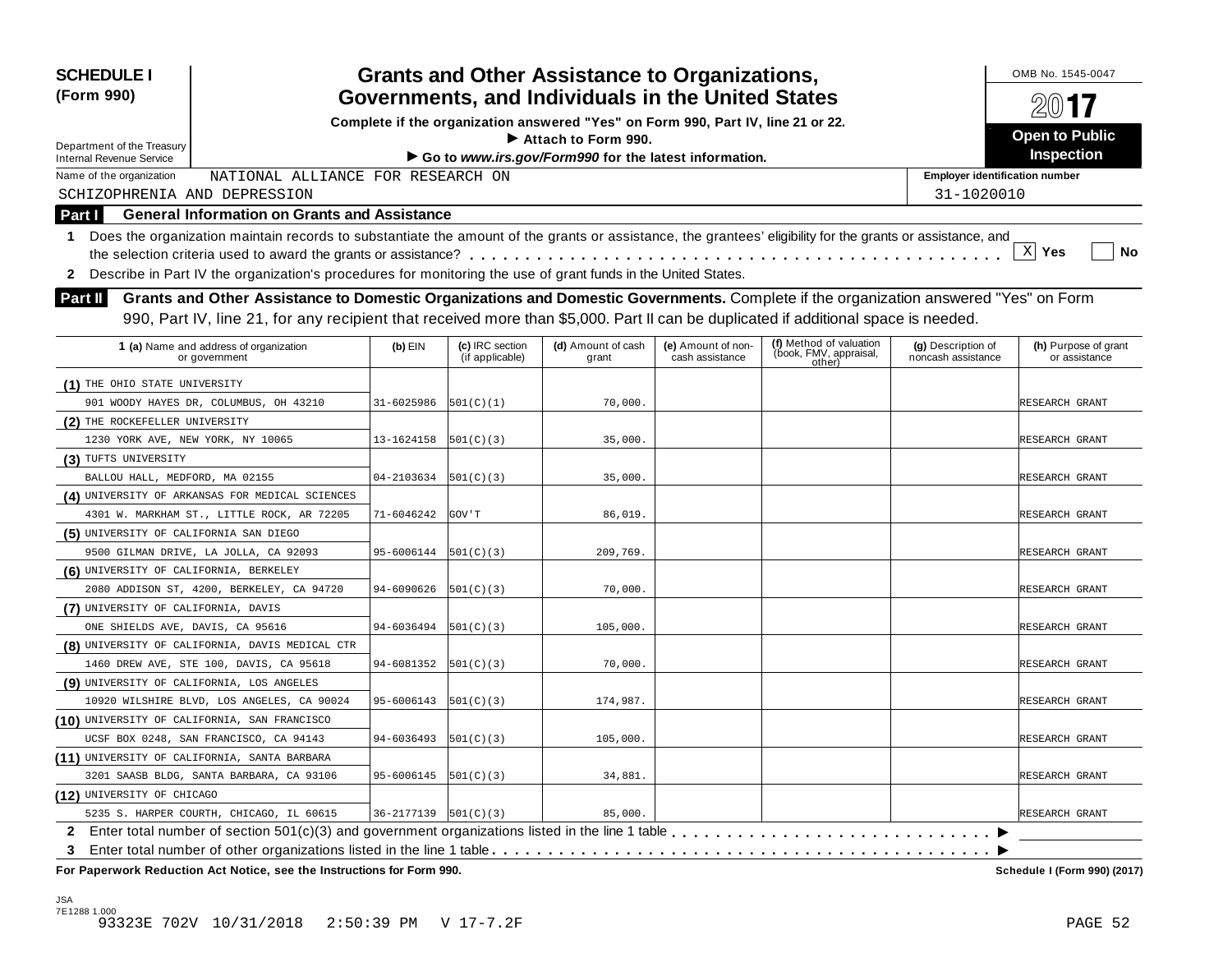| <b>SCHEDULE I</b><br>(Form 990)              |                                                                                                                                                                                                                                                                           |                            |                                    | <b>Grants and Other Assistance to Organizations,</b><br>Governments, and Individuals in the United States |                                       |                                                             |                                          | OMB No. 1545-0047<br>2017             |
|----------------------------------------------|---------------------------------------------------------------------------------------------------------------------------------------------------------------------------------------------------------------------------------------------------------------------------|----------------------------|------------------------------------|-----------------------------------------------------------------------------------------------------------|---------------------------------------|-------------------------------------------------------------|------------------------------------------|---------------------------------------|
|                                              |                                                                                                                                                                                                                                                                           |                            |                                    | Complete if the organization answered "Yes" on Form 990, Part IV, line 21 or 22.                          |                                       |                                                             |                                          |                                       |
| Department of the Treasury                   |                                                                                                                                                                                                                                                                           |                            |                                    | $\blacktriangleright$ Attach to Form 990.                                                                 |                                       |                                                             |                                          | <b>Open to Public</b>                 |
| <b>Internal Revenue Service</b>              |                                                                                                                                                                                                                                                                           |                            |                                    | Go to www.irs.gov/Form990 for the latest information.                                                     |                                       |                                                             |                                          | <b>Inspection</b>                     |
| Name of the organization                     | NATIONAL ALLIANCE FOR RESEARCH ON                                                                                                                                                                                                                                         |                            |                                    |                                                                                                           |                                       |                                                             | <b>Employer identification number</b>    |                                       |
| SCHIZOPHRENIA AND DEPRESSION                 |                                                                                                                                                                                                                                                                           |                            |                                    |                                                                                                           |                                       |                                                             | 31-1020010                               |                                       |
| Part I                                       | <b>General Information on Grants and Assistance</b>                                                                                                                                                                                                                       |                            |                                    |                                                                                                           |                                       |                                                             |                                          |                                       |
| 1.                                           | Does the organization maintain records to substantiate the amount of the grants or assistance, the grantees' eligibility for the grants or assistance, and                                                                                                                |                            |                                    |                                                                                                           |                                       |                                                             |                                          |                                       |
|                                              |                                                                                                                                                                                                                                                                           |                            |                                    |                                                                                                           |                                       |                                                             |                                          | X <br>Yes<br>No                       |
| 2                                            | Describe in Part IV the organization's procedures for monitoring the use of grant funds in the United States.                                                                                                                                                             |                            |                                    |                                                                                                           |                                       |                                                             |                                          |                                       |
| <b>Part II</b>                               | Grants and Other Assistance to Domestic Organizations and Domestic Governments. Complete if the organization answered "Yes" on Form<br>990, Part IV, line 21, for any recipient that received more than \$5,000. Part II can be duplicated if additional space is needed. |                            |                                    |                                                                                                           |                                       |                                                             |                                          |                                       |
|                                              | 1 (a) Name and address of organization<br>or government                                                                                                                                                                                                                   | $(b)$ EIN                  | (c) IRC section<br>(if applicable) | (d) Amount of cash<br>grant                                                                               | (e) Amount of non-<br>cash assistance | (f) Method of valuation<br>(book, FMV, appraisal,<br>other) | (g) Description of<br>noncash assistance | (h) Purpose of grant<br>or assistance |
| (1) UNIVERSITY OF CINCINNATI                 |                                                                                                                                                                                                                                                                           |                            |                                    |                                                                                                           |                                       |                                                             |                                          |                                       |
| PO BOX 210641, CINCINNATI, OH 45221          |                                                                                                                                                                                                                                                                           | 31-6000989                 | 501(C)(3)                          | 70,000.                                                                                                   |                                       |                                                             |                                          | RESEARCH GRANT                        |
| (2) UNIVERSITY OF COLORADO DENVER            |                                                                                                                                                                                                                                                                           |                            |                                    |                                                                                                           |                                       |                                                             |                                          |                                       |
| 1800 N GRANT ST, DENVER, CO 80203            |                                                                                                                                                                                                                                                                           | 84-6000555                 | 501(C)(3)                          | 105,000.                                                                                                  |                                       |                                                             |                                          | RESEARCH GRANT                        |
| (3) UNIVERSITY OF CONNECTICUT                |                                                                                                                                                                                                                                                                           |                            |                                    |                                                                                                           |                                       |                                                             |                                          |                                       |
| 438 WHITNEY ROAD EXT., STORRS, CT 06269      |                                                                                                                                                                                                                                                                           | 06-0772160                 | GOV ' T                            | 35,000.                                                                                                   |                                       |                                                             |                                          | RESEARCH GRANT                        |
| (4) UNIVERSITY OF DENVER                     |                                                                                                                                                                                                                                                                           |                            |                                    |                                                                                                           |                                       |                                                             |                                          |                                       |
|                                              | 2199 S UNIVERSITY BLVD, DENVER, CO 80210                                                                                                                                                                                                                                  | 84-0404231                 | 501(C)(3)                          | 49,720.                                                                                                   |                                       |                                                             |                                          | RESEARCH GRANT                        |
| (5) UNIVERSITY OF ILLINOIS AT CHICAGO        |                                                                                                                                                                                                                                                                           |                            |                                    |                                                                                                           |                                       |                                                             |                                          |                                       |
| 506 S WRIGHT STREET, URBANA, IL 61801        |                                                                                                                                                                                                                                                                           | 37-6000511                 | 501(C)(3)                          | 210,000.                                                                                                  |                                       |                                                             |                                          | RESEARCH GRANT                        |
| (6) UNIVERSITY OF IOWA                       |                                                                                                                                                                                                                                                                           |                            |                                    |                                                                                                           |                                       |                                                             |                                          |                                       |
| 105 JESSUP HALL, IOWA CITY, IA 52242         |                                                                                                                                                                                                                                                                           | 42-6004813                 | GOV ' T                            | 35,000.                                                                                                   |                                       |                                                             |                                          | RESEARCH GRANT                        |
| (7) UNIVERSITY OF KANSAS CENTER FOR RESEARCH |                                                                                                                                                                                                                                                                           |                            |                                    |                                                                                                           |                                       |                                                             |                                          |                                       |
| 2385 IRVING HILL RD, LAWRENCE, KS 66045      |                                                                                                                                                                                                                                                                           | 48-0680117                 | 501(C)(3)                          | 35,000.                                                                                                   |                                       |                                                             |                                          | RESEARCH GRANT                        |
| (8) UNIVERSITY OF MARYLAND                   |                                                                                                                                                                                                                                                                           |                            |                                    |                                                                                                           |                                       |                                                             |                                          | RESEARCH GRANT &                      |
| 620 W. LEXINGTON ST, BALTIMORE, MD 21201     |                                                                                                                                                                                                                                                                           | 52-6002033                 | 501(C)(3)                          | 229,970.                                                                                                  |                                       |                                                             |                                          | AWARD/PRIZE                           |
| (9) UNIVERSITY OF MEMPHIS                    |                                                                                                                                                                                                                                                                           |                            |                                    |                                                                                                           |                                       |                                                             |                                          |                                       |
| 3720 ALUMNI AVE, MEMPHIS, TN 38152           |                                                                                                                                                                                                                                                                           | 62-0648618                 | GOV ' T                            | 35,000.                                                                                                   |                                       |                                                             |                                          | RESEARCH GRANT                        |
| (10) UNIVERSITY OF MICHIGAN                  |                                                                                                                                                                                                                                                                           |                            |                                    |                                                                                                           |                                       |                                                             |                                          |                                       |
|                                              | 500 S. STATE STREET, ANN ARBOR, MI 48109                                                                                                                                                                                                                                  | 38-6006309                 | 501(C)(3)                          | 140,000.                                                                                                  |                                       |                                                             |                                          | RESEARCH GRANT                        |
| (11) UNIVERSITY OF MINNESOTA                 |                                                                                                                                                                                                                                                                           |                            |                                    |                                                                                                           |                                       |                                                             |                                          |                                       |
|                                              | 1300 S 2ND ST, 206, MINNEAPOLIS, MN 55454                                                                                                                                                                                                                                 | 41-6007513                 | 501(C)(3)                          | 136,670.                                                                                                  |                                       |                                                             |                                          | RESEARCH GRANT                        |
| (12) UNIVERSITY OF NEBRASKA MEDICAL CENTER   |                                                                                                                                                                                                                                                                           |                            |                                    |                                                                                                           |                                       |                                                             |                                          |                                       |
| 3835 HOLDREGE ST, LINCOLN, NE 68503          |                                                                                                                                                                                                                                                                           | $47-0049123$ $ 501(C)(3) $ |                                    | 34,966.                                                                                                   |                                       |                                                             |                                          | RESEARCH GRANT                        |
| 3                                            |                                                                                                                                                                                                                                                                           |                            |                                    |                                                                                                           |                                       |                                                             |                                          |                                       |
|                                              | For Paperwork Reduction Act Notice, see the Instructions for Form 990.                                                                                                                                                                                                    |                            |                                    |                                                                                                           |                                       |                                                             |                                          | Schedule I (Form 990) (2017)          |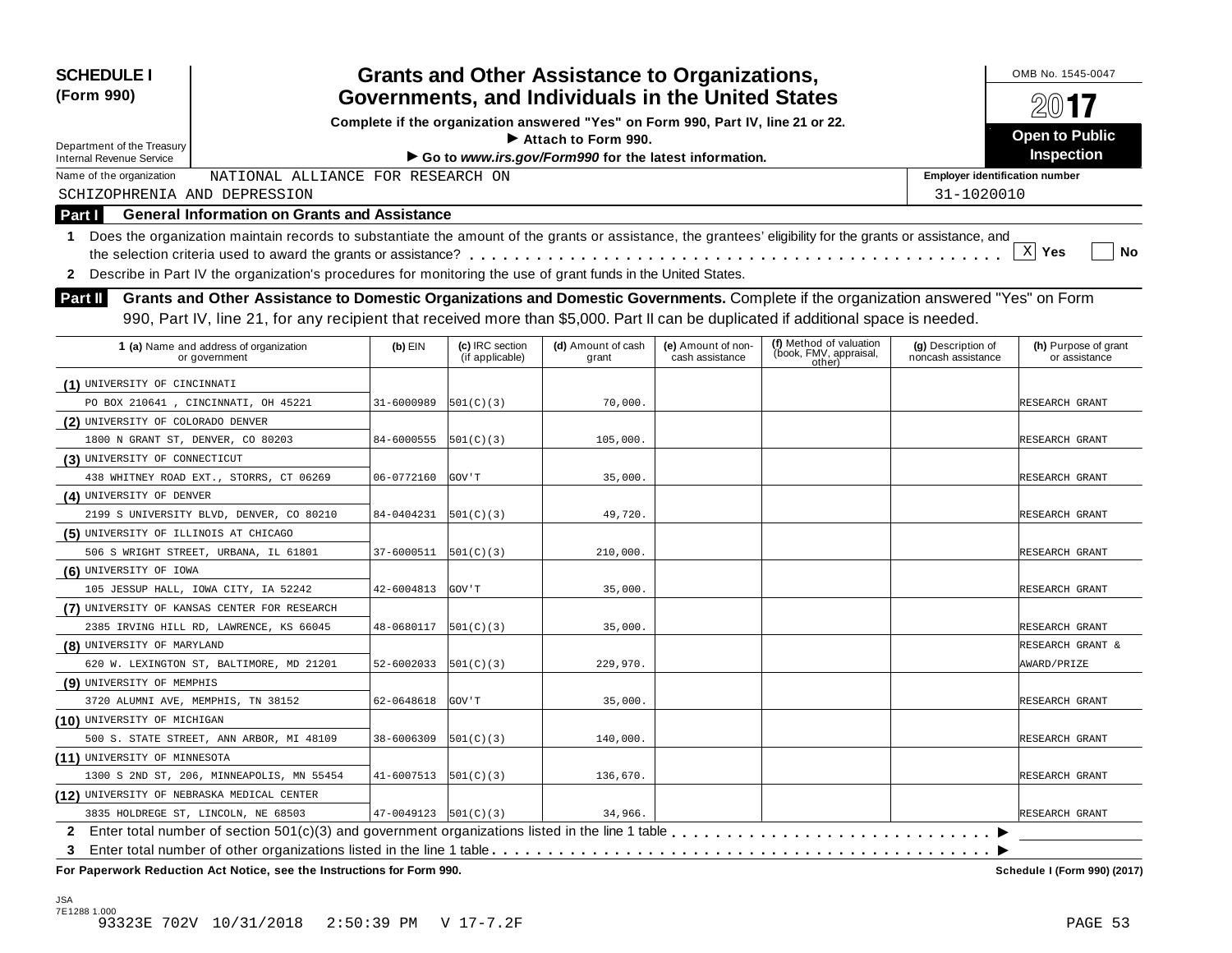| <b>SCHEDULE I</b><br>(Form 990)                                                                                                                                                                                                                                                                      | <b>Grants and Other Assistance to Organizations,</b><br>Governments, and Individuals in the United States                           |                            | OMB No. 1545-0047                  |                                                                                  |                                       |                                                             |                                          |                                       |  |  |  |
|------------------------------------------------------------------------------------------------------------------------------------------------------------------------------------------------------------------------------------------------------------------------------------------------------|-------------------------------------------------------------------------------------------------------------------------------------|----------------------------|------------------------------------|----------------------------------------------------------------------------------|---------------------------------------|-------------------------------------------------------------|------------------------------------------|---------------------------------------|--|--|--|
|                                                                                                                                                                                                                                                                                                      |                                                                                                                                     |                            |                                    | Complete if the organization answered "Yes" on Form 990, Part IV, line 21 or 22. |                                       |                                                             |                                          |                                       |  |  |  |
| Department of the Treasury                                                                                                                                                                                                                                                                           |                                                                                                                                     |                            |                                    | Attach to Form 990.                                                              |                                       |                                                             |                                          | <b>Open to Public</b>                 |  |  |  |
| <b>Internal Revenue Service</b>                                                                                                                                                                                                                                                                      |                                                                                                                                     |                            |                                    | Go to www.irs.gov/Form990 for the latest information.                            |                                       |                                                             |                                          | <b>Inspection</b>                     |  |  |  |
| Name of the organization                                                                                                                                                                                                                                                                             | NATIONAL ALLIANCE FOR RESEARCH ON                                                                                                   |                            |                                    |                                                                                  |                                       |                                                             | <b>Employer identification number</b>    |                                       |  |  |  |
| SCHIZOPHRENIA AND DEPRESSION                                                                                                                                                                                                                                                                         |                                                                                                                                     |                            |                                    |                                                                                  |                                       |                                                             | 31-1020010                               |                                       |  |  |  |
| <b>Part I</b>                                                                                                                                                                                                                                                                                        | <b>General Information on Grants and Assistance</b>                                                                                 |                            |                                    |                                                                                  |                                       |                                                             |                                          |                                       |  |  |  |
| Does the organization maintain records to substantiate the amount of the grants or assistance, the grantees' eligibility for the grants or assistance, and<br>1.<br>$X$ Yes<br>No<br>2 Describe in Part IV the organization's procedures for monitoring the use of grant funds in the United States. |                                                                                                                                     |                            |                                    |                                                                                  |                                       |                                                             |                                          |                                       |  |  |  |
| <b>Part II</b>                                                                                                                                                                                                                                                                                       | Grants and Other Assistance to Domestic Organizations and Domestic Governments. Complete if the organization answered "Yes" on Form |                            |                                    |                                                                                  |                                       |                                                             |                                          |                                       |  |  |  |
|                                                                                                                                                                                                                                                                                                      | 990, Part IV, line 21, for any recipient that received more than \$5,000. Part II can be duplicated if additional space is needed.  |                            |                                    |                                                                                  |                                       |                                                             |                                          |                                       |  |  |  |
|                                                                                                                                                                                                                                                                                                      | 1 (a) Name and address of organization<br>or government                                                                             | $(b)$ EIN                  | (c) IRC section<br>(if applicable) | (d) Amount of cash<br>grant                                                      | (e) Amount of non-<br>cash assistance | (f) Method of valuation<br>(book, FMV, appraisal,<br>other) | (g) Description of<br>noncash assistance | (h) Purpose of grant<br>or assistance |  |  |  |
| (1) UNIVERSITY OF NORTH CAROLINA                                                                                                                                                                                                                                                                     |                                                                                                                                     |                            |                                    |                                                                                  |                                       |                                                             |                                          |                                       |  |  |  |
|                                                                                                                                                                                                                                                                                                      | 103 S BLDG CAMPUS BOX, CHAPEL HILL, NC 27599                                                                                        | 56-6001393                 | 501(C)(3)                          | 401,868.                                                                         |                                       |                                                             |                                          | RESEARCH GRANT                        |  |  |  |
| (2) UNIVERSITY OF OREGON                                                                                                                                                                                                                                                                             |                                                                                                                                     |                            |                                    |                                                                                  |                                       |                                                             |                                          |                                       |  |  |  |
| 1585 E 13TH AVE, EUGENE, OR 97403                                                                                                                                                                                                                                                                    |                                                                                                                                     | 46-4727800                 | GOV ' T                            | 26,503                                                                           |                                       |                                                             |                                          | RESEARCH GRANT                        |  |  |  |
| (3) UNIVERSITY OF PITTSBURGH                                                                                                                                                                                                                                                                         |                                                                                                                                     |                            |                                    |                                                                                  |                                       |                                                             |                                          |                                       |  |  |  |
|                                                                                                                                                                                                                                                                                                      | 128 NORTH CRAIG ST, PITTSBURGH, PA 15260                                                                                            | 25-0965591                 | 501(C)(3)                          | 482, 311.                                                                        |                                       |                                                             |                                          | RESEARCH GRANT                        |  |  |  |
| (4) UNIVERSITY OF ROCHESTER                                                                                                                                                                                                                                                                          |                                                                                                                                     |                            |                                    |                                                                                  |                                       |                                                             |                                          |                                       |  |  |  |
| PO BOX 270032, ROCHESTER, NY 14627                                                                                                                                                                                                                                                                   |                                                                                                                                     | 16-0743209                 | 501(C)(3)                          | 80,618.                                                                          |                                       |                                                             |                                          | RESEARCH GRANT                        |  |  |  |
| (5) UNIVERSITY OF SOUTHERN CALIFORNIA                                                                                                                                                                                                                                                                |                                                                                                                                     |                            |                                    |                                                                                  |                                       |                                                             |                                          |                                       |  |  |  |
|                                                                                                                                                                                                                                                                                                      | 3551 TROUSDALE PKWY, LOS ANGELES, CA 90089                                                                                          | 95-1642394                 | 501(C)(3)                          | 150,000.                                                                         |                                       |                                                             |                                          | RESEARCH GRANT                        |  |  |  |
| (6) UNIVERSITY OF TEXAS AT AUSTIN                                                                                                                                                                                                                                                                    |                                                                                                                                     |                            |                                    |                                                                                  |                                       |                                                             |                                          |                                       |  |  |  |
| P. O. BOX 7458, AUSTIN, TX 78713                                                                                                                                                                                                                                                                     |                                                                                                                                     | 74-6000203                 | 501(C)(3)                          | 66,926.                                                                          |                                       |                                                             |                                          | RESEARCH GRANT                        |  |  |  |
| (7) UNIVERSITY OF TEXAS HEALTH SCIENCE CENTER                                                                                                                                                                                                                                                        |                                                                                                                                     |                            |                                    |                                                                                  |                                       |                                                             |                                          |                                       |  |  |  |
|                                                                                                                                                                                                                                                                                                      | 7703 FLOYD CURL DR, SAN ANTONIO, TX 78229                                                                                           | 74-1586031                 | 501(C)(3)                          | 35,000                                                                           |                                       |                                                             |                                          | RESEARCH GRANT                        |  |  |  |
|                                                                                                                                                                                                                                                                                                      | (8) UNIVERSITY OF TEXAS MD ANDERSON CANCER CTR                                                                                      |                            |                                    |                                                                                  |                                       |                                                             |                                          |                                       |  |  |  |
| PO BOX 4486, HOUSTON, TX 77210                                                                                                                                                                                                                                                                       |                                                                                                                                     | 74-6001118                 | 501(C)(3)                          | 99,281.                                                                          |                                       |                                                             |                                          | RESEARCH GRANT                        |  |  |  |
|                                                                                                                                                                                                                                                                                                      | (9) UNIVERSITY OF TEXAS MEDICAL BRANCH AT GALVE                                                                                     |                            |                                    |                                                                                  |                                       |                                                             |                                          |                                       |  |  |  |
|                                                                                                                                                                                                                                                                                                      | 301 UNIVERSITY BLVD, GALVESTON, TX 77555                                                                                            | 74-6000949                 | GOV ' T                            | 35,000.                                                                          |                                       |                                                             |                                          | RESEARCH GRANT                        |  |  |  |
|                                                                                                                                                                                                                                                                                                      | (10) UNIVERSITY OF TEXAS SOUTHWESTERN MEDICAL CR                                                                                    |                            |                                    |                                                                                  |                                       |                                                             |                                          |                                       |  |  |  |
| 601 COLORADO STREET, AUSTIN, TX 78701                                                                                                                                                                                                                                                                |                                                                                                                                     | 75-6002868                 | <b>GOV</b> 'T                      | 174,819.                                                                         |                                       |                                                             |                                          | RESEARCH GRANT                        |  |  |  |
| (11) UNIVERSITY OF TULSA                                                                                                                                                                                                                                                                             |                                                                                                                                     |                            |                                    |                                                                                  |                                       |                                                             |                                          |                                       |  |  |  |
| 800 S TUCKER DR , TULSA, TX 74104                                                                                                                                                                                                                                                                    |                                                                                                                                     | 73-0579298                 | 501(C)(3)                          | 34,000.                                                                          |                                       |                                                             |                                          | RESEARCH GRANT                        |  |  |  |
| (12) UNIVERSITY OF UTAH                                                                                                                                                                                                                                                                              |                                                                                                                                     |                            |                                    |                                                                                  |                                       |                                                             |                                          |                                       |  |  |  |
|                                                                                                                                                                                                                                                                                                      | 332 S 1400 EAST, SALT LAKE CITY, UT 84112                                                                                           | $87 - 6000525$ $501(C)(3)$ |                                    | 104,555                                                                          |                                       |                                                             |                                          | RESEARCH GRANT                        |  |  |  |
| $\mathbf{2}$                                                                                                                                                                                                                                                                                         | Enter total number of section 501(c)(3) and government organizations listed in the line 1 table                                     |                            |                                    |                                                                                  |                                       |                                                             | ▸                                        |                                       |  |  |  |
| 3                                                                                                                                                                                                                                                                                                    |                                                                                                                                     |                            |                                    |                                                                                  |                                       |                                                             |                                          |                                       |  |  |  |

 **For Paperwork Reduction Act Notice, see the Instructions for Form 990.** 

Schedule I (Form 990) (2017)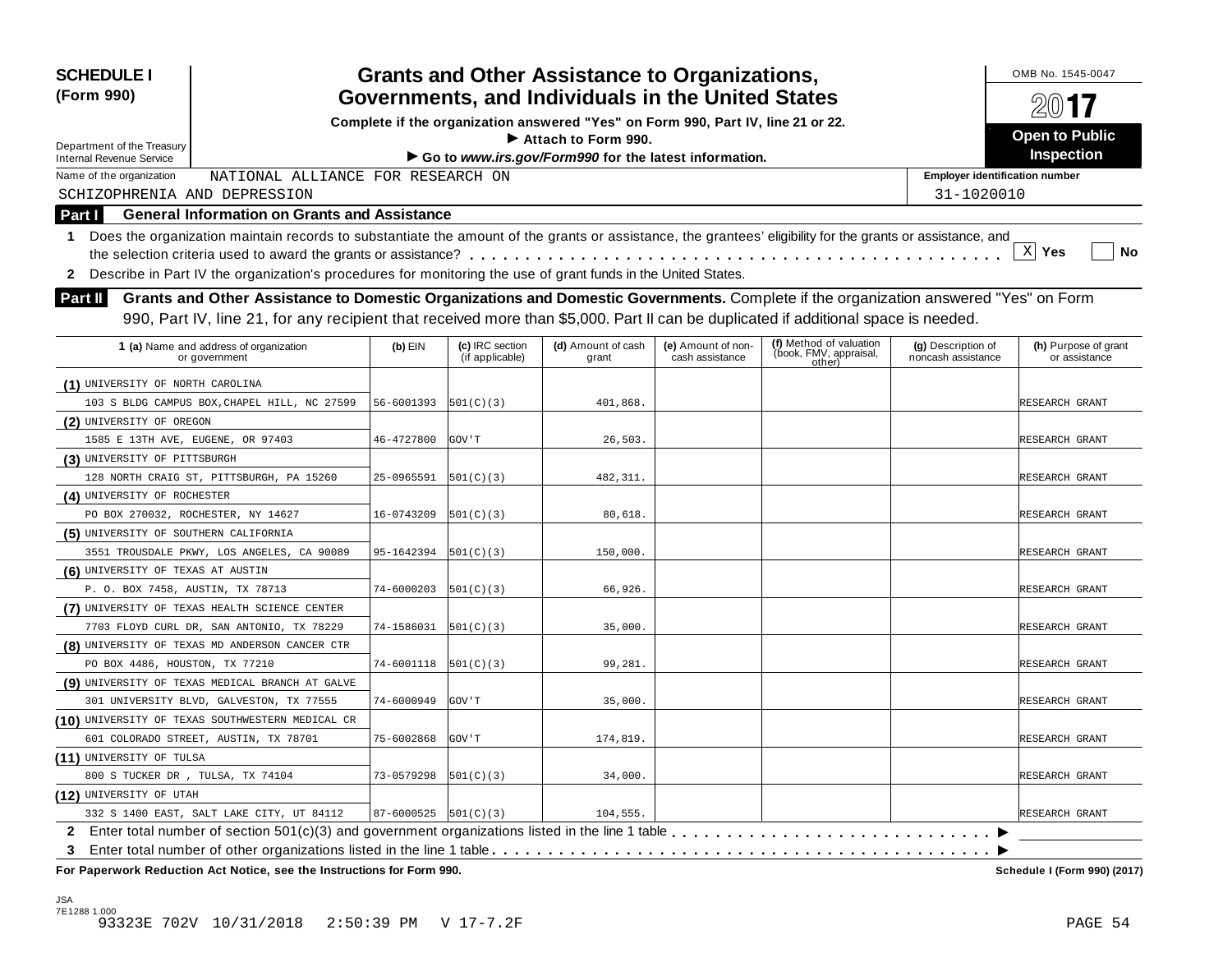| <b>SCHEDULE I</b><br>(Form 990)          | <b>Grants and Other Assistance to Organizations,</b><br>Governments, and Individuals in the United States                                                                                                                                                                 |            |                                    |                                                                                  |                                       |                                                             |                                          | OMB No. 1545-0047                     |
|------------------------------------------|---------------------------------------------------------------------------------------------------------------------------------------------------------------------------------------------------------------------------------------------------------------------------|------------|------------------------------------|----------------------------------------------------------------------------------|---------------------------------------|-------------------------------------------------------------|------------------------------------------|---------------------------------------|
|                                          |                                                                                                                                                                                                                                                                           |            |                                    | Complete if the organization answered "Yes" on Form 990, Part IV, line 21 or 22. |                                       |                                                             |                                          |                                       |
| Department of the Treasury               |                                                                                                                                                                                                                                                                           |            |                                    | $\blacktriangleright$ Attach to Form 990.                                        |                                       |                                                             |                                          | <b>Open to Public</b>                 |
| <b>Internal Revenue Service</b>          |                                                                                                                                                                                                                                                                           |            |                                    | Go to www.irs.gov/Form990 for the latest information.                            |                                       |                                                             |                                          | <b>Inspection</b>                     |
| Name of the organization                 | NATIONAL ALLIANCE FOR RESEARCH ON                                                                                                                                                                                                                                         |            |                                    |                                                                                  |                                       |                                                             | <b>Employer identification number</b>    |                                       |
| SCHIZOPHRENIA AND DEPRESSION             |                                                                                                                                                                                                                                                                           |            |                                    |                                                                                  |                                       |                                                             | 31-1020010                               |                                       |
| <b>Part I</b>                            | <b>General Information on Grants and Assistance</b>                                                                                                                                                                                                                       |            |                                    |                                                                                  |                                       |                                                             |                                          |                                       |
| 1                                        | Does the organization maintain records to substantiate the amount of the grants or assistance, the grantees' eligibility for the grants or assistance, and                                                                                                                |            |                                    |                                                                                  |                                       |                                                             |                                          |                                       |
|                                          |                                                                                                                                                                                                                                                                           |            |                                    |                                                                                  |                                       |                                                             |                                          | X <br>Yes<br>No                       |
| $\mathbf{z}$                             | Describe in Part IV the organization's procedures for monitoring the use of grant funds in the United States.                                                                                                                                                             |            |                                    |                                                                                  |                                       |                                                             |                                          |                                       |
| <b>Part II</b>                           | Grants and Other Assistance to Domestic Organizations and Domestic Governments. Complete if the organization answered "Yes" on Form<br>990, Part IV, line 21, for any recipient that received more than \$5,000. Part II can be duplicated if additional space is needed. |            |                                    |                                                                                  |                                       |                                                             |                                          |                                       |
|                                          | 1 (a) Name and address of organization<br>or government                                                                                                                                                                                                                   | $(b)$ EIN  | (c) IRC section<br>(if applicable) | (d) Amount of cash<br>grant                                                      | (e) Amount of non-<br>cash assistance | (f) Method of valuation<br>(book, FMV, appraisal,<br>other) | (g) Description of<br>noncash assistance | (h) Purpose of grant<br>or assistance |
| (1) UNIVERSITY OF WASHINGTON             |                                                                                                                                                                                                                                                                           |            |                                    |                                                                                  |                                       |                                                             |                                          |                                       |
| BOX 359505, SEATTLE, WA 98195            |                                                                                                                                                                                                                                                                           | 91-6001537 | 501(C)(3)                          | 35,000.                                                                          |                                       |                                                             |                                          | RESEARCH GRANT                        |
| (2) UNIVERSITY OF WISCONSIN-MADISON      |                                                                                                                                                                                                                                                                           |            |                                    |                                                                                  |                                       |                                                             |                                          |                                       |
|                                          | 702 WEST JOHNSON STREET, MADISON, WI 53715                                                                                                                                                                                                                                | 39-6006492 | GOV ' T                            | 105,000.                                                                         |                                       |                                                             |                                          | RESEARCH GRANT                        |
| (3) VAN ANDEL RESEARCH INSTITUTE         |                                                                                                                                                                                                                                                                           |            |                                    |                                                                                  |                                       |                                                             |                                          |                                       |
|                                          | 333 BOSTWICK AVE NE, GRAND RAPIDS, MI 49503                                                                                                                                                                                                                               | 52-2000823 | 501(C)(3)                          | 35,000.                                                                          |                                       |                                                             |                                          | RESEARCH GRANT                        |
| (4) VANDERBILT UNIVERSITY                |                                                                                                                                                                                                                                                                           |            |                                    |                                                                                  |                                       |                                                             |                                          |                                       |
| GIFT PROCESSING, NASHVILLE, TN 37235     |                                                                                                                                                                                                                                                                           | 62-0476822 | 501(C)(3)                          | 50,000.                                                                          |                                       |                                                             |                                          | RESEARCH GRANT                        |
| (5) VANDERBILT UNIVERSITY MEDICAL CENTER |                                                                                                                                                                                                                                                                           |            |                                    |                                                                                  |                                       |                                                             |                                          |                                       |
|                                          | 2525 WEST END AVE, NASHVILLE, TN 37203                                                                                                                                                                                                                                    | 35-2528741 | 501(C)(3)                          | 139,926.                                                                         |                                       |                                                             |                                          | RESEARCH GRANT                        |
| (6) WASHINGTON UNIVERSITY                |                                                                                                                                                                                                                                                                           |            |                                    |                                                                                  |                                       |                                                             |                                          |                                       |
|                                          | CAMPUS BOX 1082, SAINT LOUIS, MO 63130                                                                                                                                                                                                                                    | 43-0653611 | 501(C)(3)                          | 198,408.                                                                         |                                       |                                                             |                                          | RESEARCH GRANT                        |
| (7) YALE UNIVERSITY SCHOOL OF MEDICINE   |                                                                                                                                                                                                                                                                           |            |                                    |                                                                                  |                                       |                                                             |                                          |                                       |
| P.O. BOX 2038, NEW HAVEN, CT 06521       |                                                                                                                                                                                                                                                                           | 06-0646973 | 501(C)(3)                          | 777,739.                                                                         |                                       |                                                             |                                          | RESEARCH GRANT                        |
| (8)                                      |                                                                                                                                                                                                                                                                           |            |                                    |                                                                                  |                                       |                                                             |                                          |                                       |
| (9)                                      |                                                                                                                                                                                                                                                                           |            |                                    |                                                                                  |                                       |                                                             |                                          |                                       |
| (10)                                     |                                                                                                                                                                                                                                                                           |            |                                    |                                                                                  |                                       |                                                             |                                          |                                       |
| (11)                                     |                                                                                                                                                                                                                                                                           |            |                                    |                                                                                  |                                       |                                                             |                                          |                                       |
| (12)                                     |                                                                                                                                                                                                                                                                           |            |                                    |                                                                                  |                                       |                                                             |                                          |                                       |
|                                          |                                                                                                                                                                                                                                                                           |            |                                    |                                                                                  |                                       |                                                             |                                          |                                       |
| 3                                        |                                                                                                                                                                                                                                                                           |            |                                    |                                                                                  |                                       |                                                             |                                          | 90.<br>13.                            |
|                                          | For Paperwork Reduction Act Notice, see the Instructions for Form 990.                                                                                                                                                                                                    |            |                                    |                                                                                  |                                       |                                                             |                                          | Schedule I (Form 990) (2017)          |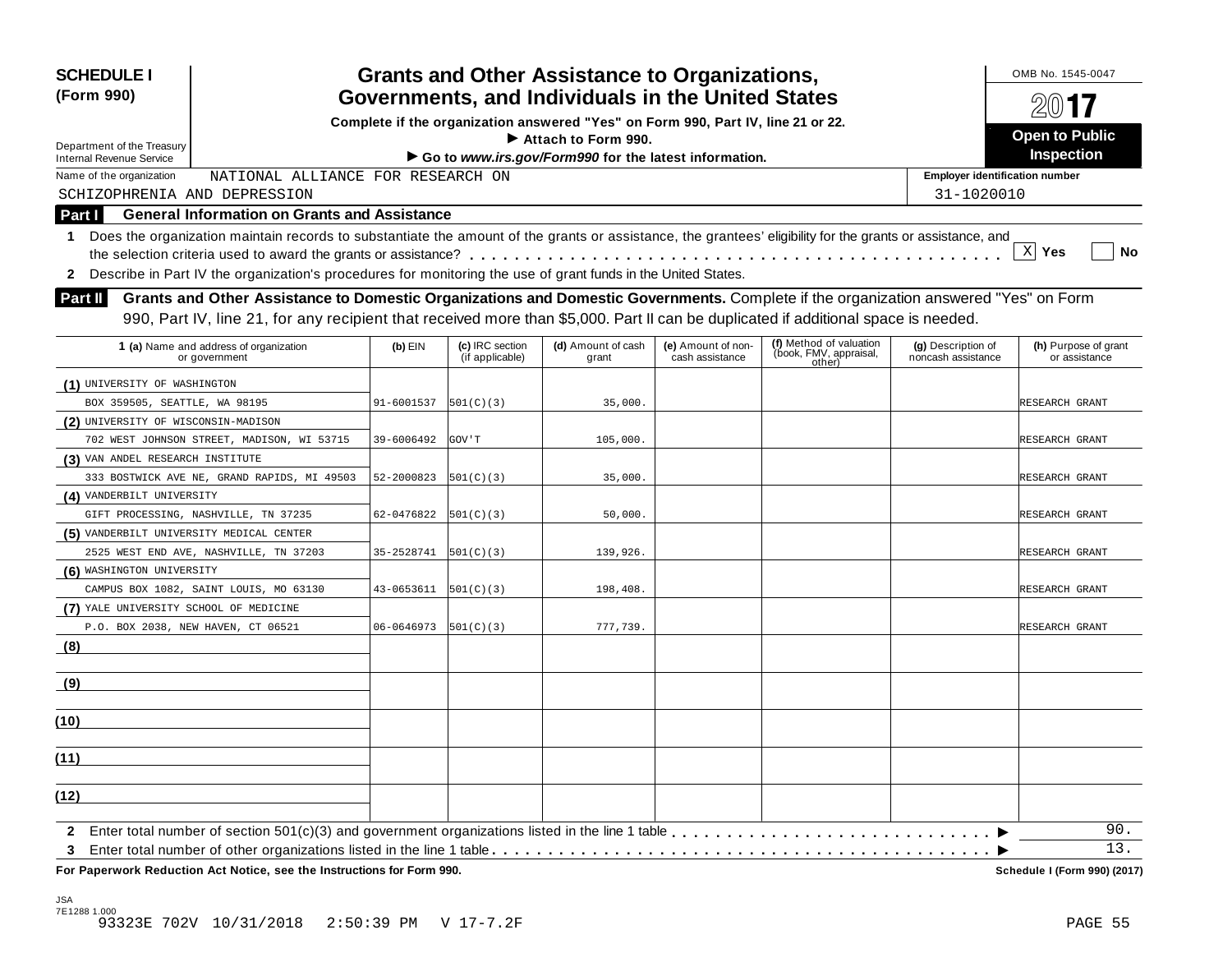#### **Grants and Other Assistance to Domestic Individuals.** Complete ifthe organization answered "Yes" on Form 990, Part IV, line 22. **Part III** Grants and Other Assistance to Domestic Individuals<br>Part III can be duplicated if additional space is needed.

| (a) Type of grant or assistance                                                                                                         | (b) Number of<br>recipients | (c) Amount of<br>cash grant | (d) Amount of<br>non-cash assistance | (e) Method of valuation (book,<br>FMV, appraisal, other) | (f) Description of non-cash assistance |  |  |  |
|-----------------------------------------------------------------------------------------------------------------------------------------|-----------------------------|-----------------------------|--------------------------------------|----------------------------------------------------------|----------------------------------------|--|--|--|
|                                                                                                                                         |                             |                             |                                      |                                                          |                                        |  |  |  |
| INDIVIDUAL AWARDS/PRIZES                                                                                                                | 6.                          | 125,000.                    |                                      |                                                          |                                        |  |  |  |
|                                                                                                                                         |                             |                             |                                      |                                                          |                                        |  |  |  |
| -2                                                                                                                                      |                             |                             |                                      |                                                          |                                        |  |  |  |
|                                                                                                                                         |                             |                             |                                      |                                                          |                                        |  |  |  |
| 3                                                                                                                                       |                             |                             |                                      |                                                          |                                        |  |  |  |
|                                                                                                                                         |                             |                             |                                      |                                                          |                                        |  |  |  |
| 4                                                                                                                                       |                             |                             |                                      |                                                          |                                        |  |  |  |
|                                                                                                                                         |                             |                             |                                      |                                                          |                                        |  |  |  |
| 5                                                                                                                                       |                             |                             |                                      |                                                          |                                        |  |  |  |
|                                                                                                                                         |                             |                             |                                      |                                                          |                                        |  |  |  |
| -6                                                                                                                                      |                             |                             |                                      |                                                          |                                        |  |  |  |
|                                                                                                                                         |                             |                             |                                      |                                                          |                                        |  |  |  |
| 7                                                                                                                                       |                             |                             |                                      |                                                          |                                        |  |  |  |
| Part IV<br>Supplemental Information. Provide the information required in Part I, line 2, Part III, column (b); and any other additional |                             |                             |                                      |                                                          |                                        |  |  |  |

PART I, LINE 2:

GENERAL:

A) THE AWARD IS FOR A PERIOD OF UP TO 12 MONTHS.

B) SECOND YEAR FUNDING (I.E., THIRD PAYMENT) IS SUBJECT TO THE

AVAILABILITY OF FUNDS.

 $information$ .

C) NARSAD MUST BE NOTIFIED IN WRITING OF ALL AWARDS/GRANTS RECEIVED

SUBSEQUENT TO THE NARSAD AWARD THROUGHOUT THE DURATION OF THE AWARD.

D) A GRANTEE HAS UP TO SIX MONTHS FROM THE ORIGINALLY SCHEDULED START

DATE TO ESTABLISH A REVISED START DATE.

E) IF THE GRANT START DATE IS DELAYED, THE GRANT PERIOD WILL BE CHANGED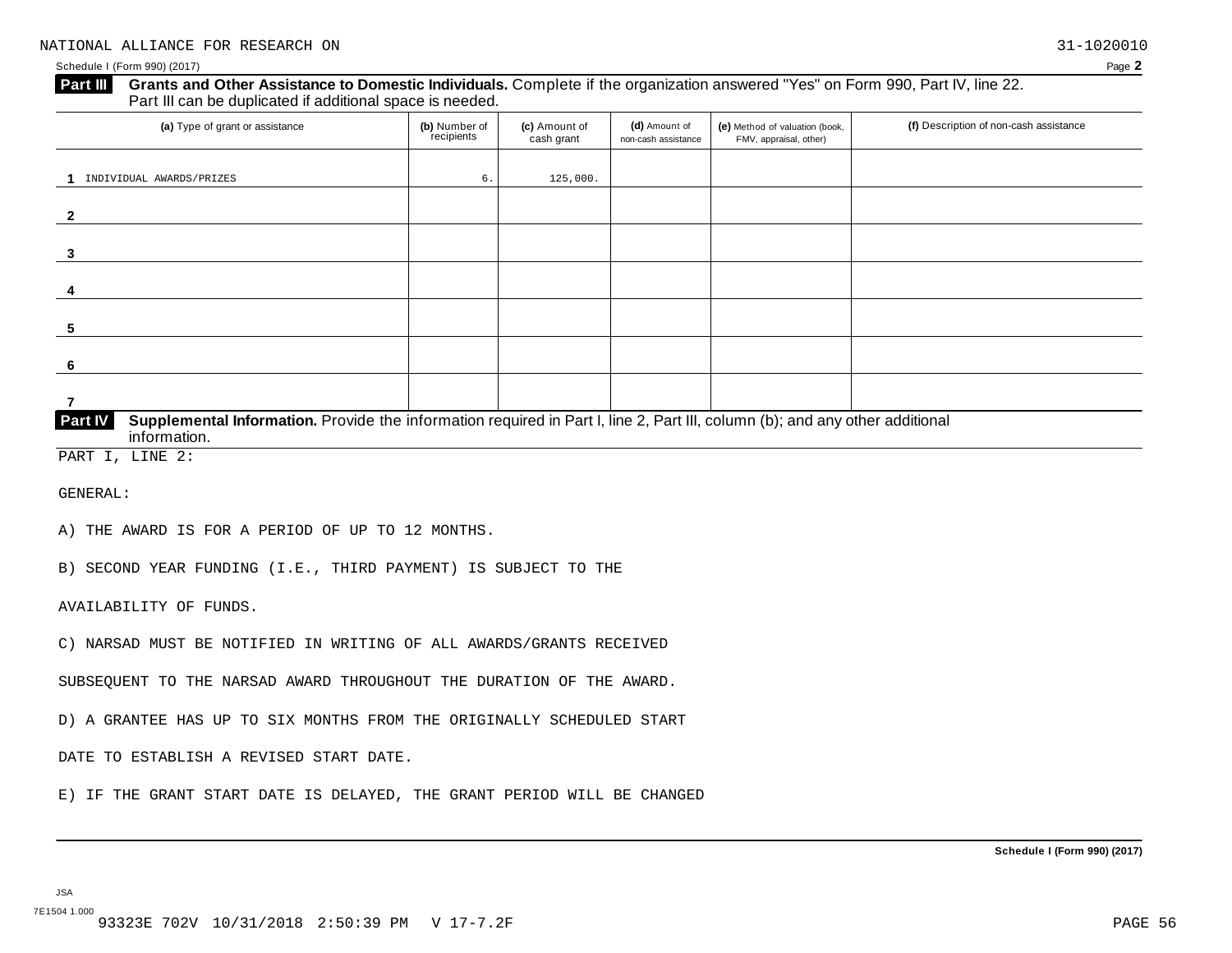#### **Grants and Other Assistance to Domestic Individuals.** Complete ifthe organization answered "Yes" on Form 990, Part IV, line 22. **Part III** Grants and Other Assistance to Domestic Individuals<br>Part III can be duplicated if additional space is needed.

| (a) Type of grant or assistance                                                                                                              | (b) Number of<br>recipients | (c) Amount of<br>cash grant | (d) Amount of<br>non-cash assistance | (e) Method of valuation (book,<br>FMV, appraisal, other) | (f) Description of non-cash assistance |  |  |
|----------------------------------------------------------------------------------------------------------------------------------------------|-----------------------------|-----------------------------|--------------------------------------|----------------------------------------------------------|----------------------------------------|--|--|
|                                                                                                                                              |                             |                             |                                      |                                                          |                                        |  |  |
| $\overline{\mathbf{z}}$                                                                                                                      |                             |                             |                                      |                                                          |                                        |  |  |
| 3                                                                                                                                            |                             |                             |                                      |                                                          |                                        |  |  |
|                                                                                                                                              |                             |                             |                                      |                                                          |                                        |  |  |
| 5                                                                                                                                            |                             |                             |                                      |                                                          |                                        |  |  |
| -6                                                                                                                                           |                             |                             |                                      |                                                          |                                        |  |  |
| 7                                                                                                                                            |                             |                             |                                      |                                                          |                                        |  |  |
| D <sub>out</sub> N<br>Cupulamental Information, Dravida the information required in Dert Lline 2. Dent III, equipmental any other odditional |                             |                             |                                      |                                                          |                                        |  |  |

**Supplemental Information.** Provide the information required in Part I, line 2, Part III, column (b); and any other additional information. **Part IV**

TO REFLECT THIS, AND WILL RESULT IN A DEFFERED PAYMENT SCHEDULE.

F) ANY PROJECT CHANGES MUST BE SUBMITTED IN WRITING TO NARSAD FOR REVIEW

AND PRE-APPROVAL.

G) FUNDING AFTER THE AWARD PERIOD IS NON-RENEWABLE, BUT A "NO-COST" TIME

EXTENSION CAN BE REQUESTED YEARLY.

USE OF FUNDS -

A) EXPENDITURES MUST BE MADE IN ACCORDANCE WITH THE GRANTEE'S

INSTITUTIONAL POLICY AND MUST BE USED TO SUPPORT THE RESEARCH BUDGET

DESCRIBED IN THE NARSAD APPLICATION OR AN APPROXIMATION THEREOF.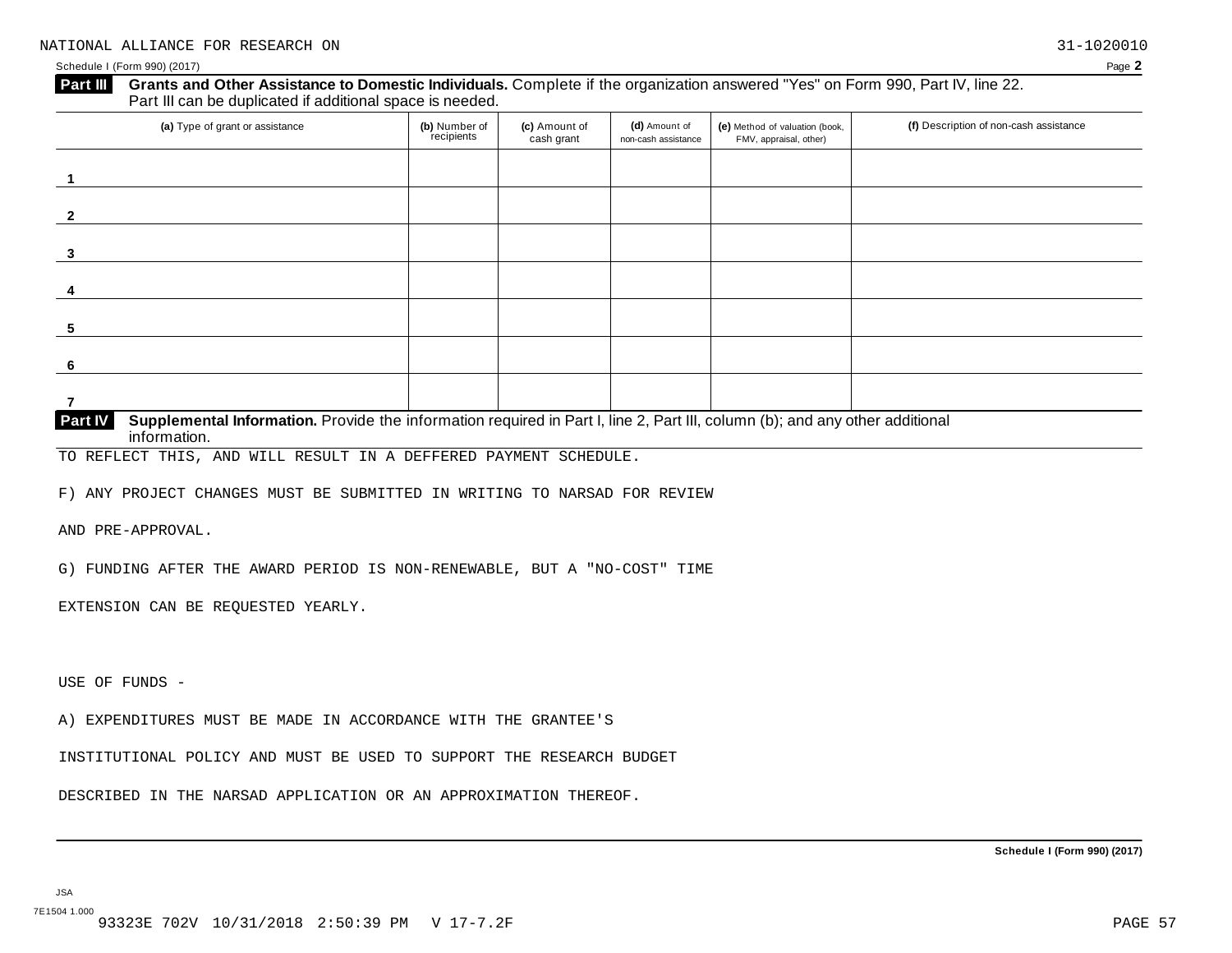|                                                                                                                                                         | (b) Number of<br>recipients | (c) Amount of<br>cash grant | (d) Amount of<br>non-cash assistance | (e) Method of valuation (book,<br>FMV, appraisal, other) | (f) Description of non-cash assistance |
|---------------------------------------------------------------------------------------------------------------------------------------------------------|-----------------------------|-----------------------------|--------------------------------------|----------------------------------------------------------|----------------------------------------|
| 1                                                                                                                                                       |                             |                             |                                      |                                                          |                                        |
| $\mathbf{2}$                                                                                                                                            |                             |                             |                                      |                                                          |                                        |
| 3                                                                                                                                                       |                             |                             |                                      |                                                          |                                        |
| 4                                                                                                                                                       |                             |                             |                                      |                                                          |                                        |
| 5                                                                                                                                                       |                             |                             |                                      |                                                          |                                        |
| 6                                                                                                                                                       |                             |                             |                                      |                                                          |                                        |
| $\overline{7}$                                                                                                                                          |                             |                             |                                      |                                                          |                                        |
| Supplemental Information. Provide the information required in Part I, line 2, Part III, column (b); and any other additional<br>Part IV<br>information. |                             |                             |                                      |                                                          |                                        |
| B) FUNDS PROVIDED UNDER THIS GRANT CANNOT BE USED FOR POLITICAL PURPOSES                                                                                |                             |                             |                                      |                                                          |                                        |
| OR IN ATTEMPTS TO INFLUENCE GOVERNMENTAL BODIES OTHER THAN BY MAKING                                                                                    |                             |                             |                                      |                                                          |                                        |
| AVAILABLE THE RESULTS OF THE RESEARCH OR THE FACT OF THE AWARD.                                                                                         |                             |                             |                                      |                                                          |                                        |
| C) INDIRECT COSTS AS STIPULATED BY NARSAD ARE: UP TO 8% MAY BE NEGOTIATED                                                                               |                             |                             |                                      |                                                          |                                        |
| FOR OVERHEAD COSTS FOR ALL CATEGORIES EXCEPT EQUIPMENT. THESE OVERHEAD                                                                                  |                             |                             |                                      |                                                          |                                        |
| COSTS MUST BE INCLUDED WITHIN THE TOTAL GRANT AWARDED.                                                                                                  |                             |                             |                                      |                                                          |                                        |
|                                                                                                                                                         |                             |                             |                                      |                                                          |                                        |
| D) ALL FUNDS FROM THE NARSAD GRANT REMAINING AT THE END OF THE PROJECT OR                                                                               |                             |                             |                                      |                                                          |                                        |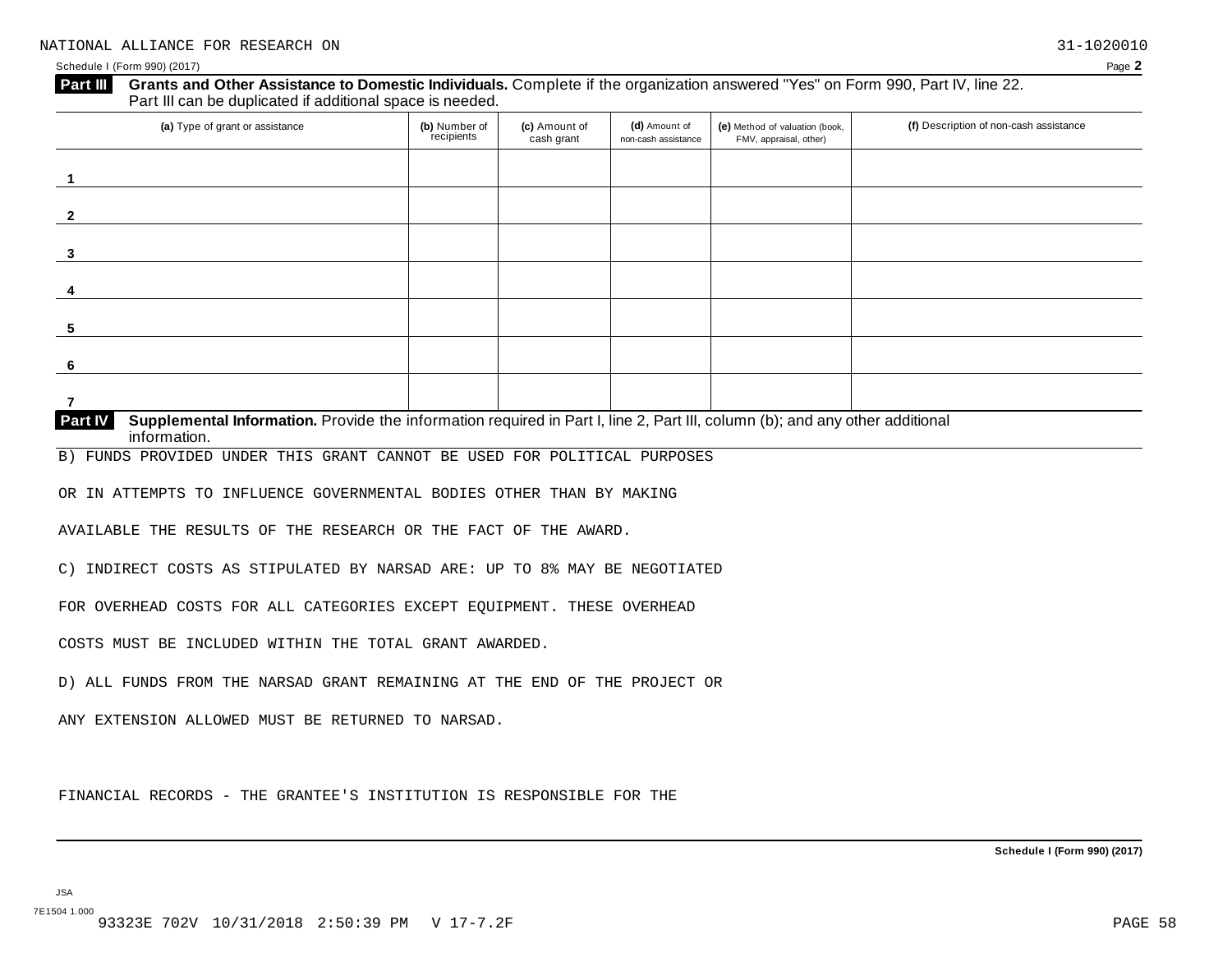### **Grants and Other Assistance to Domestic Individuals.** Complete ifthe organization answered "Yes" on Form 990, Part IV, line 22. **Part III** Grants and Other Assistance to Domestic Individuals<br>Part III can be duplicated if additional space is needed.

| (a) Type of grant or assistance                                                                                                         | (b) Number of<br>recipients | (c) Amount of<br>cash grant | (d) Amount of<br>non-cash assistance | (e) Method of valuation (book,<br>FMV, appraisal, other) | (f) Description of non-cash assistance |
|-----------------------------------------------------------------------------------------------------------------------------------------|-----------------------------|-----------------------------|--------------------------------------|----------------------------------------------------------|----------------------------------------|
|                                                                                                                                         |                             |                             |                                      |                                                          |                                        |
| $\mathbf{2}$                                                                                                                            |                             |                             |                                      |                                                          |                                        |
| 3                                                                                                                                       |                             |                             |                                      |                                                          |                                        |
| 4                                                                                                                                       |                             |                             |                                      |                                                          |                                        |
| 5                                                                                                                                       |                             |                             |                                      |                                                          |                                        |
| 6                                                                                                                                       |                             |                             |                                      |                                                          |                                        |
|                                                                                                                                         |                             |                             |                                      |                                                          |                                        |
| Part IV<br>Supplemental Information. Provide the information required in Part I, line 2, Part III, column (b); and any other additional |                             |                             |                                      |                                                          |                                        |

 $information$ .

EXPENDITURE OF THE AWARD, AND FOR MAINTAINING SUPPORTING RECORDS OF

RECEIPTS AND EXPENDITURES. IT IS THE RESPONSIBILITY OF THE GRANTEE TO

REQUEST TO THEIR INSTITUTION THAT A FINAL FINANCIAL REPORT BE SUBMITTED

TO NARSAD. A CUMULATIVE FINANCIAL REPORT IS REQUIRED WITHIN NINETY (90)

DAYS OF GRANT TERMINATION/COMPLETION. THIS REPORT SHOULD REFLECT AWARD

AMOUNT, EXPENDITURES AND ANY BALANCE (DUE TO NARSAD) IN U.S. DOLLARS.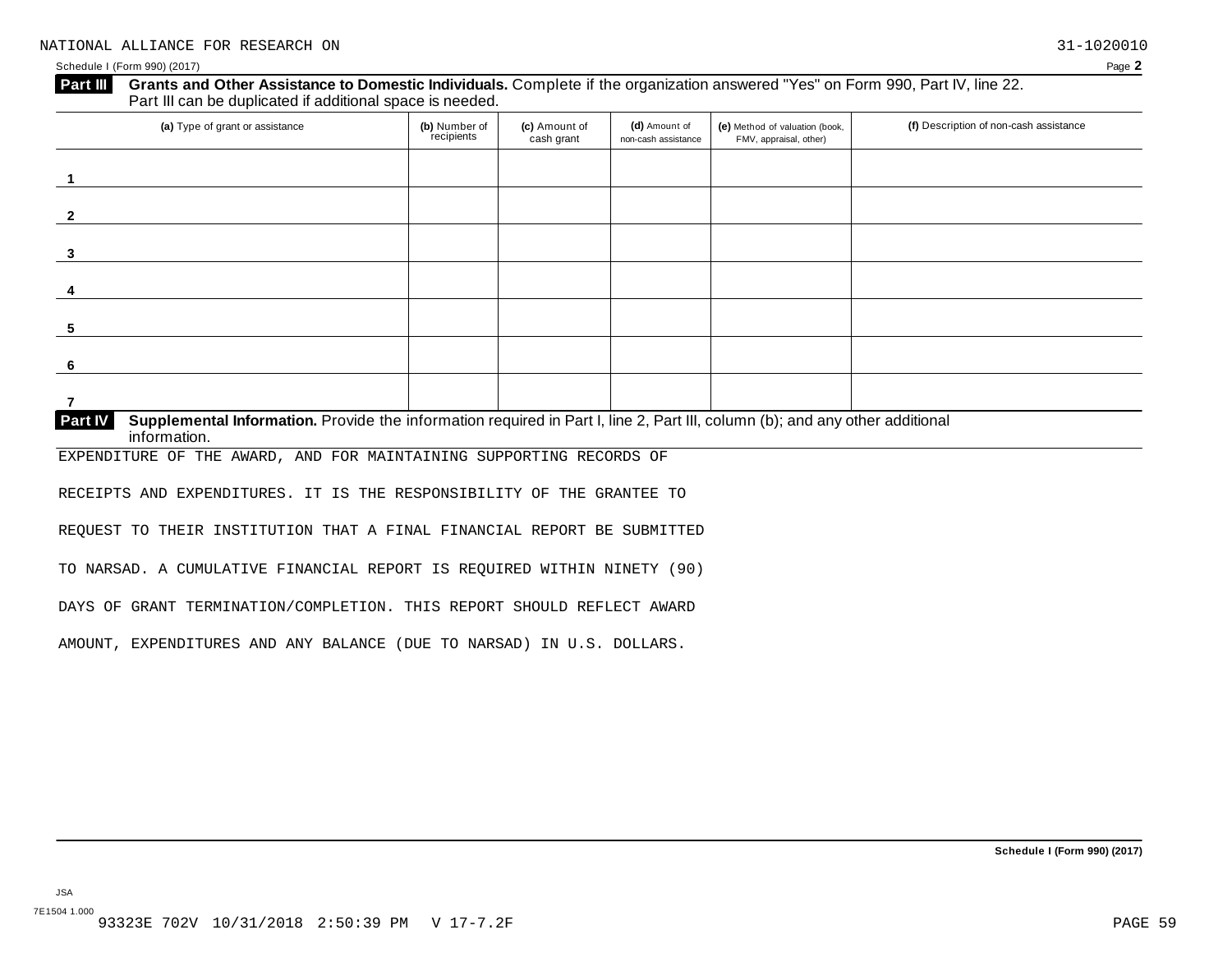|              | <b>SCHEDULE J</b>                                                                                          | <b>Compensation Information</b>                                                                                                                                                                                   |                                       | OMB No. 1545-0047     |            |             |
|--------------|------------------------------------------------------------------------------------------------------------|-------------------------------------------------------------------------------------------------------------------------------------------------------------------------------------------------------------------|---------------------------------------|-----------------------|------------|-------------|
|              | (Form 990)<br>For certain Officers, Directors, Trustees, Key Employees, and Highest                        |                                                                                                                                                                                                                   |                                       |                       |            |             |
|              | <b>Compensated Employees</b><br>Complete if the organization answered "Yes" on Form 990, Part IV, line 23. |                                                                                                                                                                                                                   |                                       |                       |            |             |
|              | Department of the Treasury                                                                                 | Attach to Form 990.                                                                                                                                                                                               |                                       | <b>Open to Public</b> |            |             |
|              | Internal Revenue Service                                                                                   | Go to www.irs.gov/Form990 for instructions and the latest information.                                                                                                                                            |                                       | <b>Inspection</b>     |            |             |
|              | Name of the organization                                                                                   | NATIONAL ALLIANCE FOR RESEARCH ON                                                                                                                                                                                 | <b>Employer identification number</b> |                       |            |             |
|              |                                                                                                            | SCHIZOPHRENIA AND DEPRESSION                                                                                                                                                                                      | 31-1020010                            |                       |            |             |
| Part I       |                                                                                                            | <b>Questions Regarding Compensation</b>                                                                                                                                                                           |                                       |                       |            |             |
|              |                                                                                                            | 1a Check the appropriate box(es) if the organization provided any of the following to or for a person listed on Form                                                                                              |                                       |                       | <b>Yes</b> | <b>No</b>   |
|              |                                                                                                            | 990, Part VII, Section A, line 1a. Complete Part III to provide any relevant information regarding these items.                                                                                                   |                                       |                       |            |             |
|              |                                                                                                            | First-class or charter travel<br>Housing allowance or residence for personal use                                                                                                                                  |                                       |                       |            |             |
|              |                                                                                                            | Payments for business use of personal residence<br>Travel for companions                                                                                                                                          |                                       |                       |            |             |
|              |                                                                                                            | Tax indemnification and gross-up payments<br>Health or social club dues or initiation fees                                                                                                                        |                                       |                       |            |             |
|              |                                                                                                            | Discretionary spending account<br>Personal services (such as, maid, chauffeur, chef)                                                                                                                              |                                       |                       |            |             |
|              |                                                                                                            |                                                                                                                                                                                                                   |                                       |                       |            |             |
| b            |                                                                                                            | If any of the boxes on line 1a are checked, did the organization follow a written policy regarding payment<br>or reimbursement or provision of all of the expenses described above? If "No," complete Part III to |                                       |                       |            |             |
|              |                                                                                                            |                                                                                                                                                                                                                   |                                       | 1 <sub>b</sub>        |            |             |
| $\mathbf{2}$ |                                                                                                            | Did the organization require substantiation prior to reimbursing or allowing expenses incurred by all                                                                                                             |                                       |                       |            |             |
|              |                                                                                                            | directors, trustees, and officers, including the CEO/Executive Director, regarding the items checked on line                                                                                                      |                                       |                       |            |             |
|              |                                                                                                            |                                                                                                                                                                                                                   |                                       | $\mathbf{2}$          |            |             |
| 3            |                                                                                                            | Indicate which, if any, of the following the filing organization used to establish the compensation of the                                                                                                        |                                       |                       |            |             |
|              |                                                                                                            | organization's CEO/Executive Director. Check all that apply. Do not check any boxes for methods used by a                                                                                                         |                                       |                       |            |             |
|              |                                                                                                            | related organization to establish compensation of the CEO/Executive Director, but explain in Part III.                                                                                                            |                                       |                       |            |             |
|              |                                                                                                            | Compensation committee<br>Written employment contract                                                                                                                                                             |                                       |                       |            |             |
|              | Χ                                                                                                          | Independent compensation consultant<br>Compensation survey or study<br>$\mathbf X$                                                                                                                                |                                       |                       |            |             |
|              |                                                                                                            | Form 990 of other organizations<br>Approval by the board or compensation committee                                                                                                                                |                                       |                       |            |             |
| 4            |                                                                                                            | During the year, did any person listed on Form 990, Part VII, Section A, line 1a, with respect to the filing                                                                                                      |                                       |                       |            |             |
| а            |                                                                                                            | organization or a related organization:<br>Receive a severance payment or change-of-control payment?                                                                                                              |                                       | 4a                    |            | Χ           |
| b            |                                                                                                            | Participate in, or receive payment from, a supplemental nonqualified retirement plan?.                                                                                                                            |                                       | 4b                    |            | $\mathbf X$ |
| c            |                                                                                                            | Participate in, or receive payment from, an equity-based compensation arrangement?                                                                                                                                |                                       | 4c                    |            | X           |
|              |                                                                                                            | If "Yes" to any of lines 4a-c, list the persons and provide the applicable amounts for each item in Part III.                                                                                                     |                                       |                       |            |             |
|              |                                                                                                            |                                                                                                                                                                                                                   |                                       |                       |            |             |
|              |                                                                                                            | Only section $501(c)(3)$ , $501(c)(4)$ , and $501(c)(29)$ organizations must complete lines 5-9.                                                                                                                  |                                       |                       |            |             |
| 5            |                                                                                                            | For persons listed on Form 990, Part VII, Section A, line 1a, did the organization pay or accrue any                                                                                                              |                                       |                       |            |             |
|              |                                                                                                            | compensation contingent on the revenues of:                                                                                                                                                                       |                                       |                       |            |             |
| а            |                                                                                                            |                                                                                                                                                                                                                   |                                       | 5a                    |            | Χ           |
| b            |                                                                                                            |                                                                                                                                                                                                                   |                                       | 5b                    |            | Χ           |
|              |                                                                                                            | If "Yes" on line 5a or 5b, describe in Part III.                                                                                                                                                                  |                                       |                       |            |             |
| 6            |                                                                                                            | For persons listed on Form 990, Part VII, Section A, line 1a, did the organization pay or accrue any                                                                                                              |                                       |                       |            |             |
|              |                                                                                                            | compensation contingent on the net earnings of:                                                                                                                                                                   |                                       |                       |            |             |
| а            |                                                                                                            |                                                                                                                                                                                                                   |                                       | 6a                    |            | Χ<br>X      |
| b            |                                                                                                            | If "Yes" on line 6a or 6b, describe in Part III.                                                                                                                                                                  |                                       | 6b                    |            |             |
|              |                                                                                                            |                                                                                                                                                                                                                   |                                       |                       |            |             |
| 7            |                                                                                                            | For persons listed on Form 990, Part VII, Section A, line 1a, did the organization provide any nonfixed<br>payments not described on lines 5 and 6? If "Yes," describe in Part III.                               |                                       | $\overline{7}$        | X          |             |
| 8            |                                                                                                            | Were any amounts reported on Form 990, Part VII, paid or accrued pursuant to a contract that was subject                                                                                                          |                                       |                       |            |             |
|              |                                                                                                            | to the initial contract exception described in Regulations section 53.4958-4(a)(3)? If "Yes," describe                                                                                                            |                                       |                       |            |             |
|              |                                                                                                            |                                                                                                                                                                                                                   |                                       | 8                     |            | Χ           |
| 9            |                                                                                                            | If "Yes" on line 8, did the organization also follow the rebuttable presumption procedure described in                                                                                                            |                                       |                       |            |             |
|              |                                                                                                            |                                                                                                                                                                                                                   |                                       | 9                     |            |             |

**For Paperwork Reduction Act Notice, see the Instructions for Form 990. Schedule J (Form 990) 2017**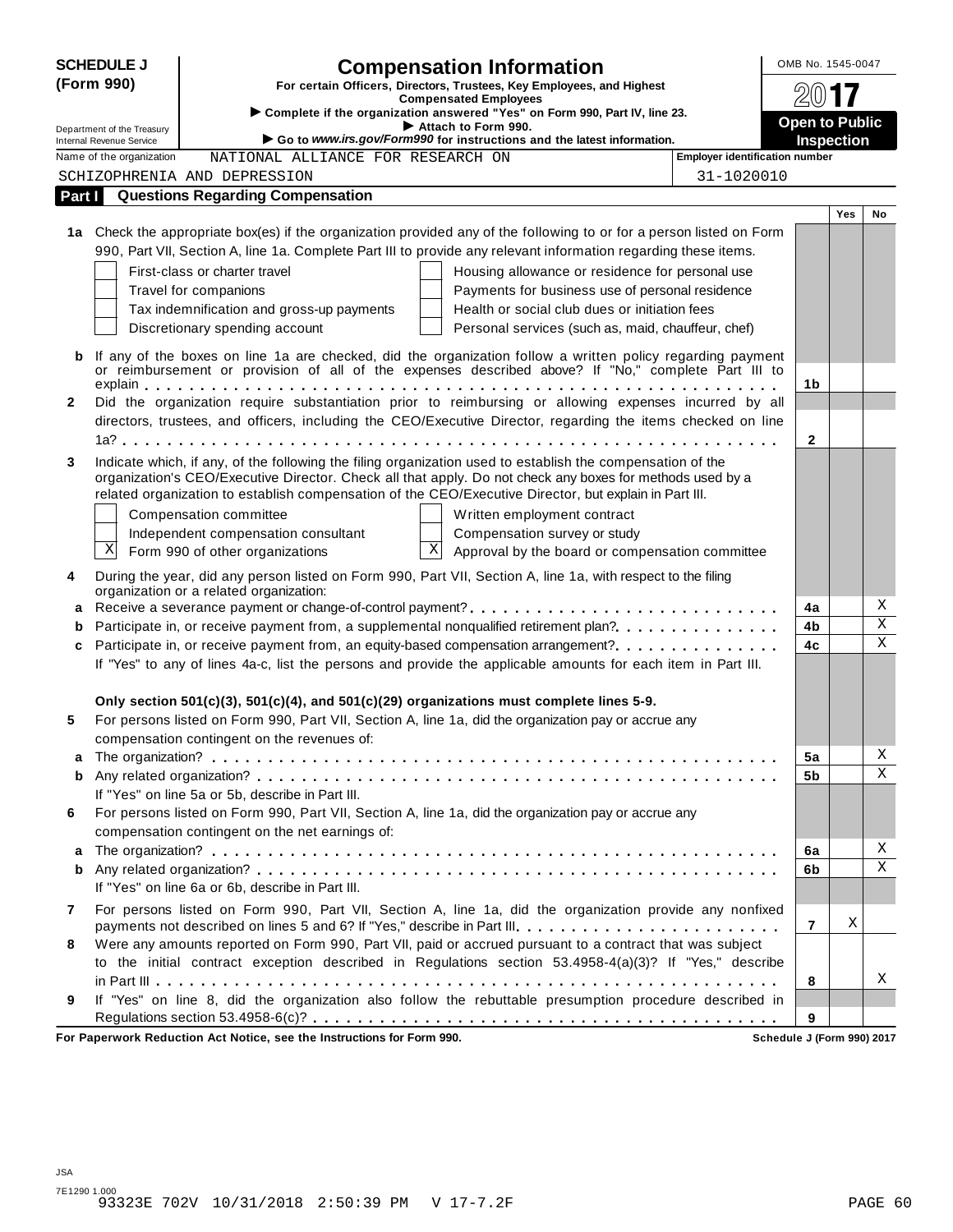### **Part II** Officers, Directors, Trustees, Key Employees, and Highest Compensated Employees. Use duplicate copies if additional space is needed.

For each individual whose compensation must be reported on Schedule J, report compensation from the organization on row (i) and from related organizations, described in the instructions, on row (ii). Do not list any individuals that aren't listed on Form 990, Part VII.

Note: The sum of columns (B)(i)-(iii) for each listed individual must equal the total amount of Form 990, Part VII, Section A, line 1a, applicable column (D) and (E) amounts for that individual.

|                              |                          | (B) Breakdown of W-2 and/or 1099-MISC compensation |                                           | (C) Retirement and             | (D) Nontaxable   | (E) Total of columns | (F) Compensation                                           |
|------------------------------|--------------------------|----------------------------------------------------|-------------------------------------------|--------------------------------|------------------|----------------------|------------------------------------------------------------|
| (A) Name and Title           | (i) Base<br>compensation | (ii) Bonus & incentive<br>compensation             | (iii) Other<br>reportable<br>compensation | other deferred<br>compensation | benefits         | $(B)(i)-(D)$         | in column (B) reported<br>as deferred on prior<br>Form 990 |
| JEFFREY BORENSTEIN, M.D. (i) | 400,000                  | 80,000.                                            | 16,923.                                   | $\mathsf{O}$ .                 | $\overline{0}$ . | 496,923.             | $\overline{0}$ .                                           |
| 1PRESIDENT & CEO             | $\mathbf 0$<br>(i)       | $\mathbf 0$ .                                      | $\mathbf{0}$ .                            | $0$ .                          | 0.               | $\mathbf{0}$ .       | $\overline{0}$ .                                           |
| LOUIS INNAMORATO, CPA        | 242,360<br>(i)           | 50,000                                             | 14,328.                                   | $0$ .                          | 31,342.          | 338,030              | $\overline{0}$ .                                           |
| 2 <sup>CFO</sup>             | $\mathsf{O}$<br>(i)      | $\mathbf 0$ .                                      | $0$ .                                     | $\mathbf{0}$                   | 0.               | $\mathbf{0}$ .       | $\overline{0}$ .                                           |
| FAITH ROTHBLATT              | 183,529<br>(i)           | $\mathsf{O}$ .                                     | 9,500.                                    | $\mathbf{0}$                   | 12,560.          | 205,589              | $\overline{0}$ .                                           |
| 3VP OF DEVELOPMENT           | $\mathbf 0$<br>(i)       | $\mathbf 0$ .                                      | $\mathbf{0}$ .                            | $\mathbf{0}$                   | 0.               | $\mathbf{0}$         | $\overline{0}$ .                                           |
| LAUREN DURAN                 | 169,653<br>(i)           | $\mathbf 0$ .                                      | 5,538.                                    | $0$ .                          | $0$ .            | 175, 191             | $\overline{0}$ .                                           |
| 4VP OF M&C                   | $\mathbf 0$<br>(i)       | $\mathsf{0}$ .                                     | 0.                                        | $0$ .                          | 0.               | $\mathbf 0$ .        | $\overline{\overline{0}}$ .                                |
|                              | (i)                      |                                                    |                                           |                                |                  |                      |                                                            |
| 5                            | (i)                      |                                                    |                                           |                                |                  |                      |                                                            |
|                              | (i)                      |                                                    |                                           |                                |                  |                      |                                                            |
| 6                            | (i)                      |                                                    |                                           |                                |                  |                      |                                                            |
|                              | (i)                      |                                                    |                                           |                                |                  |                      |                                                            |
| $\overline{7}$               | (i)                      |                                                    |                                           |                                |                  |                      |                                                            |
|                              | (i)                      |                                                    |                                           |                                |                  |                      |                                                            |
| 8                            | (i)                      |                                                    |                                           |                                |                  |                      |                                                            |
|                              | (i)                      |                                                    |                                           |                                |                  |                      |                                                            |
| 9                            | (i)                      |                                                    |                                           |                                |                  |                      |                                                            |
|                              | (i)                      |                                                    |                                           |                                |                  |                      |                                                            |
| 10                           | (i)                      |                                                    |                                           |                                |                  |                      |                                                            |
|                              | (i)                      |                                                    |                                           |                                |                  |                      |                                                            |
| 11                           | (ii)                     |                                                    |                                           |                                |                  |                      |                                                            |
|                              | (i)                      |                                                    |                                           |                                |                  |                      |                                                            |
| 12                           | (i)                      |                                                    |                                           |                                |                  |                      |                                                            |
|                              | (i)                      |                                                    |                                           |                                |                  |                      |                                                            |
| 13                           | (i)                      |                                                    |                                           |                                |                  |                      |                                                            |
|                              | (i)                      |                                                    |                                           |                                |                  |                      |                                                            |
| 14                           | (i)                      |                                                    |                                           |                                |                  |                      |                                                            |
|                              | (i)                      |                                                    |                                           |                                |                  |                      |                                                            |
| 15                           | (i)                      |                                                    |                                           |                                |                  |                      |                                                            |
|                              | (i)                      |                                                    |                                           |                                |                  |                      |                                                            |
| 16                           | (ii)                     |                                                    |                                           |                                |                  |                      |                                                            |

**Schedule J (Form 990) 2017**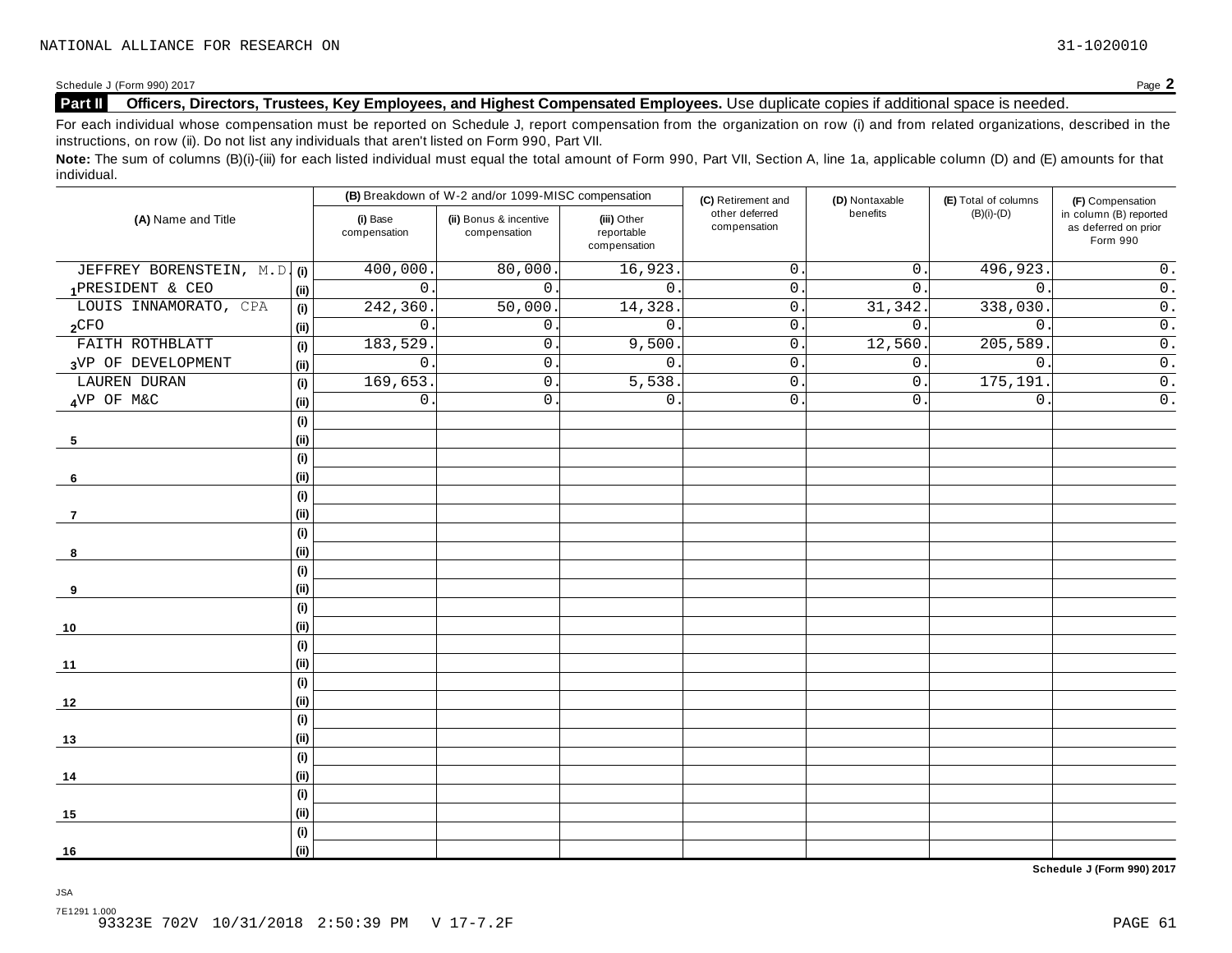#### **Part III Supplemental Information**

Provide the information, explanation, or descriptions required for Part I, lines 1a, 1b, 3, 4a, 4b, 4c, 5a, 5b, 6a, 6b, 7, and 8, and for Part II. Also complete this part for any additional information.

PART I, LINE 7:

MERIT BONUSES ARE PAID TO CERTAIN STAFF MEMBERS BASED ON ANNUAL

PERFORMANCE. SEE SCHEDULE O RESPONSE TO FORM 990, PART VI, SECTION B,

LINES 15A AND 15B FOR ADDITIONAL DETAIL.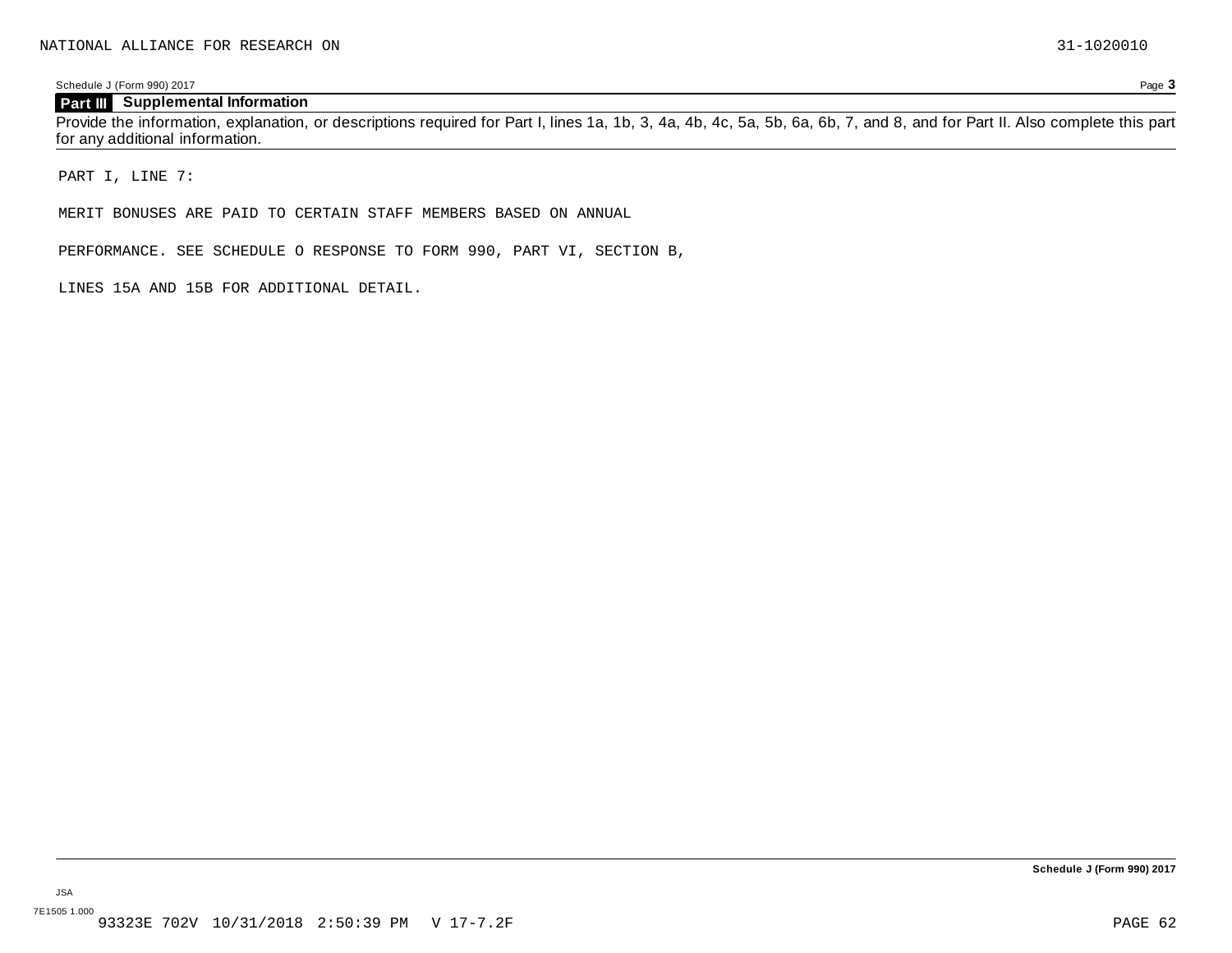# SCHEDULE M<br> **SCHEDULE M SCHEDULE M SCHEDULE M Noncash Contributions**<br> **SCHEDULE M None All <b>non- SCHEDULE M SCHEDULE M SCHEDULE M SCHEDULE M SCHEDULE M SCHEDULE M SCHEDULE M SC**

**Department of the Treasury<br>Internal Revenue Service** 

**Examplete** if the organizations answered "Yes" on Form 990, Part Ⅳ, lines 29 or 30. 
<br>● Attach to Form 990. **Department of the Treasury** ▶ Attach to Form 990.<br>Internal Revenue Service ▶ Go to *www.irs.gov/Form990* for the latest information.<br>Nome of the organization and TATE ONLY TO PRESENTE OF PREDATE ON **INSPECTION** 

Name of the organization **MATIONAL ALLIANCE FOR RESEARCH ON Employer identification number** 

| SCHIZOPHRENIA AND DEPRESSION              | 1020010<br>$-1$ |
|-------------------------------------------|-----------------|
| <b>Types of Property</b><br><b>Part I</b> |                 |

| 31-1020010 |
|------------|
|            |

|              |                                                                                                                                                                                                                                          | (a)<br>Check if<br>applicable | (b)<br>Number of contributions or<br>items contributed | (c)<br>Noncash contribution<br>amounts reported on<br>Form 990, Part VIII, line 1g | (d)<br>Method of determining<br>noncash contribution amounts |         |    |
|--------------|------------------------------------------------------------------------------------------------------------------------------------------------------------------------------------------------------------------------------------------|-------------------------------|--------------------------------------------------------|------------------------------------------------------------------------------------|--------------------------------------------------------------|---------|----|
| 1.           | Art - Works of art                                                                                                                                                                                                                       |                               |                                                        |                                                                                    |                                                              |         |    |
| $\mathbf{2}$ | Art - Historical treasures                                                                                                                                                                                                               |                               |                                                        |                                                                                    |                                                              |         |    |
| 3            | Art - Fractional interests                                                                                                                                                                                                               |                               |                                                        |                                                                                    |                                                              |         |    |
| 4            | Books and publications <b>Solutions</b>                                                                                                                                                                                                  |                               |                                                        |                                                                                    |                                                              |         |    |
| 5            | Clothing and household                                                                                                                                                                                                                   |                               |                                                        |                                                                                    |                                                              |         |    |
|              | $goods.$                                                                                                                                                                                                                                 |                               |                                                        |                                                                                    |                                                              |         |    |
| 6            | Cars and other vehicles [11]                                                                                                                                                                                                             |                               |                                                        |                                                                                    |                                                              |         |    |
| 7            | Boats and planes experience of                                                                                                                                                                                                           |                               |                                                        |                                                                                    |                                                              |         |    |
| 8            | Intellectual property                                                                                                                                                                                                                    |                               |                                                        |                                                                                    |                                                              |         |    |
| 9            | Securities - Publicly traded                                                                                                                                                                                                             | X                             | 54.                                                    | 531,221.                                                                           | MARKET QUOTATION                                             |         |    |
| 10           | Securities - Closely held stock                                                                                                                                                                                                          |                               |                                                        |                                                                                    |                                                              |         |    |
| 11           | Securities - Partnership, LLC,                                                                                                                                                                                                           |                               |                                                        |                                                                                    |                                                              |         |    |
|              |                                                                                                                                                                                                                                          |                               |                                                        |                                                                                    |                                                              |         |    |
| 12           | Securities - Miscellaneous                                                                                                                                                                                                               |                               |                                                        |                                                                                    |                                                              |         |    |
| 13           | Qualified conservation                                                                                                                                                                                                                   |                               |                                                        |                                                                                    |                                                              |         |    |
|              | contribution - Historic                                                                                                                                                                                                                  |                               |                                                        |                                                                                    |                                                              |         |    |
|              | structures structures and the structures of the structure of the structure of the structure of the structure of the structure of the structure of the structure of the structure of the structure of the structure of the stru           |                               |                                                        |                                                                                    |                                                              |         |    |
| 14           | Qualified conservation                                                                                                                                                                                                                   |                               |                                                        |                                                                                    |                                                              |         |    |
|              | contribution - Other [19]                                                                                                                                                                                                                |                               |                                                        |                                                                                    |                                                              |         |    |
| 15           |                                                                                                                                                                                                                                          |                               |                                                        |                                                                                    |                                                              |         |    |
| 16           | Real estate - Commercial                                                                                                                                                                                                                 |                               |                                                        |                                                                                    |                                                              |         |    |
| 17           | Real estate - Other <b>National Executive</b>                                                                                                                                                                                            |                               |                                                        |                                                                                    |                                                              |         |    |
| 18           | Collectibles.                                                                                                                                                                                                                            |                               |                                                        |                                                                                    |                                                              |         |    |
| 19           | Food inventory                                                                                                                                                                                                                           |                               |                                                        |                                                                                    |                                                              |         |    |
| 20           | Drugs and medical supplies                                                                                                                                                                                                               |                               |                                                        |                                                                                    |                                                              |         |    |
| 21           |                                                                                                                                                                                                                                          |                               |                                                        |                                                                                    |                                                              |         |    |
| 22           | Historical artifacts <b>All Accords</b>                                                                                                                                                                                                  |                               |                                                        |                                                                                    |                                                              |         |    |
| 23           | Scientific specimens <b>contains container</b>                                                                                                                                                                                           |                               |                                                        |                                                                                    |                                                              |         |    |
| 24           | Archeological artifacts <b>Archeological artifacts</b>                                                                                                                                                                                   |                               |                                                        |                                                                                    |                                                              |         |    |
| 25           | Other $\blacktriangleright$ ( $\_\_\_\_\_\_\_\_$ )                                                                                                                                                                                       |                               |                                                        |                                                                                    |                                                              |         |    |
| 26           | Other ▶( <u>________________</u> ) │                                                                                                                                                                                                     |                               |                                                        |                                                                                    |                                                              |         |    |
| 27           | Other $\blacktriangleright$ ( $\qquad \qquad$                                                                                                                                                                                            |                               |                                                        |                                                                                    |                                                              |         |    |
| 28           | Other $\blacktriangleright$ (                                                                                                                                                                                                            |                               |                                                        |                                                                                    |                                                              |         |    |
| 29           | Number of Forms 8283 received by the organization during the tax year for contributions for                                                                                                                                              |                               |                                                        |                                                                                    |                                                              |         |    |
|              | which the organization completed Form 8283, Part IV, Donee Acknowledgement $\dots \dots \dots$ [29]                                                                                                                                      |                               |                                                        |                                                                                    |                                                              | Yes     | No |
|              |                                                                                                                                                                                                                                          |                               |                                                        |                                                                                    |                                                              |         |    |
|              | 30a During the year, did the organization receive by contribution any property reported in Part I, lines 1 through<br>28, that it must hold for at least three years from the date of the initial contribution, and which isn't required |                               |                                                        |                                                                                    |                                                              |         |    |
|              |                                                                                                                                                                                                                                          |                               |                                                        |                                                                                    |                                                              | 30a     | Χ  |
|              | <b>b</b> If "Yes," describe the arrangement in Part II.                                                                                                                                                                                  |                               |                                                        |                                                                                    |                                                              |         |    |
| 31           | Does the organization have a gift acceptance policy that requires the review of any nonstandard                                                                                                                                          |                               |                                                        |                                                                                    |                                                              |         |    |
|              |                                                                                                                                                                                                                                          |                               |                                                        |                                                                                    |                                                              | Χ<br>31 |    |
|              | 32a Does the organization hire or use third parties or related organizations to solicit, process, or sell noncash                                                                                                                        |                               |                                                        |                                                                                    |                                                              |         |    |
|              |                                                                                                                                                                                                                                          |                               |                                                        |                                                                                    |                                                              | 32a     | Χ  |
|              | <b>b</b> If "Yes," describe in Part II.                                                                                                                                                                                                  |                               |                                                        |                                                                                    |                                                              |         |    |
| 33           | If the organization didn't report an amount in column (c) for a type of property for which column (a) is checked,                                                                                                                        |                               |                                                        |                                                                                    |                                                              |         |    |
|              | describe in Part II.                                                                                                                                                                                                                     |                               |                                                        |                                                                                    |                                                              |         |    |

**For Paperwork Reduction Act Notice, see the Instructions for Form 990. Schedule M (Form 990) (2017)**

JSA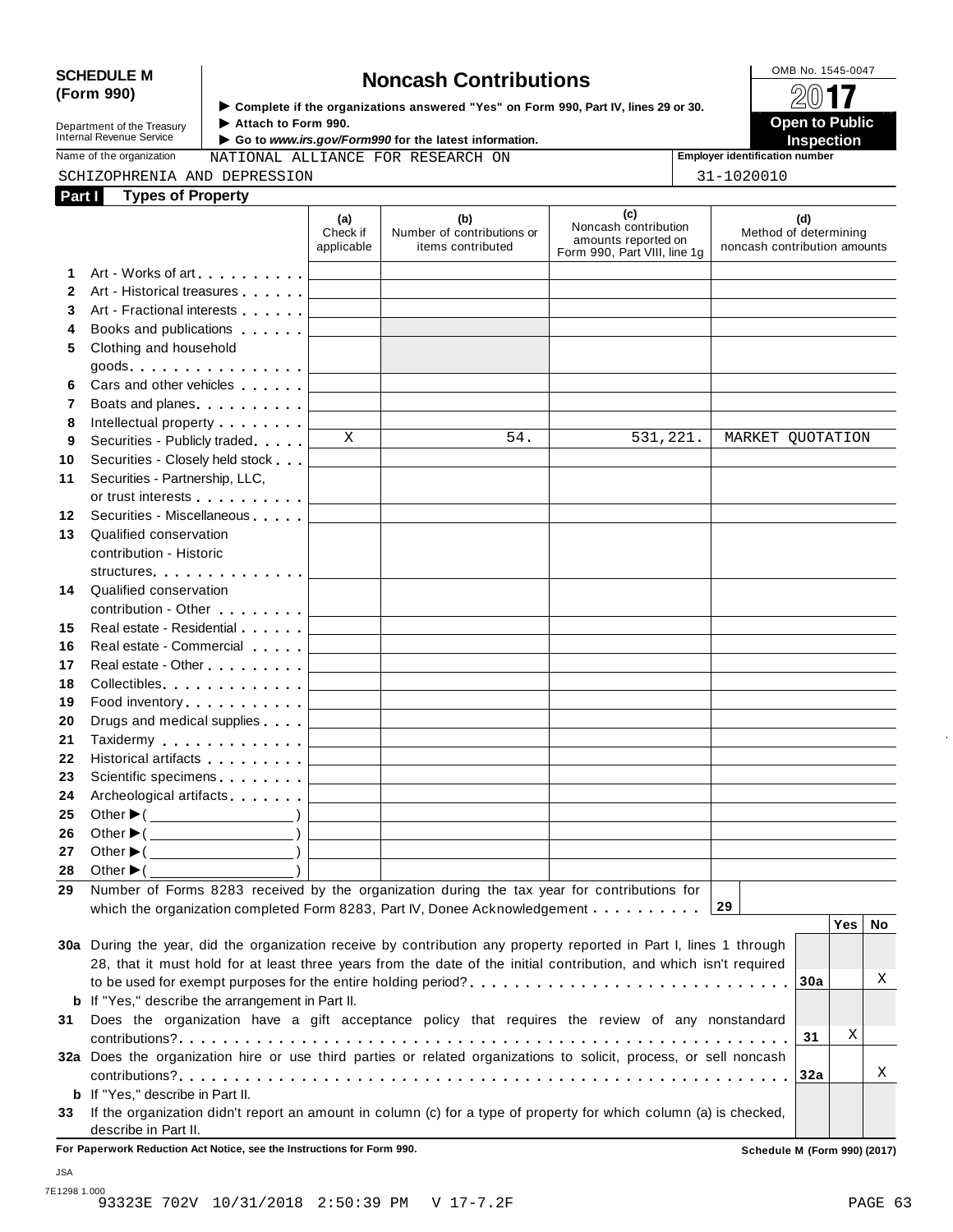**Supplemental Information.** Provide the information required by Part I, lines 30b, 32b, and 33, and whether the organization is reporting in Part I, column (b), the number of contributions, the number of items received, or a combination of both. Also complete this part for any additional information. **Part II**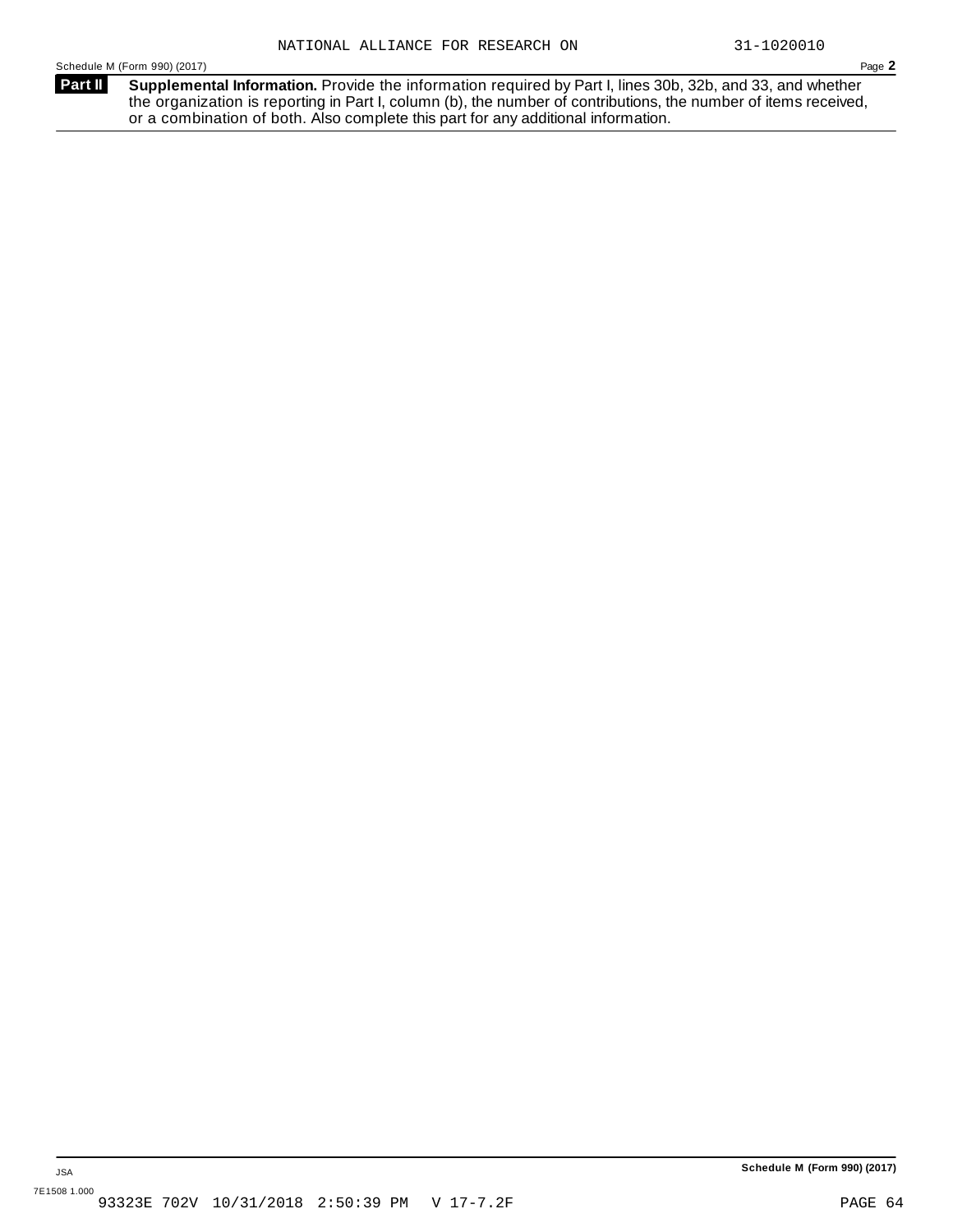### **SCHEDULE O** Supplemental Information to Form 990 or 990-EZ DMB No. 1545-0047

**(Form 990 or 990-EZ) Complete to provide information for responses to specific questions on** plete to provide information for responses to specific questions on  $\Box$   $\Box$   $\Box$ **EXECTED TO PUBLIC 2012 CONSIDER**<br> **EXECTED EXECTED COPEN COPEN COPEN COPEN COPEN COPEN COPEN COPEN COPEN COPEN COPEN COPEN COPEN COPEN COPEN COPEN COPEN COPEN COPEN COPEN C** ► Attach to Form 990 or 990-EZ.<br>• Information about Schedule O (Form 990 or 990-EZ) and its instructions is at www.irs.gov/form990. Inspection



| Department of the Treasury<br>Internal Revenue Service |                                   | F ANGUN NG EURIN JUU UL JUU LE. | Information about Schedule O (Form 990 or 990-EZ) and its instructions is at www.irs.gov/form990. | <b>UDELL IO FUDIL</b><br><b>Inspection</b> |
|--------------------------------------------------------|-----------------------------------|---------------------------------|---------------------------------------------------------------------------------------------------|--------------------------------------------|
| Name of the organization                               | NATIONAL ALLIANCE FOR RESEARCH ON |                                 |                                                                                                   | <b>Employer identification number</b>      |
| SCHIZOPHRENIA AND DEPRESSION                           |                                   |                                 |                                                                                                   | 31-1020010                                 |

FORM 990, PART VI, SECTION B, LINE 11B: FORM 990 IS REVIEWED BY THE CFO, CHAIRMAN AND TREASURER. IT IS PROVIDED TO THE NARSAD BOARD MEMBERS BEFORE BEING FILED WITH IRS.

#### FORM 990, PART VI, SECTION B, LINE 12C:

THE ORGANIZATION'S BOARD MEMBERS ADHERE TO NARSAD CODE OF ETHICAL CONDUCT. ALL OFFICERS, DIRECTORS AND KEY EMPLOYEES ARE REQUIRED TO READ AND SIGN THE CONFLICT OF INTEREST DISCLOSURE UPON APPOINTMENT OR HIRE, IN ADDITION TO ANNUALLY.

FORM 990, PART VI, SECTION B, LINE 15A:

THE ORGANIZATION HAS 3 BOARD MEETINGS SCHEDULED IN THE YEAR HELD IN FEBRUARY OR MARCH, JULY AND OCTOBER. IN 2013 THE MEMBERS OF THE BOARD OF DIRECTORS APPROVED THE INITIAL ANNUAL COMPENSATION OF THE PRESIDENT/CEO. AFTER THEY OBTAINED COMPENSATION COMPARABLES, THEY EVALUATED AND APPROVED THE COMPENSATION AND CONTEMPORANEOUSLY DOCUMENTED THEIR DECISION IN THE BOARD MINUTES. 2017 COMPENSATION ABOVE THE BASE WAS DETERMINED AND APPROVED BY AT LEAST TWO INDEPENDENT BOARD MEMBERS AFTER CAREFUL CONSIDERATION OF THE PERFORMANCE OF THE PRESIDENT/CEO DURING THE YEAR AND WITH REGARD TO FORM 990 OF OTHER ORGANIZATIONS OBTAINED IN THE PROCESS.

FORM 990, PART VI, SECTION B, LINE 15B: COMPENSATION TO OTHER OFFICERS FOLLOW THE SAME GUIDELINES AS STATED IN LINE 15A WITH THE EXCEPTION THAT THE PRESIDENT OR ACTING PRESIDENT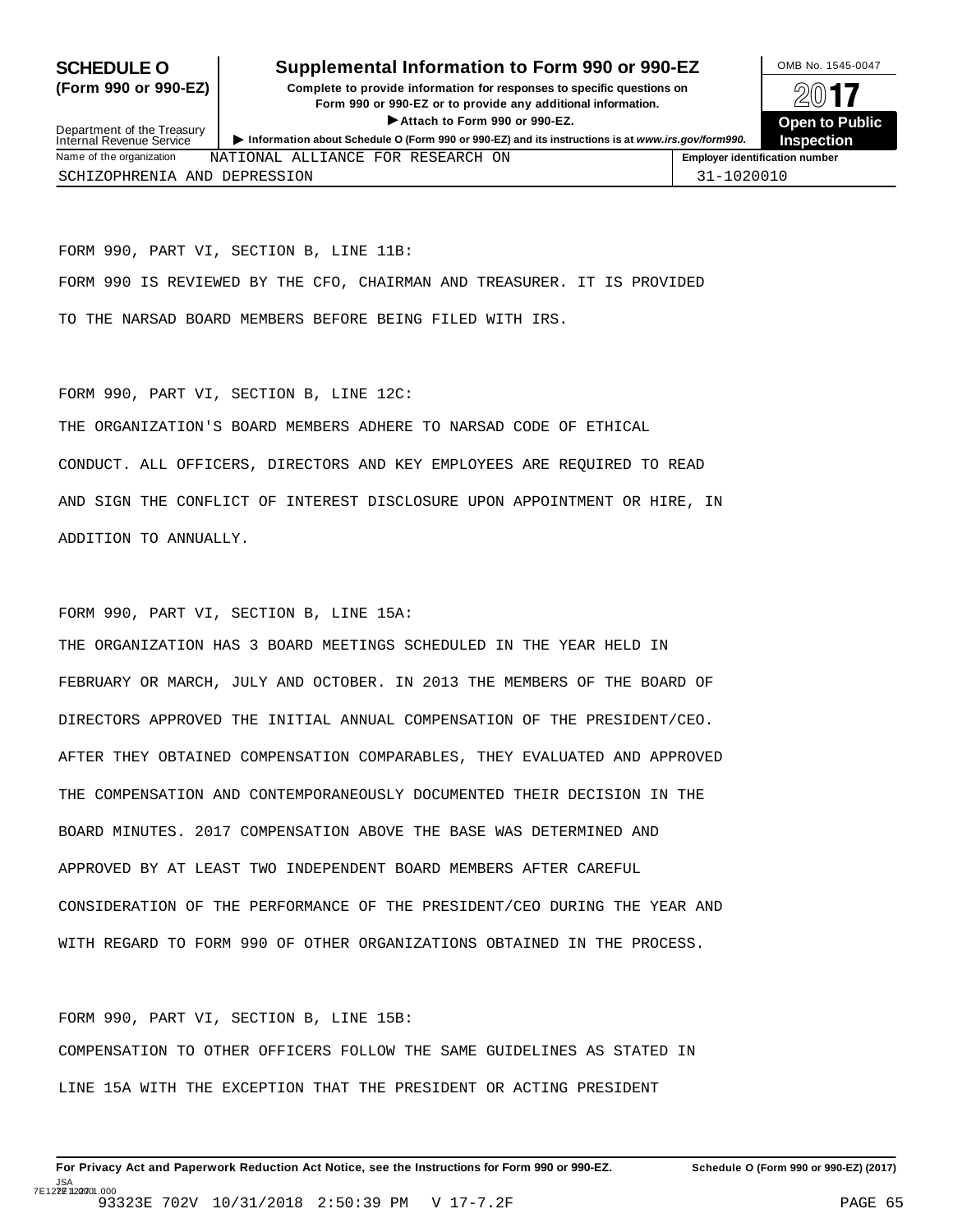| Schedule O (Form 990 or 990-EZ) 2017 |                                   |                                       |  |  |
|--------------------------------------|-----------------------------------|---------------------------------------|--|--|
| Name of the organization             | NATIONAL ALLIANCE FOR RESEARCH ON | <b>Employer identification number</b> |  |  |
| SCHIZOPHRENIA AND DEPRESSION         |                                   | 31-1020010                            |  |  |

(OFFICER) APPROVES THE COMPENSATION OF KEY EMPLOYEES AFTER OBTAINING COMPENSATION COMPARABLES AND EVALUATION. CHANGES IN COMPENSATION ARE DOCUMENTED IN THE PERSONNEL FILES.

FORM 990, PART VI, SECTION C, LINE 19: THE ORGANIZATION MAKES ITS GOVERNING DOCUMENTS, CONFLICT OF INTEREST POLICY, AND FINANCIAL STATEMENTS AVAILABLE TO THE PUBLIC UPON REQUEST.

ATTACHMENT 1

#### FORM 990, PART III - PROGRAM SERVICE, LINE 4B

EXPENSES TO PROVIDE RESEARCH GRANTS, SELECT PROSPECTIVE GRANTEES, SUBMIT PROPOSALS AND FURTHER PROMOTE SCIENTIFIC ADVANCEMENT AND RESEARCH INTO THE CAUSES, CURES, AND PREVENTION OF CHRONIC AND SEVERE MENTAL ILLNESSES.

IN ADDITION TO THE EXPENSES REPORTED, THE REPORTING ORGANIZATION'S SCIENTIFIC COUNCIL CONTRIBUTED SERVICES OF \$1,443,966. (DONATED SERVICES ARE NOT REPORTED AS EITHER REVENUE OR EXPENSE AS PER IRS FORM 990 INSTRUCTIONS.) THE SCIENTIFIC COUNCIL CONSISTS OF A GROUP OF SCIENTISTS WHO ARE LEADERS IN NEUROSCIENCE AND PSYCHIATRY. THESE VOLUNTEERS PRIMARILY REVIEW RESEARCH GRANTS AND PROJECTS ON BEHALF OF THE ORGANIZATION. ALSO, IN 2017 THE REPORTING ORGANIZATION UTILIZED A GRANT WHICH PROVIDED ONLINE ADVERTISING, AT NO COST, HAVING A VALUE OF \$475,032.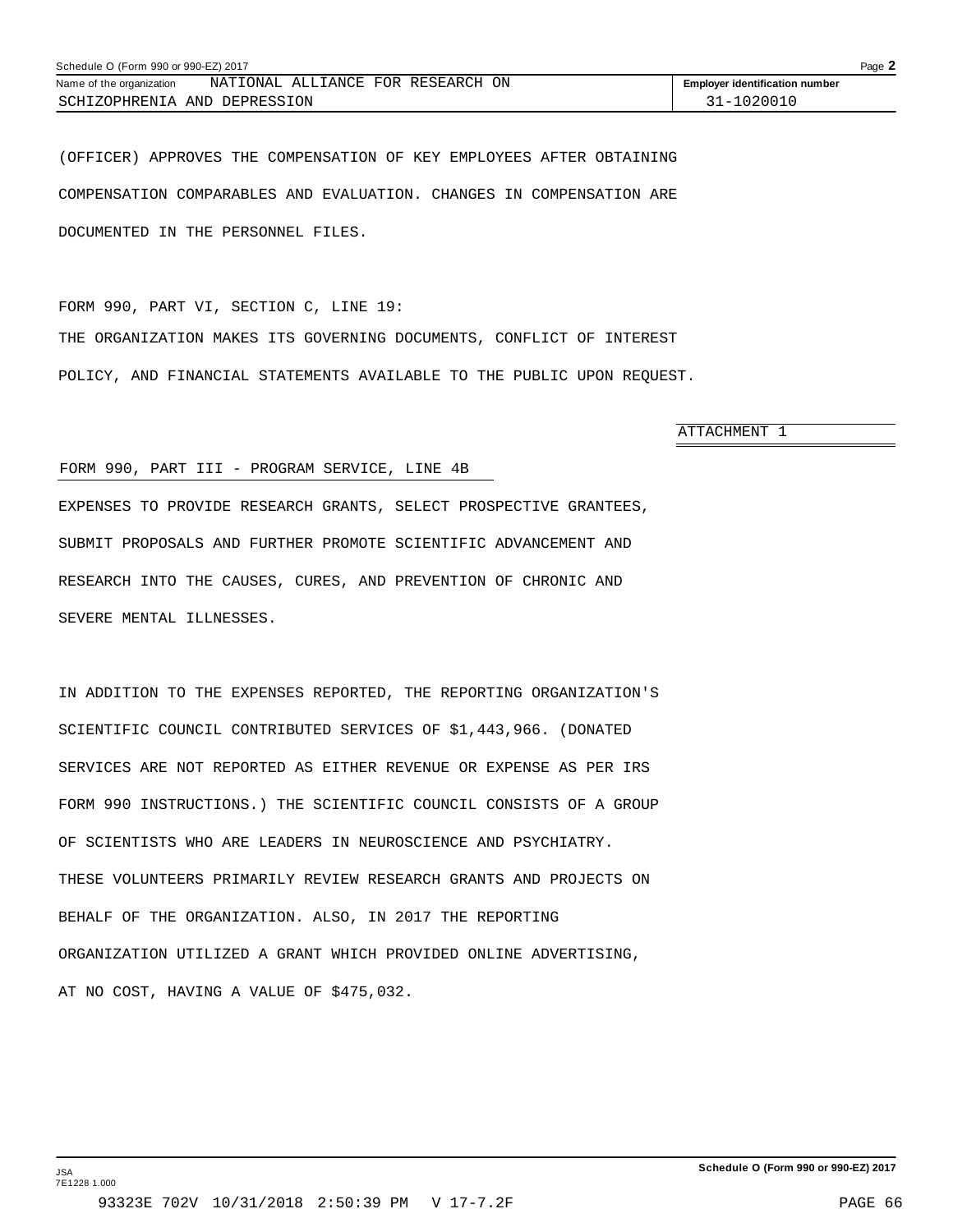| Schedule O (Form 990 or 990-EZ) 2017<br>NATIONAL ALLIANCE FOR RESEARCH ON<br>Name of the organization<br><b>Employer identification number</b><br>31-1020010<br>SCHIZOPHRENIA AND DEPRESSION |  |            |  |  |
|----------------------------------------------------------------------------------------------------------------------------------------------------------------------------------------------|--|------------|--|--|
|                                                                                                                                                                                              |  |            |  |  |
|                                                                                                                                                                                              |  |            |  |  |
|                                                                                                                                                                                              |  | ATTACHMENT |  |  |

| 990, PART VII- COMPENSATION OF THE FIVE HIGHEST PAID IND. CONTRACTORS |                         |              |
|-----------------------------------------------------------------------|-------------------------|--------------|
| NAME AND ADDRESS                                                      | DESCRIPTION OF SERVICES | COMPENSATION |
| J. SOUARED PRESS, INC.<br>629 GROVE STREET<br>JERSEY CITY, NJ 07310   | PRINT, & FULFILLMENT    | 335,716.     |
| PAUL BURKE<br>5325 16TH ROAD NORTH<br>ARLINGTON, VA 22205             | CONSULTANT              | 135,000.     |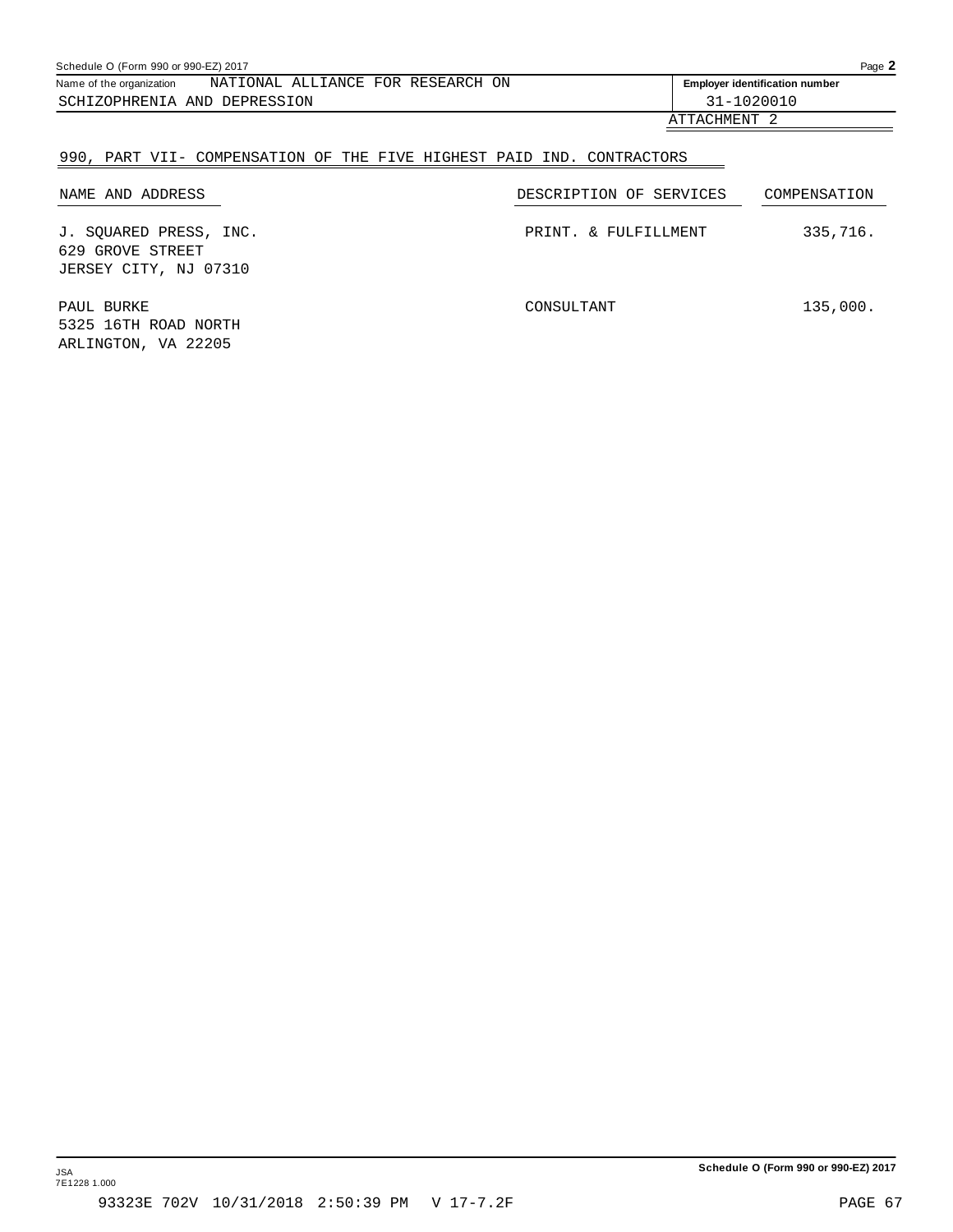

# OMB No. 1545-0047 **SCHEDULE R (Form 990) Related Organizations and Unrelated Partnerships**

 $\triangleright$  Complete if the organization answered "Yes" on Form 990, Part IV, line 33, 34, 35b, 36, or 37.



Department of the Treasury<br>Internal Revenue Service

Department of the Treasury **open to Public**<br>Internal Revenue Service **Service**<br>Name of the organization MATIONAL ALLIANCE FOR RESEARCH ON **Proper ATTABLE AND A SERVICE OF A SERVICE OF A SERVICE OF A SERVICE OF A SERVICE OF** NATIONAL ALLIANCE FOR RESEARCH ON

SCHIZOPHRENIA AND DEPRESSION 31-1020010

#### **Part I Identification of Disregarded Entities.** Complete if the organization answered "Yes" on Form 990, Part IV, line 33.

| (a)<br>Name, address, and EIN (if applicable) of disregarded entity | (b)<br>Primary activity | (c)<br>Legal domicile (state<br>or foreign country) | (d)<br>Total income | (e)<br>End-of-year assets | (f)<br>Direct controlling<br>entity |
|---------------------------------------------------------------------|-------------------------|-----------------------------------------------------|---------------------|---------------------------|-------------------------------------|
| (1)                                                                 |                         |                                                     |                     |                           |                                     |
| (2)                                                                 |                         |                                                     |                     |                           |                                     |
| (3)                                                                 |                         |                                                     |                     |                           |                                     |
| (4)                                                                 |                         |                                                     |                     |                           |                                     |
| (5)                                                                 |                         |                                                     |                     |                           |                                     |
| (6)                                                                 |                         |                                                     |                     |                           |                                     |

#### **Identification of Related Tax-Exempt Organizations.** Complete if the organization answered "Yes" on Form 990, Part IV, line 34, because it had **Part II** one or more related tax-exempt organizations during the tax year.

| (a)<br>Name, address, and EIN of related organization | (b)<br>Primary activity | (c)<br>Legal domicile (state<br>or foreign country) | (d)<br>Exempt Code section | (e)<br>Public charity status<br>(if section $501(c)(3)$ ) | (f)<br>Direct controlling<br>entity | (g)<br>Section 512(b)(13)<br>controlled<br>entity? |    |  |
|-------------------------------------------------------|-------------------------|-----------------------------------------------------|----------------------------|-----------------------------------------------------------|-------------------------------------|----------------------------------------------------|----|--|
|                                                       |                         |                                                     |                            |                                                           |                                     | Yes                                                | No |  |
| (1) NARSAD RESEARCH INSTITUTE<br>11-3401438           |                         |                                                     |                            |                                                           |                                     |                                                    |    |  |
| 747 THIRD AVENUE, 33RD FLOOR,<br>NEW YORK, NY 10017   | FUNDRAISING             | ΝY                                                  | 501(C)(3)                  | 12                                                        | NARSAD                              | Χ                                                  |    |  |
| (2) PARDES HUMANITARIAN PRIZE, INC.<br>47-4688745     |                         |                                                     |                            |                                                           |                                     |                                                    |    |  |
| NEW YORK, NY 10017<br>747 THIRD AVENUE, 33RD FLOOR,   | AWARD PRIZE             | DE                                                  | 501(C)(3)                  | 12                                                        | NARSAD                              | Χ                                                  |    |  |
| (3)                                                   |                         |                                                     |                            |                                                           |                                     |                                                    |    |  |
|                                                       |                         |                                                     |                            |                                                           |                                     |                                                    |    |  |
| (4)                                                   |                         |                                                     |                            |                                                           |                                     |                                                    |    |  |
|                                                       |                         |                                                     |                            |                                                           |                                     |                                                    |    |  |
| (5)                                                   |                         |                                                     |                            |                                                           |                                     |                                                    |    |  |
|                                                       |                         |                                                     |                            |                                                           |                                     |                                                    |    |  |
| (6)                                                   |                         |                                                     |                            |                                                           |                                     |                                                    |    |  |
|                                                       |                         |                                                     |                            |                                                           |                                     |                                                    |    |  |
| (7)                                                   |                         |                                                     |                            |                                                           |                                     |                                                    |    |  |
|                                                       |                         |                                                     |                            |                                                           |                                     |                                                    |    |  |

**For Paperwork Reduction Act Notice, see the Instructions for Form 990. Schedule R (Form 990) 2017**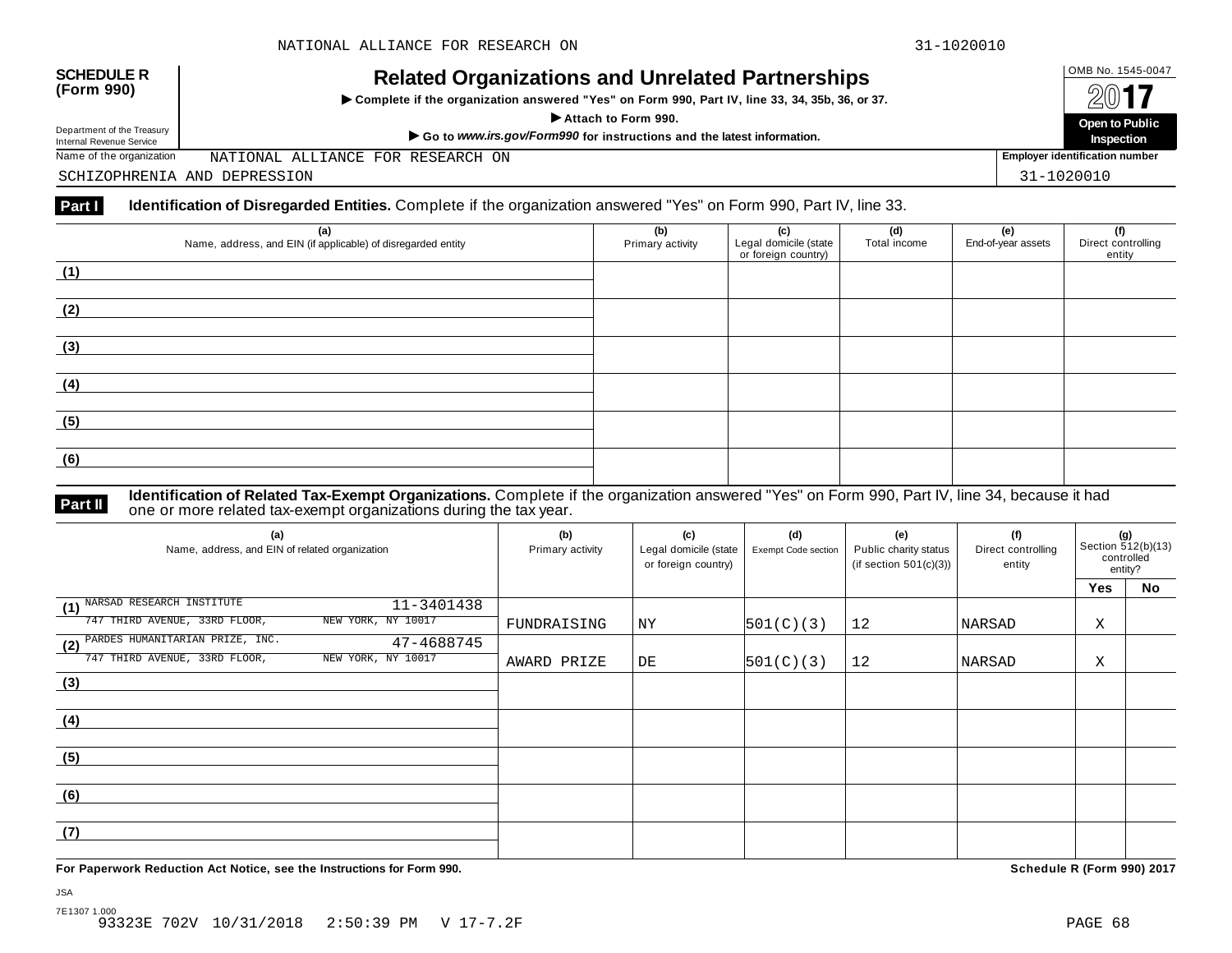**Identification of Related Organizations Taxable as a Partnership.** Complete if the organization answered "Yes" on Form 990, Part IV, line 34, **because it had one or more related organizations Taxable as a Partnership.** Complete if the organization of Related organizations treated as a partnership during the tax year.

| (a)<br>Name, address, and EIN of<br>related organization | ັ<br>(b)<br>Primary activity | (c)<br>Legal<br>domicile<br>(state or<br>foreign<br>country) | .<br>(d)<br>Direct controlling<br>entity | ັ<br>(e)<br>Predominant<br>Frecommant<br>income (related,<br>unrelated,<br>excluded from<br>sections 512 - 514) | (f)<br>Share of total<br>income | (g)<br>Share of end-of-<br>year assets | (h)<br>Disproportionate<br>allocations? |  |  |        |  |  | (i)<br>Code V - UBI<br>amount in box 20<br>of Schedule K-1<br>(Form 1065) | (j)<br>General or<br>managing<br>partner? | (k)<br>Percentage<br>ownership |
|----------------------------------------------------------|------------------------------|--------------------------------------------------------------|------------------------------------------|-----------------------------------------------------------------------------------------------------------------|---------------------------------|----------------------------------------|-----------------------------------------|--|--|--------|--|--|---------------------------------------------------------------------------|-------------------------------------------|--------------------------------|
|                                                          |                              |                                                              |                                          |                                                                                                                 |                                 |                                        | Yes No                                  |  |  | Yes No |  |  |                                                                           |                                           |                                |
| (1)                                                      |                              |                                                              |                                          |                                                                                                                 |                                 |                                        |                                         |  |  |        |  |  |                                                                           |                                           |                                |
| (2)                                                      |                              |                                                              |                                          |                                                                                                                 |                                 |                                        |                                         |  |  |        |  |  |                                                                           |                                           |                                |
| (3)                                                      |                              |                                                              |                                          |                                                                                                                 |                                 |                                        |                                         |  |  |        |  |  |                                                                           |                                           |                                |
| (4)                                                      |                              |                                                              |                                          |                                                                                                                 |                                 |                                        |                                         |  |  |        |  |  |                                                                           |                                           |                                |
| (5)                                                      |                              |                                                              |                                          |                                                                                                                 |                                 |                                        |                                         |  |  |        |  |  |                                                                           |                                           |                                |
| (6)                                                      |                              |                                                              |                                          |                                                                                                                 |                                 |                                        |                                         |  |  |        |  |  |                                                                           |                                           |                                |
| (7)                                                      |                              |                                                              |                                          |                                                                                                                 |                                 |                                        |                                         |  |  |        |  |  |                                                                           |                                           |                                |

# **Part IV** Identification of Related Organizations Taxable as a Corporation or Trust. Complete if the organization answered "Yes" on Form 990, Part IV,<br>line 34, because it had one or more related organizations treated as a

| (a)<br>Name, address, and EIN of related organization | (b)<br>Primary activity | (c)<br>Legal domicile<br>(state or foreign<br>country) | (d)<br>Direct controlling<br>entity | (e)<br>Type of entity<br>(C corp, S corp, or trust) | (f)<br>Share of total<br>income | (g) (h) $\frac{1}{2}$ (i) $\frac{1}{2}$ (i) $\frac{1}{2}$ (i) $\frac{1}{2}$ (i) $\frac{1}{2}$ (i) $\frac{1}{2}$ (i) $\frac{1}{2}$ (i) $\frac{1}{2}$ (i) $\frac{1}{2}$ (i) $\frac{1}{2}$ (i) $\frac{1}{2}$ (i) $\frac{1}{2}$ (i) $\frac{1}{2}$ (i) $\frac{1}{2}$ (i) $\frac{1}{2}$ (i) $\frac$ |        |
|-------------------------------------------------------|-------------------------|--------------------------------------------------------|-------------------------------------|-----------------------------------------------------|---------------------------------|-----------------------------------------------------------------------------------------------------------------------------------------------------------------------------------------------------------------------------------------------------------------------------------------------|--------|
|                                                       |                         |                                                        |                                     |                                                     |                                 |                                                                                                                                                                                                                                                                                               | Yes No |
| (1)                                                   |                         |                                                        |                                     |                                                     |                                 |                                                                                                                                                                                                                                                                                               |        |
| (2)                                                   |                         |                                                        |                                     |                                                     |                                 |                                                                                                                                                                                                                                                                                               |        |
| (3)                                                   |                         |                                                        |                                     |                                                     |                                 |                                                                                                                                                                                                                                                                                               |        |
| (4)                                                   |                         |                                                        |                                     |                                                     |                                 |                                                                                                                                                                                                                                                                                               |        |
| (5)                                                   |                         |                                                        |                                     |                                                     |                                 |                                                                                                                                                                                                                                                                                               |        |
| (6)                                                   |                         |                                                        |                                     |                                                     |                                 |                                                                                                                                                                                                                                                                                               |        |
| (7)                                                   |                         |                                                        |                                     |                                                     |                                 |                                                                                                                                                                                                                                                                                               |        |

JSA **Schedule R (Form 990) 2017**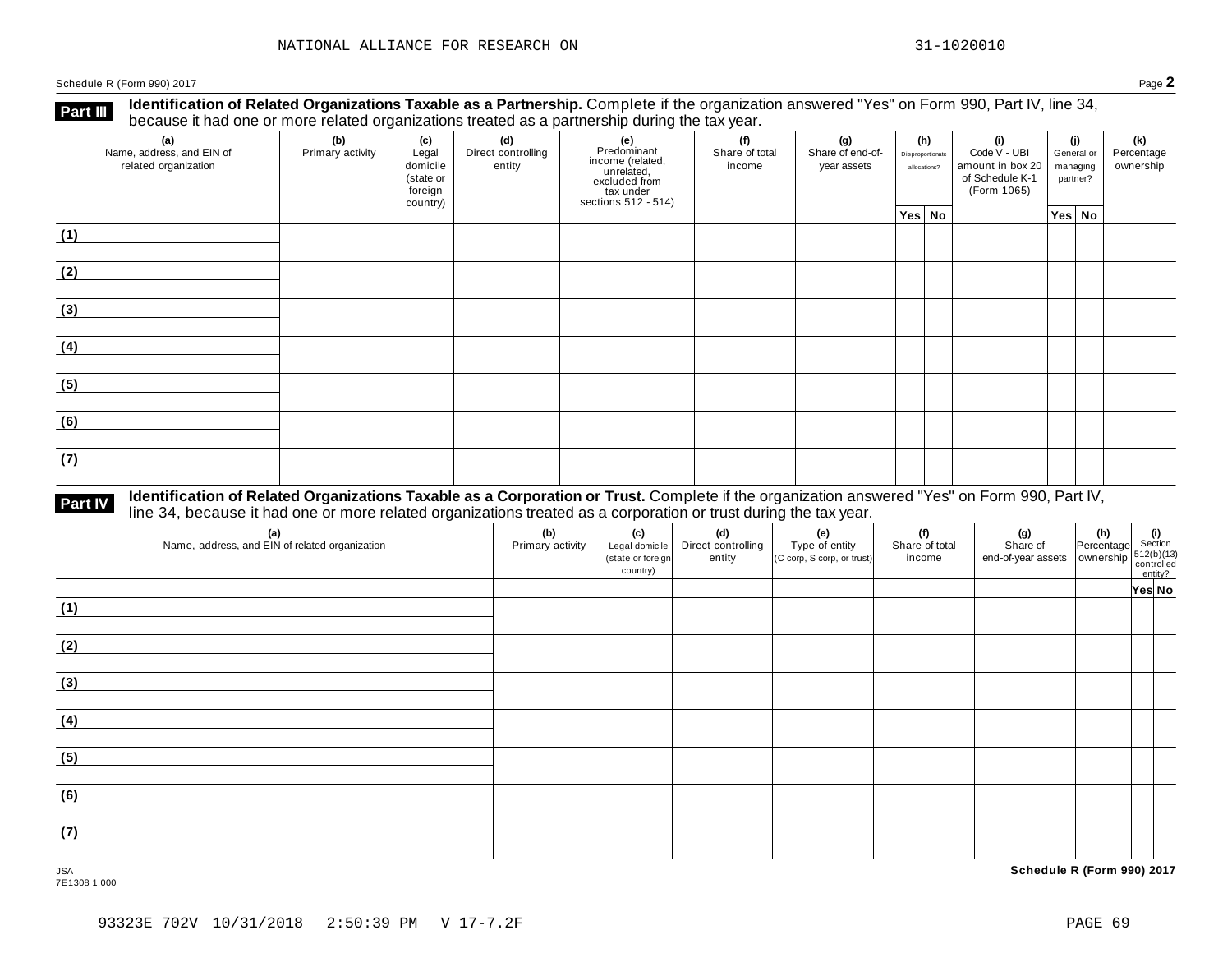| Part V       | Transactions With Related Organizations. Complete if the organization answered "Yes" on Form 990, Part IV, line 34, 35b, or 36.                                              |                            |                 |                                          |                           |                         |
|--------------|------------------------------------------------------------------------------------------------------------------------------------------------------------------------------|----------------------------|-----------------|------------------------------------------|---------------------------|-------------------------|
|              | Note: Complete line 1 if any entity is listed in Parts II, III, or IV of this schedule.                                                                                      |                            |                 |                                          |                           | Yes No                  |
| 1.           | During the tax year, did the organization engage in any of the following transactions with one or more related organizations listed in Parts II-IV?                          |                            |                 |                                          |                           |                         |
|              |                                                                                                                                                                              |                            |                 | 1a                                       |                           | Χ                       |
| b            |                                                                                                                                                                              |                            |                 | 1 <sub>b</sub>                           |                           | $\mathbf X$             |
|              |                                                                                                                                                                              |                            |                 | 1c                                       | $\mathbf X$               |                         |
|              |                                                                                                                                                                              |                            |                 | 1 <sub>d</sub>                           |                           | X                       |
|              |                                                                                                                                                                              |                            |                 | 1е                                       |                           | $\mathbf X$             |
| f            |                                                                                                                                                                              |                            |                 | 1f                                       |                           | X                       |
| q            |                                                                                                                                                                              |                            |                 | 1 <sub>g</sub>                           |                           | $\overline{\mathbf{x}}$ |
| h            |                                                                                                                                                                              |                            |                 | 1 <sub>h</sub>                           |                           | $\mathbf X$             |
|              |                                                                                                                                                                              |                            |                 | 1i                                       |                           | $\mathbf X$             |
|              |                                                                                                                                                                              |                            |                 | 1j                                       |                           | $\mathbf X$             |
|              |                                                                                                                                                                              |                            |                 | 1 k                                      |                           | Χ                       |
|              |                                                                                                                                                                              |                            |                 | 11                                       |                           | $\overline{\mathbf{x}}$ |
|              |                                                                                                                                                                              |                            |                 | 1 <sub>m</sub>                           |                           | $\mathbf X$             |
|              |                                                                                                                                                                              |                            |                 | 1n                                       | X                         |                         |
|              |                                                                                                                                                                              |                            |                 | 1 <sub>o</sub>                           | $\boldsymbol{\mathrm{X}}$ |                         |
|              |                                                                                                                                                                              |                            |                 |                                          |                           |                         |
| p            |                                                                                                                                                                              |                            |                 | 1p                                       |                           | Χ                       |
| a            |                                                                                                                                                                              |                            |                 | 1q                                       |                           | $\mathbf X$             |
|              |                                                                                                                                                                              |                            |                 | 1r<br>1s                                 |                           | Х<br>X                  |
| $\mathbf{2}$ | If the answer to any of the above is "Yes," see the instructions for information on who must complete this line, including covered relationships and transaction thresholds. |                            |                 |                                          |                           |                         |
|              | (a)                                                                                                                                                                          | (b)                        | (c)             | (d)                                      |                           |                         |
|              | Name of related organization                                                                                                                                                 | Transaction<br>$type(a-s)$ | Amount involved | Method of determining<br>amount involved |                           |                         |
|              |                                                                                                                                                                              |                            |                 |                                          |                           |                         |
| (1)          |                                                                                                                                                                              |                            |                 |                                          |                           |                         |
| (2)          |                                                                                                                                                                              |                            |                 |                                          |                           |                         |
|              |                                                                                                                                                                              |                            |                 |                                          |                           |                         |
| (3)          |                                                                                                                                                                              |                            |                 |                                          |                           |                         |
| (4)          |                                                                                                                                                                              |                            |                 |                                          |                           |                         |
| (5)          |                                                                                                                                                                              |                            |                 |                                          |                           |                         |
| (6)          |                                                                                                                                                                              |                            |                 |                                          |                           |                         |
| <b>JSA</b>   |                                                                                                                                                                              |                            |                 | Schedule R (Form 990) 2017               |                           |                         |

JSA<br>7E1309 2.000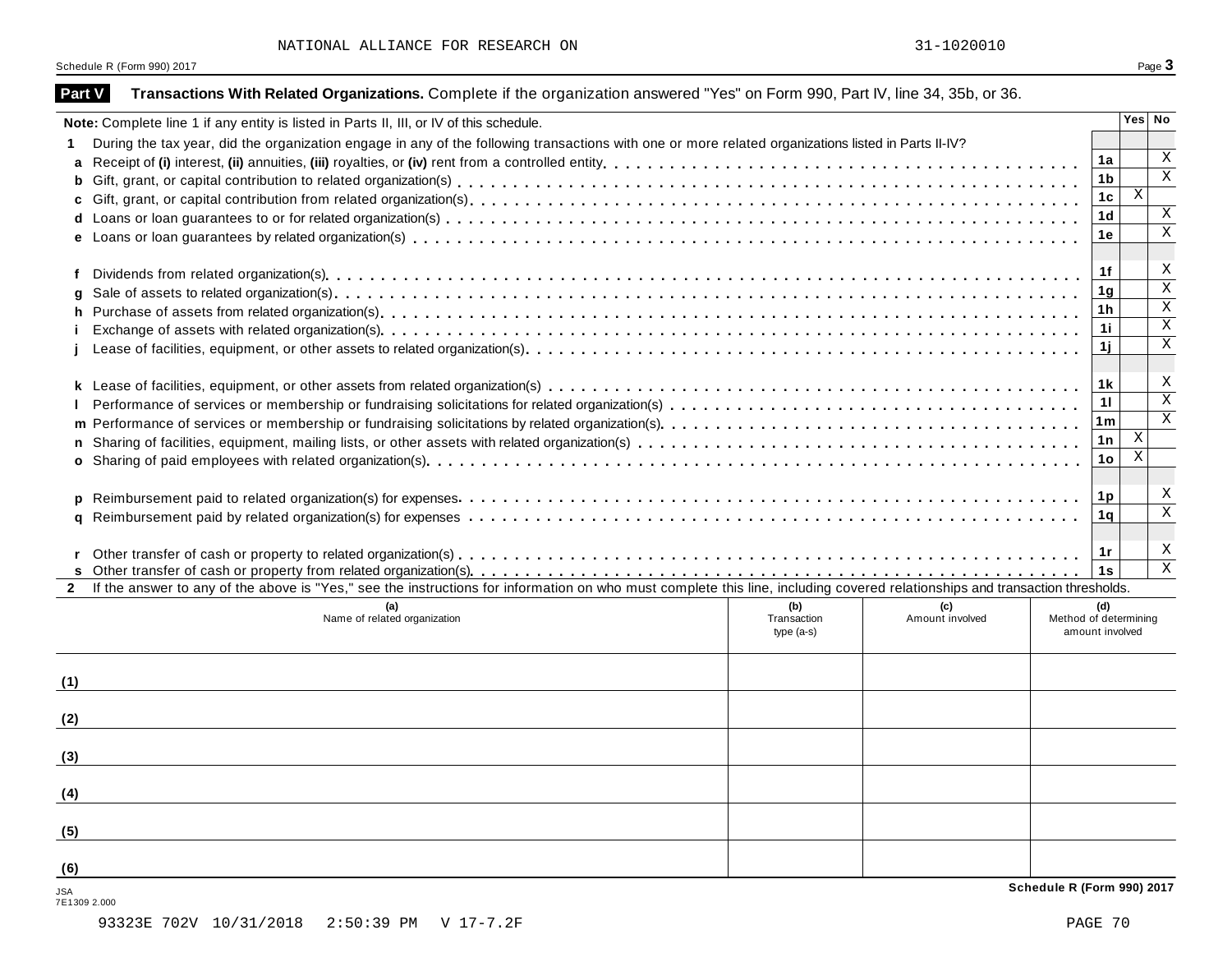### **Part VI Unrelated Organizations Taxable as a Partnership.** Complete if the organization answered "Yes" on Form 990, Part IV, line 37.

Provide the following information for each entity taxed as a partnership through which the organization conducted more than five percent of its activities (measured by total assets or gross revenue) that was not a related organization. See instructions regarding exclusion for certain investment partnerships.

| $\overline{a}$<br>Name, address, and EIN of entity | (b)<br>Primary activity | (c)<br>Legal domicile<br>(state or foreign<br>country) | (d)<br>Predominant<br>income (related,<br>unrelated, excluded<br>from tax under | (e)<br>Are all partners<br>section<br>501(c)(3)<br>organizations? |  | (f)<br>Share of<br>total income | (g)<br>Share of<br>end-of-year<br>assets | (h)<br>Disproportionate<br>allocations? |        | $(i)$<br>Code $\vee$ - UBI<br>amount in box 20<br>of Schedule K-1<br>(Form 1065) | (j)<br>General or<br>managing<br>partner? |    | (k)<br>Percentage<br>ownership |  |
|----------------------------------------------------|-------------------------|--------------------------------------------------------|---------------------------------------------------------------------------------|-------------------------------------------------------------------|--|---------------------------------|------------------------------------------|-----------------------------------------|--------|----------------------------------------------------------------------------------|-------------------------------------------|----|--------------------------------|--|
|                                                    |                         |                                                        | sections 512-514)                                                               | $Yes \mid No$                                                     |  |                                 |                                          |                                         | Yes No |                                                                                  | Yes                                       | No |                                |  |
| (1)                                                |                         |                                                        |                                                                                 |                                                                   |  |                                 |                                          |                                         |        |                                                                                  |                                           |    |                                |  |
| (2)                                                |                         |                                                        |                                                                                 |                                                                   |  |                                 |                                          |                                         |        |                                                                                  |                                           |    |                                |  |
| (3)                                                |                         |                                                        |                                                                                 |                                                                   |  |                                 |                                          |                                         |        |                                                                                  |                                           |    |                                |  |
| (4)                                                |                         |                                                        |                                                                                 |                                                                   |  |                                 |                                          |                                         |        |                                                                                  |                                           |    |                                |  |
| (5)                                                |                         |                                                        |                                                                                 |                                                                   |  |                                 |                                          |                                         |        |                                                                                  |                                           |    |                                |  |
| (6)                                                |                         |                                                        |                                                                                 |                                                                   |  |                                 |                                          |                                         |        |                                                                                  |                                           |    |                                |  |
| (7)                                                |                         |                                                        |                                                                                 |                                                                   |  |                                 |                                          |                                         |        |                                                                                  |                                           |    |                                |  |
| (8)                                                |                         |                                                        |                                                                                 |                                                                   |  |                                 |                                          |                                         |        |                                                                                  |                                           |    |                                |  |
| (9)                                                |                         |                                                        |                                                                                 |                                                                   |  |                                 |                                          |                                         |        |                                                                                  |                                           |    |                                |  |
| (10)                                               |                         |                                                        |                                                                                 |                                                                   |  |                                 |                                          |                                         |        |                                                                                  |                                           |    |                                |  |
| (11)                                               |                         |                                                        |                                                                                 |                                                                   |  |                                 |                                          |                                         |        |                                                                                  |                                           |    |                                |  |
| (12)                                               |                         |                                                        |                                                                                 |                                                                   |  |                                 |                                          |                                         |        |                                                                                  |                                           |    |                                |  |
| (13)                                               |                         |                                                        |                                                                                 |                                                                   |  |                                 |                                          |                                         |        |                                                                                  |                                           |    |                                |  |
| (14)                                               |                         |                                                        |                                                                                 |                                                                   |  |                                 |                                          |                                         |        |                                                                                  |                                           |    |                                |  |
| (15)                                               |                         |                                                        |                                                                                 |                                                                   |  |                                 |                                          |                                         |        |                                                                                  |                                           |    |                                |  |
| (16)                                               |                         |                                                        |                                                                                 |                                                                   |  |                                 |                                          |                                         |        |                                                                                  |                                           |    |                                |  |
| <b>JSA</b>                                         |                         |                                                        |                                                                                 |                                                                   |  |                                 |                                          |                                         |        |                                                                                  |                                           |    | Schedule R (Form 990) 2017     |  |